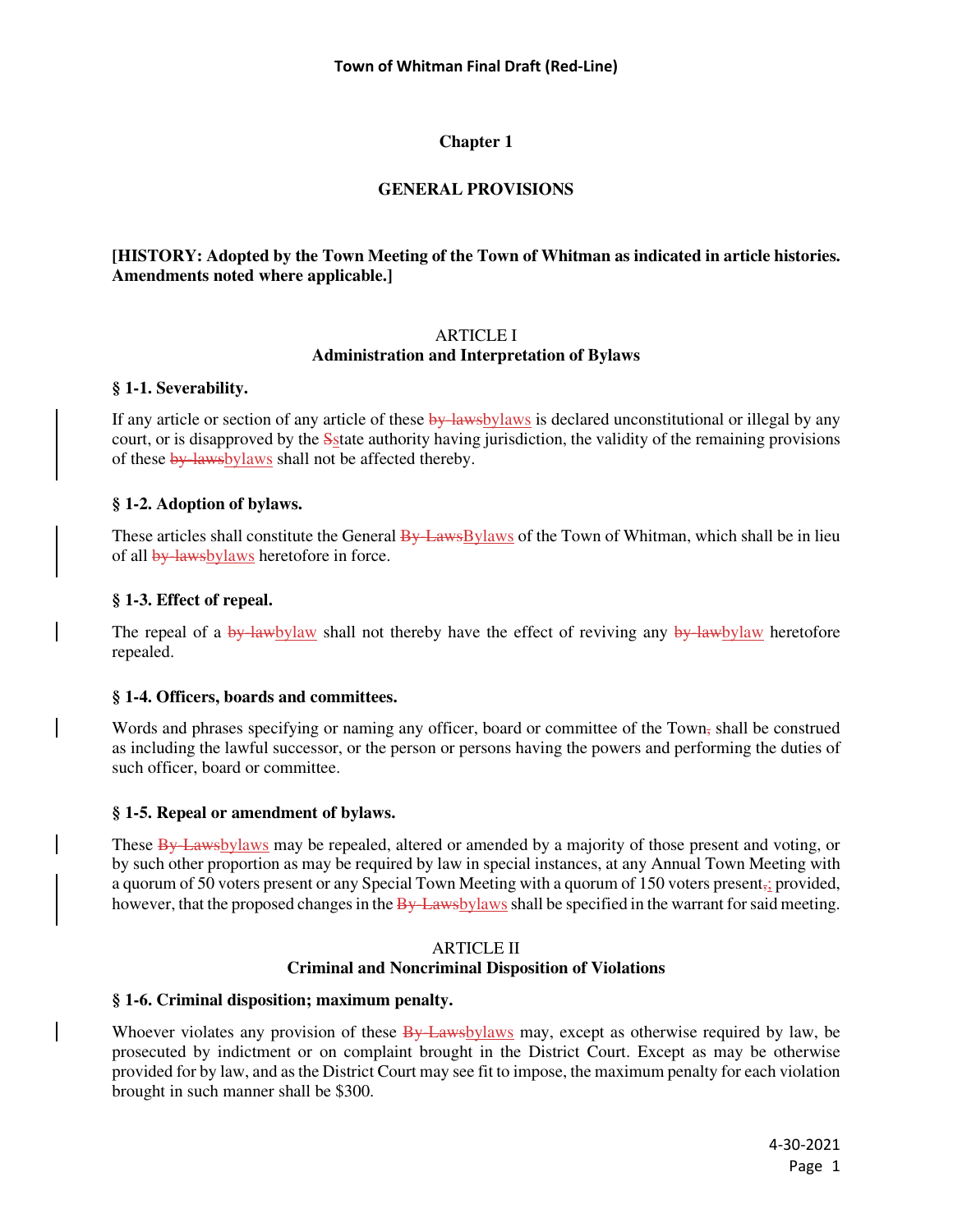# **§ 1-7. Noncriminal disposition.**

- A. Any provision of these **By Laws** by laws, and any rule or regulation of a Town officer, board or department, the violation of which is subject to a specific monetary fine or penalty, may, in the discretion of the Town official who is the enforcing person and as an alternative to initiating criminal proceedings, be enforced in the manner provided in MGL c. 40, § 21D. The term "enforcing person" shall mean the Town official, if any, specifically designated in any chapter, section or provision of these By-Lawsbylaws, and any such rule or regulation, as being responsible for enforcing the same. In addition, the term "enforcing person" shall mean, with respect to any violation of any provision of these By-Lawsbylaws and whether or not specifically so designated, any police officer of the Town. The specific penalties to be imposed pursuant to the non-criminalnoncriminal disposition method shall be stated in the particular ordinance, rule or regulation, except as provided hereunder.
- B. The non-criminal noncriminal disposition method may also be used pursuant to this By-Lawbylaw for violations of any rule or regulation of any municipal officer, board or department listed below, the violation or offense of which is subject to a specific penalty.
- C. Without intending to limit the generality of the foregoing, it is the intention of this provision that the following  $\frac{By$ -Lawsbylaws and rules and regulations are to be included within the scope of this  $\frac{By}{g}$ -Lawbylaw, that the specific penalties, as listed here, shall apply in such cases and that, in addition to police officers, who shall in all cases be considered enforcing person for the purposes of this provision, the municipal positions, or person serving the functions of the same, shall also be enforcing persons for such violations or offenses.
- D. Each day on which any violation or offense exists shall be deemed to be a separate violation or offense.
- E. Nothing contained herein shall be deemed to require the use of the non-criminalnoncriminal disposition method. At the option of the appropriate enforcing person, criminal and/or civil action may also be utilized.
- F. Any specific monetary fine or penalty that is set forth in any provision of these By-Lawsbylaws for the violation of same shall be considered to apply only to a non-eximinal noncriminal disposition of such violation and shall not be construed as a limitation upon the monetary penalty recoverable through criminal proceedings.

| иміс от 1 топісі пінніці 19 королітоп 1 спінніся |                                      |                           |  |  |  |
|--------------------------------------------------|--------------------------------------|---------------------------|--|--|--|
| <b>Bylaw</b>                                     | <b>Enforcement Officer</b>           | <b>Penalty</b>            |  |  |  |
| Chapter 440, Animal Control,                     | $-$ \$10 + \$2<br>Police Department  | 4th response: \$50 5th    |  |  |  |
| <b>Article I, Restrain of Dogs</b>               | per day pound feeofficers            | response: \$75 6th and    |  |  |  |
| Animal Control Officer/102,                      |                                      | subsequent responses:     |  |  |  |
| <b>Alarm Systems</b>                             |                                      | \$100/each                |  |  |  |
| Chapter 110, Animal Control,                     | Animal Control Officer/Police        |                           |  |  |  |
| Article II, Dog Control                          | Department                           |                           |  |  |  |
| $§ 110-74$ , Rabies vaccination                  | Animal Control Officer/Police        | \$200                     |  |  |  |
|                                                  | Department                           |                           |  |  |  |
| $$110-2418$ , Fines and penalties                | Animal Control Officer/Police        | $$15 - to $50$            |  |  |  |
|                                                  | Department                           |                           |  |  |  |
| $§ 110-21$ , Dog and animal                      | <b>Animal Control Officer/Police</b> | 1st offense: \$20 2nd     |  |  |  |
| deposits                                         | Department                           | offense: \$35 3rd and     |  |  |  |
|                                                  |                                      | subsequent offenses: \$50 |  |  |  |

# **Table of Noncriminal Disposition Penalties**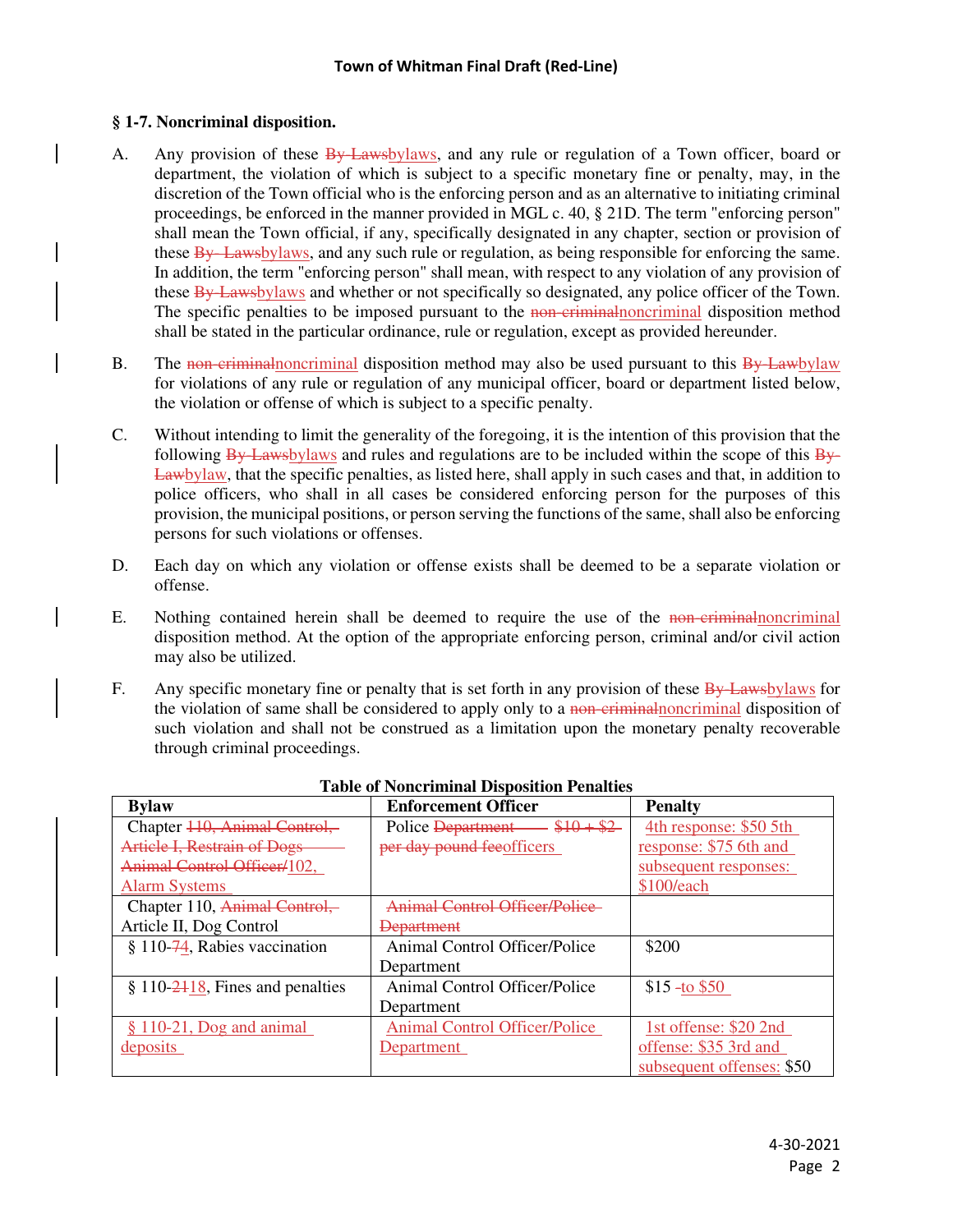| <b>Bylaw</b>                      | <b>Enforcement Officer</b>      | <b>Penalty</b> |
|-----------------------------------|---------------------------------|----------------|
| Chapter 118, Boating and          | <b>Conservation Commission</b>  | \$50           |
| Waterways, Article I, Bodies of   |                                 |                |
| Water Managed by Conservation     |                                 |                |
| Commission                        |                                 |                |
| Chapter 118, Boating and          | <b>Conservation Commission</b>  | \$50           |
| Waterways, Article I,             |                                 |                |
| Conservation Lands or Wetlands    |                                 |                |
| Managed by Conservation           |                                 |                |
| Commission                        |                                 |                |
| Chapter 157, Junk Dealers and     | <b>Board of Selectmen</b>       | \$20           |
| Collectors                        |                                 |                |
| Chapter 199, Solid Waste          | Board of Selectmen              | \$50           |
| Chapter 205, Streets, Sidewalks   |                                 |                |
| and Public Ways, Article II,      |                                 |                |
| Openings and Excavations Use of   |                                 |                |
| <b>Public Ways</b>                |                                 |                |
| § 205-12, Snow and ice removal    | Board of Selectmen              | \$50           |
| § 205-13, Deposit of snow, ice or | <b>Board of Selectmen</b>       | \$50           |
| water on public ways prohibited   |                                 |                |
| § 205-14, Loitering on private    | <b>Board of Selectmen</b>       | \$50           |
| property prohibited               |                                 |                |
| Chapter 218, Junk Vehicles        | <b>Board of Selectmen</b>       | \$20           |
| Chapter 222, Unregistered         | Board of Selectmen              | \$20           |
| Vehicles                          |                                 |                |
| Chapter 240, Zoning, Article XII, | Building Commissioner/Inspector | \$50           |
| Administration and Enforcement,   | of Buildings                    |                |
| $$240-12.6$                       |                                 |                |

# ARTICLE III **Disposition of Fees Collected by Town Departments**

### **§ 1-8. Payment to Town Treasurer.**

All fees received by the Town **Dd**epartments shall be paid over to the Town Treasurer and retained by the Town Treasurer on behalf of the Town, except those fees collected by those persons acting as Aagents for the **S**state or **C**<sub>c</sub>ounty.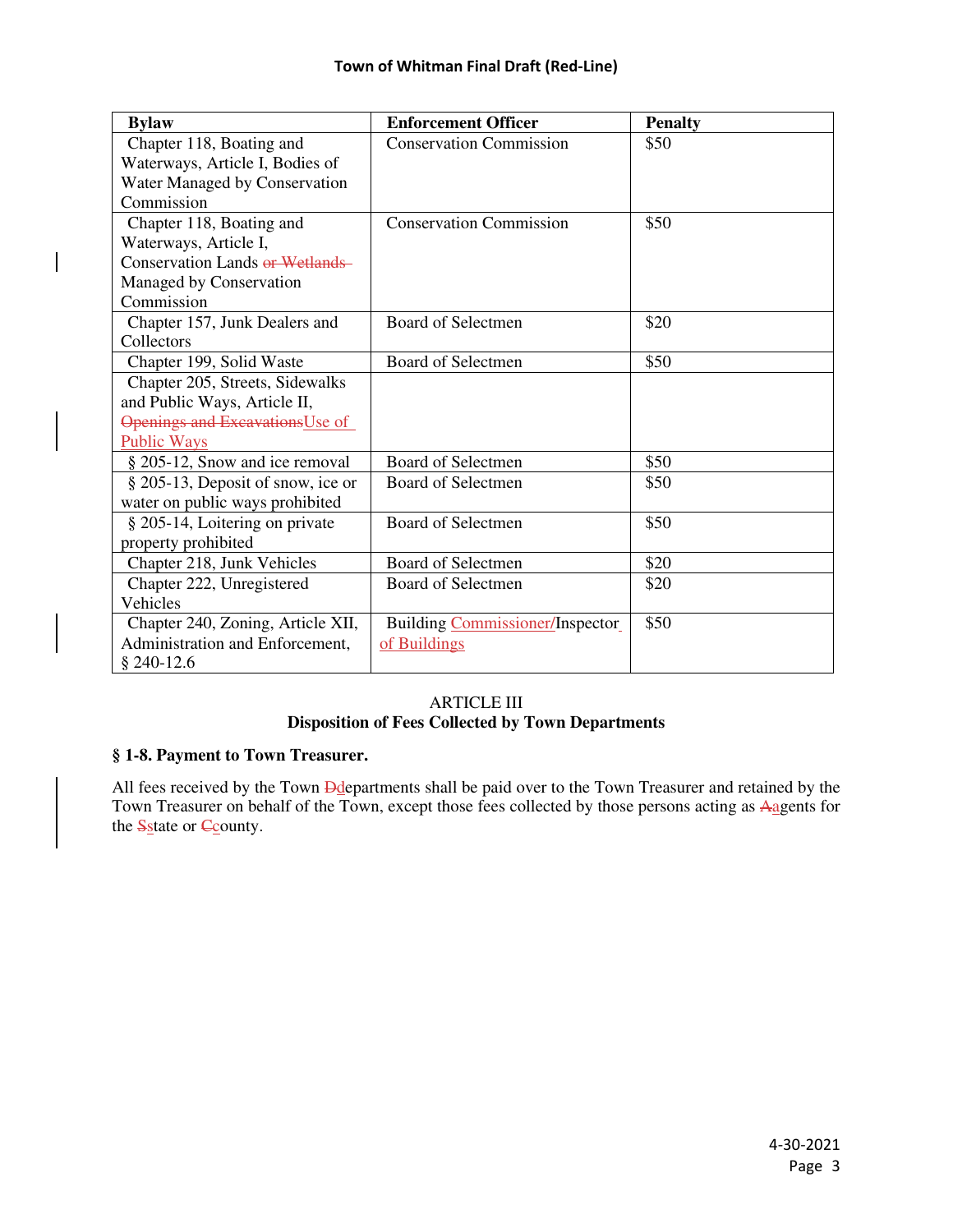# **BOARDS, COMMISSIONS AND COMMITTEES**

## **[HISTORY: Adopted by the Town Meeting of the Town of Whitman as indicated in article histories. Amendments noted where applicable.]**

### ARTICLE I **Finance Committee**

### **§ 7-1. Membership; appointment.**

There shall be a Finance Committee of nine citizens of the Town, who shall be sworn to a faithful performance of their duties. The Moderator shall appoint three members for three years, at each aAnnual Town <del>m</del>Meeting, no member of which may hold any other elective Town office, or be a member of any other committee, except that a member may be appointed to a building or facilities committee with the approval of the Town Moderator and Board of Selectmen.

### **§ 7-2. Duties.**

It shall be the duty of this committeethe Finance Committee to investigate all appropriations and articles of the warrant for any Town meeting Meeting that shall in any way effect affect the finances of the Town, and to recommend to the Town at the time of said meeting a course of action thereon, and, in general, to make recommendations to the Town in regard to the financial business of the Town. The vote of the eCommittee shall be recorded on the margin beside each recommendation.

#### ARTICLE II **Council on Aging**

### **§ 7-3. Membership; appointment; terms.**

To hereby establish a A Council on Aging is hereby established, consisting of a five-member board made up of citizens of this Town appointed by the Board of Selectmen, for terms not to exceed four years for any member. Said term shall be staggered so that not more than two appointments shall be made in any calendar year. Members may be reappointed for concurrent terms.

### **§ 7-4. Duties.**

The duties of said Council on Aging shall be to:

- A. Identify the total need of the community's elderly population.
- B. Educate the community and enlist support and participation of all citizens concerning these needs<sub> $\overline{s}$ </sub>.
- C. Design, promote, or implement services to fill these needs, or coordinate present existing services to the community.
- D. Promote and support any other programs which are designed to assist elderly programs in the community.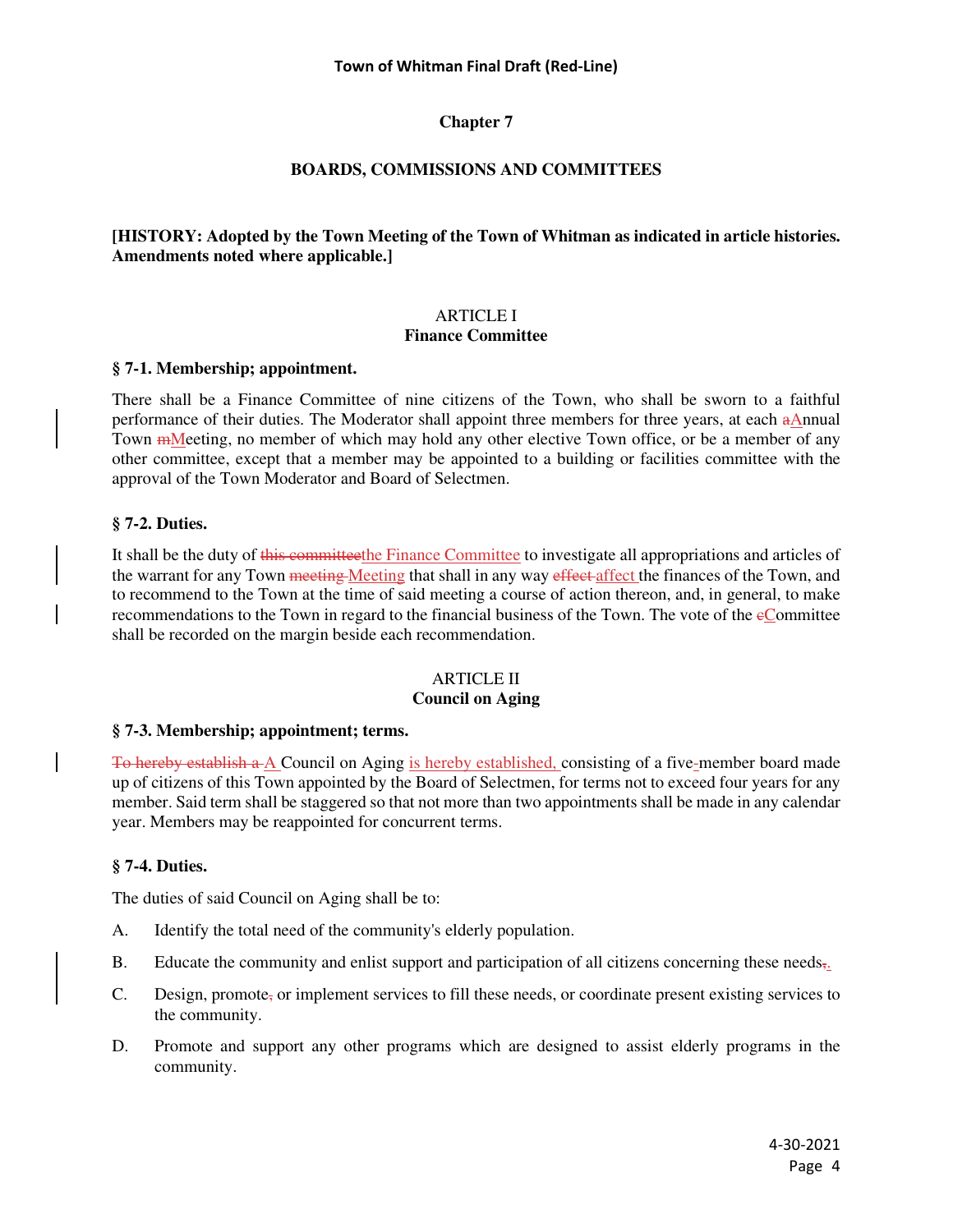### **§ 7-5. Cooperation with federal and state requirements.**

SaidThe Council on Aging shall cooperate with the Commonwealth of Massachusetts Commission on AgingDepartment of Elder Affairs and shall be cognizant of all state and federal legislation concerning funding, information exchange, and program planning which exists for better community programming for the elderly.

# **§ 7-6. Annual report.**

SaidThe Council on Aging shall give an annual report to the Board of Selectmen, with a copy of that report directed to the Commonwealth of Massachusetts Commission on AgingDepartment of Elder Affairs.

# **§ 7-7. Private nature of certain information.**

The names, addresses, telephone numbers or other identifying information about elderly persons in the possession of the Council shall not be public records, but the use of these records shall comply with MGL c. 19A, § 14 et seq., as a condition of receiving a government contract, program grant or other benefit, or as otherwise required by law.

# ARTICLE III **Residency Requirements**

#### **§ 7-8. Town residency required.**

No person shall be appointed to or serve on any Town board, commission or committee unless such person resides in the Town or establishes and maintains residency within the Town within one year of appointment. Any person serving as a member of a board, commission or committee who, during the term of office for which appointed, ceases to be a resident of the Town, shall immediately be deemed to have vacated such membership.

### **§ 7-9. Applicability.**

The provisions of this bylaw shall not apply to ex-officio members or nonvoting members. Any nonresident members of a board, commission or committee holding such membership at the time this bylaw becomes effective shall be exempt until the expiration of the member's current term.

### **Chapter 15**

### **EMERGENCY MANAGEMENT**

# **[HISTORY: Adopted by the Town Meeting of the Town of Whitman. Amendments noted where applicable.]**

### **§ 15-1. Department of Civil Defense.**

There is hereby established a <del>dDepartment of civil defense</del>Civil Defense (hereinafter called the "Department"). It shall be the function of the dDepartment to have charge of civil defense as defined in Section 1., Chapter 639, Acts of 1950 and to perform civil defense functions as authorized or directed by said chapter or by any and all executive orders or general regulations promulgated thereunder, and to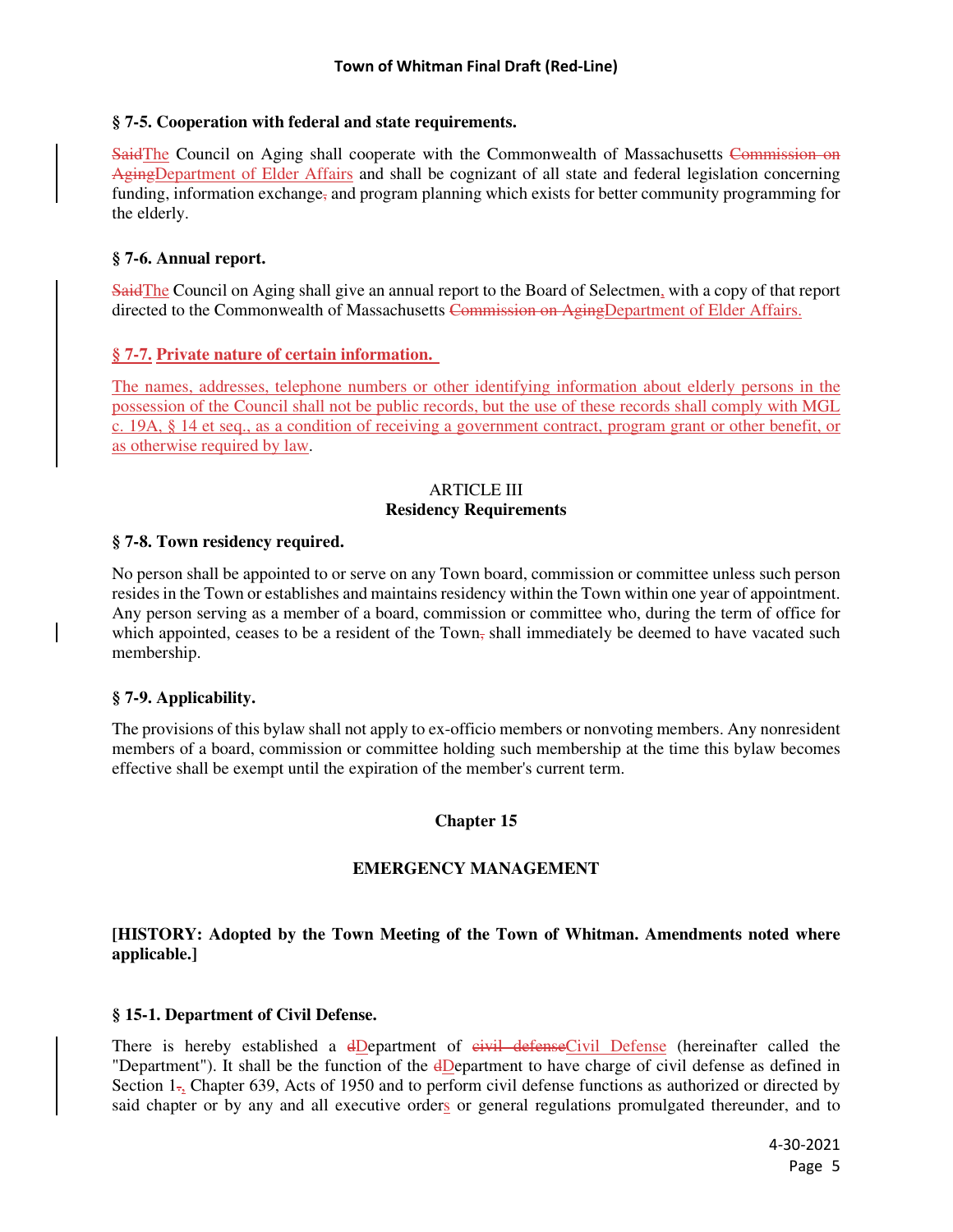exercise any authority delegated to it by the  $\epsilon$ Governor under said Chapter 639.

# **§ 15-2. Director of Civil Defense.**

- A. The dDepartment shall be under the direction of a dDirector of eivil defenseCivil Defense (hereinafter called the "Director")"), who shall be appointed as prescribed by law. The  $\frac{dD}{dD}$  have direct responsibility for the organization, administration and operation of the dDepartment, subject to the direction and control of the appointing authority and shall serve at a salary voted at Annual Town Meeting. The  $\frac{d\text{Directory}}{d\text{Day}}$  may, within the limits of the amount appropriated therefore, appoint such experts, clerks and other assistants as the work of the dDepartment may require and remove them, and may make such expenditures as may be necessary to execute effectively the purpose of Chapter 639, Acts of 1950.
- B. The dDirector shall also have authority to appoint district coordinators and may accept and may receive, on behalf of the Town, services, equipment, supplies, materials or funds by way of gift, grant or loan, for purpose of civil defense, offered by the Ffederal government or any agency or officer thereof or any person, firm or corporation, subject to the terms of the offer and the rules and regulations, if any, of the agency making the offer. The dDirector shall cause appropriate records to be kept of all matters relating to such gifts, grants or loans.

# **§ 15-3. Civil Defense Advisory Council.**

There is hereby established a civil defense advisory council Civil Defense Advisory Council (hereinafter called the "eCouncil"). Said eCouncil shall serve without pay and shall consist of the dDirector of eivil defenseCivil Defense, such other department heads and such other persons as the authority appointing said  $\overline{d}$ Director may deem necessary. Such member of said  $\overline{e}$ Council as said appointing authority shall designate, shall serve as Chairman of said eCouncil. Said eCouncil shall serve subject to the direction and control of the appointing authority and shall advise said appointing authority and the dDirector on matters pertaining to civil defense.

# **§ 15-4. Police aid to other municipalities.**

The Police Department is hereby authorized to go to aid another city or  $\pm$  town at the request of said city or Ttown in the suppression of riots or other forms of violence therein.

# **§ 15-5. Termination of bylaw.**

This by lawbylaw shall remain in force during the effective period of Chapter 639, Acts of 1950, and any act in amendment or continuation thereof or substitution therefor.

### **§ 15-6. Scope.**

All references to Chapter 639, Acts of 1950, as now in force, shall be applicable to any act or acts in amendment or continuation of or substitution for said Chapter 639.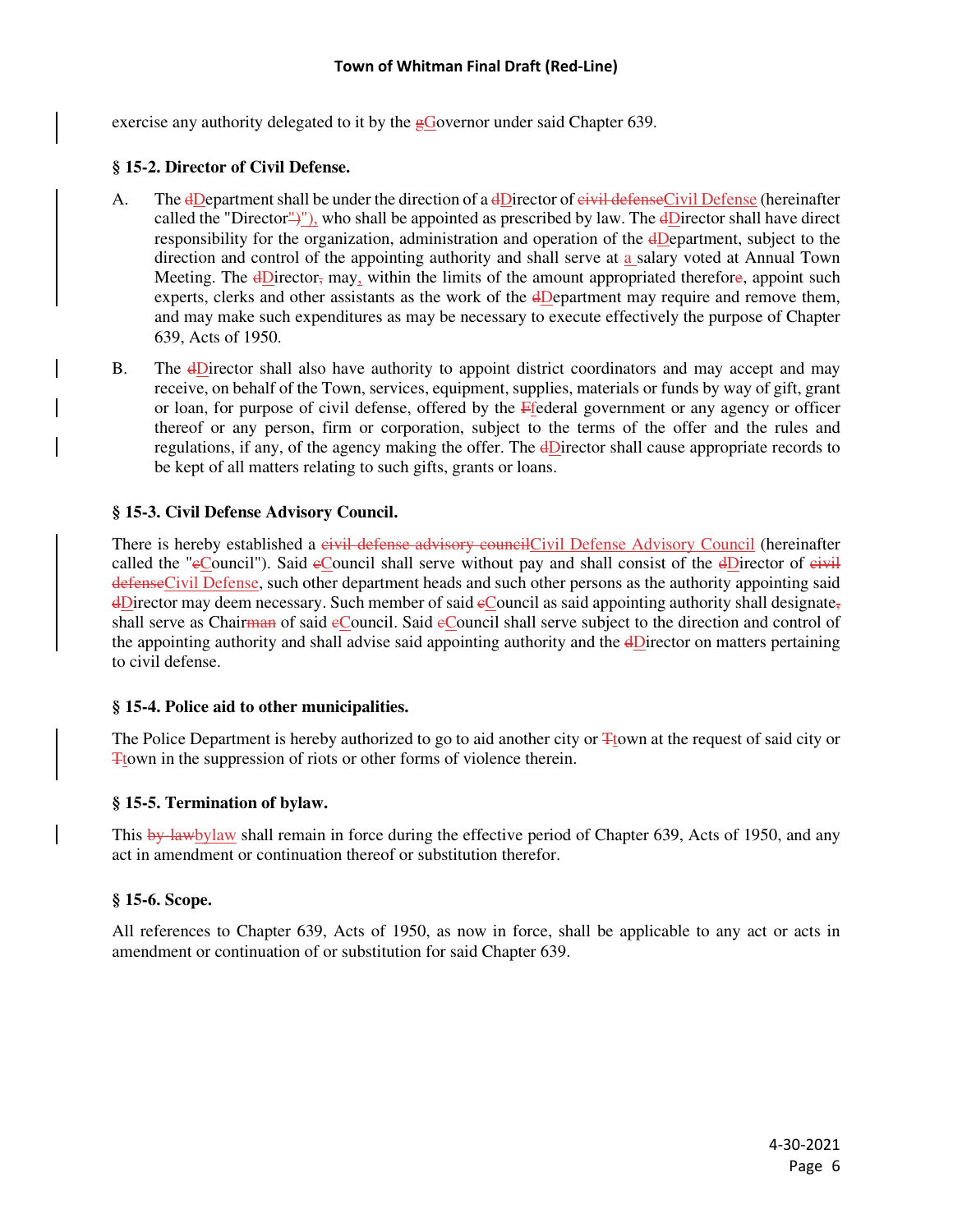# **FINANCES**

# **[HISTORY: Adopted by the Town Meeting of the Town of Whitman as indicated in article histories. Amendments noted where applicable.]**

# ARTICLE I **Revolving Funds**

### **§ 21-1. Purpose and authority.**

This by-lawbylaw establishes and authorizes revolving funds for use by Town departments, boards, committees, agencies or officers in connection with the operation of programs or activities that generate fees, charges or other receipts to support all or some of the expenses of those programs or activities. These revolving funds are established under and governed by MGL c. 44, § 53E 1/2.

# **§ 21-2. Expenditure limitations.**

A department or agency head, board, committee or officer may incur liabilities against and spend monies from a revolving fund established and authorized by this  $\frac{by\;law\!blaw}{b}$  without appropriation, subject to the following limitations:

- A. Fringe benefits of full-time employees whose salaries or wages are paid from the fund shall also be paid from the fund.
- B. No liability shall be incurred in excess of the available balance of the fund.
- C. The total amount spent during a fiscal year shall not exceed the amount authorized by Town mMeeting on or before July 1 of that fiscal year, or any increased amount of that authorization that is later approved during that fiscal year by the select boardSelect Board and finance committeeFinance Committee.

### **§ 21-3. Interest.**

Interest earned on monies credited to a revolving fund established by this by-lawbylaw shall be credited to the general fund.

### **§ 21-4. Procedures and reports.**

Except as provided in MGL c. 44, § 53E 1/2 and this  $\frac{b}{y}$ -lawbylaw, the laws, charter provisions,  $\frac{b}{y}$ laws/ordinancesbylaws, rules, regulations, policies or procedures that govern the receipt and custody of Town monies and the expenditure and payment of Town /eity funds shall apply to the use of a revolving fund established and authorized by this  $\frac{by\text{-law}law}{l}$ . The Town aAccountant shall include a statement on the collections credited to each fund, the encumbrances and expenditures charged to the fund and the balance available for expenditure in the regular report the Town aAccountant provides the department, board, committee, agency or officer on appropriations made for its use.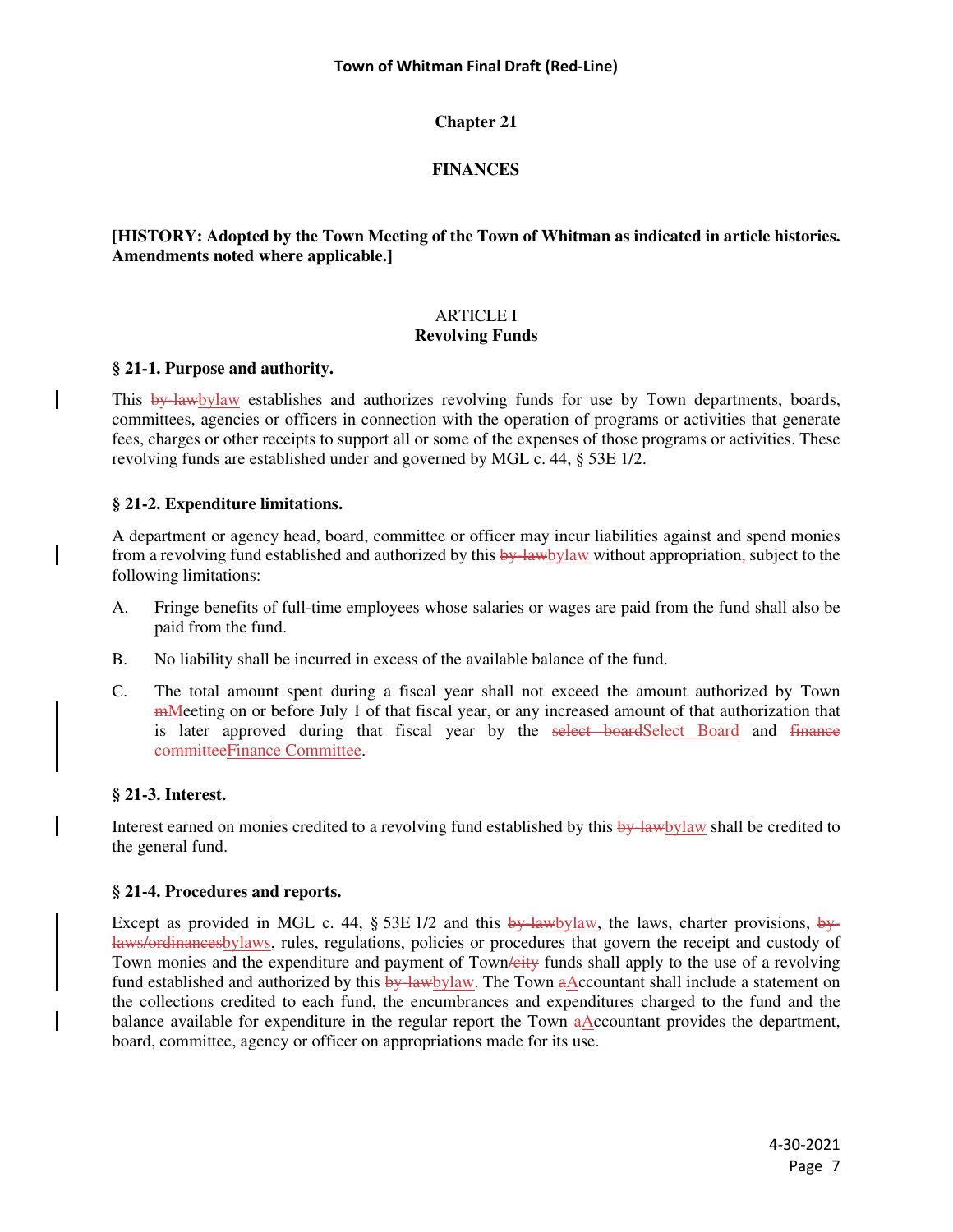# **§ 21-5. Authorized revolving funds.**

The Table establishes:

- A. Each revolving fund authorized for use by a Town department, board, committee, agency or officer;
- B. The department or agency head, board, committee or officer authorized to spend from each fund;
- C. The fees, charges and other monies charged and received by the department, board, committee, agency or officer in connection with the program or activity for which the fund is established that shall be credited to each fund by the Town Accountant;
- D. The expenses of the program or activity for which each fund may be used;
- E. Any restrictions or conditions on expenditures from each fund;
- F. Any reporting or other requirements that apply to each fund; and
- G. The fiscal years each fund shall operate under this bylaw.

| $\mathbf{A}$ .<br><b>Revolvin</b><br>g Fund | <b>B.</b><br><b>Departme</b><br>nt, Board,<br><b>Committe</b><br>e, Agency<br>$\theta$ for<br><b>Officer</b><br><b>Authorize</b><br>d to<br><b>Spend</b><br>from<br>Fund | C. Fees,<br><b>Charges</b> or<br><b>Other Receipts</b><br><b>Credited to</b><br><b>Fund</b> | D. Program or<br><b>Activity</b><br><b>Expenses</b><br>Payable from<br><b>Fund</b> | E.<br><b>Restrictio</b><br>ns or<br>Conditio<br>ns on<br><b>Expenses</b><br>Payable<br>from<br><b>Fund</b> | F. Other<br>Requireme<br>nts/Reports | G.<br><b>Fiscal</b><br><b>Years</b>                |
|---------------------------------------------|--------------------------------------------------------------------------------------------------------------------------------------------------------------------------|---------------------------------------------------------------------------------------------|------------------------------------------------------------------------------------|------------------------------------------------------------------------------------------------------------|--------------------------------------|----------------------------------------------------|
| Animal<br>Control                           | Board of<br>Health<br>vote                                                                                                                                               | Fines assessed<br>by Animal<br>Control Officer;<br>boarding or<br>adoption fees             | Expenditures<br>related to animal<br>control                                       | Not to be<br>used for<br>payment<br>of salaries                                                            |                                      | Fiscal<br>Year<br>2019 and<br>subseque<br>nt years |
| Council<br>on Aging                         | Director,<br>Council on<br>Aging                                                                                                                                         | Minibus fares<br>and program fees                                                           | Council on<br>Aging expenses                                                       | None                                                                                                       |                                      | Fiscal<br>Year<br>2019 and<br>subseque<br>nt years |
| Library<br>fFines<br>and <b>f</b> Fees      | Board of<br>Library<br><b>Trustees</b><br>vote                                                                                                                           | Late return fines<br>and program fees                                                       | Library<br>operating<br>expenses                                                   | None                                                                                                       |                                      | Fiscal<br>Year<br>2019 and<br>subseque<br>nt years |
| Passport<br>and<br>photo<br>fees            | Director,<br>Council on<br>Aging                                                                                                                                         | Sale of photos<br>and passport<br>acceptance fees                                           | Any<br>expenditures<br>related to<br>passport services                             | None                                                                                                       |                                      | Fiscal<br>Year<br>2019 and<br>subseque<br>nt years |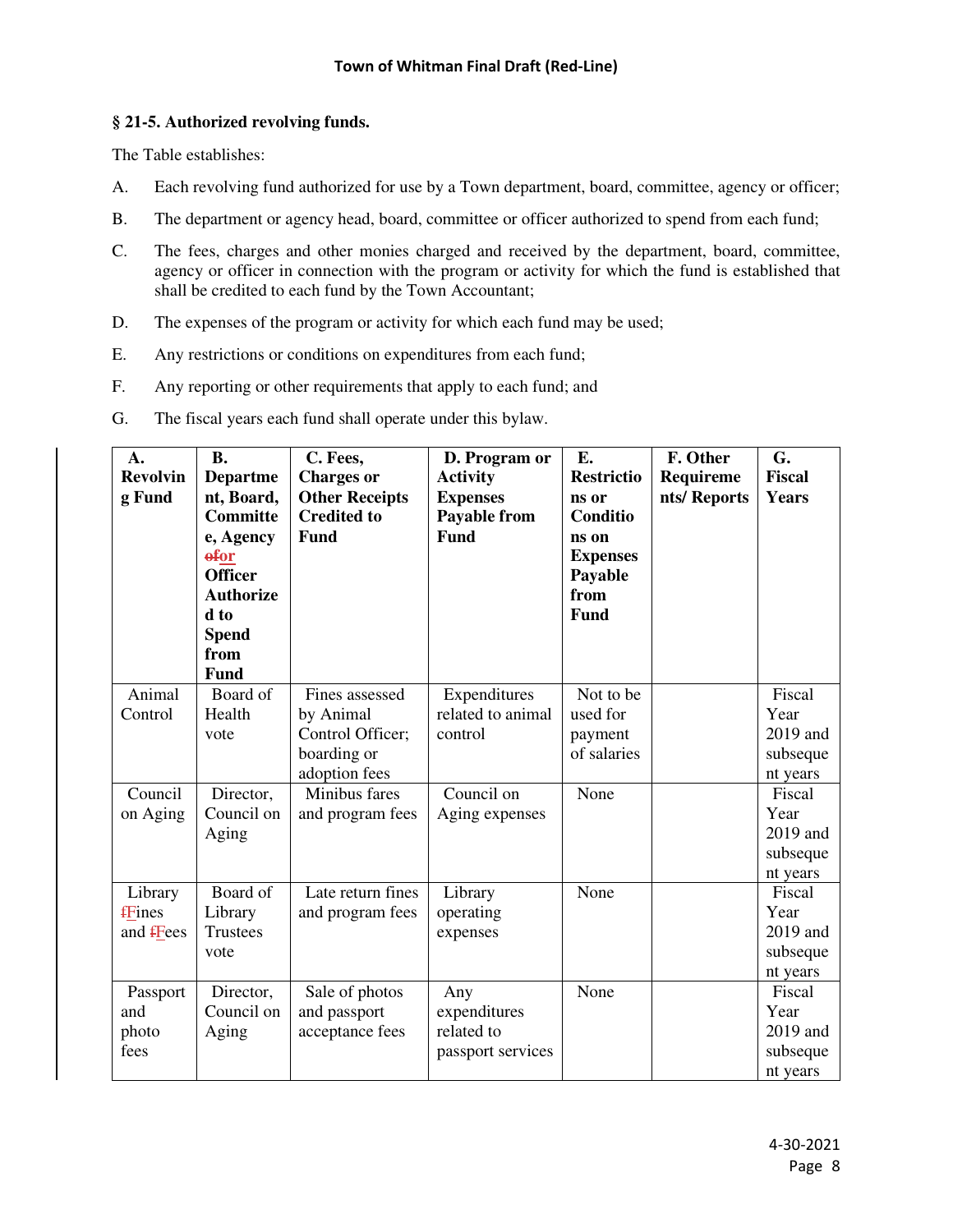| A.<br><b>Revolvin</b> | <b>B.</b><br><b>Departme</b> | C. Fees,<br><b>Charges</b> or                    | D. Program or<br><b>Activity</b>               | E.<br><b>Restrictio</b> | F. Other<br><b>Requireme</b> | G.<br><b>Fiscal</b>  |
|-----------------------|------------------------------|--------------------------------------------------|------------------------------------------------|-------------------------|------------------------------|----------------------|
| g Fund                | nt, Board,                   | <b>Other Receipts</b>                            | <b>Expenses</b>                                | ns or                   | nts/Reports                  | <b>Years</b>         |
|                       | <b>Committe</b><br>e, Agency | <b>Credited to</b><br><b>Fund</b>                | <b>Payable from</b><br><b>Fund</b>             | Conditio<br>ns on       |                              |                      |
|                       | <b>efor</b>                  |                                                  |                                                | <b>Expenses</b>         |                              |                      |
|                       | <b>Officer</b>               |                                                  |                                                | Payable                 |                              |                      |
|                       | <b>Authorize</b><br>d to     |                                                  |                                                | from<br>Fund            |                              |                      |
|                       | <b>Spend</b>                 |                                                  |                                                |                         |                              |                      |
|                       | from                         |                                                  |                                                |                         |                              |                      |
|                       | <b>Fund</b>                  |                                                  |                                                |                         |                              |                      |
| Planning              | Planning<br><b>Board</b>     | Fees received<br>on Aapplications                | All expenses of<br>the Planning                | Not to be<br>used for   |                              | Fiscal<br>Year       |
| Board                 | <b>¥vote</b>                 | and Plan-                                        | Board                                          | full-time               |                              | 2019 and             |
|                       |                              | Reviewplan                                       |                                                | payroll                 |                              | Subsequ              |
|                       |                              | review                                           |                                                | costs                   |                              | ent Years            |
| Police                | Police                       | Fines Aassessed                                  | Police                                         | None                    |                              | Fiscal               |
| Departm               | Departmen                    | under MGL c. 41                                  | <b>T</b> training and                          |                         |                              | Year                 |
| ent                   | t                            | § 21D and Frees                                  | Equipment-                                     |                         |                              | 2019 and             |
|                       |                              | from<br>Southeastern                             | Purchasesequip                                 |                         |                              | Subsequ<br>ent Years |
|                       |                              | Massachusetts                                    | ment purchases                                 |                         |                              |                      |
|                       |                              | Law                                              |                                                |                         |                              |                      |
|                       |                              | Enforcement                                      |                                                |                         |                              |                      |
|                       |                              | Fees Rreceived                                   | All Recreation                                 | Shall                   |                              | Fiscal               |
| Recreatio             | Recreation                   | for All                                          | Department                                     | Nnot be                 |                              | Year                 |
| $\mathbf n$           | Commissi                     | Activitiesall                                    | Eexpenditures                                  | used to                 |                              | 2019 and             |
| Departm<br>ent        | on                           | activities and<br>Recreational                   |                                                | pay                     |                              | Subsequ<br>ent Years |
|                       |                              | Programsrecreati                                 |                                                | Salary-<br>Costssalar   |                              |                      |
|                       |                              | onal programs                                    |                                                | y costs for             |                              |                      |
|                       |                              |                                                  |                                                | any Ffull-              |                              |                      |
|                       |                              |                                                  |                                                | time                    |                              |                      |
|                       |                              |                                                  |                                                | Eemploye                |                              |                      |
|                       |                              |                                                  |                                                | es                      |                              |                      |
| <b>Street</b>         | <b>Street</b>                | Fees for                                         | Expenditures                                   | None                    | None                         | Fiscal               |
| Lighting<br>Receipts  | Lighting                     | <b>L</b> lighting and<br><b>Insurance Claims</b> | <b>R</b> related to<br><b>Street Lighting-</b> |                         |                              | Year<br>2021 and     |
|                       |                              | <i>insuranc</i>                                  | -street                                        |                         |                              | Subsequ              |
|                       |                              | e claims                                         | lighting                                       |                         |                              | ent Years            |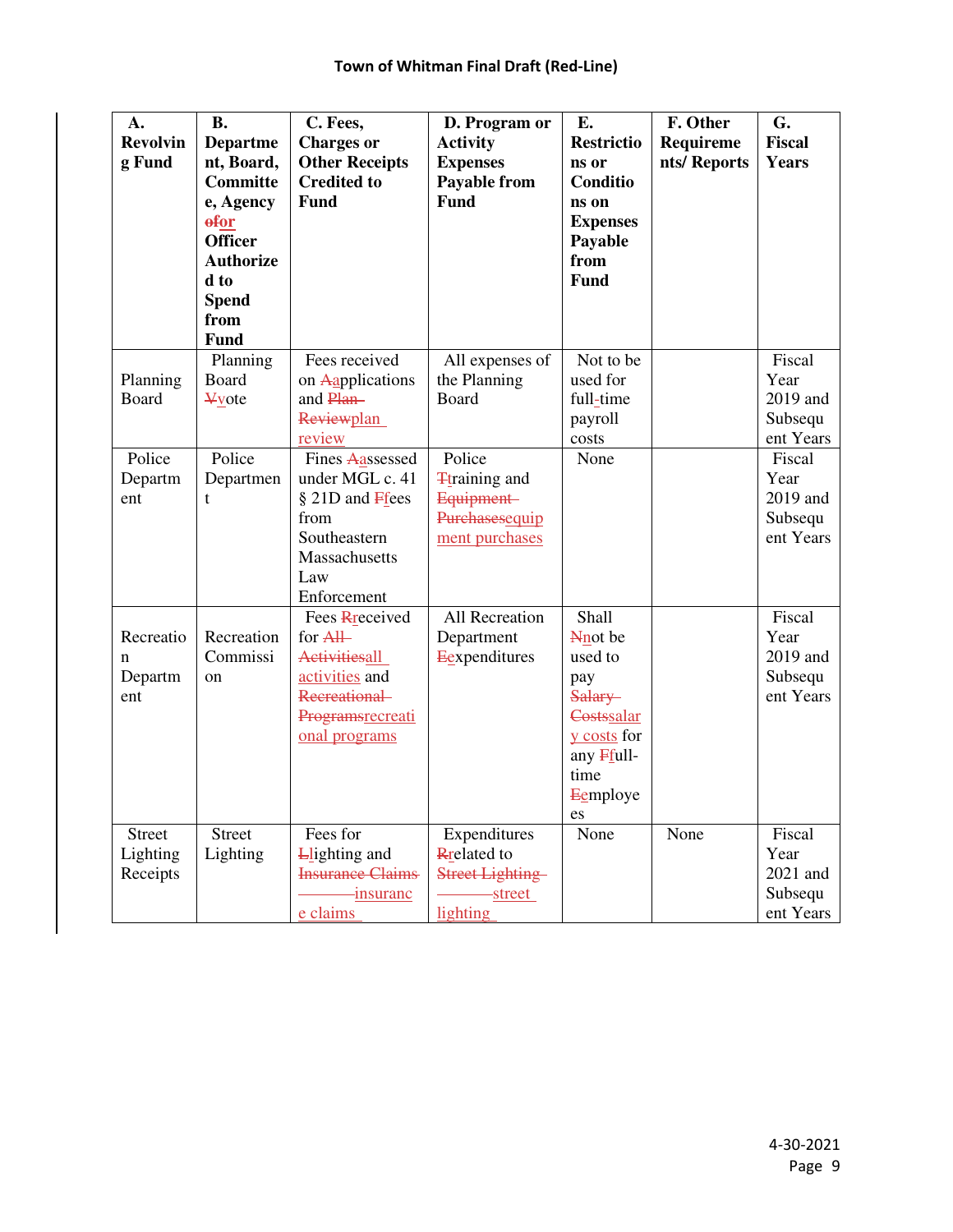# **HEALTH, BOARD OF**

## **[HISTORY: Adopted by the Town Meeting of the Town of Whitman. Amendments noted where applicable.]**

### **§ 29-1. Duties and authority.**

It shall be the duty of the Board of Health to look after the sanitary condition of the Town. TheyIt shall make such regulations as they judgeit judges necessary for the public health and safety respecting nuisances, sources of filth, and causes of sickness within the Town, and respecting articles that are capable of containing infection and contagion that might be brought into or conveyed from the Town.

#### **§ 29-2. Prohibited waste disposal.**

No person shall throw, or put into, or upon any public or private way, path, enclosure or grounds, or storm drain, bodies of waters, streams or brooks in this Town any decayed animal or vegetable matter, or other refuse whatsoever.

# **§ 29-3. Fines and fees.**

- A. Non-Criminal EnforcementNoncriminal enforcement of Llaws and Rregulations enforced by the Board of Health. Whoever violates any provisions of the laws and regulations enforced by the Board of hHealth which are subject to a specific penalty may be penalized by the non-criminal noncriminal disposition as provided in MGL c. 40, § 21D, and establishing fines for response to complaints found to be valid and adding the following as Whitman Board of Health fees:
	- $(1)$  Food inspections:
		- (a) Routine/Complaint: \$0.
		- (b) Re-inspectionReinspection: \$0.
		- (c) Subsequent  $\frac{1}{2}$  Respection reinspection: up to: \$100.
	- (2) Housing inspection complaint inspection.
		- (a) Initial: \$0.
		- (b) Re-inspectionReinspection: \$0.
		- (c) Subsequent re-inspectionreinspection: \$100.
	- (3) Pool inspections.
		- (a) Initial/ $e$ Complaint: \$0.
		- (b) Re-inspectionReinspection: \$0.
		- (c) Subsequent re-inspectionsreinspections: \$75.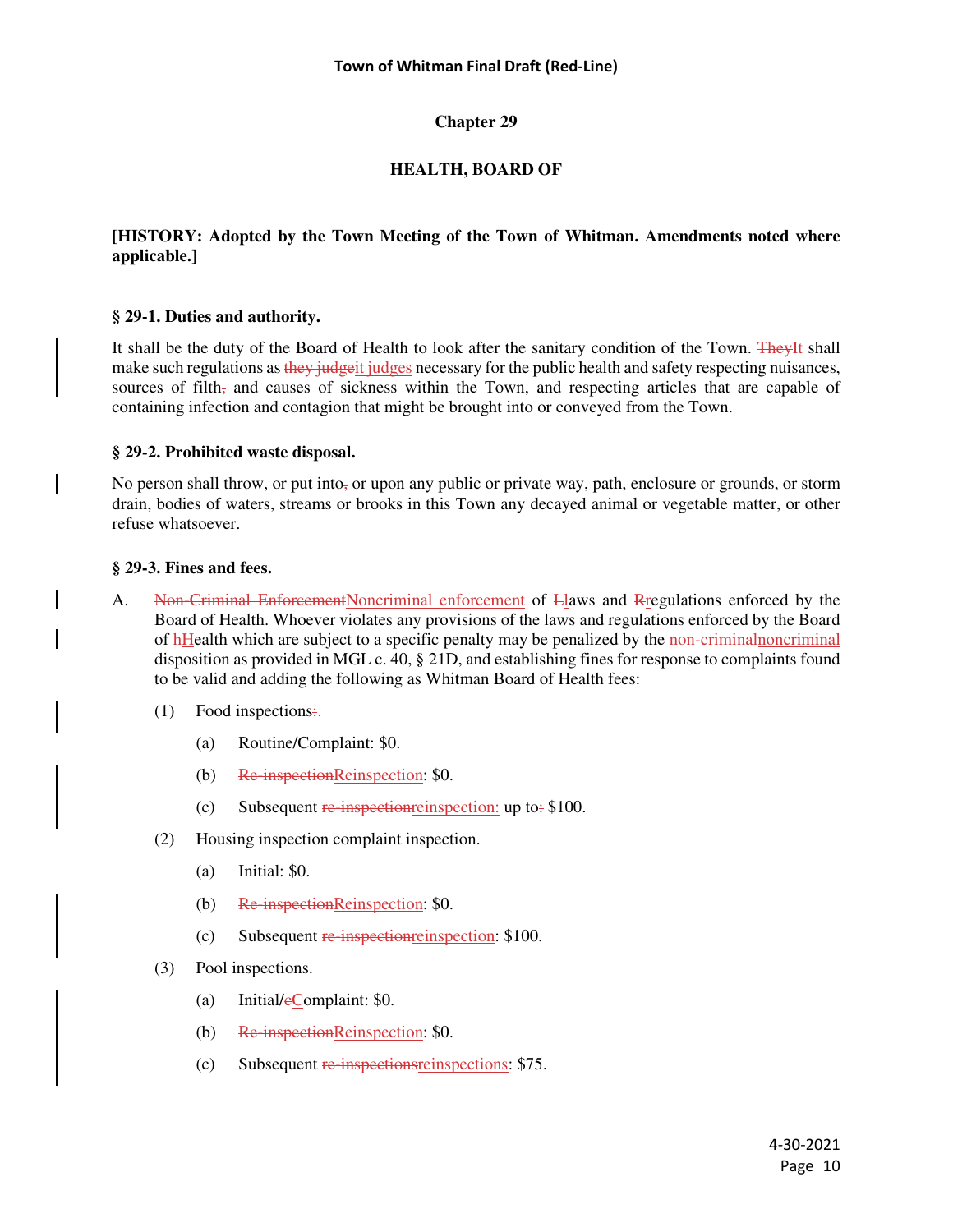- B. The fee schedule for inspections for those that hold Board of Health licenses/permits and are not listed above areis as follows:
	- (1) License  $\frac{1}{2}$  Linspection:
		- (a) Routine/ $e$ Complaint: \$0.
		- (b) Re-inspectionReinspection: \$0.
		- (c) Subsequent re-inspection reinspection: \$100.
- C. Tobacco violation fines.
	- (1) It is the responsibility of the permit holder and/or his or her business agent to ensure compliance with all sections of the Rregulations of the Whitman Board of Health Sale of Tobacco to Products to Minors.
		- (a) First violation: \$100.
		- (b) Second violation within 24 months: \$200.
		- (c) Three or more violations within 24 months: \$300.
	- (2) Smoke-free Workplace Violationsworkplace violations:

| <b>Violation</b>         | 1st offense | 2nd offense | 3rd offense |
|--------------------------|-------------|-------------|-------------|
| Employer failure to      | \$100       | \$200       | \$300       |
| provide a smoke-free     |             |             |             |
| workplace                |             |             |             |
| Employer failure to post | \$100       | \$200       | \$300       |
| required sign            |             |             |             |
| Individual smoking in    | \$100       | \$200       | \$300       |
| workplace/Eestablishment |             |             |             |
|                          |             |             |             |

- (3) Rabies Violation Fines Failureviolation fines failure to quarantine: \$250.
- (4) Condemnation and Oorder to Vacate Violationsvacate violations: \$250.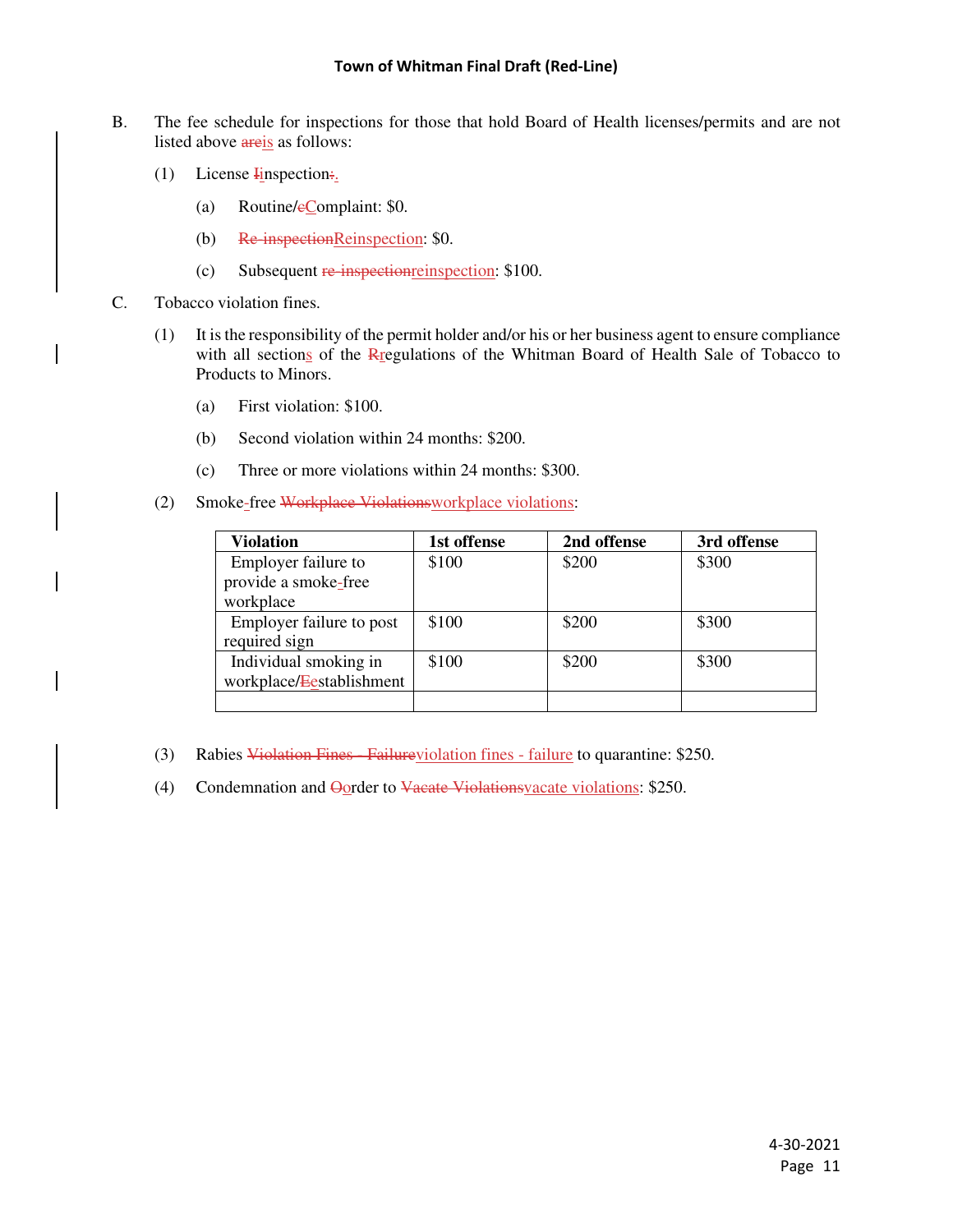# **OFFICERS AND EMPLOYEES**

# **[HISTORY: Adopted by the Town Meeting of the Town of Whitman as indicated in article histories. Amendments noted where applicable.]**

### ARTICLE I **Town Clerk**

### **§ 48-1. Notification of committee members.**

It shall be the duty of the Town Clerk to immediately notify, in writing, all members of committees who may be elected or appointed at any Town mMeeting, stating the business upon which they are to act and the names of the persons composing the committees.

### **§ 48-2. Notification of votes.**

It shall be the duty of the Town Clerk, immediately after every Town mMeeting, to notify all boards, officers and committees of all votes passed at any Town mMeeting in any way affecting them.

#### **§ 48-3. Recordkeeping.**

It shall be the duty of the Town Clerk to properly record, file, and index all contracts, agreements, releases, road layouts, and all other papers and documents in any way affecting the interest of the Town when filed with himthe Clerk. All such papers and documents, unless otherwise required by law, shall be so filed by all boards, officers and committees at such time as the work to which such papers or documents pertain, shall have been completed.

#### ARTICLE II **Town Collector**

### **§ 48-4. Collection of accounts due.**

The Collector of Taxes shall collect, under the title of Town Collector, all accounts due the Town which are committed to himthe Collector, and shall collect all other sundry receipts credited to Estimated Revenueestimated revenue, with the exception of the State Taxesstate taxes and the Town Clerk's fees, which are received by the Treasurer, and shall collect all Federal Welfarefederal welfare reimbursements, with the exception of individual refunds and recoveries."

### **§ 48-5. Disposition of funds collected; bond.**

The Town Collector shall, once in each week or oftener, pay over to the Treasurer all money received by himthe Collector during the preceding week or lesser period on every such account, including any sums received as interest on moneys received by himmthe Collector on such accounts and deposited in any bank. HeThe Collector shall give bond to the Town for the faithful performance of his the Collector's duties in a form approved by the Commissioner of Corporations and TaxationRevenue and in such sum, not less than the amount that may be established by said Commissioner, as shall be fixed by the Selectmen.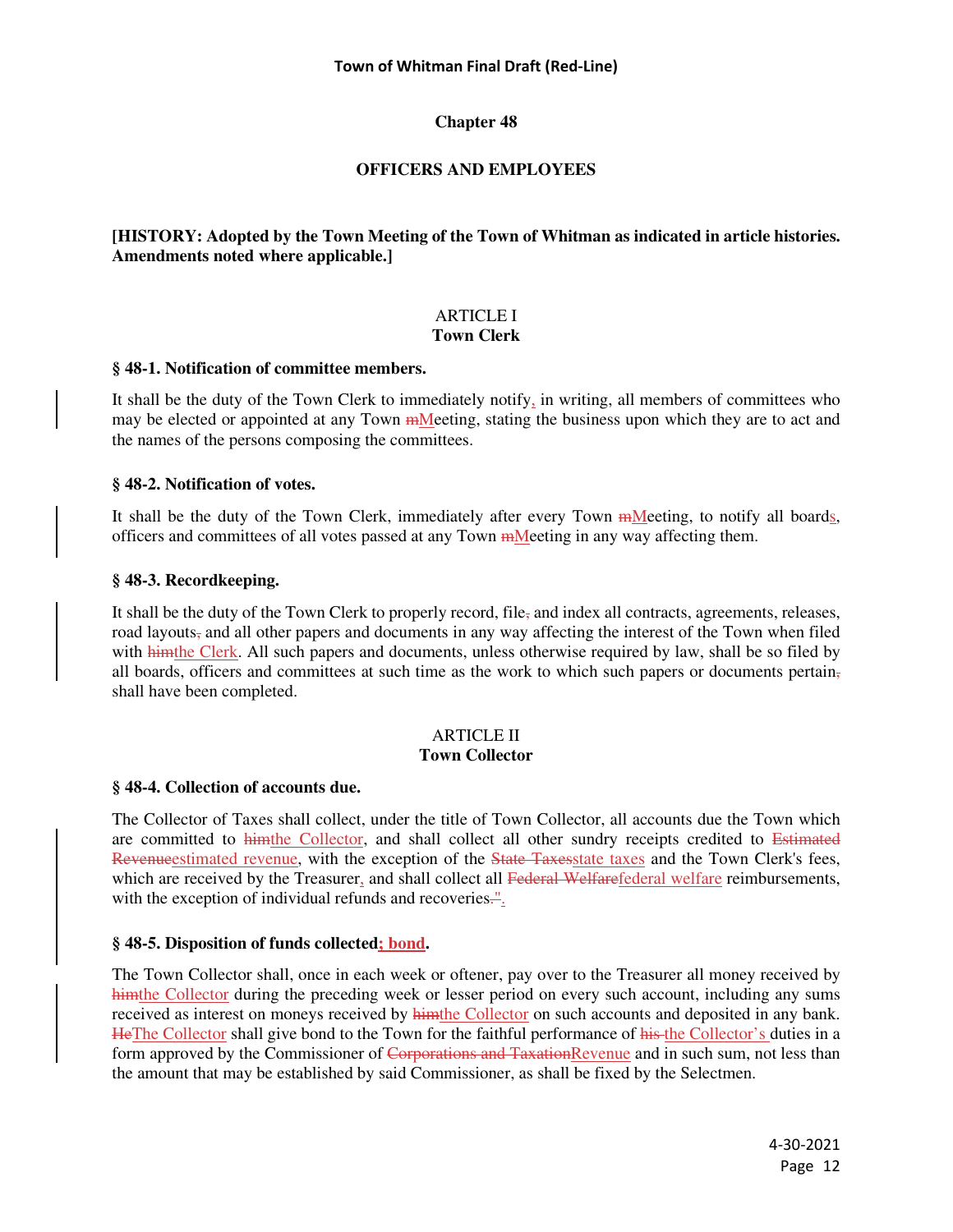### **§ 48-6. Collection of past-due accounts.**

If it shall seem advisable to the Town Collector that suit shall be instituted on behalf of the Town for the establishment of collection of any account due the Town, hethe Collector shall so notify the Selectmen and he shall report to them from time to time, as they may direct, upon all uncollected accounts in his the Collector's hands. The Selectmen shall take such action with respect to all such accounts as they deem expedient and consistent with the interest of the Town.

#### ARTICLE III **Town Treasurer**

#### **§ 48-7. Custody of checks filed with bids.**

The Town Treasurer shall have the custody of all certified checks filed by any person, firm, or corporation in connection with bids of any nature.

#### **§ 48-8. Custody of notes, bonds and coupons, deeds and insurance policies.**

The Town Treasurer shall have the custody of all paid matured notes, bonds and coupons. He The Treasurer shall also have custody of all deeds issued in any way affecting Town property, and insurance policies payable to the Town.

### ARTICLE IV **Town Accountant**

#### **§ 48-9. Custody of vouchers.**

The Town Accountant shall have the custody of all vouchers which have been entered on warrants for payment and approved by the Selectmen and Accountant.

### **§ 48-10. Methods of accounting and forms.**

The Town Accountant shall prescribe the methods of accounting and forms to be used by the several departments of the Town wherein the collection or disbursement of money is concerned, so that such methods and forms shall conform to the requirements of the S<sub>S</sub>tate system of accounting.

#### ARTICLE V **Report of Accidents**

### **§ 48-11. Required reporting.**

Every officer in charge of a department shall immediately make a report in writing to the Board of Selectmen whenever any transaction, act or negligence of his the officer's department occurs which results in or may occasion injury to any person or property, and any police officer having knowledge of any such transaction, act or negligence shall make a similar report.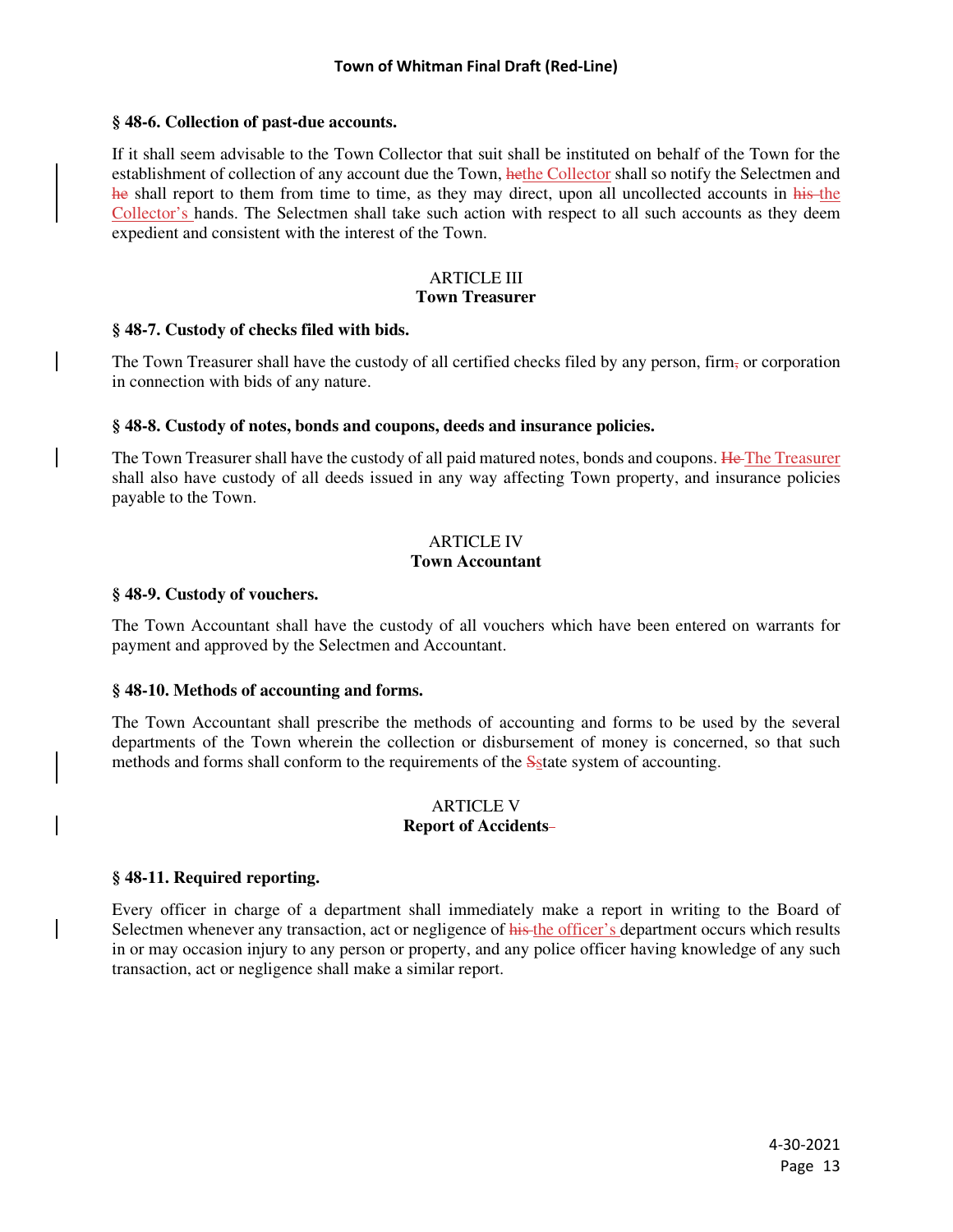# **PERSONNEL**

# **[HISTORY: Adopted by the Town Meeting of the Town of Whitman. Amendments noted where applicable.]**

# **§ 53-1. Personnel Board; Personnel Director.**

The Board of Selectmen shall serve as the Personnel Board for the Town. The Town Administrator shall serve as Personnel Director for the Town and develop plans, policies and procedures for Board of Selectmen approval, and participate in the collective bargaining process.

# **§ 53-2. Duties and authority of Personnel Director.**

- A. The Personnel Director shall administer the Personnel Administration Plan. He/sShe shall establish for this purpose such policies, procedures and regulations consistent with the Plan as he/she considers desirable, except that no action of the Director may take effect unless approved by the Board of Selectmen.
- B. The Town Treasurer and Department Headsdepartment heads shall keep such records of the employees of the Town as the Personnel Director may require. The Personnel Director shall maintain personnel files on all Town employees. All records of the Town by whosoever kept pertaining to the Town's employees shall be opened to inspection by the Personnel Director at all reasonable times.
- C. The Personnel Director shall prepare and maintain written job descriptions of the positions of all employees in the service of the Town, whether full- or part-time, seasonal, casual, special, civil service or others, except those positions filled by popular election. The Personnel Director shall work with elected officials to develop uniform job descriptions for those positions not under his/her direct authority.

### **§ 53-3. Conflict with other laws and regulations.**

- A. Nothing in the Personnel Administration Plan shall be construed to conflict with the Civil Service Laws of the Commonwealth of Massachusetts.
- B. Nothing in the Personnel Administration Plan shall be construed to conflict with collective bargaining agreements between the Town and any collective bargaining units.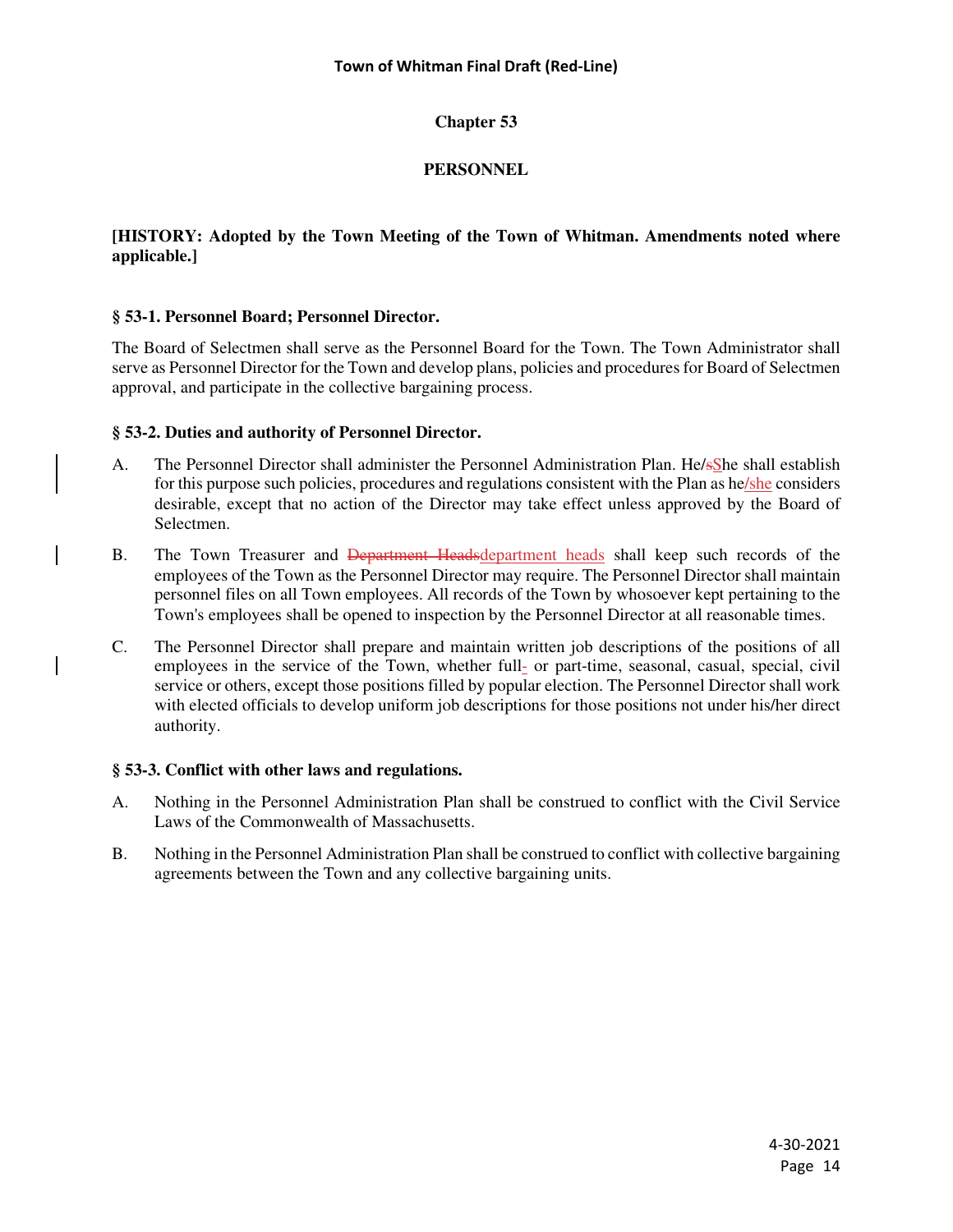# **PROPERTY, DISPOSITION OF**

# **[HISTORY: Adopted by the Town Meeting of the Town of Whitman. Amendments noted where applicable.]**

# **§ 57-1. Authority to dispose of property.**

The Chief Procurement Officer of the Town, or his/her designee, shall be responsible for the disposition of surplus or obsolete material or personal property.

### **§ 57-2. Method of disposal.**

The disposal of surplus material shall be in conformance with MGL Chapter 30B.

# **Chapter 64**

# **SELECTMEN**

## **[HISTORY: Adopted by the Town Meeting of the Town of Whitman. Amendments noted where applicable.]**

### **§ 64-1. General powers and duties.**

The Selectmen shall have general direction and management of all property and affairs of the Town in all matters of the Town not otherwise provided for by statute, or these  $\frac{By \; lawsbylaws}{B}$ .

### **§ 64-2. Appearance before other bodies; rights regarding claims and suits.**

- A. The Selectmen may appear, either personally or by Town Counsel, or by the special counsel duly employed by them, before any Court, Committee court, committee of the Legislature, or any Federal, State,federal, state or County Boardcounty board of Ccommissioners, or other tribunal to protect the interests of the Town.
- B. They shall have authority as agents to institute, prosecute and defend suits and claims against or involving the interests of the Town, and to settle same when, in their judgement upon advice of counsel, such settlement is for the best interests of the Town.

### **§ 64-3. Authority to establish fees.**

The Board of Selectmen, with recommendations from the Building Commissioner/Inspector of Buildings, shall have the authority from time to time, as circumstances indicate, to determine and set reasonable fees for building permits, sign permits, occupancy permits or other fees required by the State Building Codes or Town of Whitman By lawsbylaws.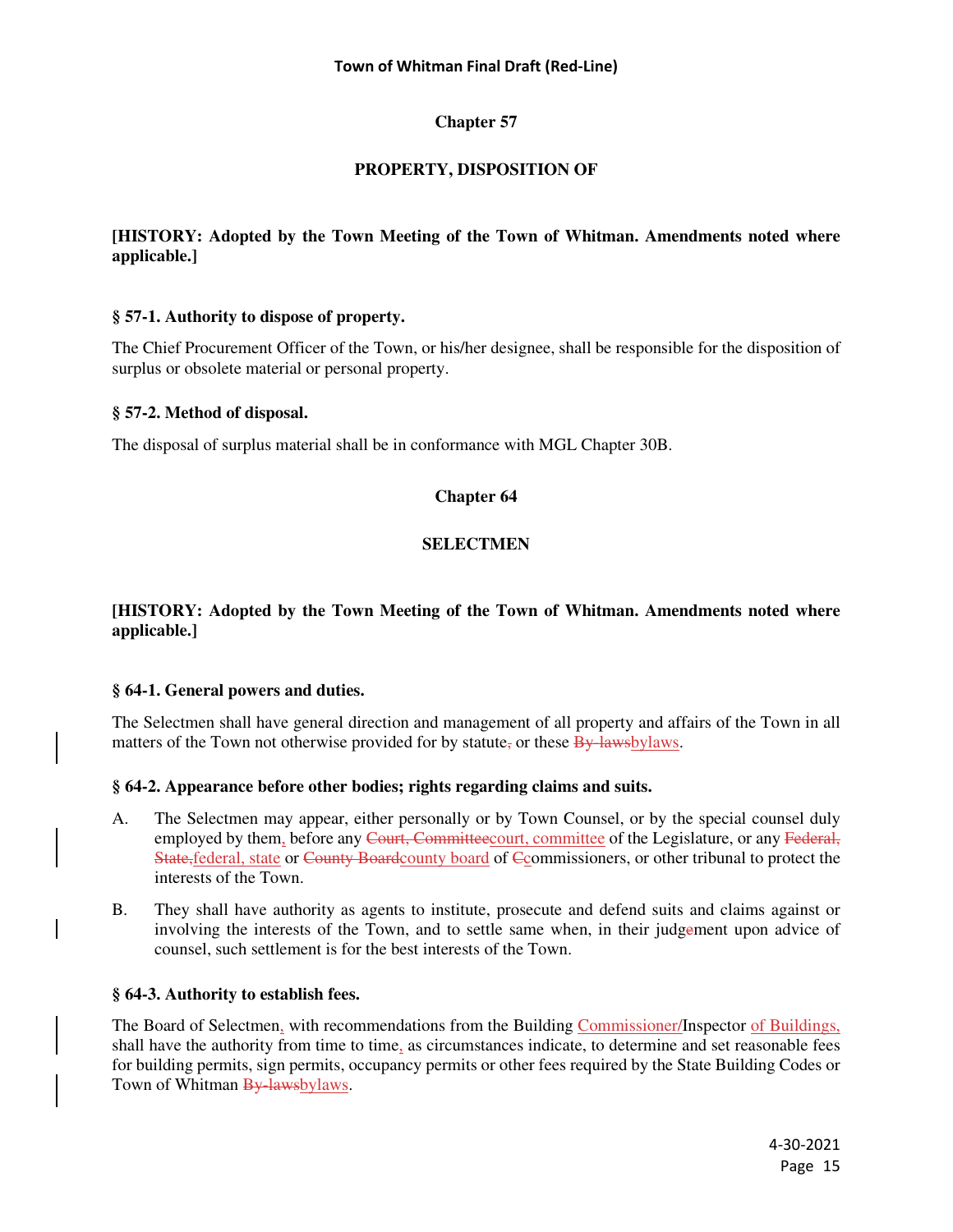# **TOWN MEETINGS**

# **[HISTORY: Adopted by the Town Meeting of the Town of Whitman as indicated in article histories. Amendments noted where applicable.]**

### ARTICLE I **Annual Town Meeting and Election**

### **§ 70-1. Date and time; poll hours.**

The Annual Town Meeting shall be held on the first Monday of May each year and commence at 7:30 p.m. The Annual Town Election of Officers and other matters to be determined by ballot shall be held on the third Saturday of May each year and shall be considered as part of the Annual Town Meeting and shall be included in the Wwarrant for the Annual Town Meeting. The hours for the opening and closing of the polls shall be left to the discretion of the Board of Selectmen.

# **§ 70-2. Notice.**

Except as otherwise required by law, notice of every Town <del>m</del>Meeting shall be given by posting at least seven days before the day appointed for the meeting true and attested copies of the warrant in not less than seven public places in the Town.

# **§ 70-3. Review of warrant by Finance Committee.**

The Selectmen shall, upon the closing and completion of the warrant for any aAnnual or sSpecial Town mMeeting, forward a copy thereof to the Finance Committee.

### **§ 70-4. Quorum.**

The number of legal voters to constitute a quorum at aAnnual Town mMeetings, except such parts of the Town mMeetings as are devoted exclusively to the election of Town officers, shall be 50.

#### ARTICLE II **Special Town Meetings**

### **§ 70-5. Limitations on authority.**

At a Special Town Meeting at which less than 150 registered voters of the Town have been admitted to the meeting, no vote shall be taken on any articles which, if adopted, would have the effect of increasing the salary or wage rate of any Town officer or employee or which would increase the total amount of the appropriations made at the meeting above \$25,000. If this situation shall arise, then such article shall be passed over and the meeting shall proceed to take up whatever other business shall then come before it.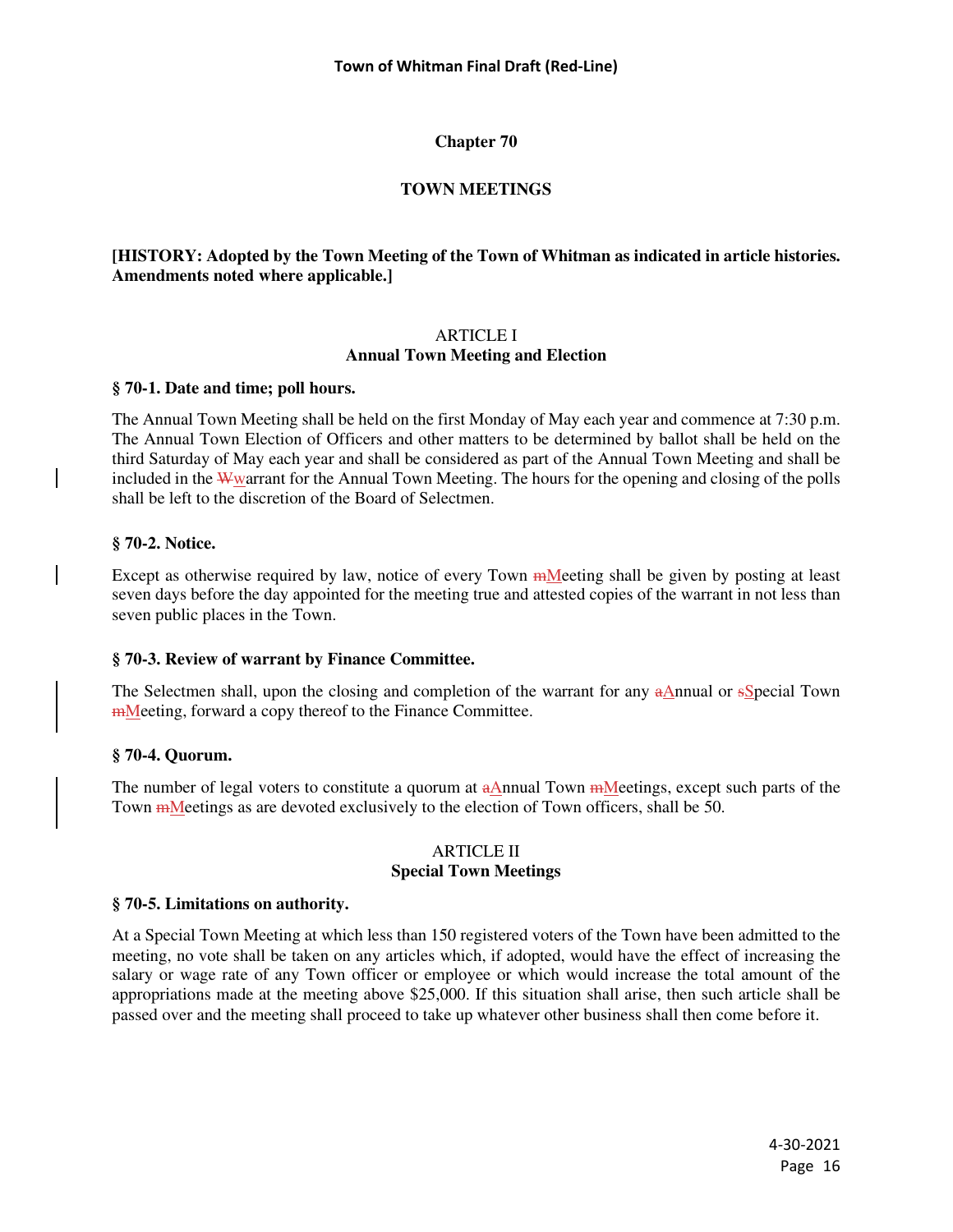### ARTICLE III **Rules and Procedures**

### **§ 70-6. Written questions or motions required.**

All questions or motions submitted for the consideration of the Town mMeeting shall be reduced to writing by the person submitting the question or motion to the Moderator. However, any person may request the Town Clerk to reduce his or her question or motion to writing and the request shall be complied with.

### **§ 70-7. Seating.**

The Moderator shall require all those desiring to vote to occupy seats in the reserved area until seating capacity is exhausted. Additional seating areas for voters shall be designated by the Moderator. Tellers shall be instructed to count the votes only of those persons seated in the areas reserved and/or designated for Town mMeeting voters. The Town Administrator and any nonresident department head shall have the right to sit with his/her respective Board, Committee, board, committee or Ccommission.

#### **§ 70-8. Speakers.**

Every person desiring to speak shall arise, address the Moderator, and, upon obtaining recognition, shall identify him/-/herself and his/her address and shall stand while speaking unless the Moderator directs otherwise.

#### **§ 70-9. Votes.**

All votes, unless otherwise provided by law, shall be taken, in the first instance, by a "Yes" and "No" voice vote. If the Moderator is in doubt as to the vote, or if five voters immediately question the vote once completed and reported by the Moderator, the Moderator shall call either for a standing vote or a roll call vote, or the Moderator may employ an electronic handset voting system.

#### **§ 70-10. Ballot voting.**

If the majority of the Town mMeeting approves a motion for a vote by ballot on any question, such a vote on the main motion shall be taken by electronic handset voting system or with the Town furnishing ballots as per the following sample:

Yes No

### **§ 70-11. Reconsideration of votes.**

No vote shall be reconsidered more than once and only after a majority vote of the voters present and voting on a motion to reconsider such vote. There shall be no reconsideration of any article at an adjourned Town **mMeeting except on advice of Town Counsel.** 

#### **§ 70-12. Printed copies of warrant.**

Printed copies of the warrant, with Finance Committee recommendations on appropriations of over \$5,000, shall be furnished to the voters at the Annual Town Meeting and at Special Town Meetings.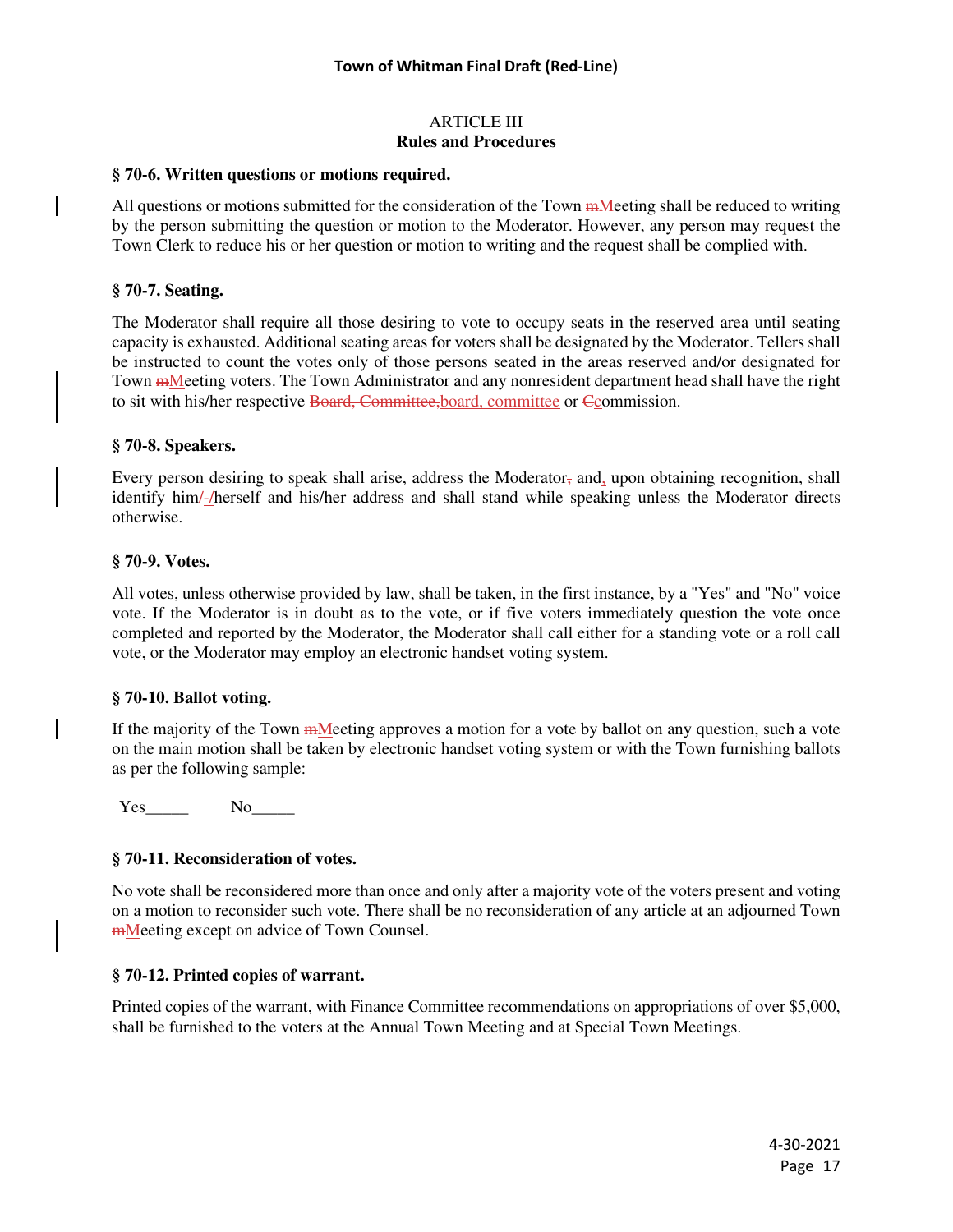### **§ 70-13. Order of consideration of articles.**

Articles in the warrant shall be acted upon in their order, unless the meeting, by majority vote, otherwise determines.

# **§ 70-14. Precedence of motions.**

When a question is before the meeting, the following motions shall be received and shall have precedence in the following order, and the first three shall be decided without debate:

To adjourn

To lay on the table

For the previous question

To postpone to a certain time

To commit, recommit, or refer

To amend

To postpone indefinitely

### **§ 70-15. Motion to dissolve.**

No motion, the effect of which would be to dissolve a Town  $m$  eting, shall be in order until every article in the warrant has been duly considered and acted upon, but this shall not prevent the postponement of action on, or the consideration of, any article to an adjournment of the meeting to a stated time.

### **§ 70-16. Voters and visitors.**

Only persons whose names are on the list of voters shall be admitted to the meeting and allowed to be seated in the reserved area for voters, except as hereinafter provided. A visitors' section of not more than 50 seats shall be provided so long as seats are available for student groups or anyone else who in the opinion of the Moderator deserves such consideration. Persons wishing to visit shall request permission of the Moderator before said meeting and will not be allowed to speak or vote on any question.

### **§ 70-17. Rules of order.**

The duties of the Moderator and Town  $\Theta$  officers and the government of the Town Meeting, when not specially provided for by law, or by the foregoing rules, shall be determined by the rules of practice contained in the current edition of Roberts Rules of Order Newly Revised, so far as they are adapted to the conditions and power of the Town and its Town mMeeting.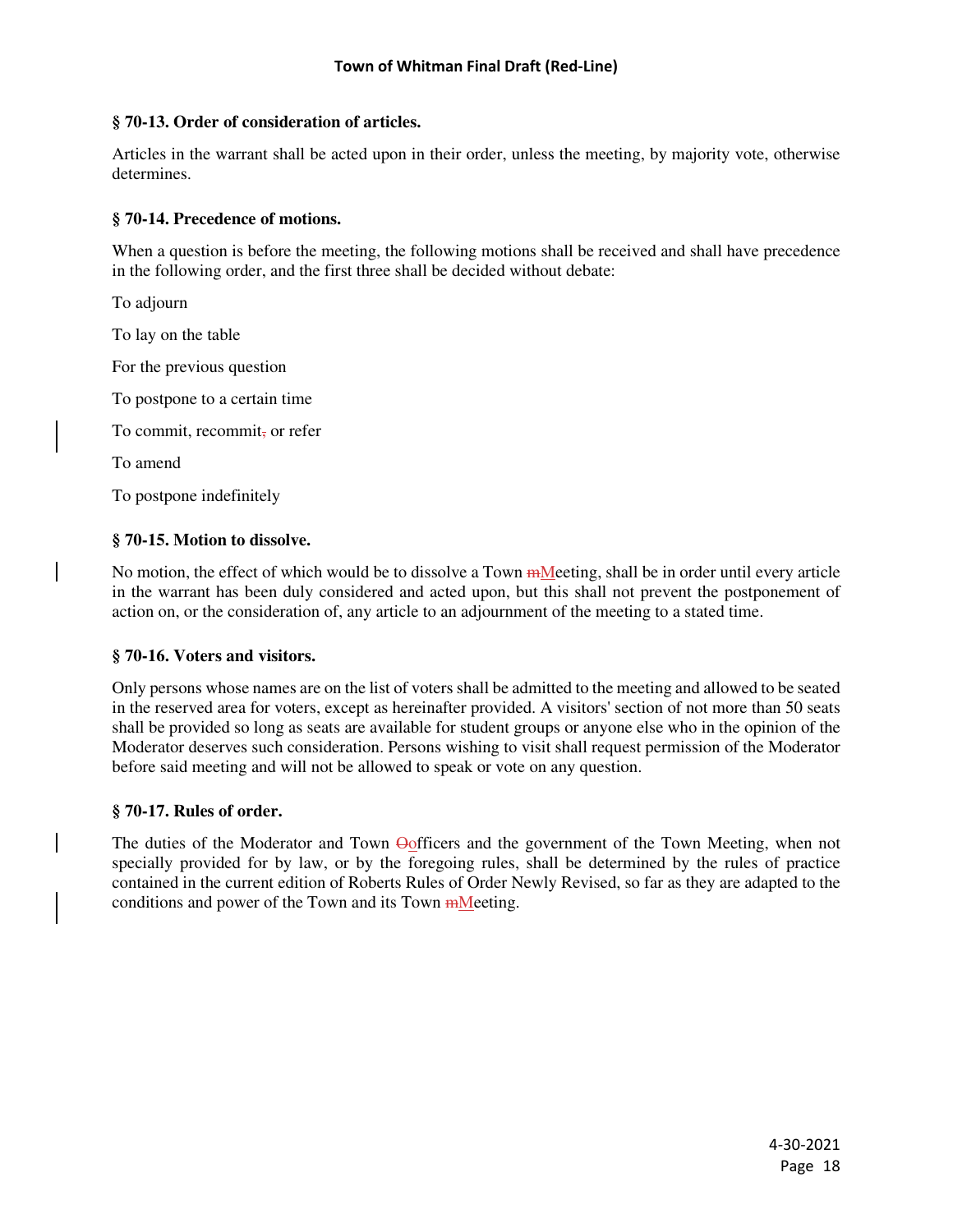# **ALARM SYSTEMS**

# **[HISTORY: Adopted by the Town Meeting of the Town of Whitman. Amendments noted where applicable.]**

# **§ 102-1. False alarms.**

- A. Any residence, school, municipal building or place of business which has an alarm system connected directly to the Police Department or connected indirectly to said **D**department through a private alarm company (each of which shall be hereinafter referred to as a "monitored system"),") shall be charged a fine for all responses by the Ddepartment to such buildings when the response is caused by:
	- (1) The activation of the monitored system through mechanical failure, malfunction, improper installation, or negligence by the user of an alarm system or his the user's employees or agents, including but not limited to incorrect security code entry, failure to notify the alarm company of contact information; or
	- (2) The activation of the monitored system requesting, requiring or resulting in a response on the part of the Police Department when, in fact, there has been no unauthorized intrusion, robbery or burglary, or attempted threat.
- B. For purposes of this bylaw, activation of a monitored system for the purposes of testing with prior approval by the Police Department, or by an act of God, including, but not limited to, power outages, hurricanes, tornadoes, earthquakes and similar weather or atmospheric disturbances, shall not be deemed to be a false alarm.
- C. A fine for violation of this bylaw may be assessed against the owner or tenant of the residence or place of business.

# **§ 102-2. Violations and penalties.**

Penalties for violation of this bylaw shall be as follows, successive responses to be counted within any twelve-month period.:

- A. First three responses;: Wwarning;
- B. Fourth response;: \$50;
- C. Fifth response:  $$75;$ .
- D. Sixth and subsequent responses: \$100 each.

### **§ 102-3. Noncriminal disposition of violations.**

This section by law may be enforced pursuant to the non-criminal monoriminal disposition method as contained in MGL c. 40, § 21D. Enforcing persons shall be police officers.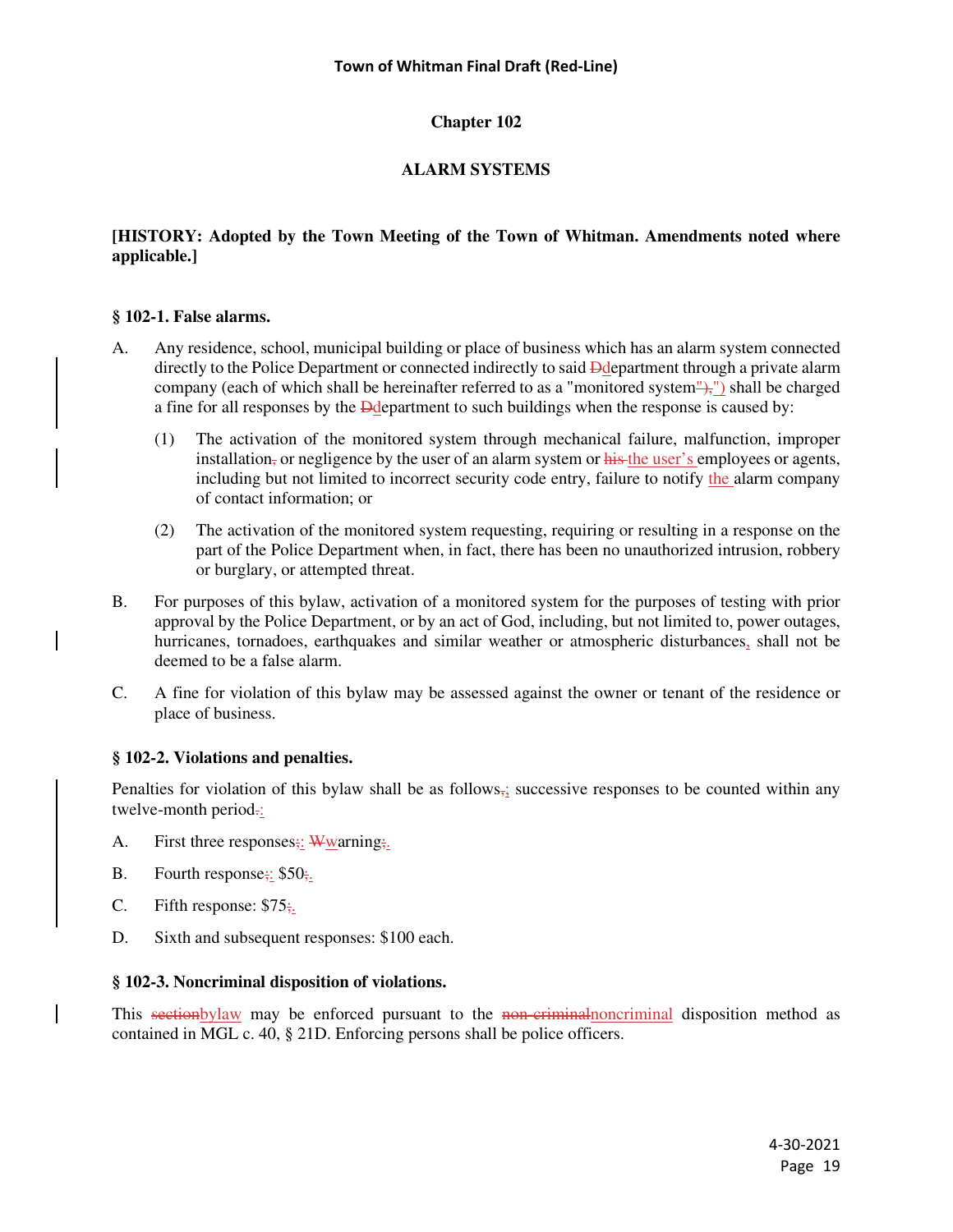# **ALCOHOLIC BEVERAGES**

# **[HISTORY: Adopted by the Town Meeting of the Town of Whitman. Amendments noted where applicable.]**

# **§ 106-1. Public consumption prohibited.**

No person shall drink alcoholic beverages as defined in MGL c. 138, § 1 while on, in or upon any public way or upon any way to which the public has a right of access or any place to which members of the public have access as invitees or licensees, park or playground or private land or place without the consent of the owner or person in control thereof.

### **§ 106-2. Seizure of beverages.**

All alcoholic beverages being used in violation of this ordinance by law shall be seized and safely held until final adjudication of the charge against the person or persons arrested or summoned before the court.

# **§ 106-3. Violations and penalties.**

Whoever violates any provision of this by-lawbylaw shall be liable to a penalty of not more than \$50300 for each violation.

### **Chapter 110**

# **ANIMAL CONTROL**

# **[HISTORY: Adopted by the Town Meeting of the Town of Whitman as indicated in article histories. Amendments noted where applicable.]**

#### ARTICLE I **Dog Control**

### **§ 110-1. Definitions.**

The following words and phrases shall have the following meanings:

ANIMAL CONTROL OFFICER — Any officer appointed by the Board of Selectmen under the  $\frac{B_y}{B_y}$ Lawsbylaws of the Town for the enforcement of said Dog Control Rules and Regulations By-Law. Bylaw.

BOARD OF SELECTMEN — The chief executive officers of the Town of Whitman, a political subdivision of the Ccommonwealth.

COMMERCIAL KENNEL — A kennel maintained as a business for the  $\frac{1}{100}$  supposed by  $\frac{1}{100}$  or grooming of dogs, or which sells dogs born and raised on the premises from more than four or more litters per year.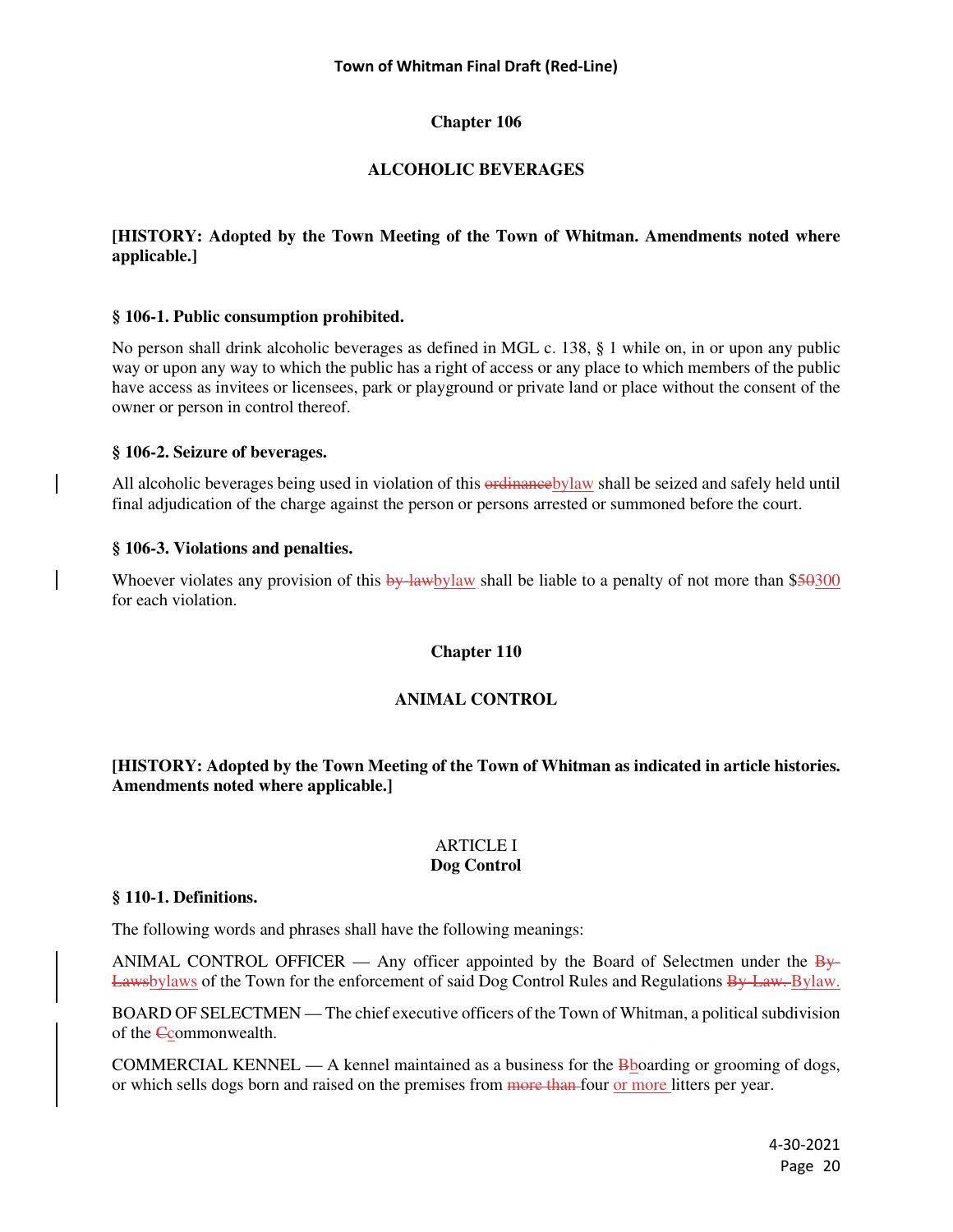### **Town of Whitman Final Draft (Red-Line)**

HOBBY KENNEL — A kennel maintained for a collection of  $\frac{1}{x}$  seven to 10 dogs or for breeding dogs for show or sport, or which sells dogs from less than four litters per year, not to exceed 10 dogs on the premises over the age of three months.

KEEPER — Any person, corporation or society, other than the owner, harboring or having in his/her possession any dog.

KENNEL — One pack or collection of four or more dogs over the age of three months kept on a single premises, not to exceed six dogs.

LICENSE PERIOD — The time between July 1 and the following June 30, both dates inclusive.

#### **§ 110-2. Licenses and fees.**

- A. Effective July 1 of each year, the annual fee for every dog license, except as otherwise provided by law, shall be \$15 unless a certificate of a registered veterinarian who performed the operation that such dog has been neutered or has been spayed and has thereby been deprived of the power of propagation, has been shown to the Town Clerk, in which case the fee shall be \$10.
- B. A certified copy of such certificate on file in the office of any city or Town Clerktown clerk within the Commonwealth of Massachusetts may be accepted as evidence that such operation has been performed. If the Town Clerk is satisfied that the certification by the veterinarian who neutered or spayed the dog cannot be obtained, the Town Clerk may accept in lieu thereof a statement under the penalties of perjury by a veterinarian registered and practicing in the Ccommonwealth describing the dog and stating that he the veterinarian has examined such dog and in his the veterinarian's opinion the dog is not capable of propagation by reason of neutering or spaying. Until the veterinarian has examined the dog in question, the license fee for the licensing period shall be at the rate of the unneutered male or spayed female.
- C. When applying for a license, the applicant must also show proof, by a veterinarian certificate, that the dog has been vaccinated against rabies, within the last three years if the dog is six months of age or over, as required by MGL c. 140, § 145B.
- D. In addition to the requirement that a dog shall be duly licensed as required by law, the owner of a dog which is not licensed on or before August  $31st$  in any year shall be subject to a "late fee"," so-called, of \$25. Said fee is to be paid to the Town Clerk in addition to the license fee for all dogs licensed on or after August 31st of any year. The late fee must be paid before a license tag will be issued.
- E. Every dog licensed under the provision of this  $\frac{B_y}{B_y}L_x$  when we allem a collar or harness to which shall be securely attached a proper and valid license tag. In the event that any tag is lost, defaced or destroyed, substitute tags shall be obtained by the owner or keeper from the Town Clerk at a cost of \$3.
- F. The provisions of this section shall not apply to institutions licensed under MGL c. 140, § 174D, to pet shops licensed under MGL c. 129, § 39A, to any person operating a kennel or where otherwise provided by law.

#### **§ 110-3. Kennel license.**

A. Any owner or keeper of four or more dogs, over the age of three months of age or over, shall obtain a kennel license upon submission  $\frac{\partial f}{\partial x}$  written application and approval of the Board of Appeals to the Town Clerk. The kennel license shall be on a prescribed form and shall specify the name of the owner, the name of the kennel, the name of the keeper and the location of such kennel. Such license shall specify the maximum number of dogs to be kept on the premises at any one time.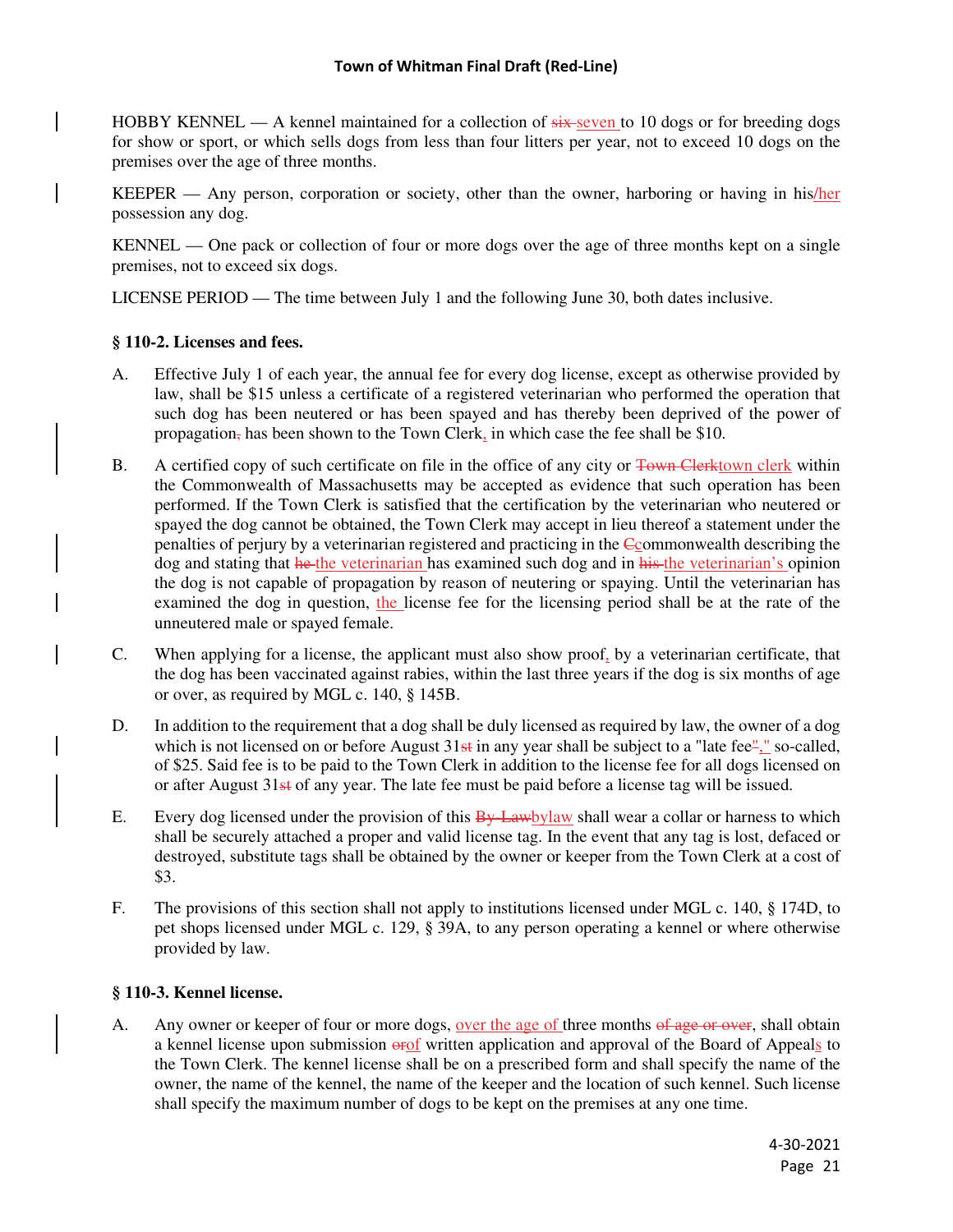- B. The fees for each classification of kennel license shall be as follows:
	- (1) Kennel Llicense, as defined: \$30.
	- (2) Hobby Kennel Licensekennel license, as defined: \$60.
	- (3) Commercial Kennel Licensekennel license, as defined: \$150.
- C. A kennel license shall be in lieu of any other license upon a V-variance granted by the Board of Appeals (see appropriate by lawChapter 240, Zoning), required for any dog which may be kept in such kennel for any portion of the period for which the license is issued. The owner or keeper  $\theta$ such kennel shall renew the license prior to the commencement of each succeeding license period.
- D. While at large, each dog in a kennel shall wear a collar or harness to which shall be securely attached a tag upon which shall appear the number of the kennel license and the year of issuance and the name of the Town.
- E. Any holder of a kennel license may move his kennel to a location in another city or Town with written prior approval of such new location by the special permit granting authority of the Board of Appeals of the city or Town to which he seeks to move his kennel, such written approval and his original kennel license. Upon payment of a fee of \$1, the Town Clerk shall issue to the owner of a new kennel license covering the new location for the balance of the licensing period.
- FE. A veterinary hospital shall not be considered a kennel unless it contains an area for the grooming or selling of dogs, or for the **B**boarding of dogs for other than medical or surgical purposes, in which case it shall apply in writing to the Town Clerk, submitting approval from the Board of Appeals for the required kennel license.
- GF. The Chief of Police or Animal Control Officer of the Town shall at any -time inspect or cause to be inspected any kennel and if, in their judgement, the kennel is not being maintained in a sanitary and humane manner, or if records are not properly kept as required by law, shall by order revoke or suspend said kennel license. In the case of suspension of said license, the Board of Selectmen may reinstate such license and impose conditions and regulations upon the operation of said kennel.

### **§ 110-4. Rabies vaccination.**

- A. In accordance with MGL c. 140, § 145B, the owner or keeper of a dog which has reached the age of six months shall cause that dog to be vaccinated by a veterinarian using a vaccine approved by the Department of Public Health.
- B. Upon vaccination, the veterinarian shall provide a tag, which shall be secured to the collar or harness of the dog, which shall show the year the vaccination was given, and shall prepare three copies of a form which shall specify the name and address of the owner or keeper of the dog, the name, registration number, rabies tag number, license number, life of the vaccine and the name of the company that produced the vaccine. The veterinarian shall mail one copy to the Town Clerk, present one copy to the owner or keeper of the dog and keep one copy.
- C. Unvaccinated dogs acquired or brought into the Town shall be vaccinated within 30 days after acquisition or entry into the Town or upon reaching the age of six months, whichever comes later.
- D. Vaccinated dogs shall be revaccinated periodically in accordance with rules and regulations adopted and promulgated by the Department of Public Health.
- E. Whoever violates the provisions of this section shall be punished by a fine of not less than \$25.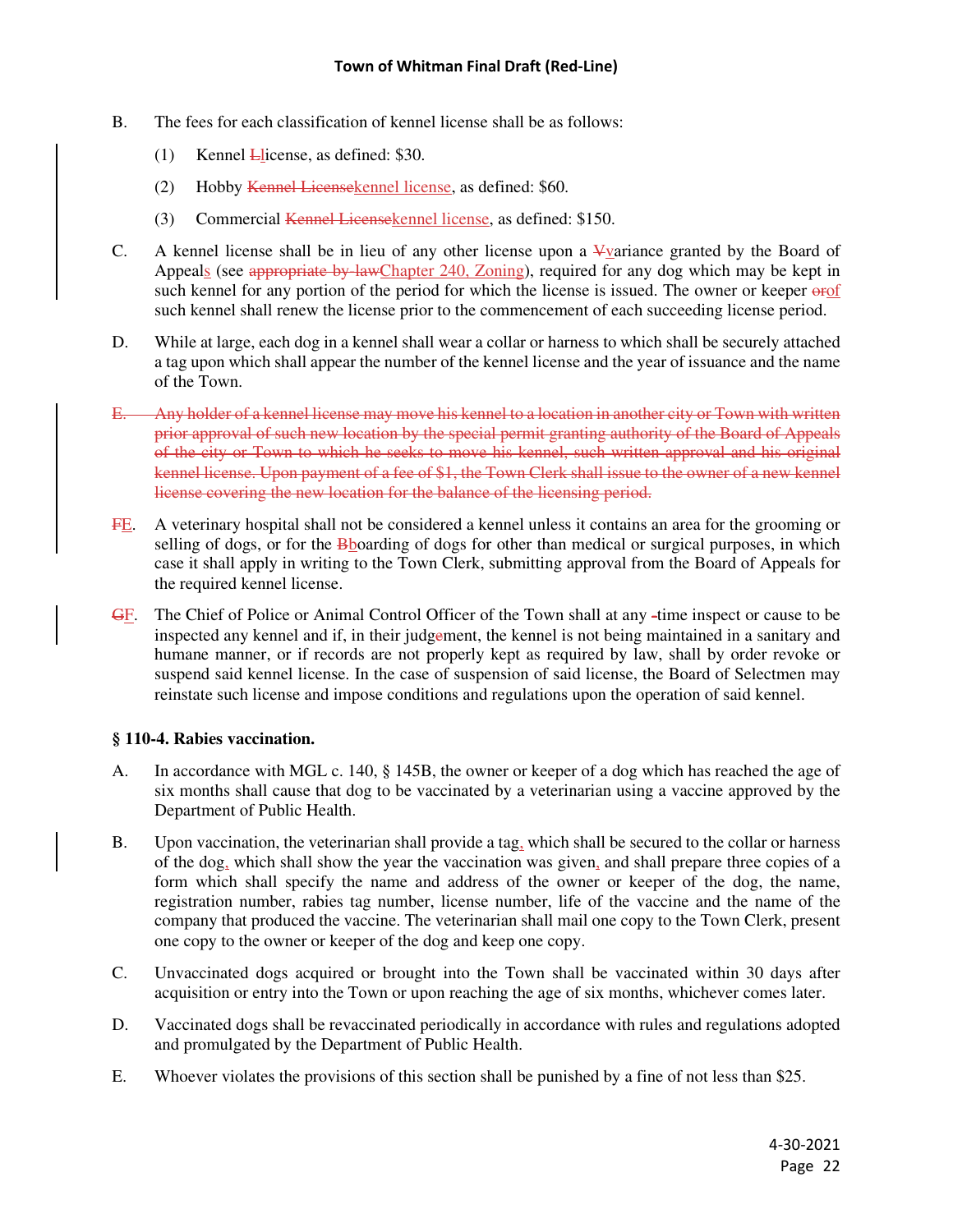# **§ 110-5. Appointment of Animal Control Officer.**

In accordance with applicable law and Town By-Lawsbylaws, the Board of Selectmen shall, from time to time, appoint one or more Animal Control Officers who shall receive an annual salary which shall be set by the Selectmen, who may be police officers or constables, who shall serve at the pleasure of the Board of Selectmen.

### **§ 110-6. Animal Control Officer duties.**

- A. The Animal Control Officer shall attend all complaints or other matters regarding dogs in the Town.
- B. The Animal Control Officer shall, at least twice in each year, inspect every premises holding a kennel license and shall issue a written report of the conditions of said kennel to the Board of Selectmen and to the Board of Health, stating his/her -opinion as to maintenance, humane and sanitary conditions and if records are properly kept by the owner or keeper of said kennel.
- C. No Animal Control Officer shall be a licensed animal dealer registered with the United States Department of Agriculture, and no Animal Control Officer or any representative shall sell any animal to any licensed animal dealer registered with the United States Department of Agriculture.

Whoever violates the provision of this section shall be punished by a fine of not less than \$50 nor more than \$200.

- D. The Animal Control Officer shall be responsible for the supervision of and the maintenance and care of the animal control shelter in the Town, and shall maintain such shelter in a humane and sanitary condition.
- E. The Animal Control Officer shall be responsible for maintaining records of all animals that become the subject of any action. He The Animal Control Officer shall record each complaint and the nature thereof and what action, if any, was taken by him the Animal Control Officer or any other authority of the Town.
- F. The Animal Control Officer shall maintain records of each dog confined under his/her care and custody for any reason whatsoever, stating the reasons for such confinement, the breed and color of the dog, the date the dog came under the control of the Animal Control Officer, the final disposition of the dog and the date of that disposition. Records of the Animal Control Officer are public records and must be made available during normal working hours to any person requesting same.
- G. The Animal Control Officer shall examine any premises to be used as a proposed kennel and must submit a written report to the special permit granting authority stating his/her opinion as to whether or not such a site would be suitable for the type of kennel license requested.

# **§ 110-7. Annual census of licensed dogs.**

A. The Board of Selectmen shall annually, within 10 days after September 1, issue a Warrant to warrant directing the Animal Control Officer directing him to seek out, catch and confine all dogs within the Town which then have are not been licensed, collared and tagged as required by this By-Law. He shallbylaw, and to enter and prosecute a complaint for failure to comply with the provisions of this By Lawbylaw against the owner or keepers thereof, if known. HeThe Animal Control Officer shall destroyeuthanize, or cause to be destroyed each such dog which, aftereuthanized in a period of 10 days remains unclaimedmanner deemed acceptable by the American Veterinary Medical Association Guidelines on Euthanasia, or at the end of the tena seven-day period-the, any dog that remains unclaimed. The Animal Control Officer may sell any healthy dog tomake available for adoption any person presenting a valid positive identification dog found free of disease for a sum not less than \$5,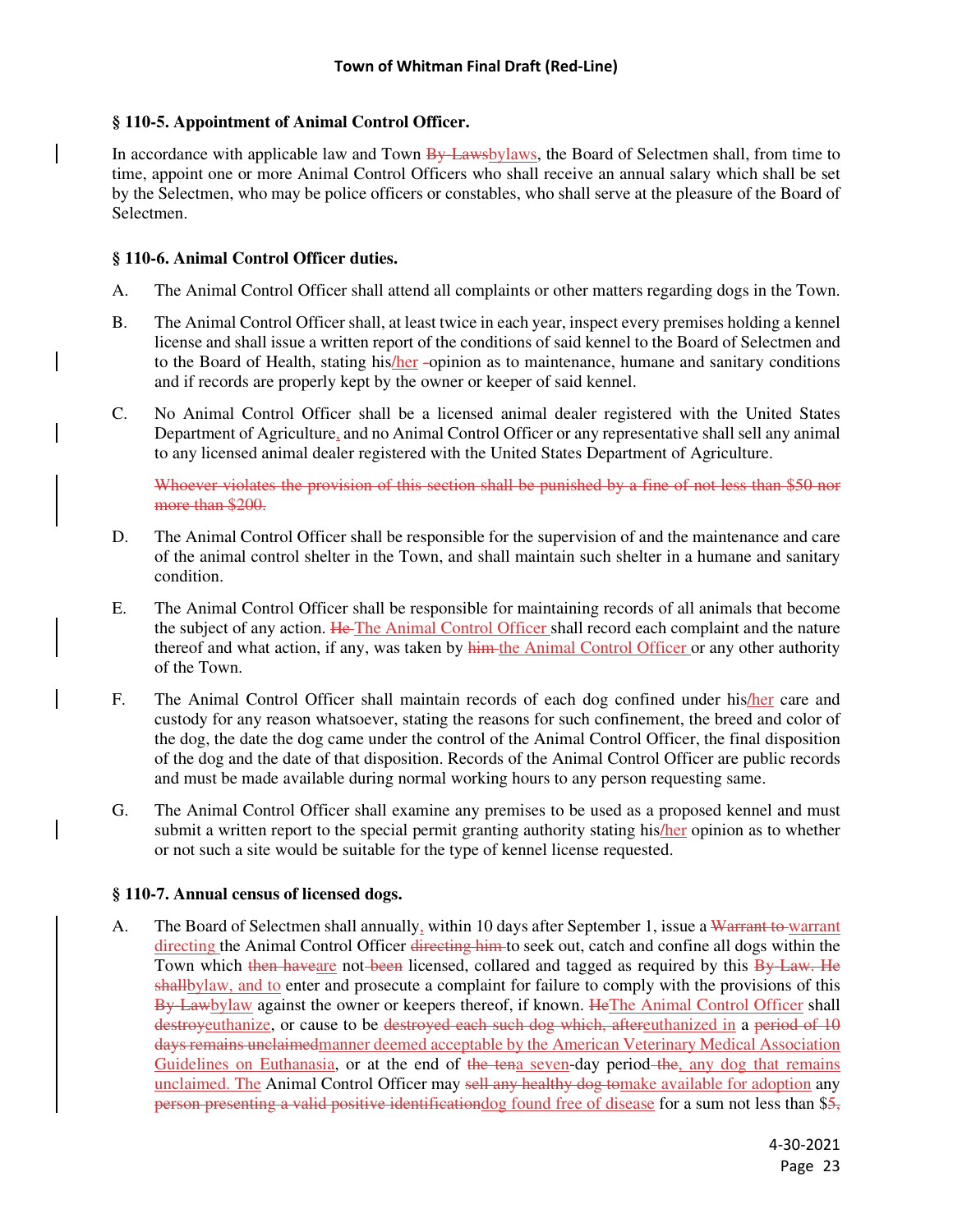which will be paid<sub>3</sub>, to be determined by the Town, and shall turn over all monies to the Town. Treasurer.

- B. Before delivery of any dog so sold, the Animal Control Officer shall require the purchaser to obtain a license from the Town Clerk where the Ddog is to be kept, or shall require the purchaser to pay the appropriate license fee with an application for a dog license to the Animal Control Officer.
- C. All dogs confined under this section shall be confined in a suitable and humane detention area, or they may be placed in the care of a holder of a kennel license or with a domestic charitable corporation incorporated exclusively for the purpose of protecting animals from cruelty, abuse or neglect.
- D. The Town Clerk shall annually, on September 1, provide to the Board of Selectmen a listing of all dog licenses issued in the preceding year, their name and address, and a listing of all persons shown on the annual census who, as of January 1, waswere the owner or keeper of a dog and their address. The Town Clerk shall further provide to the Board of Selectmen a listing of all persons in the current year who have licensed their dogs and their address. The Board of Selectmen shall attach all such lists to the Wwarrant.

# **§ 110-8. Form of warrant.**

The Wwarrant to the Animal Control Officer will be in the following form:

#### COMMONWEALTH OF MASSACHUSETTS PLYMOUTH, ss.

To **The Latter Control Control Officer of the Town of Whitman**, you are hereby required to catch and confine all dogs within the Town of Whitman not duly licensed, harnessed or collared and tagged. You shall record in writing the date, time and location of each apprehension and confinement, and shall describe the appearance of each dog caught, the condition under which it was caught and its final disposition. You shall maintain each record for one year following the apprehension and confinement of each dog and such record will be available for public inspection during that one year.

 You shall issue a citation against the owner or keeper of every such dog whose owner or keeper can be identified.

 You shall confine every such dog for a period of not less than 10 days, unless during that 10 days you release that dog to its owner or keeper if such dog has been licensed, collared or harnessed and tagged and the owner or keeper has paid to you the sum of \$3 for every day the dog was in your custody, which shall be transmitted to the Town Collector.

 At the expiration of the ten-day confinement period, you may allow any person to adopt a healthy dog, upon presentation of a valid positive identification, in accordance with  $\S 110-7$  of the Dog Control By-LawBylaw.

 Hereof fail not, and make due return of this Warrant with your doings thereon on or before the first day of October next, on or before the first day of April next and on or before the first day of June next, stating the number of dogs caught, confined and/or destroyed or sold, along with the names and addresses of the owners of keepers thereof, if known, and whether all unlicensed dogs in the Town of Whitman have been caught, confined, destroyed or sold and the names of persons against whom complaints have been made. Given under our hand and seal at Whitman, the day of September, 20

(Signed by the Board of Selectmen)

 $\overline{\phantom{a}}$ 

# **§ 110-9. Returns by Animal Control Officer on warrant.**

The Animal Control Officer to whom such  $\frac{W}{W}$  warrant is issued shall make returns on or before October 1, on or before January 1, on or before April 1, on or before June 1 and at the expiration of his the Animal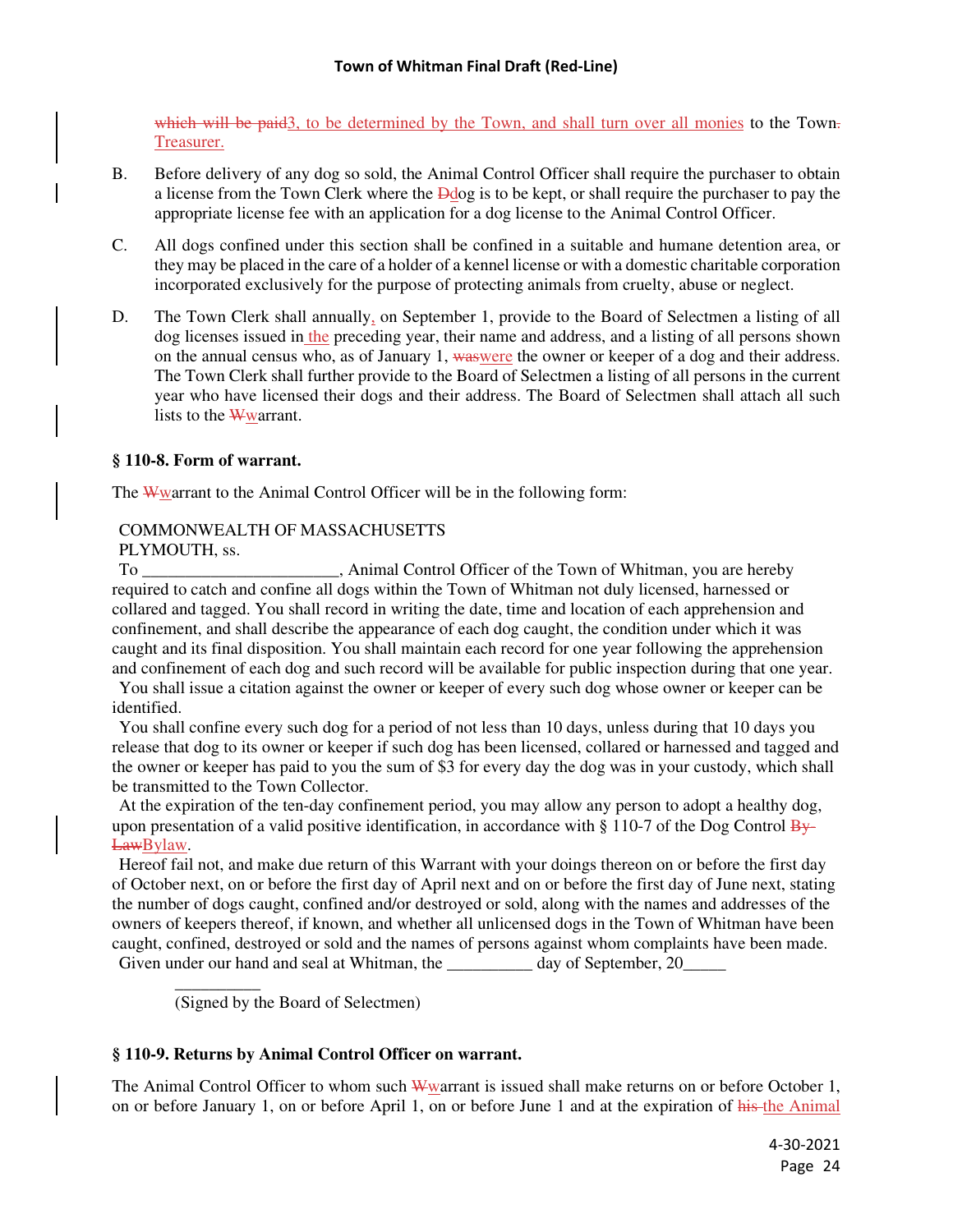Control Officer's term of office to the Board of Selectmen, and shall state in said returns the number of dogs which he the Animal Control Officer has caught, confined, killed or sold, the names or persons against whom complaints have been entered and whether complaints have been entered against all persons who have failed to comply with this  $\frac{By\text{Law}}{B}$  have the previous report.

### **§ 110-10. Disturbing the peace.**

No person shall own or keep in the Town any dog which by biting, excessive barking, howling or any any other manner disturbs the quiet of the public.

### **§ 110-11. Complaint of nuisance.**

If any person shall make a complaint in writing to the Animal Control Officer that any dog owned or harbored within his/her jurisdiction is a nuisance by reason of vicious disposition or excessive barking or of other disturbance, the Animal Control Officer shall investigate such complaint, which may include an examination under oath of the complainant, submit a written report to the Selectmen of his/her findings and recommendations, together with the written complaint. Upon receipt of such report and examination the complainant and the owner of the dog, under oath, the Selectmen after hearing, of which time the owner of the dog will be given due notice to appear, may make such order concerning the restraint, muzzling, disposal of such dog, dismissal of the complaint or such other action as may be deemed necessary. The Animal Control Officer, after investigation, may issue an interim order that such dog be restrained or muzzled for a period not to exceed 14 days to enable the Selectmen to issue their order following receipt of the report of the Animal Control Officer. If the Selectmen fail to act during the period of interim order, upon expiration of the period the interim order is automatically vacated.

### **§ 110-12. Restraint or muzzling.**

- A. The Animal Control Officer may restrain or muzzle, or issue an interim order to restrain or muzzle, for a period not to exceed 14 days, any dog for any of the following reasons:
	- (1) For having bitten or threatened (worried) any person.
	- (2) If found at large or unmuzzled, as the case may be, while an order for the restraint of such dog is in effect. For the purpose of this  $\frac{by \cdot law}{b}$ , the term "at large" means a dog which:
		- (a) Is unaccompanied by a person of adequate age and discretion to properly control its actions,; and
		- (b) Is unrestrained by a lead or chain of less than seven feet that is of suitable test for the size of the dog being restrained.
	- (3) If found in a school, schoolyard or other recreational area.
	- (4) For having killed or maimed or otherwise damaged any domesticated animal.
	- (5) For chasing any vehicle (including bicycles) upon any public way or way open to public travel in the Town.
	- (6) For any violation of § 110-2.
	- (6) All of the above are subject to penalties or fines.
- B. Upon restraining or muzzling, or issuing an interim order to restrain or muzzle, the Animal Control Officer shall submit, in writing, to the Selectmen a report of his/her action and the reasons therefor. Upon receipt of such report, the Selectmen may make such order concerning the restraint, muzzling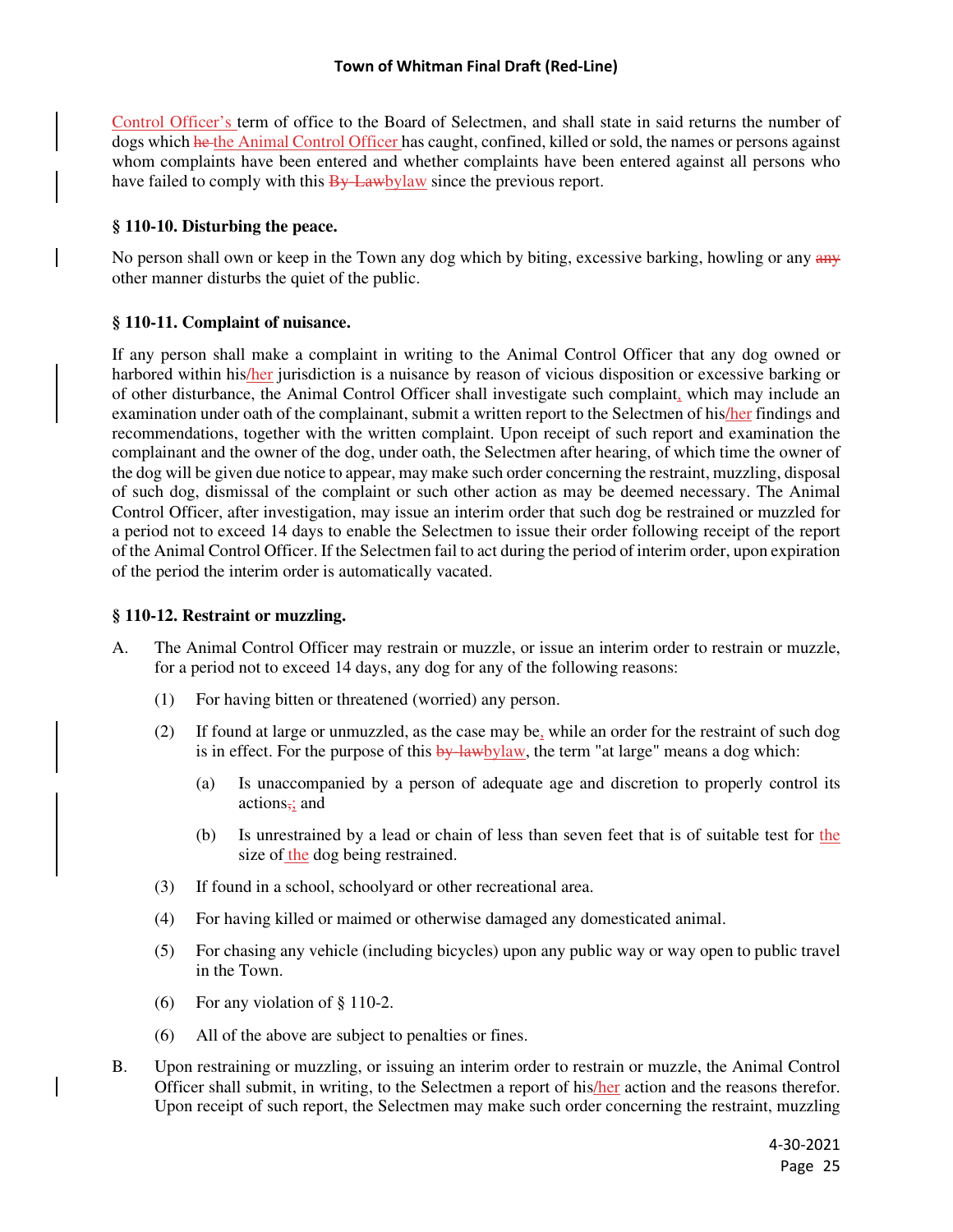#### **Town of Whitman Final Draft (Red-Line)**

or disposal of such dog as may be deemed necessary. If the Selectmen fail to act upon the report during the period the dog is restrained or muzzled, upon expiration of the period, the interim order automatically is vacated. If the dog is ordered to be restrained or muzzled six weeks of a twelvemonth period, the Selectmen must issue a permanent order of restraint, muzzling or disposal of said animal.

### **§ 110-13. Appeal of order of restraint or muzzling.**

The owner or keeper of any dog that has been ordered to be restrained or muzzled or which has been restrained under this articlebylaw may, within 10 days after such order, bring a petition in the District Court, addressed to the justice of the court, praying that the order may be reviewed by the court, and after such notice to the officer or officers involved as the court may deem necessary it shall review such action, hear the witnesses and affirm such order unless it shall appear that it was made without proper cause or in bad faith, in which case such order shall be reversed. The decision of the court shall be final and conclusive upon the parties.

# **§ 110-14. Full-time leash law.**

Any person owning or harboring a dog shall not cause or allow said dog to roam at large in any of the streets or public ways or places within the Town of Whitman, or upon the premises or anyone other than the owner or keeper, unless the owner or occupant of such premises expressly grants permission. Under no circumstances shall a dog, even though secured by suitable lead, be allowed on private property, unless specific permission has been granted by the owner of said property. No dog shall be permitted in any public place or on public thoroughfares, inclusive of all Town-owned property and properties under the authority of the Commonwealth of Massachusetts that are situated in the Town of Whitman, unless said dog is restrained by a chain or lead not exceeding seven feet in length that is of suitable test for the size of the dog that is being restrained, and is attended by a person of adequate age and discretion to properly control its actions or is at the "heel" position beside a competent person and demonstrably obedient to the person's command.

# **§ 110-15. Unlicensed dogs; licensed dogs not wearing tag; pickup fee.**

Any dog within the limits of the Town, unlicensed or not wearing a valid license tag shall be impounded by the Animal Control Officer and not released until pound fees, in accordance with the General Laws, and pick-up fees are paid and a current license is obtained from the Town Clerk. The pickup fee shall be  $$10<sub>1</sub>$ with said fee to go to the Town. Any dog not claimed within 10 days will be disposed of by the Animal Control Officer by whatever humane means are available.

# **§ 110-16. Dog in estrus cycle.**

If the Animal Control Officer determines that a dog in her estrus cycle (even when confined to the property of the owner or keeper) is attracting other dogs to her area, which condition causes disturbance on or damage to neighboring property or public areas, he the Animal Control Officer may pick up and impound the dog for the duration of her estrus cycle, releasing thereafter to the owner or keeper upon payment of pickup and pound fees; or the Animal Control Officer may require the owner or keeper to place and keep such dog, while in such cycle, in a commercial or boarding kennel or to remove it from the area so that the nuisance is abated.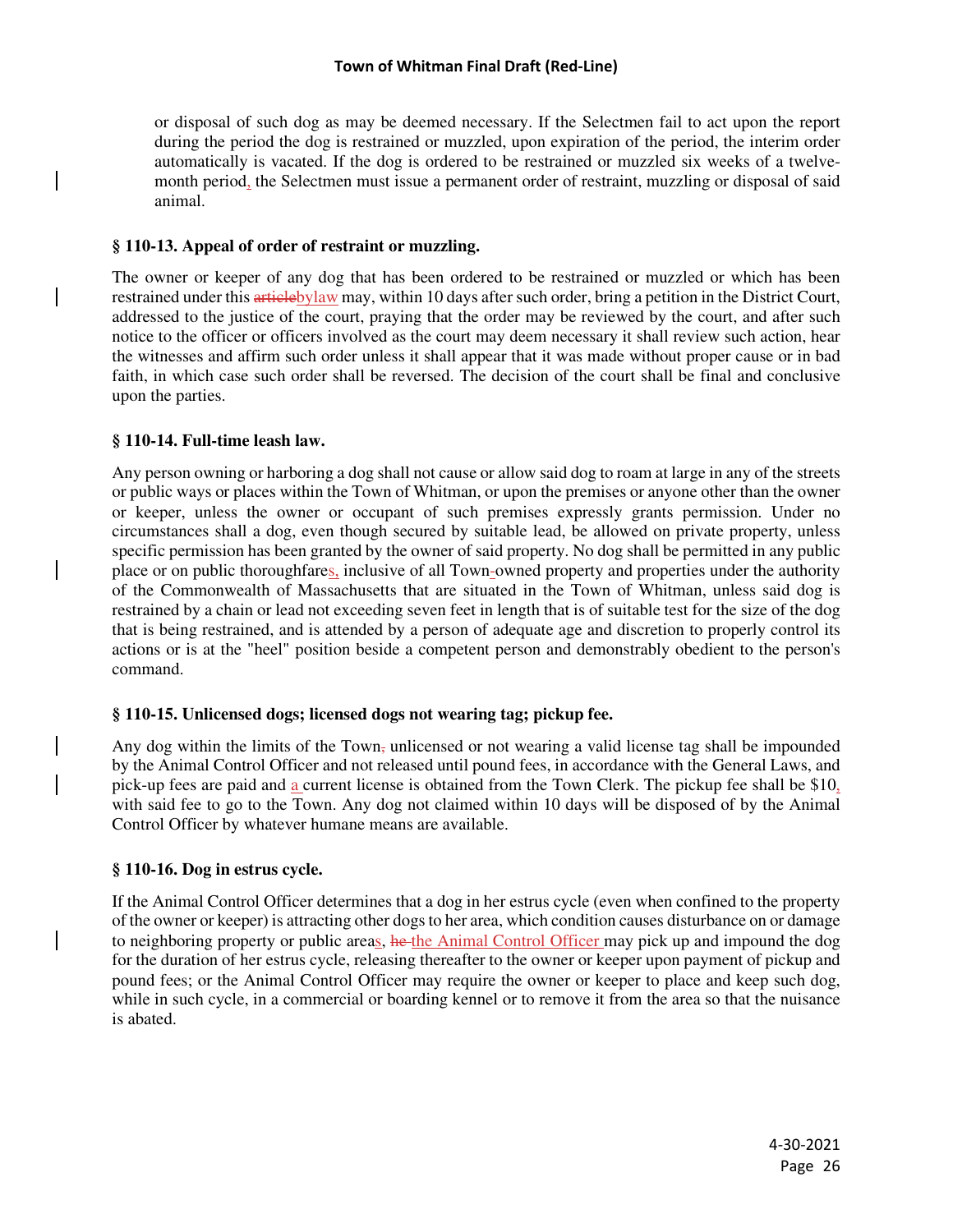### **§ 110-17. Pound and equipment.**

The Board of Selectmen may select a commercial kennel facility within the Town or use the existing Town Kkennel to impound or keep dogs that have been apprehended by the Animal Control Officer as being strays or violators of the law, providing that both of the foregoing are within cost limitations and specifications set by the Board of Selectmen.

# **§ 110-18. Fines and penalties.**

The fine schedule for each offense shall be set at as forth with respect to the violation of state law in which the amount assessed by the Ccommonwealth will be cited. Offenses of the section shall apply within the calendar year.

- A. Violation of the Lleash law/Ddog at Llarge:
	- (1) First offense: \$30.
	- (2) Second offense: \$50.
	- (3) Third and subsequent offenses: \$100.
- B. Dog Bite the bite. The Animal Control Officer must make a judgment as to the severity and provocation of the bite to determine processing and procedure of this violation:
	- $(1)$  First offense-: written warning.
	- (2) Second offense: \$30 and a nuisance/dangerous dog hearing.
	- (3) Third and subsequent offenses: \$60 and a nuisance/dangerous dog hearing.
- C. Dog found in school yard; additional to Subsection B:
	- (1) First offense: written warning.
	- (2) Second and subsequent offenses: \$50.
- D. Failure to comply with order of restraint in accordance with MGL c. 140, § 168: \$25.
- E. Failure to comply with notice to kill or confine in accordance with MGL c. 140, § 164,: a fine not less than \$25 and a police officer, constable or animal control officer may euthanize the dog in a humane manner if it is found outside the enclosure of its owner or keeper and not under the owner's or keeper's immediate care.
- F. Failure to vaccinate against rabies in accordance with MGL c. 140, § 145B: \$100.

### **§ 110-19. Court action.**

If a complaint against a dog and dog owner or keeper is filed in the District Court by the Dog Officer, the schedule of fines and penalties contained in § 110-18 above shall be applicable.

### **§ 110-20. Release of dogs from custody.**

A dog<sub>r</sub> which has been picked up and in the custody of the Animal Control Officer, will not be released to its owner or keeper unless the following fees have been paid.:

A. A pickup fee of \$30.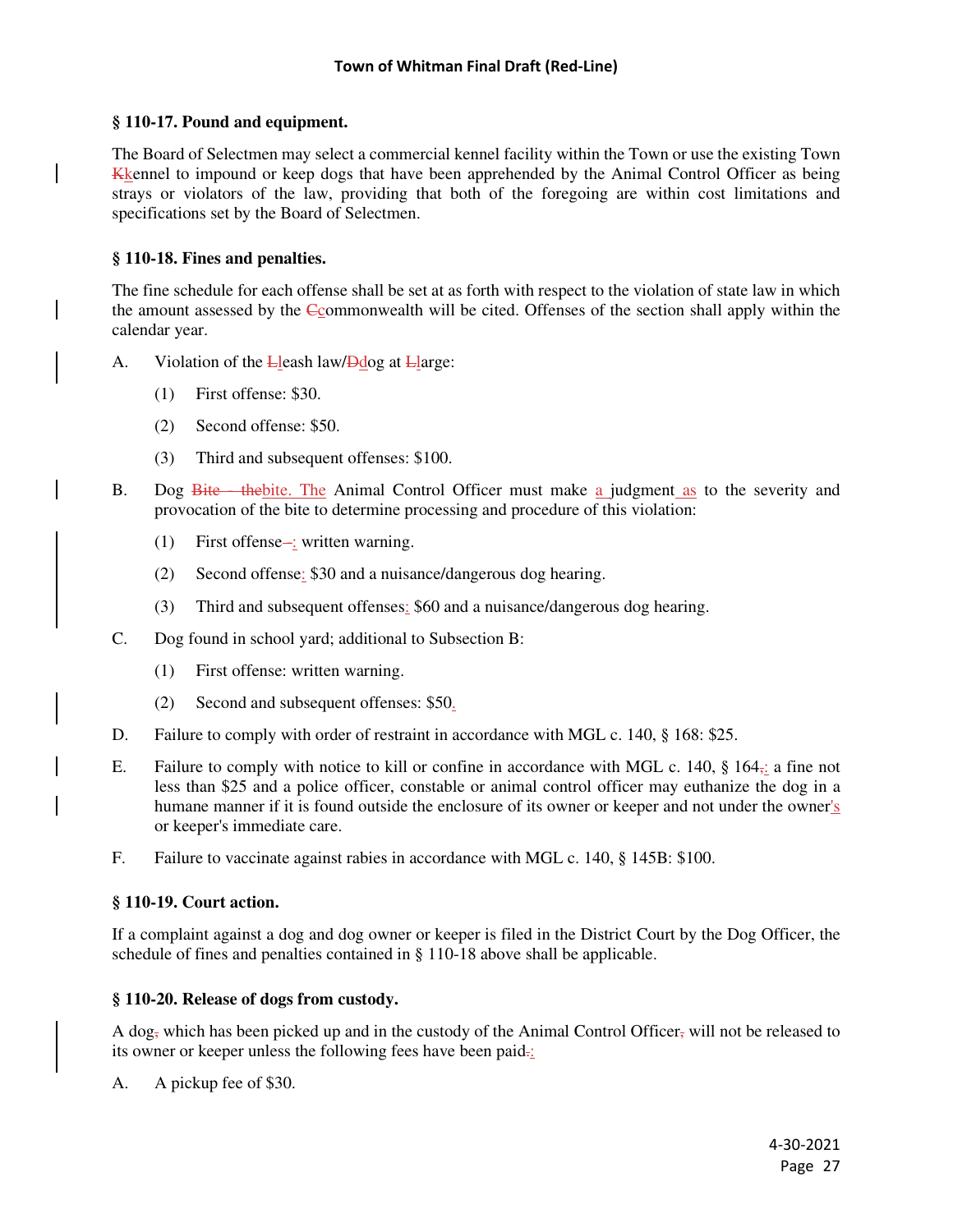- B. A fee of \$10 per day for each day the dog has been in the Animal Control Officer's care (see MGL c. 140, § 151A).
- C. If not licensed, a paid receipt from the office of the Town Clerk showing proper license fee (under § 110-2) has been paid and that all late fees have been paid.
- D. All fines assessed must be paid within 21 days, if such fines are applicable.

### **§ 110-21. Dog and animal deposits.**

- A. Restrictions -on urination and defecation. An owner or keeper of an animal will remove and dispose of any feces left by such animal on any sidewalk, street, park or other public area, or on any private property which is not owned or occupied by such owner. If an animal defecates on property other than that of the owner or keeper, the owner or keeper of the animal is responsible for the immediate removal of the feces.
- B. Restrictions -on disposal. Feces will only be disposed of at a place suitable and regularly reserved for the disposal of human feces or otherwise designated as appropriate by the Board of Health, to include appropriate amounts of feces that can be disposed of in the regular trash, provided it is contained in a plastic or paper bag.
- C. Exemption. Subsection A of this  $\frac{By Lawbylaw}{A}$  will not apply to a person who, by reason of a physical disability, is unable to comply with the requirements of such section.
- D. Violation penalty Violations and penalties.
	- (1) Whoever violates the provisions of Subsections A and B of this  $\frac{By Lawbylaw}{ByHaw}$  may be fined up to the maximum provided for this by-lawbylaw.
	- (2) In addition to the enforcement as described above, the provisions of this  $\frac{by \text{ law}}{by \text{ law}}$  may also be enforced by non-criminal complaint pursuant to the provisions of the MGL c. 40, § 21D, and such penalties will be:
		- (a) For a first offense: \$20.
		- (b) For a second offense: \$35.
		- (c) For a third and subsequent offense: \$50.
- E. Complaints. A complaint form must be sworn to by the complainant before any enforcement action is taken, except when the Animal Control Officer or Board of Health observes the offense.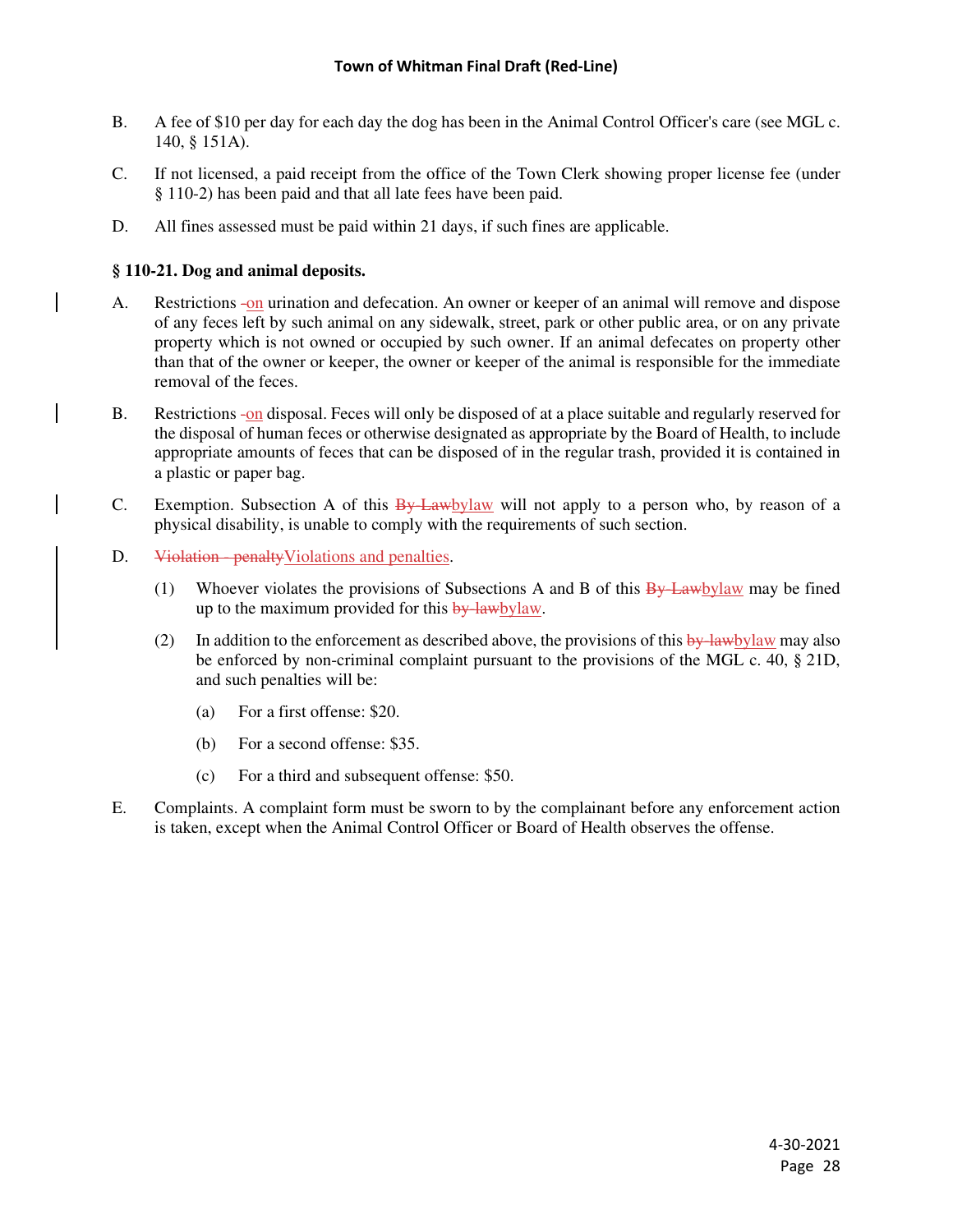#### **Town of Whitman Final Draft (Red-Line)**

# **Chapter 118**

# **BOATING AND WATERWAYS**

# **[HISTORY: Adopted by the Town Meeting of the Town of Whitman as indicated in article histories. Amendments noted where applicable.]**

### ARTICLE I

#### **Bodies of Water Managed by Conservation Commission**

#### **§ 118-1. Watercraft with internal combustion engines prohibited.**

No person, or persons, shall operate any type of water eraftwatercraft powered by an internal combustion engine, on any of the bodies of water in the Town of Whitman that are managed by the Conservation Commission, except official Town or other emergency water craftwatercraft.

### **§ 118-2. Violations and penalties.**

Penalty for a breach hereof shall be in an amount not in excess of \$50 for each offense to be specified by the Board of Selectmen, not to exceed the maximum prescribed by statute for each offense, which may be recovered by indictment or on complaint before district court. the District Court.

#### ARTICLE II

### **Conservation Land or Wetlands Managed by Conservation Commission**

### **§ 118-3. Vehicles powered by internal combustion engines prohibited.**

No person, or persons, shall operate any type of vehicle powered by an internal combustion engine, on any of the conservation lands or wetlands in the Town of Whitman that are managed by the Conservation Commission, except official Town or other emergency vehicles.

#### **§ 118-4. Violations and penalties.**

Penalty for a breach hereof shall be in an amount not in excess of \$50 for each offense to be specified by the Board of Selectmen, not to exceed the maximum prescribed by statute for each offense, which may be recovered by indictment or on complaint before district courtthe District Court.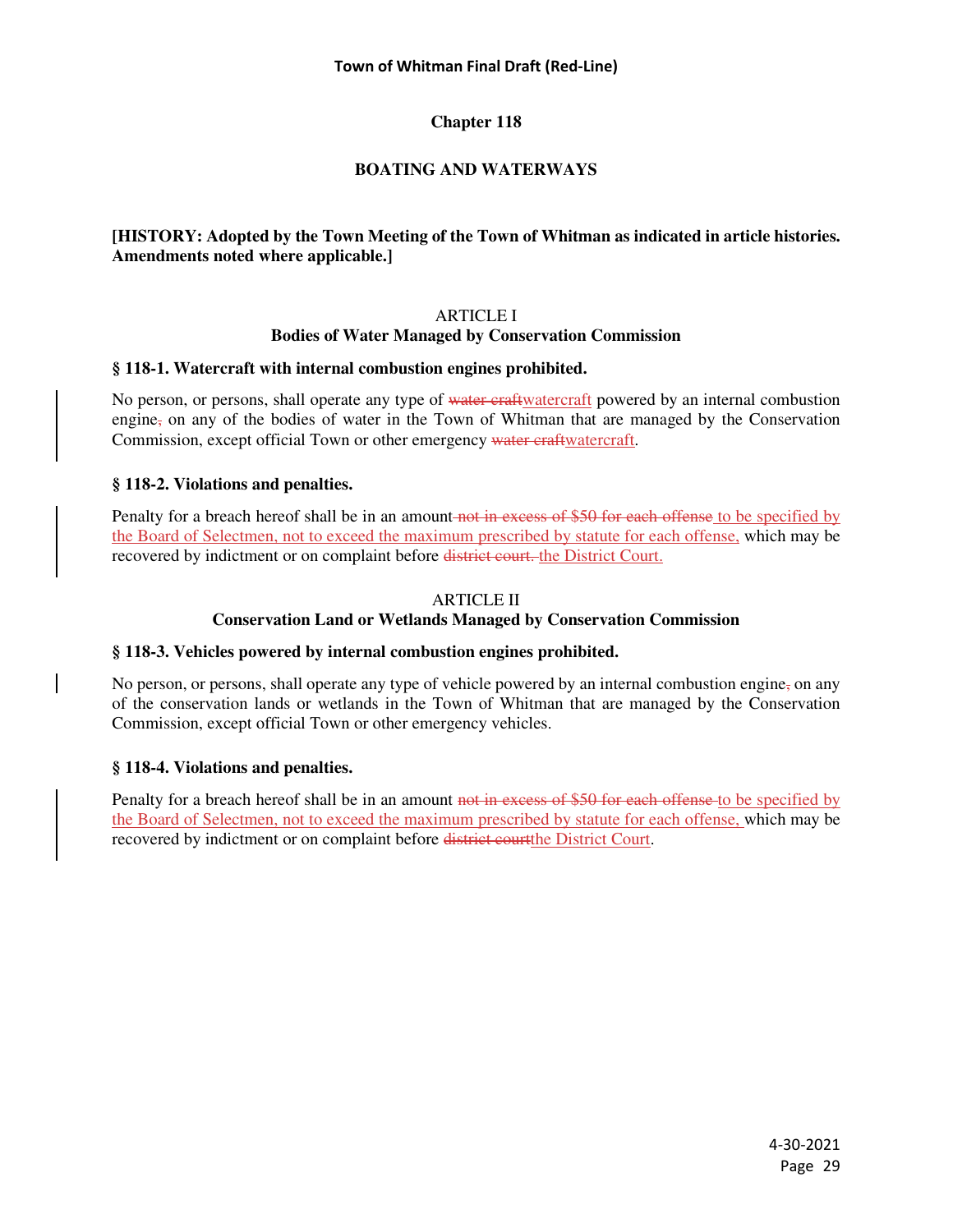#### **Town of Whitman Final Draft (Red-Line)**

# **Chapter 124**

# **BUILDINGS AND BUILDING CONSTRUCTION**

# **[HISTORY: Adopted by the Town Meeting of the Town of Whitman as indicated in article histories. Amendments noted where applicable.]**

### ARTICLE I **Numbering of Buildings**

#### **§ 124-1. Numbers required; location.**

Each new dwelling or business building shall be numbered with numbers assigned by the Assessors, attached to the front of the building in a location which is clearly visaible from the street.

#### **§ 124-2. Number standards.**

Said numbers shall be a minimum of three inches in height and shall be a color in direct contrast to the surface to which  $\frac{1}{x}$  is they are attached.

### **§ 124-3. Certificates of compliance.**

Upon the sale, rental, or transfer of a dwelling or business building in existence at the time of acceptance of this by-lawbylaw, a certificate of compliance shall be required from the Fire Department.

### **§ 124-4. Time frame for compliance.**

All dwellings and buildings, not affected by §§ 124-1, 124-2 and 124-3 of this  $\frac{b}{y}$ -lawbylaw, shall comply within 12 months after its acceptance.

### **§ 124-5. Enforcement.**

This by lawbylaw will be enforced by the Fire Department and/or the Building Commissioner/Inspector. of Buildings.

#### ARTICLE II **Stretch Energy Code**

### **§ 124-6. Definitions.**

As used in this articlebylaw, the following terms shall have the meanings indicated:

INTERNATIONAL ENERGY CONSERVATION CODE (IECC) — The International Energy Conservation Code (IECC) is a building energy code created by the International Code Council. It is a model code adopted by many state and municipal governments in the Unitesd States for the establishment of minimum design and construction requirements for energy conservation requirements of the MA State Building Code are the IEECC with Massachusetts amendments, as approved by the Board of Building Regulations and Standards.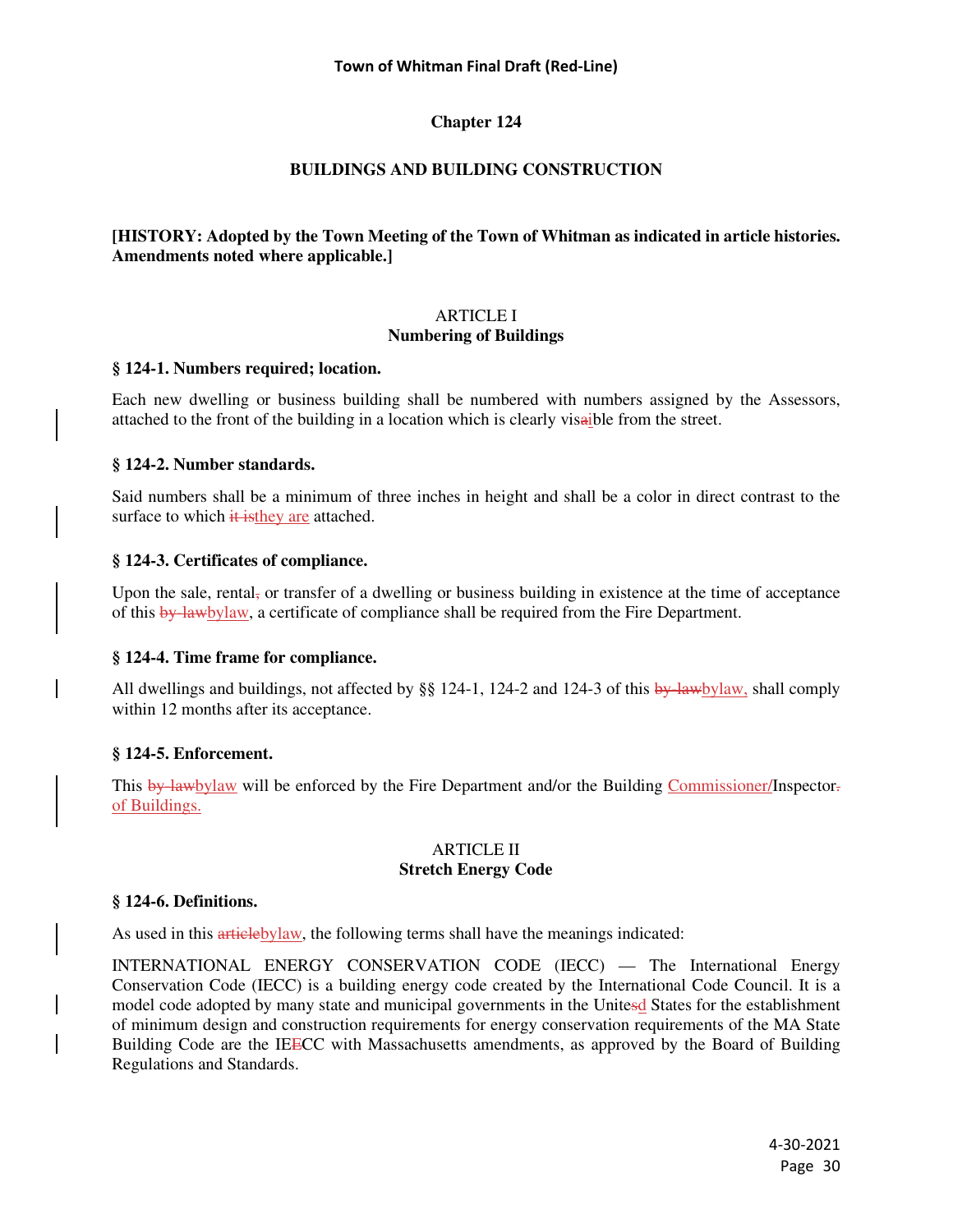STRETCH ENERGY CODE — Codified by the Board of Building Regulations and Standards as 780 CMR Appendix 115.AA of the *8th edition* Massachusetts building code Building Code, the Stretch Energy Code is an appendix to the Massachusetts building August 2013 codeBuilding Code, based on further amendments to the International Energy Conservation Code (IECC) to improve the energy efficiency of buildings built to this code.

### **§ 124-7. Purpose.**

The purpose of 780 CMR 115.AA is to provide a more energy-efficient alternative to the Base Energy Code applicable to the relevant sections of the building code Building Code for both new construction and existing buildings.

# **§ 124-8. Applicability.**

This code applies to residential and commercial buildings. Buildings not included in this scope shall comply with 780 CMR 13, 34, 51, as applicable.

# **§ 124-9. Adoption of Stretch Code; enforcement.**

- A. The Stretch Code, as codified by the Board of Building Regulations and Standards as 780 CMR Appendix 115.AA, including any future editions, amendments or modifications, is herein incorporated by reference into the Town of Whitman General Bylaws.
- B. The Stretch Code is enforceable by the Building Commissioner/Inspector of Buildings-or Building Commissioner.

# **Chapter 135**

# **EARTH REMOVAL**

# **[HISTORY: Adopted by the Town Meeting of the Town of Whitman. Amendments noted where applicable.]**

### **§ 135-1. Permit required.**

The removal of soil, loam, sand or gravel from any parcel of land not in public use in the Town, except as hereinafter provided, shall be allowed only after a written permit therefor is obtained from the Board of Selectmen after a public hearing of which due notice is given.

### **§ 135-2. Exceptions.**

- A. No permit shall be required for the continuous operation on any parcel of a sand or gravel pit in operation or loam now piled at the time this by lawbylaw is adopted, provided such operation is not thereafter discontinued for more than one year; and no permit shall be required for the removal of soil, loam, sand or gravel from any parcel of land when incidental to and in connection with the construction of a building on the parcel.
- A.B. This bylaw shall not apply to any soil, loam, sand or gravel which is the subject of a permit or license issued under the authority of the Town or by the appropriate licensing board of the Town or by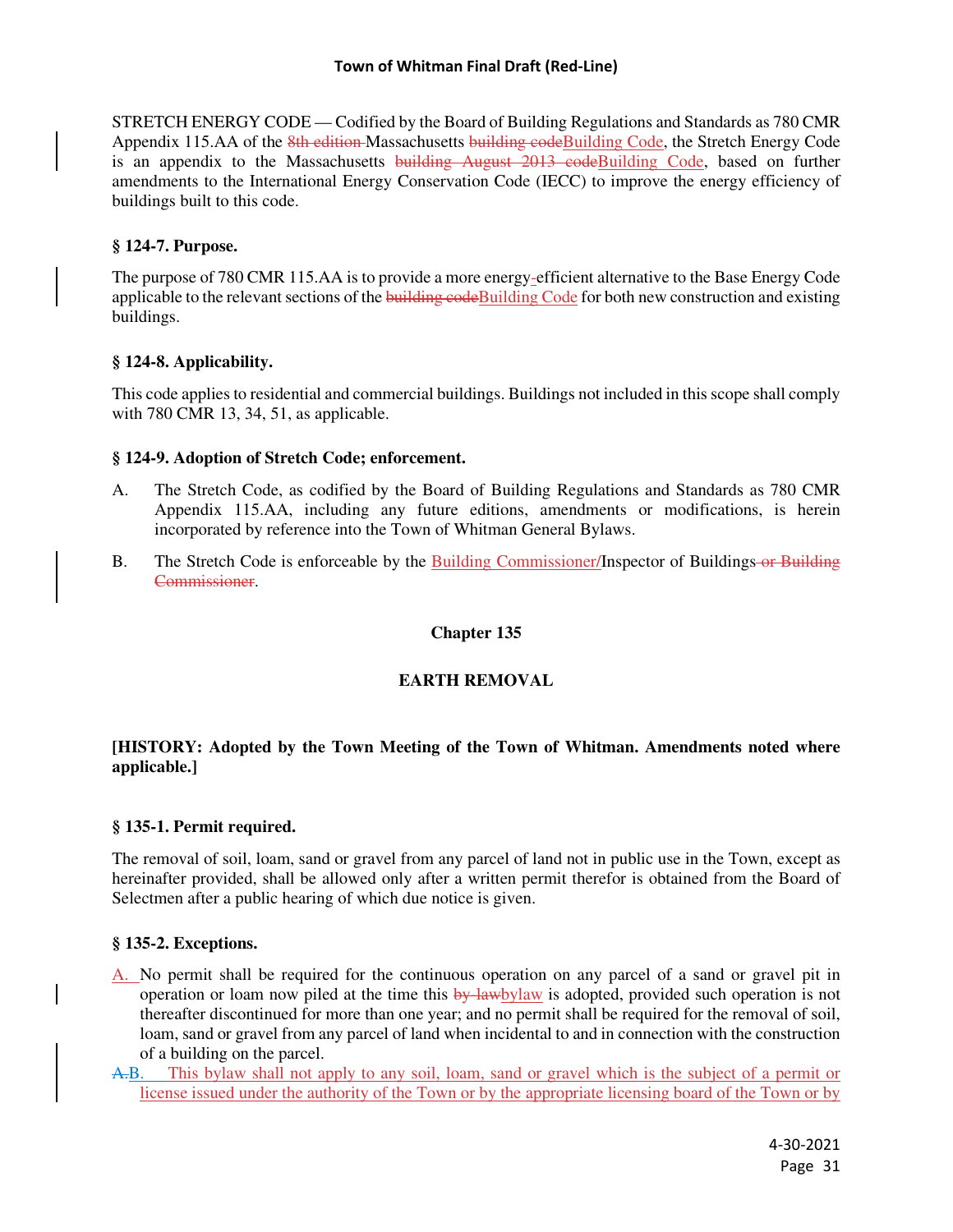the Board of Appeals, or which is to be removed in compliance with the requirements of a subdivision plan approved by the Town Planning Board.

### **§ 135-3. Permit conditions; revocation of permit; term.**

In issuing a permit under this by lawbylaw, the Board of Selectmen may impose such conditions not specifically provided for herein as it may deem necessary for the adequate protection of the neighborhood and the Town. Any conditions imposed by the Board shall be attached to and made a part of the permit. The Board<sub>,</sub> may, in its discretion, require a bond, certified check or other security for compliance with said conditions or as evidence of good faith as to the completion of any proposed construction. The Board may, after a public hearing, on proof of violation of any condition, revoke any permits so issued. No permits shall be issued under the provisions of this  $\frac{b}{y}$ -lawbylaw for a period of more than three years.

### **§ 135-4. Sand and gravel removal restrictions.**

Sand and gravel may be removed from any parcel of land, except within 150 feet of a street or way, and the Board shall issue a permit therefor; provided, however, that the Board shall impose such reasonable conditions as to the disposition of topsoil and the re-establishment of ground levels and grades as it may deem necessary..

#### **§ 135-5. Soil and loam removal restrictions.**

Soil or loam may be removed from any parcel of land within such parcel determined by the Board to be unsuited to agricultural use, and the Board may issue a permit for such removal. In issuing a permit, the Board may impose reasonable conditions as to the re-establishment of ground levels and grades.

### **§ 135-6. Removal of soil and loam for road purposes.**

Notwithstanding the provisions of the above, the Board may issue a permit for the removal of soil or loam from any parcel of land in the Town where such removal is necessarily incidental to and in connection with the construction of a road or other facility involving a permanent change in the use of the land. The Board shall issue no such permit unless it is reasonably satisfied that the construction will be completed, and evidence thereof shall be made a part of the records of the Board.

#### **§ 135-7. Removal near streets or ways.**

Soil, loam, sand or gravel may be removed from any parcel of land within such parcel lying within 150 feet of any street or way, provided a permit therefor has been issued by the Board after satisfactory evidence that such removal will not be seriously detrimental or injurious to the neighborhood; provided, further, that the Board shall impose reasonable conditions as to the method of removal, the re-establishment of ground levels and grades and planting of the area to suitable cover, as it may deem necessary. Removal of soil or loam under authority of this section shall be further subject to the provisions of §§ 135-5 and 135-6 above.

### **§ 135-8. Violations and penalties.**

Any person violating the provisions of this bylaw shall be punished by a fine of \$50 for the first offense, \$100 for the second offense and \$200 for each succeeding offense. Each day or portion thereof of continuing violation shall constitute a separate offense.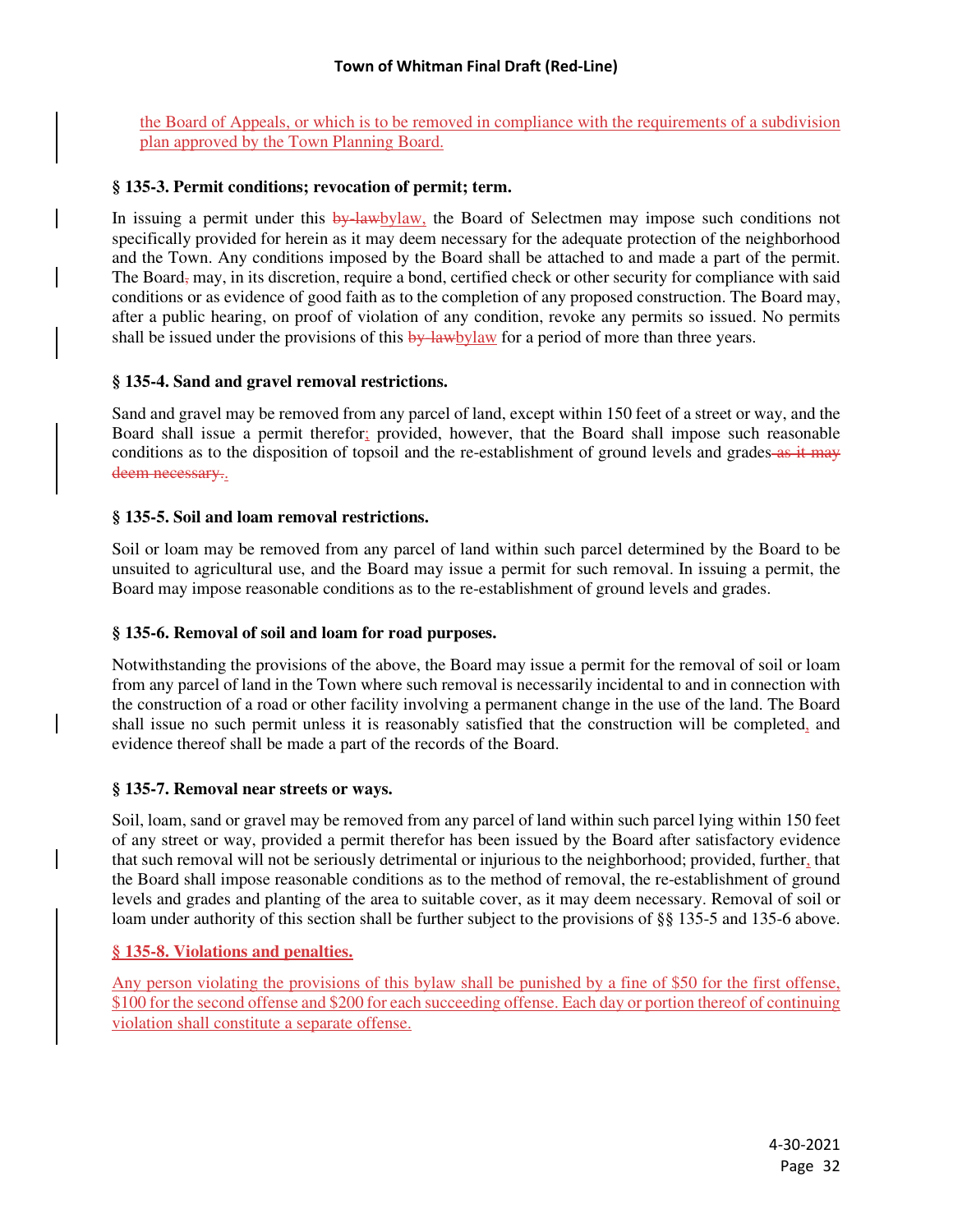# **FIRE PREVENTION AND PROTECTION**

# **[HISTORY: Adopted by the Town Meeting of the Town of Whitman as indicated in article histories. Amendments noted where applicable.]**

# ARTICLE I

# **Key Access Boxes**

# **§ 141-1. Occupancies requiring key boxes; type and manufacturer.**

- A. All occupancies subject to the provisions of the MGL c. 148, §§ 26, 26A, 26A 1/2, 26C, 26G, 26G 1/2, 26H and 26I shall be provided with a secured key access box. The type and manufacturer of the box shall be determined by the Fire Chief in order to standardize the system. All owners of occupancies mentioned herein shall have a period not to exceed 12 months from this By-Law'sbylaw's inception to bring occupancies into compliance.
- B. This  $\frac{By Lawbylaw}{By}$  shall apply to the following types of structures:
	- (1) Any new or existing residential structures which exceed 7,500 gross square feet in building area.
	- (2) Any new or existing residential structures which contain six or more living units and utilizes common corridors to access living units.
	- (3) Any new or existing structure protected by an automatic sprinkler system or automatic fire detection system.
		- (a) Exception: Residential structures containing five or fewer units that are owner-occupied.
	- (4) Any new or existing structure with a master fire alarm box.

# **§ 141-2. Location of box.**

The box shall be located at or near the recognized public entrance (normal point of Fire Department access) or adjacent to the remote fire alarm annunciator panel on the exterior of the building. The box shall be located no less than four feet above, nor more than five feet above the threshold at the Fire Department access point.

### **§ 141-3. Supervision of box.**

The box may be electronically supervised at the discretion of the owner, connecting to the burglar alarm system.

### **§ 141-4. Contents of box.**

The box shall contain the following:

- A. Current keys for:
	- (1) Main entrance.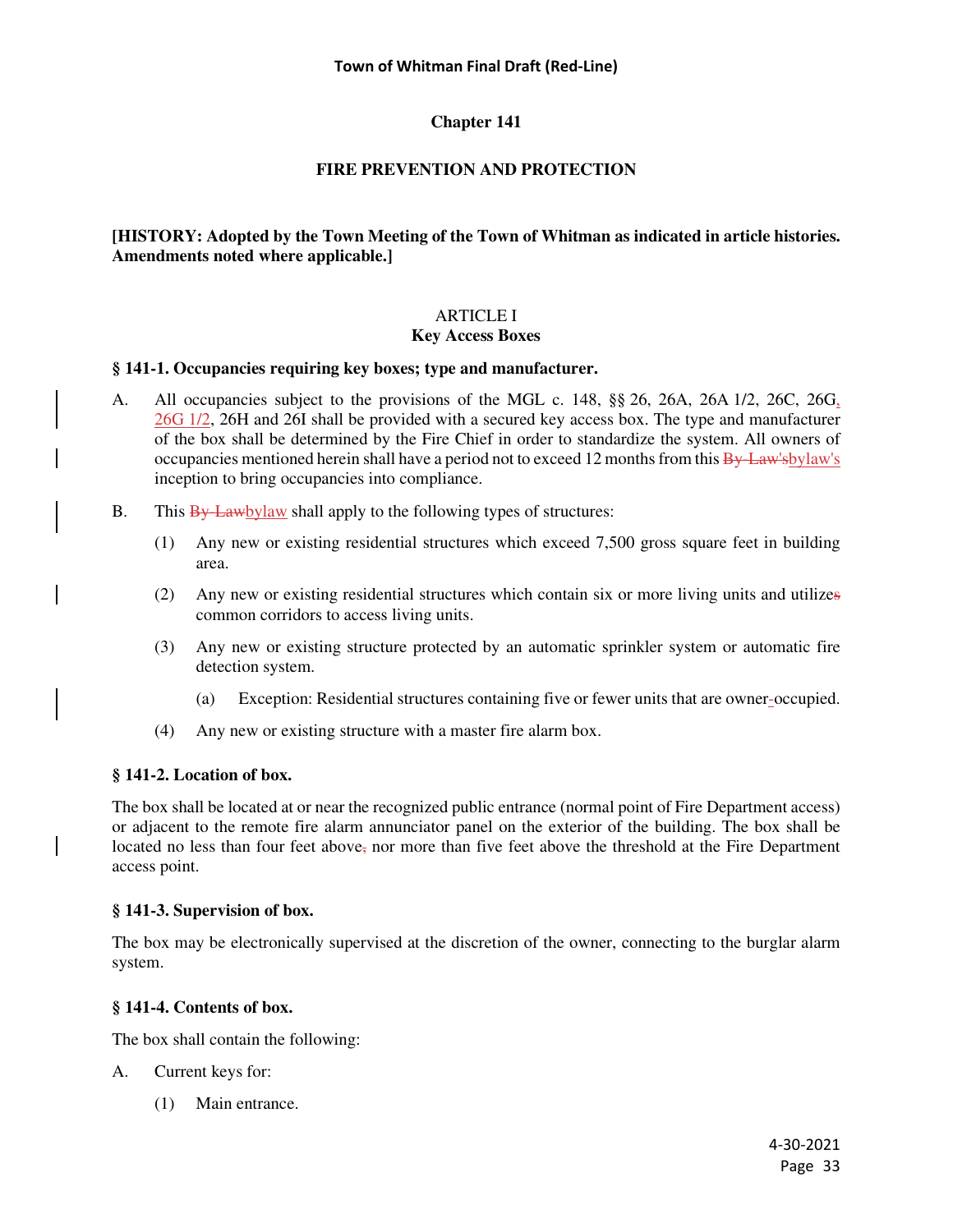- (2) Fire alarm panel and room.
- (3) Mechanical rooms, if any.
- (4) Elevator access and firefighter switch.
- (5) Any area with hazardous conditions or materials.

# **§ 141-5. Contact information.**

A current list of employees or contact persons to be called in an emergency shall be kept on file at the Fire Department. To change this list or update keys, the Fire Department must be notified, since they have it has the only key to the access box.

### **§ 141-6. Violations and penalties.**

The penalty for non-compliance for any provision of this By-Lawbylaw shall be \$100 for every thirty-day period of non-compliancenoncompliance.

# **Chapter 157**

# **JUNK DEALERS AND COLLECTORS**

# **[HISTORY: Adopted by the Town Meeting of the Town of Whitman. Amendments noted where applicable.]**

### **§ 157-1. License required.**

No person shall keep a shop for the purchase, sale or barter of junk, old metals or second-handsecondhand articles, and no person shall collect, by purchase or otherwise, junk, old metals or second-handsecondhand articles, from place to place in this Town without a license, issued by the Selectmen, in accordance with the provisions of the statutes of the Common-wealthCommonwealth of Massachusetts relating to the licensing of dealers in and keepers of shops for the purchase, sale or barter of junk, old metals or secondhandsecondhand articles.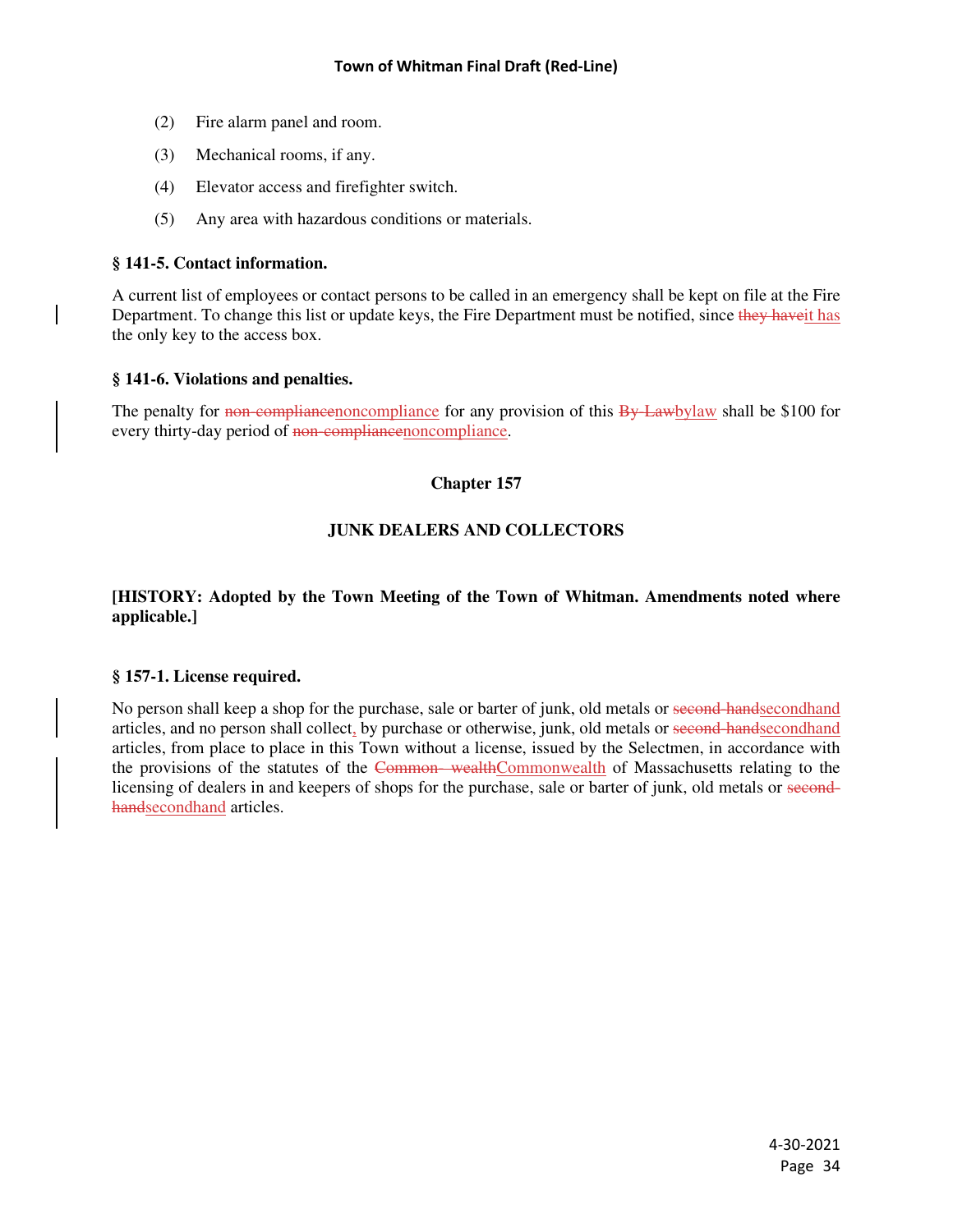### **LICENSES AND PERMITS**

### **[HISTORY: Adopted by the Town Meeting of the Town of Whitman as indicated in article histories. Amendments noted where applicable.]**

#### ARTICLE I

#### **Denial or Revocation for Nonpayment of Taxes and Fees**

#### **§ 166-1. Authority.**

Any City or The Town whichhereby accepts this section may MGL c. 40, § 57, which authorizes the Town, by By-Lawbylaw or ordinance, to deny any application for, or revoke or suspend any local license or permit, including renewals and transfers, issued by any Board, Officer Departmentboard, officer or department for any person, corporation or business enterprise who has neglected or refused to pay any local taxes, fees, assessments, betterments, or any other municipal charges or with respect to any activity, event or other matter which is the subject of such license or permit and which activity, event or matter is carried out or exercised or is to be carried out or exercised, on or about real estate whose owner has neglected or refused to pay any local taxes, fees, assessments, betterments or any other municipal charges. Such By-Law or ordinances shall provide that:

#### **§ 166-2. Authority to deny, revoke or suspend.**

- A. The Tax Collector or other municipal official responsible for records of all municipal taxes, assessments, betterments and other municipal charges, hereinafter referred to as the "Tax Collector,," shall annually, and may periodically, furnish to each department, board, commission or division, hereinafter referred to as the "licensing authority<sub>5</sub>," that issues licenses or permits, including renewals and transfers, a list of any person, corporation or business enterprise, hereinafter referred to as the "party<sub>7</sub>," that has neglected or refused to pay any local taxes, fees, assessments, betterments or other municipal charges for not less than a twelve-month period, and that such party has not filed in good faith a pending application for an abatement of such tax or a pending petition before the appellate tax board.
- B. The licensing authority may deny, revoke or suspend any license or permit, including renewals and transfers, of any party whose name appears on said list furnished to the licensing authority from the Tax Collector or with respect to any activity, event or other matter which is the subject of such license or permit and which activity, event or matter is carried out or exercised or is to be carried out or exercised on or about real estate owned by any party whose name appears on said list furnished to the licensing authority from the Tax Collector<sub>3</sub>; provided, however, that written notice is given to the party and the Tax Collector, as required by applicable provisions of law, and the party is given a hearing to be held not earlier than 14 days after said notice. Said list shall be a prima facie evidence for denial, revocation or suspension of said license or permit to any party. The Tax Collector shall have the right to intervene in any hearing conducted with respect to such license denial, revocation or suspension. Any findings made by the licensing authority with respect to such license denial, revocation or suspension shall be made only for the purposes of such proceeding and shall not be relevant to or introduced in any other proceedings at law, except for any appeal from such license denial, revocation or suspension. Any license or permit denied, suspended or revoked under this sectionbylaw shall not be reissued or renewed until the license authority receives a certificate issued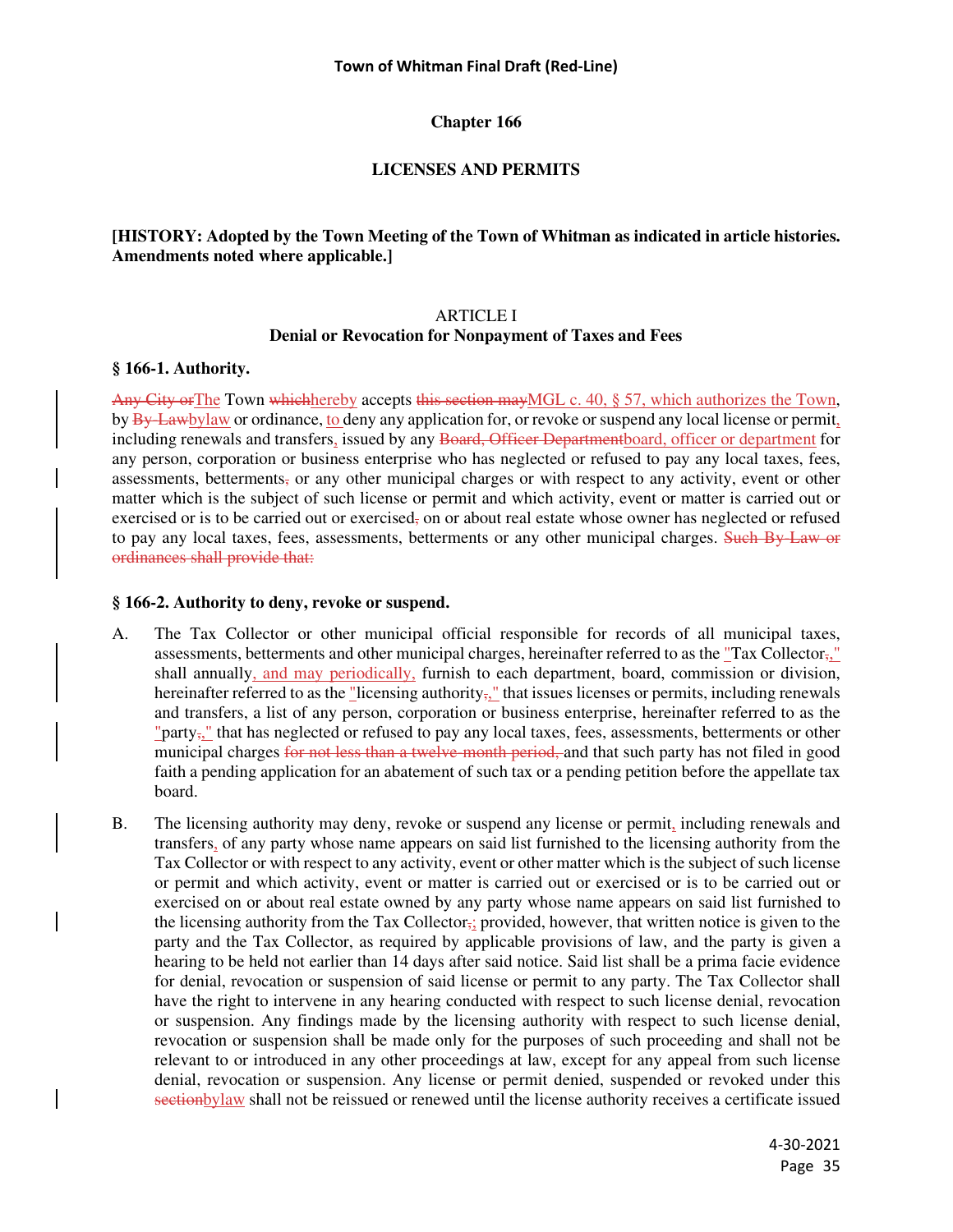by the Tax Collector that the party is in good standing with respect to any and all local taxes, fees, assessments, betterments or other municipal charges, payable to the municipality as the date of issuance of said certificate.

### **§ 166-3. Payment agreements.**

Any party shall be given an opportunity to enter into a payment agreement, thereby allowing the licensing authority to issue a certificate indicating said limitations to the license or permit, and the validity of said license shall be conditioned upon the satisfactory compliance with said agreement. Failure to comply with said agreement shall be grounds for the suspension or revocation of said license or permit<sub>ri</sub> provided, however, that the holder be given notice and a hearing as required by applicable provisions of law.

#### **§ 166-4. Waivers.**

The Board of Selectmen may waive such denial, suspension or revocation if it finds there is no direct or indirect business interest by the property owner, its officers or stockholders, inif any, or members of his their immediate family, as defined in MGL c. 268A, § 1, in the business or activity conducted in or on said property.

### **§ 166-5. Exceptions.**

This sectionbylaw shall not apply to the following licenses and permits:

- A. Open burning, MGL c. 48, § 13;
- B. Bicycle permits, MGL c. 85, § 11A;
- CB. Sales of articles for charitable purposes, MGL c. 101, § 33;
- **DC.** Children work permits, MGL c. 149, § 69;
- ED. Clubs, associations dispensing food or beverage licenses, MGL c. 140, § 21E;
- FE. Dog licenses, MGL c. 140, § 137;
- GF. Fishing, hunting, trapping license, MGL c. 131, § 12;
- HG. Marriage licenses, MGL c. 207, § 28; and
- **IH.** Theatrical events, public exhibition permits, MGL c. 140, § 181.

### **§ 166-6. Additional exceptions.**

A city or The Town may exclude any local license or permit from this sectionbylaw by By-Law or ordinancebylaw.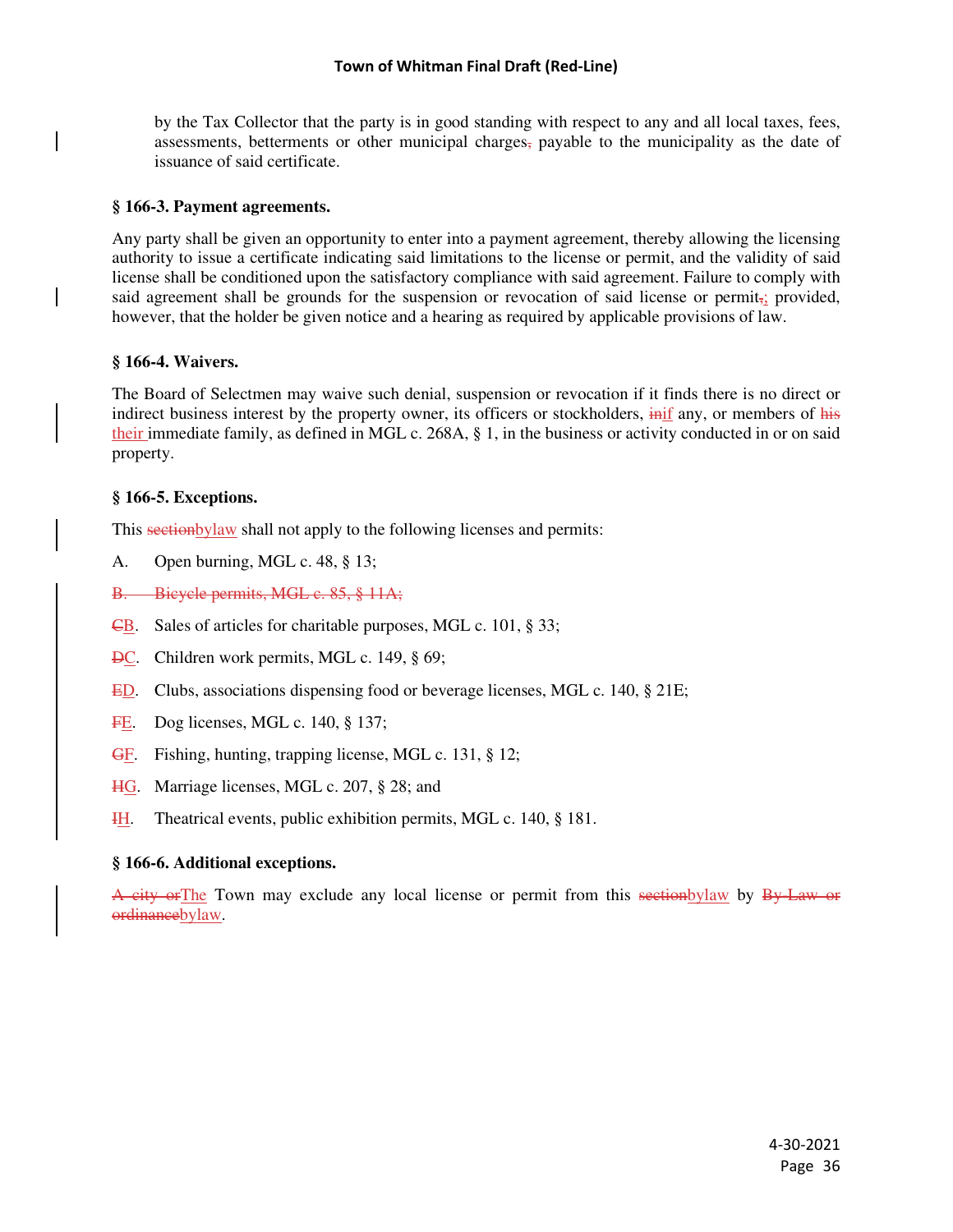# **Chapter 173**

# **MARIJUANA AND TETRAHYDROCANNABINOL**

## **[HISTORY: Adopted by the Town Meeting of the Town of Whitman as indicated in article histories. Amendments noted where applicable.]**

# ARTICLE I **Public Consumption**

### **§ 173-1. Public consumption prohibited.**

No person shall display, roll, smoke, ingest or otherwise use or consume marijuana or any form of tetrahydrocannabinol (as defined in MGL c. 94C, § 1, as amended) while in or upon any street, sidewalk, public way, footway, passageway, stairs, bridge, park, playground, beach, recreation area, boat landing, public building, schoolhouse, school grounds, cemetery, parking lot or any area owned by or under the control of the Town of Whitman; or in or upon any bus or other passenger conveyance operated by a common carrier; or in any place accessible to the public; within the limits of the Town of Whitman.

## **§ 173-2. Enforcement.**

This By Lawbylaw may be enforced through any lawful means in law or in equity by noncriminalnoncriminal disposition pursuant to MGL c. 40, § 21D, by any sworn Police Officerpolice officer in the Town of Whitman.

### **§ 173-3. Violations and penalties.**

The fine for violation of this By-Lawbylaw shall be \$300 for each offense. Any penalty imposed under this By-Lawbylaw shall be in addition to any civil penalty imposed under MGL c. 94C, § 32L.

#### ARTICLE II **Marijuana Establishments**

### **§ 173-4. Establishments prohibited in Town.**

Consistent with MGL c. 94G,  $\S$  3(a)(2), all types of non-medical nonmedical "marijuana establishments" as defined in MGL c. 94G, § 1, including marijuana cultivators, independent testing laboratories, marijuana product manufacturers, marijuana retailers or any other types of licensed marijuana-related businesses, shall be prohibited within the Town of Whitman.

### **§ 173-5. Exception for medical purposes.**

This prohibition shall not apply to the sale, distribution or cultivation of marijuana for medical purposes licensed under Chapter 369 of the Acts of 2012MGL c. 94I, § 1 et seq.

# **§ 173-6. When effective.**

This sectionbylaw shall be effective upon passage by the voters at a Town Election.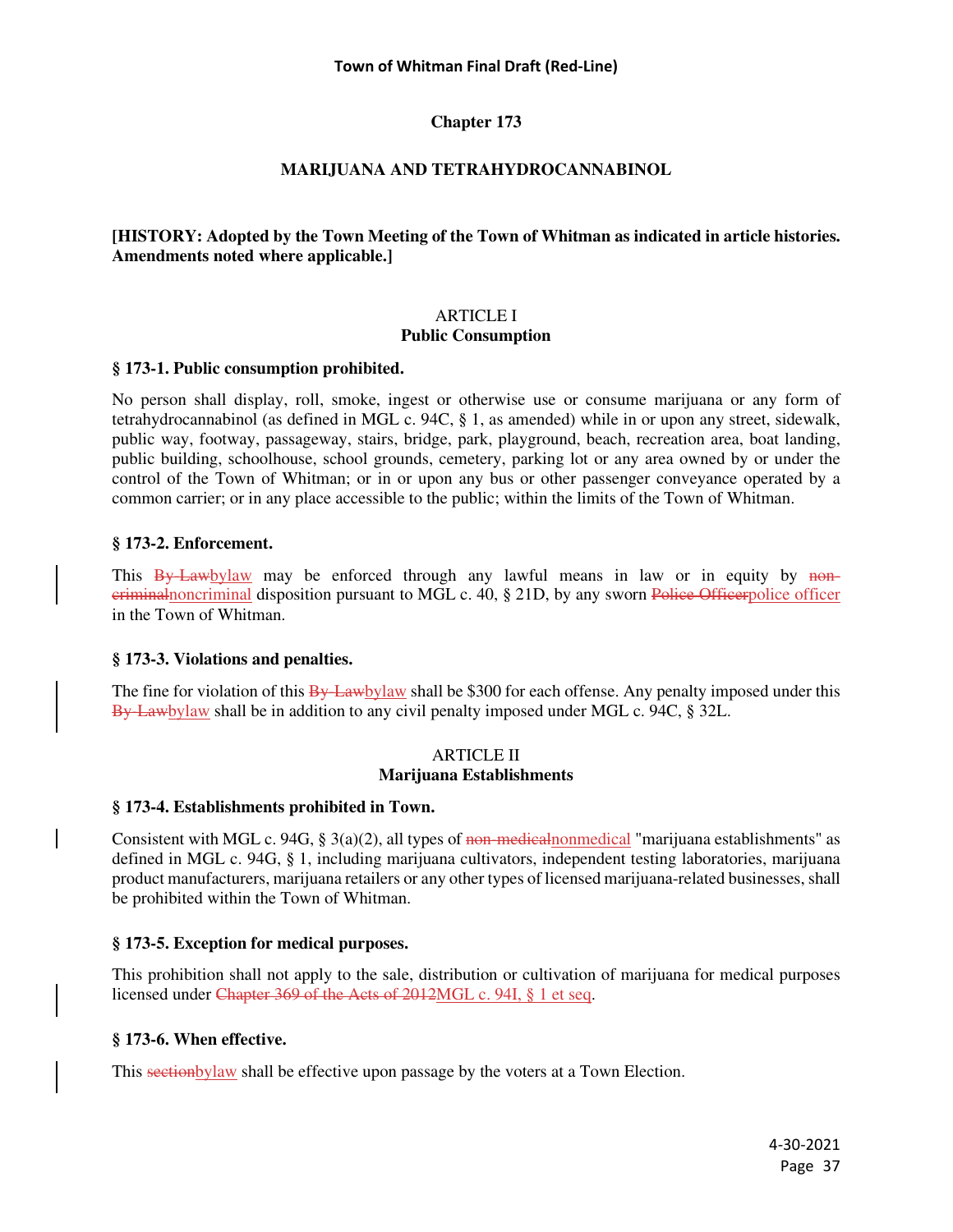# **Chapter 182**

# **OPEN BURNING**

# **[HISTORY: Adopted by the Town Meeting of the Town of Whitman. Amendments noted where applicable.]**

## **§ 182-1. Purpose; scope.**

- A. Permitting and Regulation of This bylaw is adopted for the Residential Usepurpose of permitting and regulating the residential use of all Open Burning Devicesopen burning devices, as defined below, by the Whitman Fire Department.
- B. This By-Lawbylaw is not intended to govern the permitting and regulation of Outdoor Wood Fired Boilersoutdoor wood-fired boilers and/or the Open Burningopen burning of Brush Materialbrush material.

## **§ 182-2. Definitions.**

The following definitions shall be used for the provisions of this  $\frac{By\text{-}Law\text{-}by\text{-}law:}{By\text{-}b}$ 

ATTENDED — Under the personal supervision of the Ppermit holder or other adult person acting under the Ppermit holder's direct supervision, with said individual remaining at the location of the Open Burningopen burning at all times during which a fire is burning and until the fire is thoroughly extinguished.

BRUSH MATERIAL — Materials which include brush, trees, cane, driftwood, forestry debris from other than commercial or industrial land clearing operations, and/or materials associated with the normal pursuit of agricultural activities.

ENCLOSED CHAMBER — An Open Burning Deviceopen burning device in which the entry and exit of combustion air and exhaust gas are permitted only through openings, apertures, ducts, stacks, flues, or chimneys designed for such entry and exit of air and/or exhaust gas.

HEAD OF THE FIRE DEPARTMENT — The Chief of the Whitman Fire-Rescue and Emergency Services, and/or his/her designee.

NUISANCE — Any odor, emission, or event that, in the discretion of the  $H<sub>h</sub>$  ead of the Fire Department, prevents the reasonable use and enjoyment of one's property.

OPEN BURNING — Burning wherein products of combustion are emitted directly into the ambient air without passing through a stack or chimney from an Enclosed Chamberenclosed chamber.

OPEN BURNING DEVICE — Any container manufactured and/or used for Open Burningopen burning and/or as an Enclosed Chamberenclosed chamber, including any and all Fire Pits; Chimineas; Wood Stovesfire pits; chimineas; wood stoves; and<del>, Outdoor Fireplaces</del>. outdoor fireplaces.

OPEN BURNING OF BRUSH MATERIAL — The Open Burningopen burning of Brush Materialbrush material pursuant to a Brush Burning Permitbrush burning permit issued by the Hhead of the Fire Department.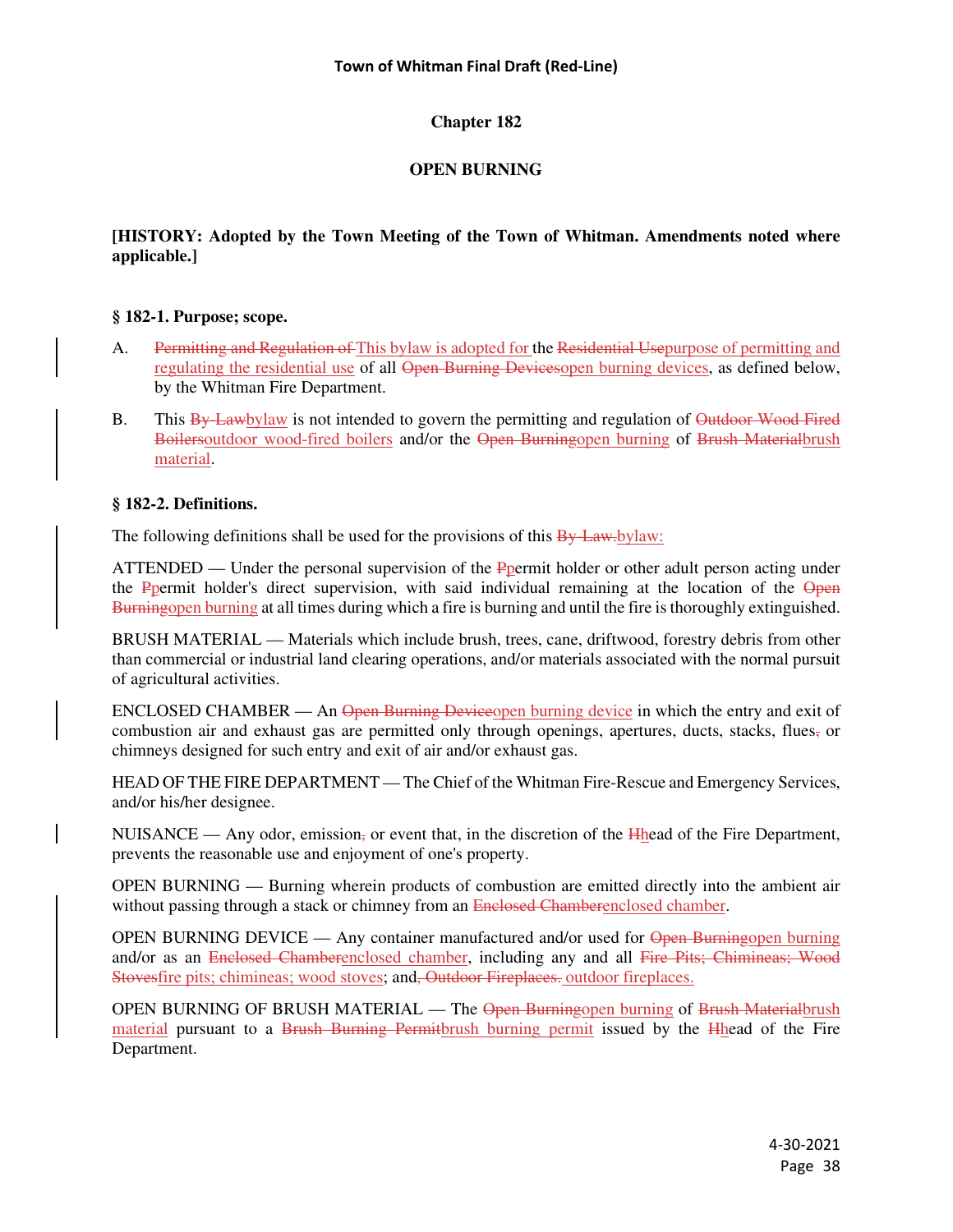OUTDOOR WOOD-FIRED BOILERS — Self-contained hot water boilers that are fired by wood and are regulated pursuant to the Massachusetts Fire Code (527 CMR) and the Massachusetts State Building Code (780 CMR).

PERMIT — An Open Burning Device Permitopen burning device permit issued pursuant to this  $B_{\gamma}$ Lawbylaw.

RESIDENTIAL USE — The use of any Open Burning Deviceopen burning device by the owner or occupant of a home or building located in a residential zoning district.

### **§ 182-3. Requirements for issuance of permits; denial or revocation.**

Open Burning Device Permitsburning device permits will be issued by the Hhead of the Fire Department in accordance with the requirements of this By-Lawbylaw.

- A. Scope and issuance.
	- (1) No person shall allow and/or perform Open Burningopen burning in an Open Burning Deviceopen burning device in the Town of Whitman, without obtaining, in advance, a Ppermit from the Hhead of the Fire Department as provided in this By-Lawbylaw.
	- (2) Permits for Open Burningopen burning in an Open Burning Deviceopen burning device may be issued by the Hhead of the Fire Department in his/her discretion and shall be subject to such reasonable conditions as the Hhead of the Fire Department may establish from time to time.
	- (3) The conditions for the issuance of a Ppermit may include an inspection of the Open Burning Deviceopen burning device and/or the intended location of use of the Open Burning Deviceopen burning device prior to issuance of the Ppermit.
	- (4) A Ppermit shall be valid for one year from the date of issuance. After issuance of the Ppermit, the Fire Department reserves the right to make inspections of the Open Burning Deviceopen burning device and the location of use of the Open Burning Deviceopen burning device on an annual basis and/or as deemed necessary by the Hhead of the Fire Department.
	- (5) The Ppermit shall carry restrictions requiring that all local and state laws, regulations and  $\frac{By}{y}$ Lawsbylaws are obeyed during the use of any Open Burning Device.
	- (6) A Ppermit shall be valid for the use of Open Burning Devices duringopen burning devices between the hours of 12:00 noon and 12:00 midnight only.
	- (7) An applicant for a Ppermit must show sufficient identification to prove ownership of the property upon which the device will be used.
	- (8) If the applicant does not own the property, permission for the issuance of a  $P_{permit}$  will be required from the property owner.
	- (9) The use of Open Burning Devicesopen burning devices requiring a Ppermit is limited to property containing one- and two-family dwellings in a residential district in the Town of Whitman, unless otherwise authorized by  $\frac{1}{4}$ the Fire Chief or his/her designee.
- B. General regulations for all outdoor fires.
	- (1) Any fire set or maintained under authority of a P permit issued pursuant to this  $\frac{By Lawbylaw}{By}$ shall be extinguished immediately upon request by a member of the Fire Department or any member of the Town of Whitman Police Department.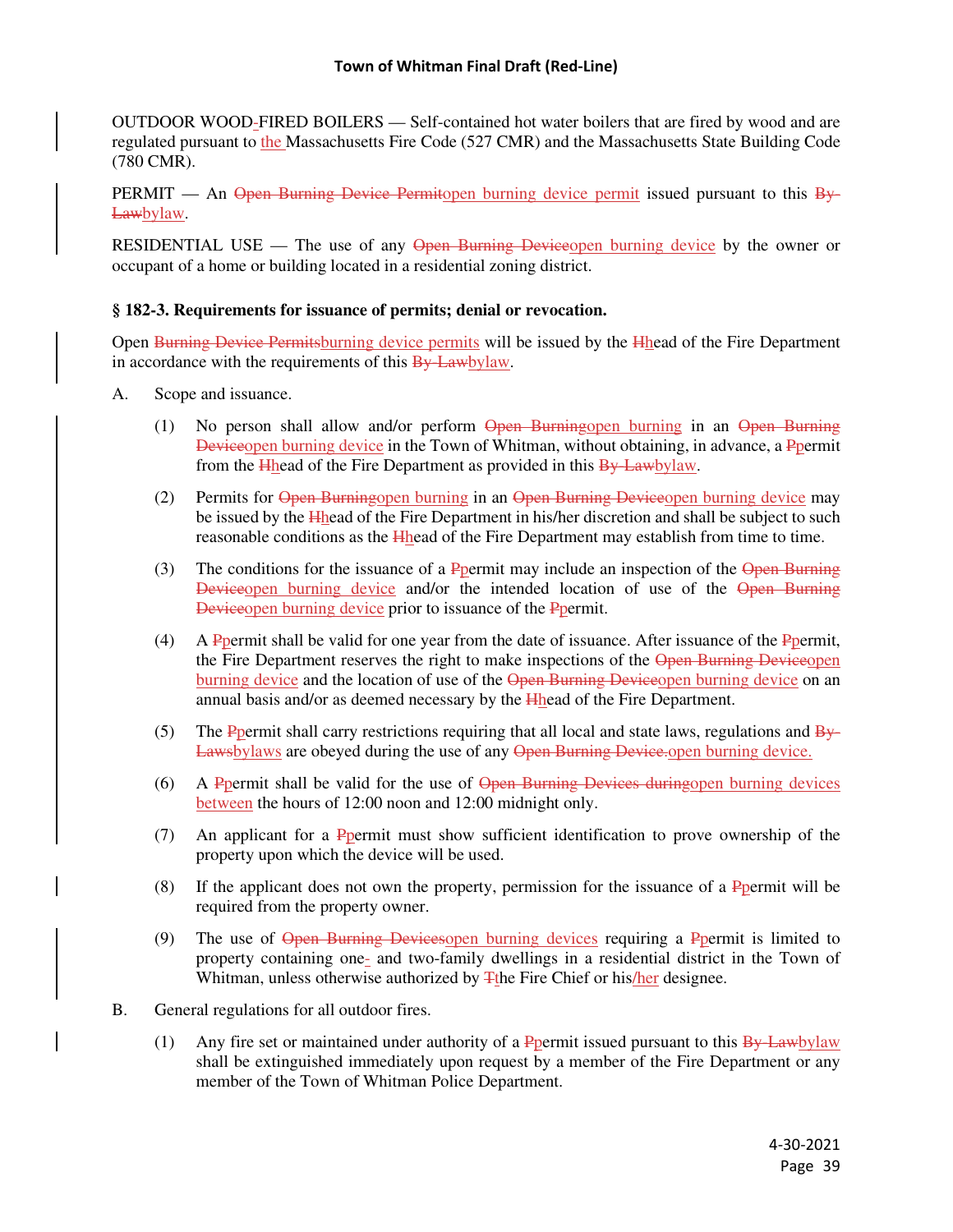- (2) Acceptance of a P permit issued pursuant to this  $\frac{By\text{Lawb}}{y}$  shall constitute an agreement on the part of the person to whom it is issued to indemnify and save harmless the Town, its employees, representatives, agents, officials and servants, from and against any injuries or damages the Ppermit holder may sustain personally and/or any liability the Ppermit holder may incur toward any third persons by reason of the issuance of such Ppermit or any action taken thereunder.
- (3) No fire shall be maintained in such manner as to create a smoke nuisance; and/or a condition of air pollution due to excessive smoke; and/or<sub> $\tau$ </sub> to create a hazard to others as determined by the Hhead of the Fire Department pursuant to provisions of 310 CMR 7.00 et seq.
- (4) All Open Burning Devices open burning devices shall be at all times attended by the Ppermit holder, who shall remain at the location of the fire at all times during which the fire is burning and until the fire is thoroughly extinguished.
- (5) Open Burning Devicesburning devices shall not be used inside a building or on decks or porches.
- (6) Any situation where the smoke from an Open Burning Deviceopen burning device creates a Nnuisance and/or is objectionable or offensive to the community is prohibited.
- (7) Permit holders shall have the premises equipped with a garden or fire hose sufficient in length to reach the fire and attached to the faucet with water in the hose ready for immediate use at all times, or shall have watering pots filled with a sufficient supply of water ready for immediate use at all times while a fire is burning.
- (8) The Open Burningopen burning of trash, refuse, or other similar material is strictly prohibited.
- (9) No Open Burning Devices shall beopen burning devices set or maintained under authority of this permit shall be within 20 feet on any building or structure, including roofs, canopies and overhangs, nor within 20 feet of any combustible material, including but not limited to rubbish, wood, debris, trees, bushes or standing piles of leaves, branches, or grass.
- (10) The Ppermit holder shall only use dry seasoned firewood ignited with a small amount of clean, dry paper. The burning of any material other than seasoned firewood, including but not limited to yard waste, leaves, vines, evergreen needles, brush, trash, construction materials, branches smaller than three inches in diameter, garbage, paper products, or any other material not allowed by state or local code or law shall be forbidden.
- (11) The Ppermit holder shall follow all manufacturer and distributor safety guidelines and instructions for assembly, installation, use and maintenance of the Open Burning Deviceopen burning device.
- (12) The Open Burning Deviceopen burning device should be placed and maintained on a flat, level surface that is noncombustible. The device should not wobble or be subject to tipping.
- (13) No fire shall exceed three feet in diameter.
- (14) All fires shall be fully extinguished by 12:00 midnight.
- $(15)$  With the exception of charcoal grills, the use of any accelerant to ignite an fire in an Open Burning Deviceopen burning device is strictly prohibited.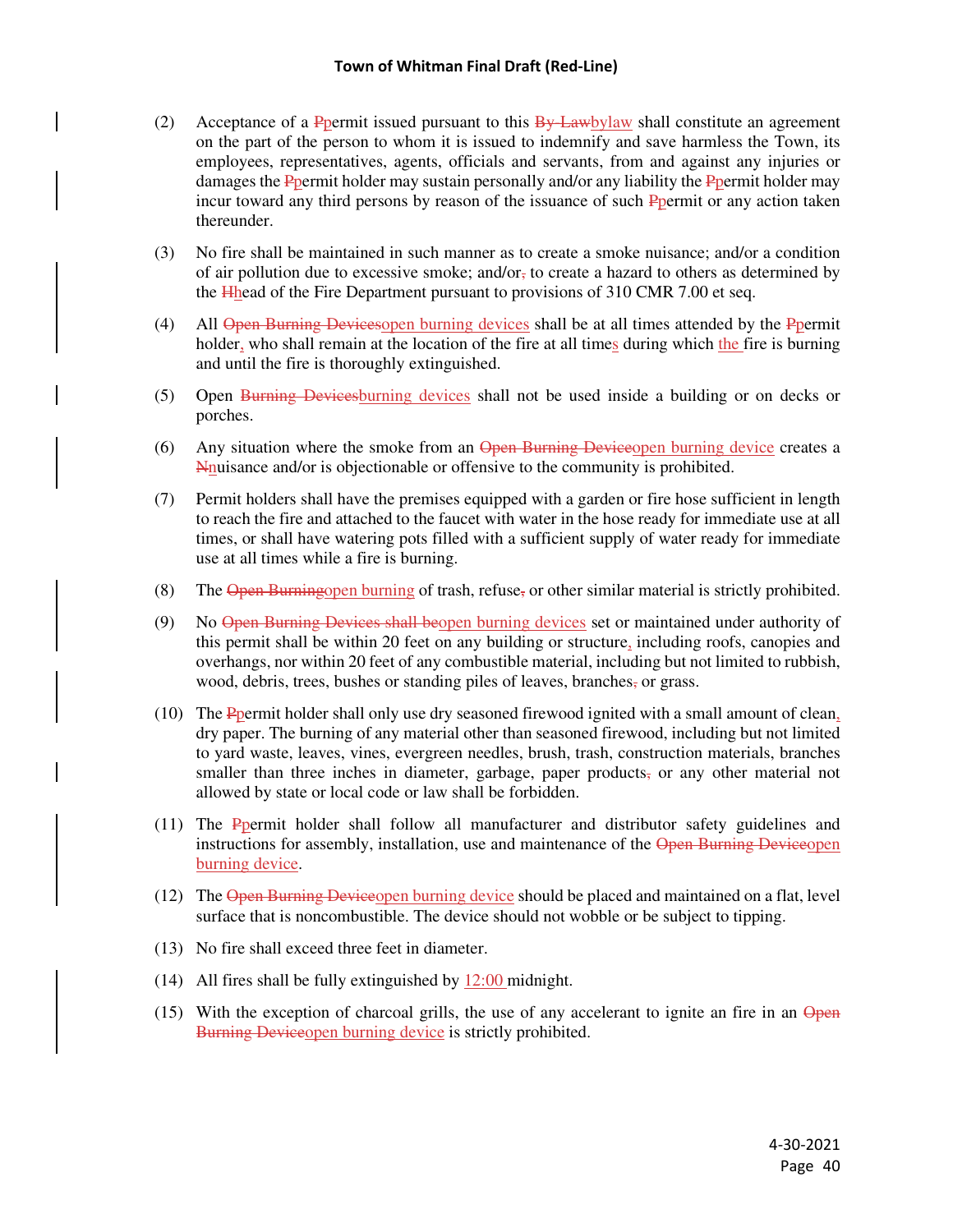- C. Denial/rRevocation. An Open Burning Device Permitopen burning device permit may be denied and/or revoked for reasons which include but are not limited to the following:
	- (1) A Ppermit may be denied and/or revoked at any time by the Hhead of the Fire Department or his/her designee in their sole discretion.
	- (2) A Ppermit may be denied and/or revoked in response to any situation in which the smoke from an Open Burning Deviceopen burning device constitutes a Nnuisance and/or is objectionable or offensive to neighbors and/or the community.
	- (3) A Ppermit may be denied and/or revoked as a result of any violation of any term or condition of this By-Lawbylaw, including but not limited to the General Regulationsgeneral regulations stated above, or any history of violations.
	- (4) A Ppermit may be denied and/or revoked in response to any situation where the open air burning creates a dangerous condition and/or risk of harm or injury to individuals or property.
	- (5) Permits issued pursuant to this  $\frac{By \text{Lawb}$  value be immediately void, without any need for written notice of revocation, in case of and for the duration of any storm, air quality and/or high wind advisory issued by the Massachusetts Department of Environmental Protection, the Fire Department and/or any local or state weather or public safety service.
	- $(6)$  A Ppermit may be revoked immediately upon notice, including verbal notice, from the Hhead of the Fire Department, in response to any violation of any applicable law or ordinance.,  $a\text{Any}$ violation of any term or condition of this  $\frac{By \text{Lawbylaw}}{B}$ , or the violation of any condition contained in a permit issued pursuant to this By-Lawbylaw shall render the Ppermit null and void.

### **§ 182-4. Delegation of authority.**

Any authority conferred upon the Hhead of the Fire Department, under this By-Lawbylaw and/or pursuant to Massachusetts laws and regulations, may be delegated to such members of the Fire Department as the Hhead of the Fire dDepartment shall designate from time to time.

### **Chapter 190**

### **PEDDLING AND SOLICITING**

### **[HISTORY: Adopted by the Town Meeting of the Town of Whitman. Amendments noted where applicable.]**

#### **§ 190-1. Registration with Town required.**

No person, unless otherwise authorized, shall go from place to place within the Town selling or bartering or carrying for sale or barter, or exposing therefor or taking orders therefor any goods, wares, or merchandise, nor shall any person go from place to place within the Town begging or soliciting alms or contributions for any person, cause, or organization, either on foot or from any animal or vehicle, without having first recorded his/her name and address with the Chief of Police and furnished such other information as may be requested of him/her. The Chief of Police shall thereupon, if satisfied with the honesty of the applicant, issue a permit for a period not exceeding 12 months, which must be shown on request, and shall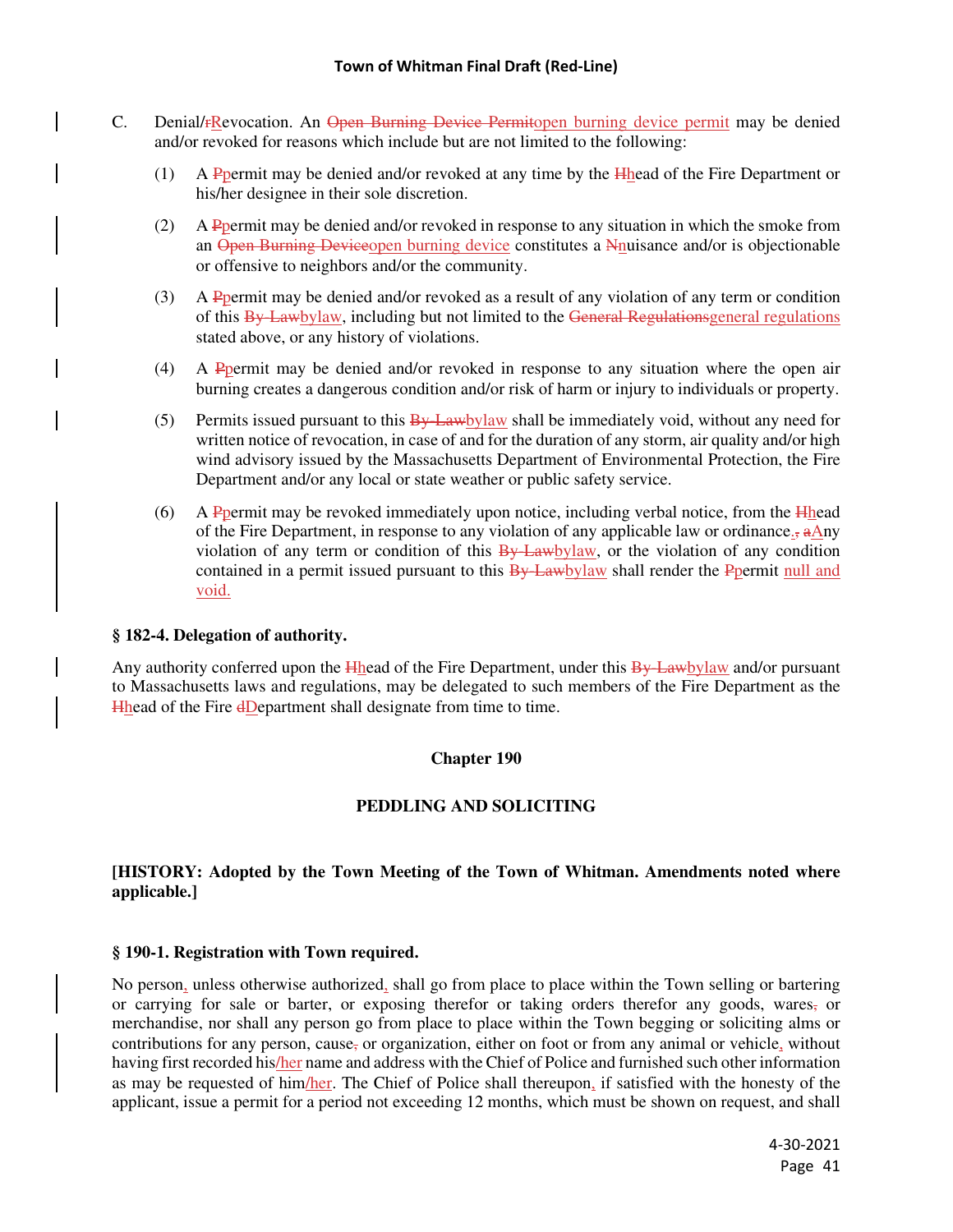state that said person has duly registered and is entitled to go from place to place within the Town for the purpose specified.

### **Chapter 199**

### **SOLID WASTE**

# **[HISTORY: Adopted by the Town Meeting of the Town of Whitman. Amendments noted where applicable.]**

### **§ 199-1. Prohibited disposal.**

No person shall dispose of garbage, refuse, bottles, cans or rubbish on any street or sidewalk, or on private property., except in approved solid waste containers while awaiting regularly scheduled pickup.

### **§ 199-2. Transportation restrictions.**

No person shall transport or convey garbage, refuse, bottles, cans or rubbish on any street unless the same be placed in suitable covered containers or otherwise effectively enclosed so as to prevent any of said garbage, refuse, bottles, cans or rubbish from dropping, sifting, leaking or otherwise escaping upon any street, sidewalk, or private property.

#### **§ 199-3. Violations and penalties.**

Any person who violates this provision by law shall forfeit and pay for each offense a fine not exceeding \$50300.

### **Chapter 205**

### **STREETS, SIDEWALKS AND PUBLIC WAYS**

## **[HISTORY: Adopted by the Town Meeting of the Town of Whitman as indicated in article histories. Amendments noted where applicable.]**

#### ARTICLE I **Openings and Excavations**

#### **§ 205-1. Permit required; restoration of surface.**

No person or corporation, or its agents and servants, except the BoardDepartment of Public Works, or those acting under theirits order, in the lawful performance of their duties, shall break or dig up the ground in any street, sidewalk, or public way in the Town without obtaining a written permit from the BoardDepartment of Public Works, which permit shall state the regulations under which the work shall be done. Upon completion of said work covered by this permit, the surface of the street, sidewalk, or way shall be restored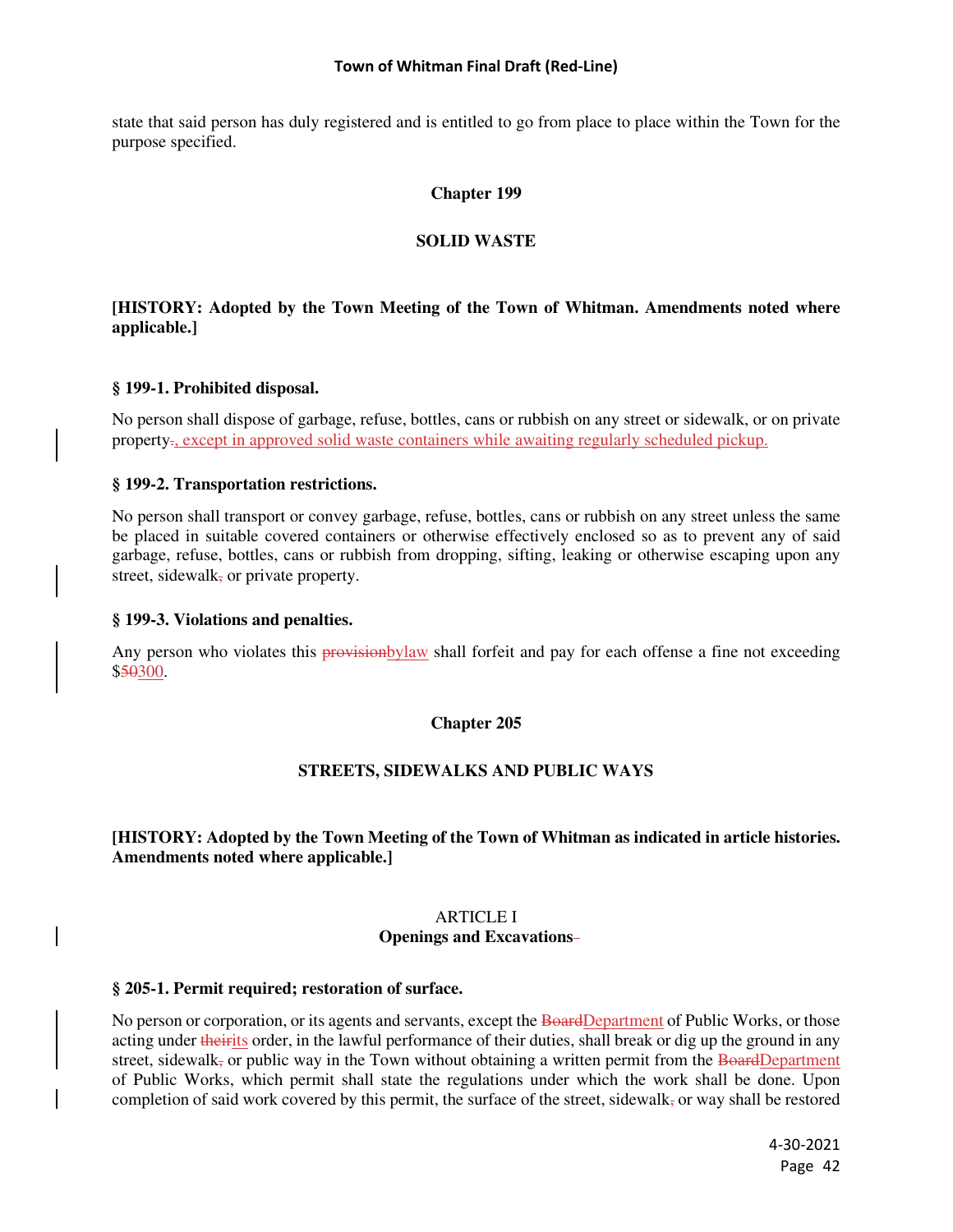to a condition satisfactory to the BoardDepartment of Public Works.

### ARTICLE II **Use of Public Ways**

#### **§ 205-2. Permit required for encroachments.**

No person, or persons, shall erect, set up, or maintain, any fence, portico, platform,  $\frac{d}{d}$  and  $\frac{d}{d}$  and  $\frac{d}{d}$  and  $\frac{d}{d}$  and  $\frac{d}{d}$  and  $\frac{d}{d}$  and  $\frac{d}{d}$  and  $\frac{d}{d}$  and  $\frac{d}{d}$  and  $\frac{d}{d}$  $s$ ign-board, signboard or advertising device projecting into, or placed on or over public ways in the Town without first obtaining a written permit from the Board of Selectmen.

### **§ 205-3. Permit required for use or obstruction of public ways; conditions.**

- A. Any person who intends to erect, alter, repair or take down any building, or part thereof, on land abutting on any way which this Town is obliged to keep in repair, and desires to make use of any portion of said way for the purpose of placing thereon building materials or rubbish, shall give notice thereof to the Board of Selectmen. Thereupon, the Board of Selectmen may grant a permit to occupy such a portion of said way to be used for such purpose as the necessity of the case demands, and the security of the public allows; such permit in no case to be in force longer than 90 days, and to be on such conditions, and by furnishing such security, by bond or otherwise, for the observance and performance of the conditions and for the protection of the Town, as the Board of Selectmen may require; and especially in every case upon condition that during the whole of every night, from sunset in the evening until sunrise in the morning, lighted lanternslights shall be so placed as effectually to secure all travelers from liability to injury.
- B. No person shall use any portion of any way which the Town is obliged to keep in repair for the purposes named in Subsection A above without the written permit of the Board of Selectmen, and having obtained such permit shall not fail to comply with the conditions thereof. For any violation of such permit the Board of Selectmen may immediately revoke such permit.

### **§ 205-4. Shades and awnings.**

No person, or persons, shall establish or maintain any shade or awnings over any part of a street, sidewalk, or public way unless the same be securely supported and unless the lowest part thereof be not less than seven feet above the street, sidewalk or public way.

#### **§ 205-5. Games on streets.**

No person, or persons, shall play ball, throw stones or other missiles within or upon any street of the Town.

### **§ 205-6. Coasting.**

No person, or persons, shall coast, or slide down, across, in-to over or along any street, way or sidewalk upon any hand-sled, board, or otherwise, except in such places and under such restrictions as the Board of Selectmen shall determine and prescribe.

#### **§ 205-7. Loitering.**

No person shall loiter in any street, or on any sidewalk, or in any other public place in such a manner as to obstruct the free passage of pedestrians or vehicles after being directed by a police officer to move on.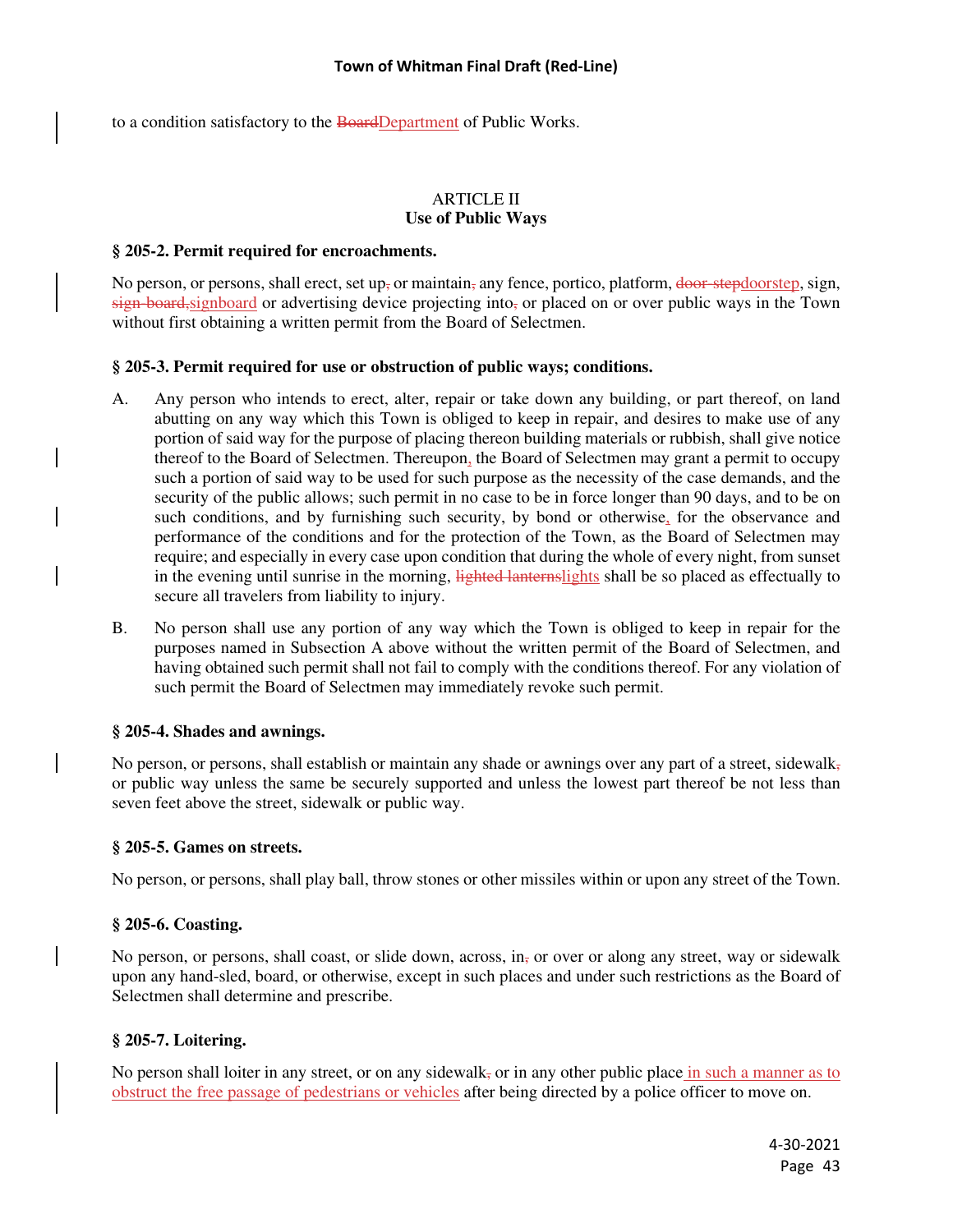### **§ 205-8. Horses and vehicles on sidewalks.**

No person shall drive or ride a horse, bicycle, or drive a motor-driven vehicle, along any sidewalk.

### **§ 205-9. Maintenance of vegetation.**

No person shall permit any part of a tree, hedge, bush, or shrubbery, growing on his/her land, to extend or overhang any street, sidewalk, or highway so as to create a dangerous condition or to interfere with the free full use of such street, sidewalk, or highway.

## **§ 205-10. Moving buildings.**

- A. No person, or persons, shall move or assist in moving any building more than 10 feet high and 15 feet wide over any street or way which this Town is obliged to keep in repair without the written permit of the Board of Selectmen first being obtained, or, having obtained such permit, without complying with the restrictions and provisions thereof.
- B. This section shall not apply to the transportation of small or portable type buildings, when carried upon trucks or other suitable vehicles, provided the weight is not sufficient to cause damage to said street or way, or the height of such building above the ground then loaded such as to cause damage to or interfere with the overhead property of any person, firm or corporation if the same is being lawfully maintained.
- C. Planking or other protection must be used by all heavy equipment backing over or operating on sidewalks and driveways owned and maintained by the Town. Damage done by any person or corporation or their agents or servants shall be repaired or reimbursed to the satisfaction of the Department of Public Works.

### **§ 205-11. Vehicles interfering with snow and ice removal.**

- A. Between the hours of 11:00 p.m. and 6:00 a.m. from December 1 through and including April 1, no person shall place, or cause to be placed, any vehicle which shall interfere with the removing or plowing of snow, or the removing of ice in any way of the Town.
- B. The BoardDepartment of Public Works, or those acting under theirits orders in the lawful performance of their duties, for the purpose of removing or plowing snow, or removing ice, from any way, is hereby authorized and empowered to remove, or cause to be removed, to some convenient place, including in such term a public garage, any vehicle interfering with such work, and the owner of such vehicle shall be liable for the cost of such removal, and the storage charges, if any, resulting therefrom.

# **§ 205-12. Snow and ice removal.**

- A. The owner or occupant of any land abutting upon a sidewalk or public way in this Town, which said property is used for business purposes, shall cause all snow and ice to be removed from such sidewalk to a width of four feet. Such snow and ice shall be so removed by plowing, shoveling, scraping or otherwise so as not to damage such sidewalk, and within the first three hours between sunrise and sunset after said snow and ice has ceased to accumulate.
- B. Any owner or occupant who violates this provision shall forfeit and pay the sum of \$100 for the first offense, \$300 for the second offense, and \$500 \$200 for the third and each subsequent offense; and each day the sidewalk remains covered by snow shall be considered a separate offense.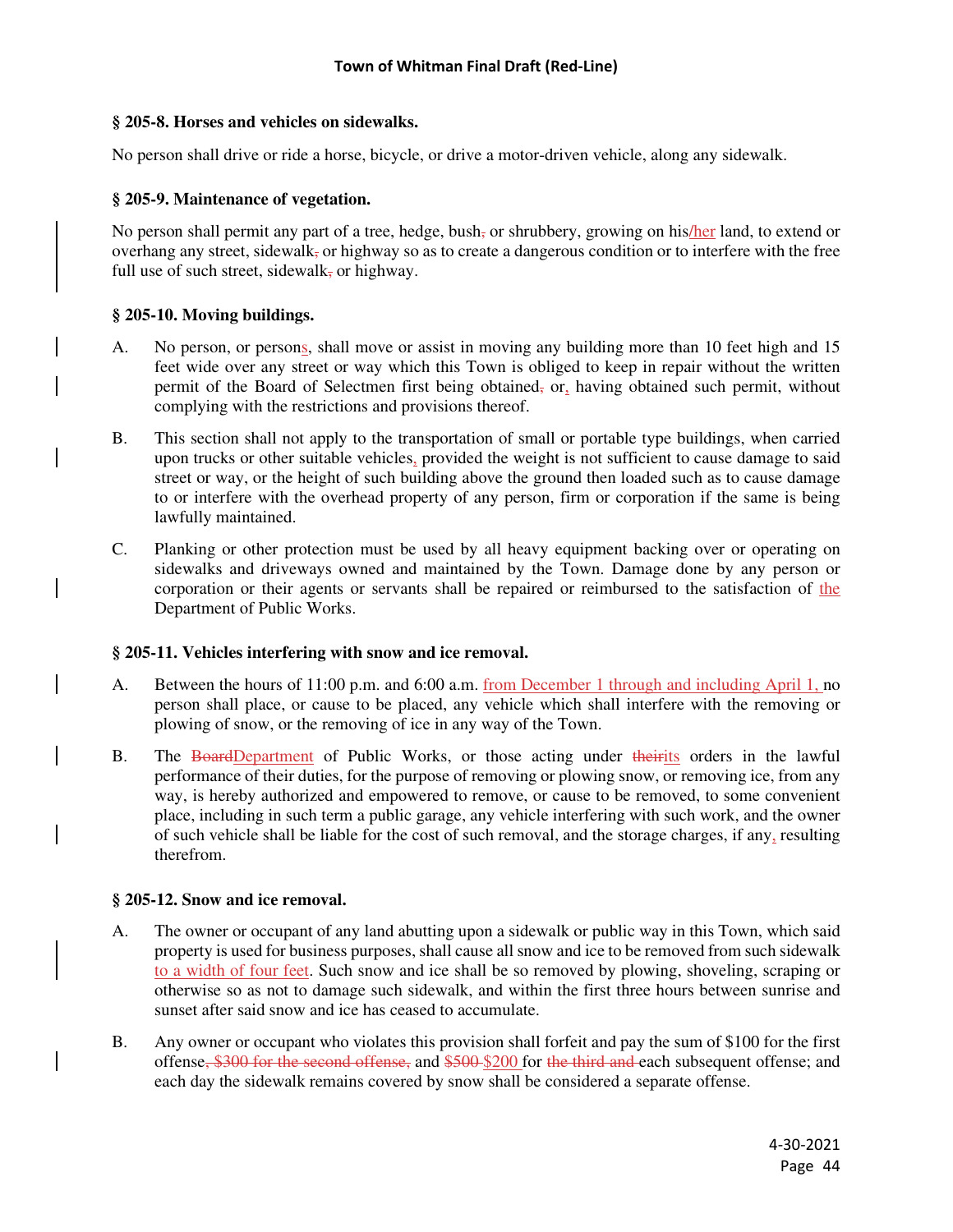### **§ 205-13. Deposit of snow, ice or water on public ways prohibited.**

- A. No person shall cause snow to be shoveled or plowed onto any sidewalk or street or public way; and no person shall pump water or other liquid onto any street or public way so as to create a dangerous condition unless the Board of Selectmen permits same in an emergency.
- B. Any person who violates any of these provisions shall forfeit and pay the sum of \$100 for the first offense, \$300 for the second offense, and \$500 for the third and each subsequent offense.

### **§ 205-14. Loitering on private property prohibited.**

No person shall be or remain in or upon any doorway, doorstep, portico or other projection from any house or other building to the obstruction of any person lawfully entitled to pass or resort thereto; thereof, without express consent of such owner or occupant.

### **Chapter 218**

### **VEHICLES, JUNK**

## **[HISTORY: Adopted by the Town Meeting of the Town of Whitman. Amendments noted where applicable.]**

#### **§ 218-1. Open storage prohibited.**

No junked or dilapidated vehicle may be allowed to stand for a period of more than six months on any premises unlicensed under MGL c. 140, § 57, if the Selectmen have received a written complaint on same. The Selectmen's judgment shall be final as to determining whether or not a motor vehicle is junked or dilapidated.

#### **§ 218-2. Violations and penalties.**

Penalty for a breach hereof shall be in an amount not in excess of \$20300 for each offense, which may be recovered by indictment or on complaint before district courtthe District Court.

### **Chapter 222**

### **VEHICLES, UNREGISTERED**

## **[HISTORY: Adopted by the Town Meeting of the Town of Whitman. Amendments noted where applicable.]**

#### **§ 222-1. Purpose.**

The purpose of this bylaw is to regulate the parking Parking of unregistered vehicles on residential properties.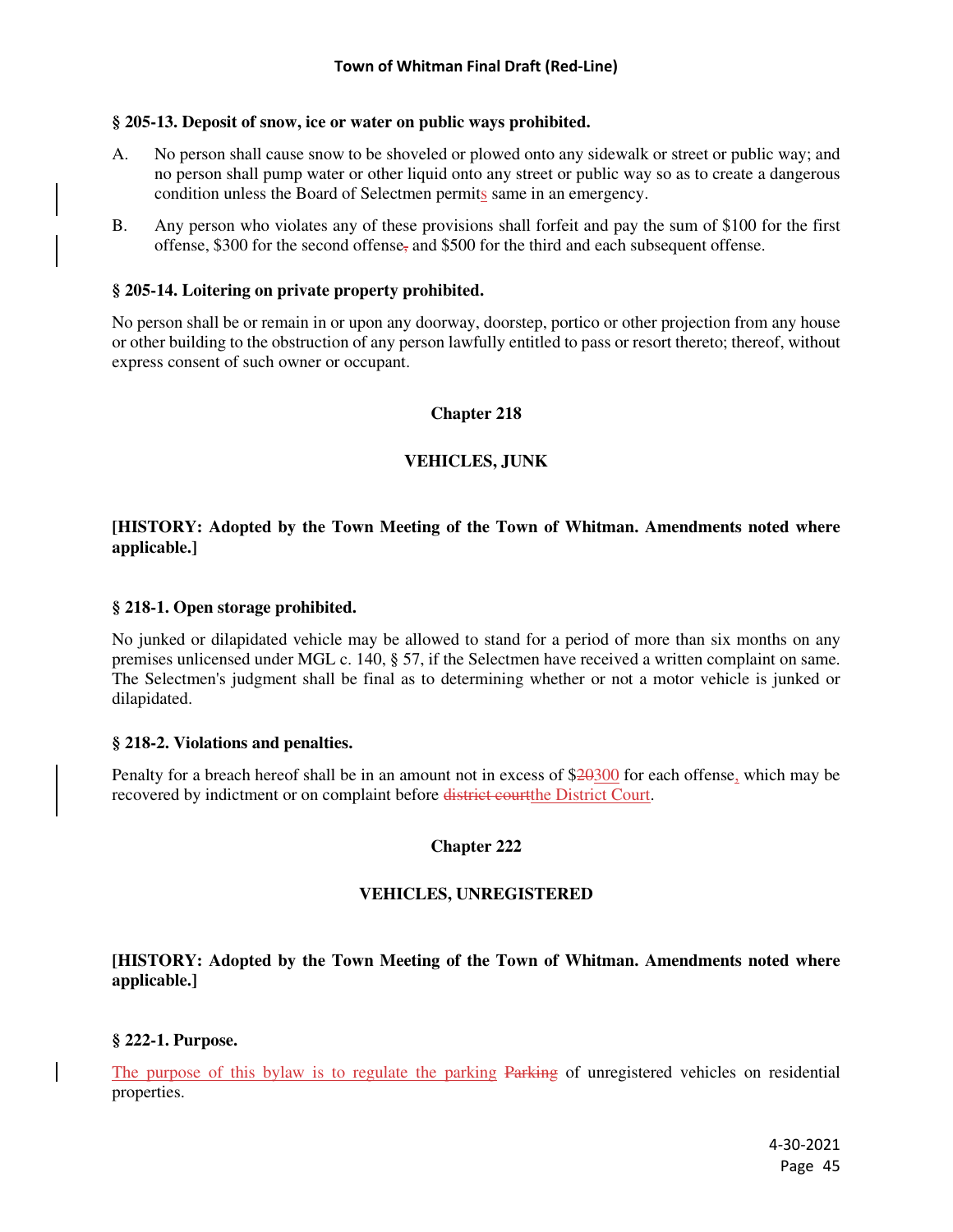### **§ 222-2. Open storage limitations.**

Each property address shall not keep or store more than one unregistered, uninsured or inoperable motor vehicle, boat, trailer, camper or recreational vehicle un-garagedungaraged on premises for more than 72 hours on a residential property.

## **§ 222-3. Storage in front yard prohibited.**

Under no circumstances shall any unregistered, uninsured or inoperable motor vehicle, boat, trailer, camper or recreational vehicle be stored in any front yard on a residential property.

## **§ 222-4. Violations and penalties.**

Penalty for a breach hereof shall be in an amount of \$300 for each offense, which may be recovered by indictment or on complaint before district court. (Per Massachusetts General Laws, Chapterthe District Court per MGL c. 40, Section § 21D-, Noncriminal disposition of ordinance, by-law, rule or regulation violations).. Each day of violation beyond 72 hours shall constitute a separate offense.

## **Chapter 230**

## **YARD SALES**

## **[HISTORY: Adopted by the Town Meeting of the Town of Whitman. Amendments noted where applicable.]**

### **§ 230-1. Intent.**

It is the intent of this by-lawbylaw that a mechanism be provided to place reasonable and appropriate controls on the activity of offering for sale secondhand articles within residential areas of the Town of Whitman (hereinafter "Town"). It is also the intent of this by-lawbylaw to ensure that groups, individuals or corporations who or which customarily engage in the sale of secondhand articles as a business are limited to those locations within the Town that are designated by the Zoning bBylaws for such business activities.

### **§ 230-2. Additional regulations.**

Town of Whitman citizens are advised that additional state laws and regulations may apply to the conduct of such sales activities, including but not limited to sales and use tax regulations. These laws and regulations may require additional permits and licensing.

### **§ 230-3. Permit required; conditions.**

Yard sales may be held in the Town pursuant to a permit granted by the Office of the Selectmen, subject to the following conditions:

A. Subject to any additional limitations imposed by state laws or regulations, the number of garage/yard sales an owner or resident or qualified organization may conduct shall be limited to three per calendar year.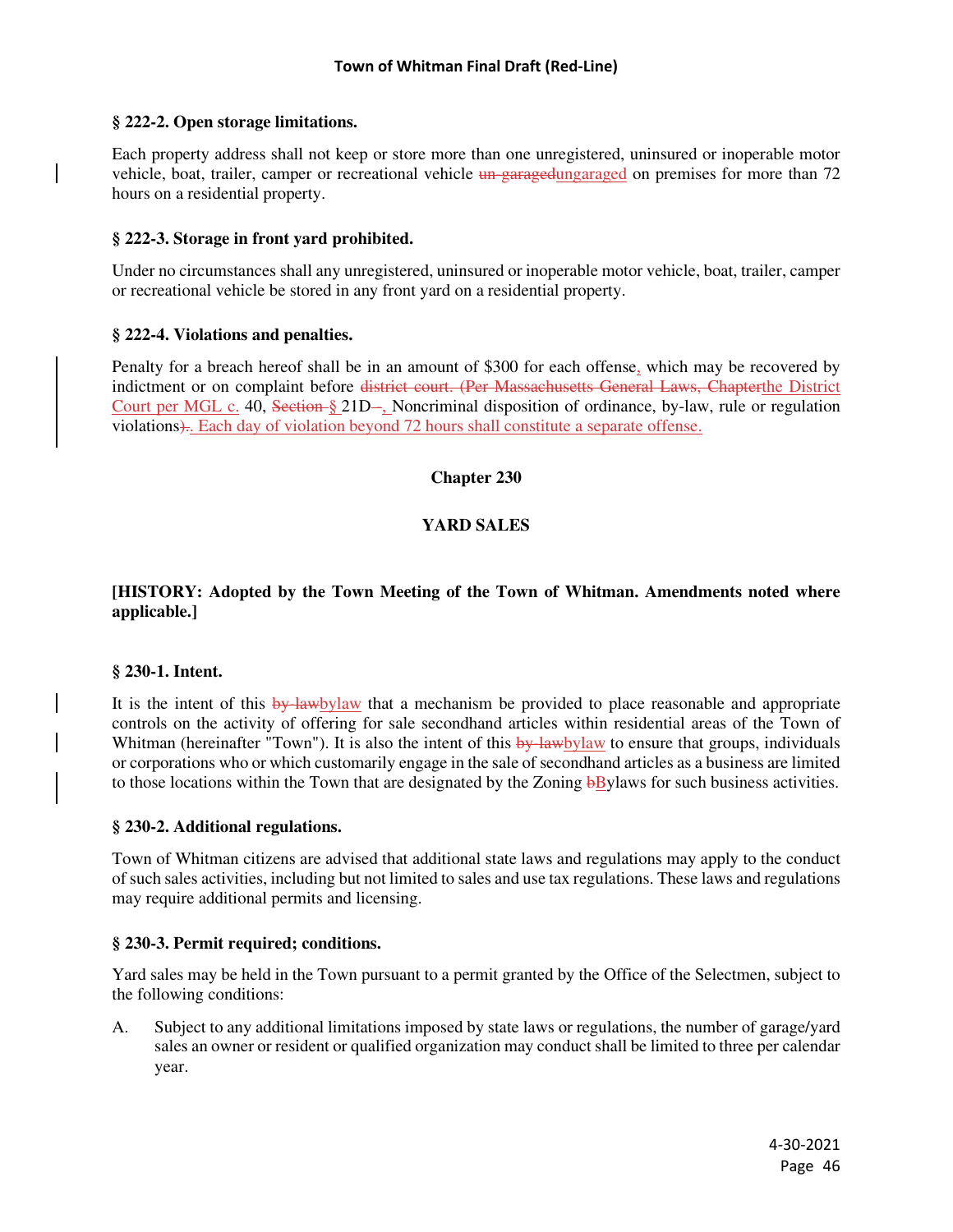- B. All material available for the sale shall originate from the premises on which the sale takes place or from other residential properties in the immediate neighborhood.
- C. No sign or advertising device shall be placed within any street right-of-way, including freestanding signs, or any sign affixed to street signs, traffic and regulatory warning signs or any utility poles within such right-of-way. No such sign or advertising device shall be placed on any public tree. Signs shall not be displayed more than 48 hours prior to the start of the sale and must be removed within 24 hours after the conclusion of the sale. All signs shall meet the Town's sign bylaw standards.
- D. No person customarily engaged in the business of conducting second handsecondhand sales shall participate in any way in a garage sale directly or indirectly unless said garage/yard sale is conducted on said person's property and then, only providing that none of the material is brought in from outside sources for purposes of resale.
- E. Such sale shall not exceed two consecutive days' duration. The hours of operation for any yard sale shall be limited to between 9:00 a.m. and 7:00 p.m., unless terminated earlier at the direction of the Whitman Police Department. All unsold items or objects shall be stored out of public view by 7:30 p.m.
- F. The permittee shall be responsible for orderly parking and traffic flow. If parking or traffic flow conditions create a threat to the safety of the public, the yard sale shall be terminated at the request of the Whitman Police Department.
- G. No yard sale event shall be held at a time or place so that it creates a public nuisance, violates any other provision of the Town's  $\frac{by\text{-}law\text{-}b}{2}$  creates unreasonable noise or disturbance, and/or negatively impacts or interferes with any other public event in the community.

# **§ 230-4. Time frame for permit application; fees; tenants.**

The permittee must apply at least four days prior to the commencement of the yard sale. The Board of Selectmen shall establish a fee schedule for the permit. The owner shall be responsible for obtaining a permit for each yard sale and for compliance with this bylaw. Tenants renting a home and seeking a yard sale permit must present written authorization from the property owner to hold a yard sale prior to being granted a permit.

# **§ 230-5. Enforcement; violations and penalties.**

The Whitman Police Department is authorized to enforce this yard sale by-lawbylaw by issuing noneriminal citations as provided by MGL c. 40,  $\S$  21D and by Chapter 1, Article II, of these bylawsbylaws. Failure to comply with this bylaw will result in a fine of \$25 for the first offense and \$100 for the second and each subsequent offense.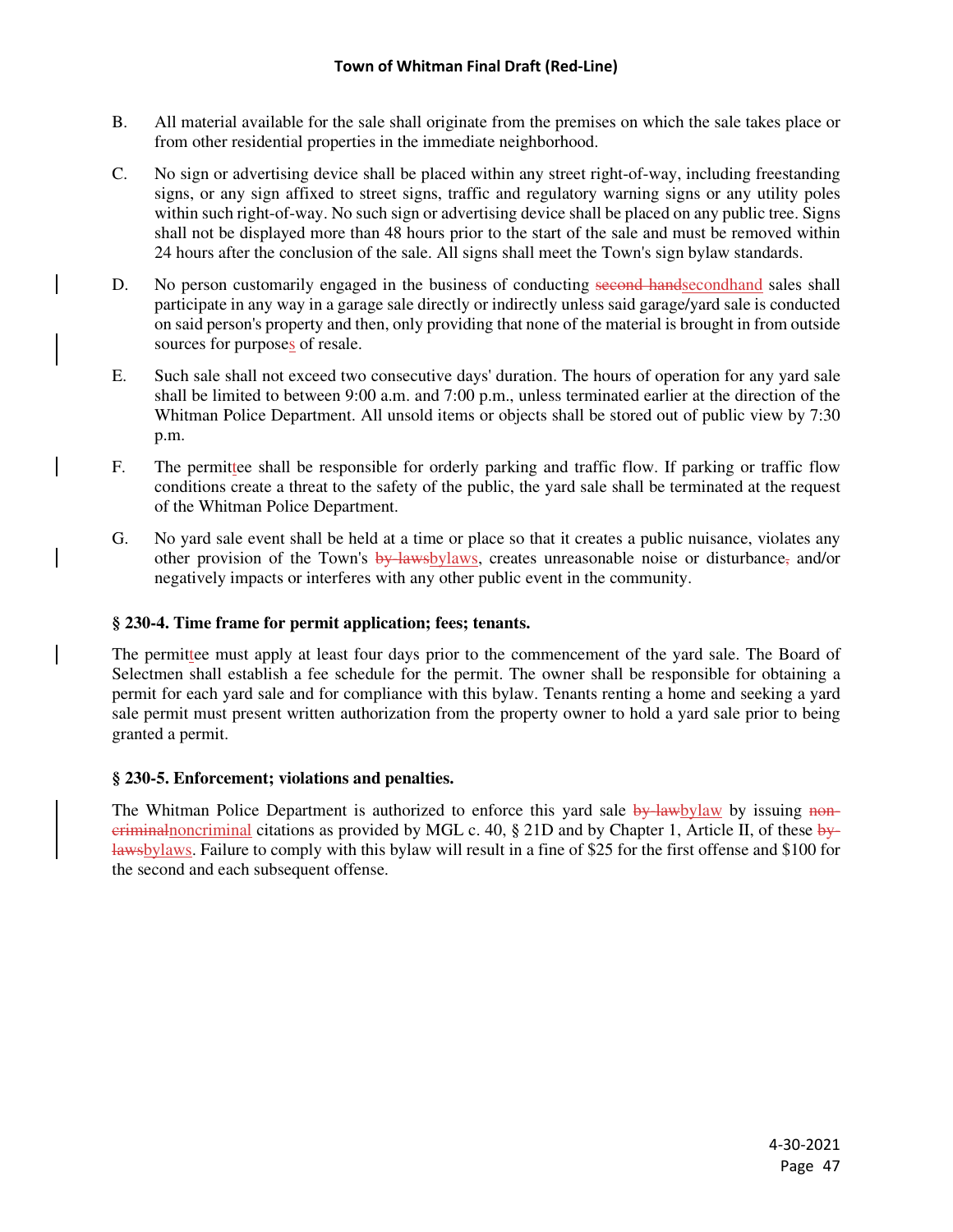### **Chapter 240**

### **ZONING**

### **[HISTORY: Adopted by the Town Meeting of the Town of Whitman. Amendments noted where applicable.]**

### ARTICLE I

### **Title, Authority and Purpose**

### **§ 240-1.1. Adoption.**

The "Town of Whitman Protective Zoning By Law"Bylaw, effective March 29, 1960, subsequent amendments thereto, is hereby amended in total and a revised "Town of Whitman Protective Zoning By-Law"Bylaw, hereinafter called "this By-Law"bylaw," is adopted pursuant to the authority granted by Chapter 40A of the General Laws of the Commonwealth of Massachusetts and amendments thereto, herein called the "Zoning Act"," and the powers granted to the Town under the Home Rule amendment to the Massachusetts Constitution.

### **§ 240-1.2. Purpose.**

The purposes of this Zoning By-LawBylaw are to promote the health, safety, morals, convenience and general welfare of the inhabitants of Whitman, to lessen the danger from fire and congestion and from the hazards of flood waterfloodwater inundation; to conserve health; to secure safety from fire, panic and other dangers; to provide adequate light and air; to protect and conserve the value of property; to prevent overcrowding of land; to avoid undue concentration of population; to preserve and increase the amenities of the Town; to conserve natural conditions; to conserve and protect public and private water supply; to facilitate the adequate provisions of transportation, water, sewerage, schools, parks, and other public requirements; and to improve and beautify the Town by encouraging the most appropriate uses of land within the Town under the provisions of Chapter 40A of the General Laws, as amended.

#### **§ 240-1.3. Intent.**

In accordance with these purposes, the use, construction, erection, establishment, movement, repair, alteration, enlargement, height, appearance, location<sub> $\overline{x}$ </sub> and occupancy of buildings and structures and the uses and occupancy of premises in the Town of Whitman are hereby regulated and restricted as hereinafter provided.

#### ARTICLE II **Definitions**

#### **§ 240-2.1. Word usage; terms defined.**

For the purposes of this by-lawbylaw, certain terms and words shall have the following meanings. Words used in the present tense include the future; the singular number includes the plural; the plural the singular; the words "used" or "occupied" include the words "designed", "arranged", "intended"," or "offered"," to be used or occupied; the words "building", "structure", "lot", "land"," or "premises" shall be construed as though followed by the words "or any portion thereof"; and the word "shall" is always mandatory and not merely directory. Terms and words not defined herein but defined in the Whitman Subdivision Rules and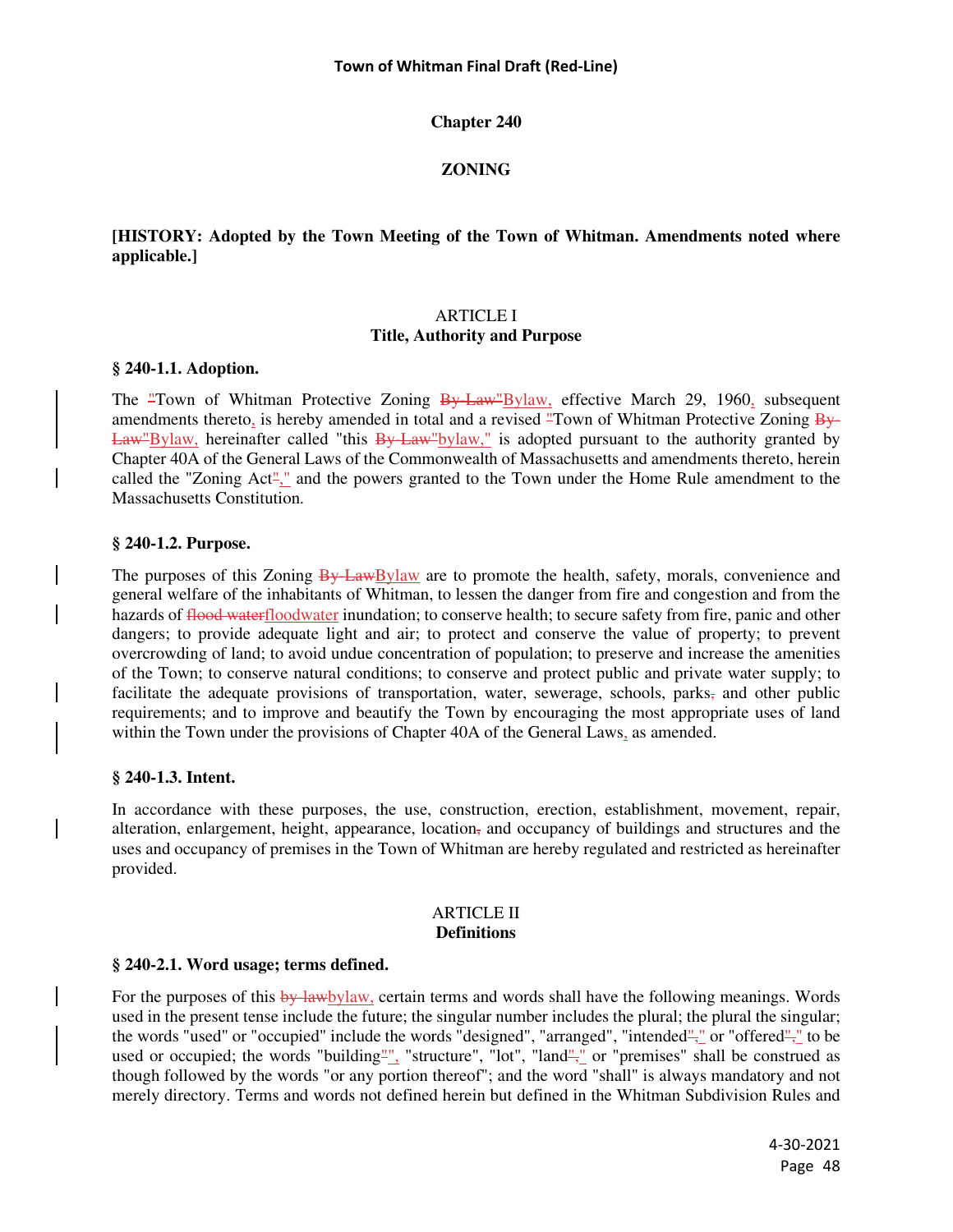Regulations shall have the meanings given therein unless a contrary intention clearly appears.

ABANDONMENT — The visible or otherwise apparent intention of an  $\Theta_0$  wner to discontinue a nonconforming use of a building or premises or the removal of the characteristic equipment or furnishings used in the performance of the nonconforming use without its replacement by similar equipment or furnishings or the replacement of the nonconforming use or building for a period of two years or more.

ABOVE GROUND LEVEL (AGL) — A measurement of height from the natural grade of a site to the highest point of a structure.

ABUTTING — Having a common property line with; contiguous, fronting upon.

ACCESSORY USE OR STRUCTURE — A use or structure on the same lot with, and of a nature customarily incidental and subordinate to, the principal use or structure.

ADULT ENTERTAINMENT ESTABLISHMENT — Includes adult bookstores, adult motion-picture theaters, adult paraphernalia stores and adult video stores, as defined herein.

ADULT BOOKSTORE — An establishment having as a substantial or significant portion of its stock-intrade books, magazines and other matter which is distinguished or characterized by its emphasis depicting, describing or relating to sexual conduct or sexual excitement as defined in MGL c. 272, § 31.

ADULT MOTION-PICTURE THEATER — An enclosed building or drive-in theater used for presenting motion pictures, slides, photo displays, videos or other material for viewing distinguished by an emphasis on matter depicting, describing or relating to sexual conduct or sexual excitement as defined in MGL c. 272, § 31.

ADULT PARAPHERNALIA STORE — An establishment having as a substantial or significant portion of its stock devices, objects, tools or toys which are distinguished or characterized by their association with sexual activity, including sexual conduct or sexual excitement as defined in MGL c. 272, § 31.

ADULT VIDEO STORE — An establishment having as a substantial or significant portion of its stock-intrade videos, movies or other film material which is distinguished or characterized by its emphasis depicting, describing or relating to sexual conduct or sexual excitement as defined in MGL c. 272, § 31.

ALTERATION — Any construction, reconstruction or other action resulting in a change in the structural parts or height, number of stories or exits, size, use or location of a building or other structure.

ALTERNATIVE ENERGY — Resources whose common characteristic is that they come from a green source and replace or supplement traditional fossil fuel sources, such as coal, oil and natural gas, and shall include the following technologies: combined heat and power; and, electric- and hydrogen-powered vehicles and associated technologies, including advanced batteries and recharging stations.

ANTENNA — The surface from which wireless radio signals are sent and received by a personal wireless service facility.

APARTMENT — A building exclusively for residential use with three or more dwelling units.

AS-OF-RIGHT SITING — ThatMeans that development may proceed without the need for a special permit, variance, amendment, waiver, or other discretionary approval. As-of-right development shall be subject to non-discretionary nondiscretionary site plan review to determine conformance with local zoning ordinances or bylaws and with state and federal law. Projects that are consistent with zoning bylaws and state and federal law cannot be prohibited, but can be reasonably regulated by the Zoning Board of Appeals through Site Plan Review. site plan review.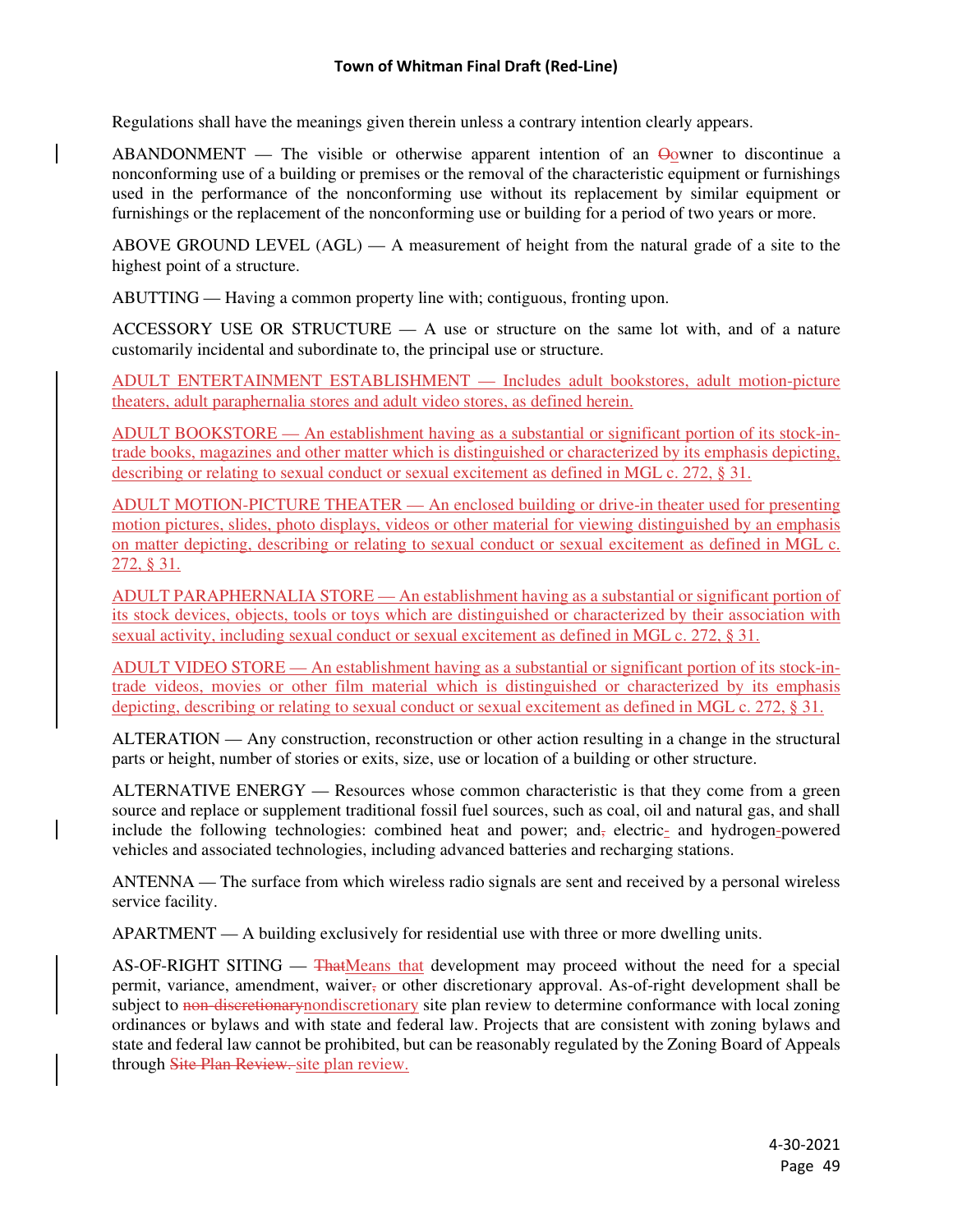BUILDING — A combination of any materials, whether portable or fixed, having a roof and enclosed within exterior walls or fire walls built to form a structure that is safe and stable supported by columns or walls resting on its own foundation for the shelter, housing or enclosure of persons, animals, chattels ofpersonal property of any kind. For the purposes of this definition, "roof" shall include an awning or any similar covering, whether or not permanent in nature.

BUILDING,  $ACESSORY - A$  detached building, the use of which is customarily incidental and subordinate to that of the principal building and which is located on the same lot as that occupied by the principal building to which it is accessory.

BUILDING, ATTACHED — A building having any portion of one or more walls in common with adjoining buildings.

BUILDING, DETACHED — A building having open space on all sides.

BUILDING, PRINCIPAL — A building in which is conducted the principal use of the lot on which it is located.

CAMOUFLAGED — A personal wireless service facility that is disguised, hidden, part of an existing or proposed structure or placed within an existing or proposed structure is considered "camouflaged".

CARRIER — A company that provides wireless services.

CERTIFICATE OF OCCUPANCY — The final permit required from the Town before any use or structure may be occupied; issued by the Building Commissioner/Inspector of Buildings; a means of assuring that all work has been completed in accordance with plans approved for Building Permitsbuilding permits and that all work conforms to the requirements of all building, zoning, and health regulations of the Town.

CO-LOCATION — The use of a single mount on the ground by more than one carrier (vertical co-location) and/or several mounts on an existing building or structure by more than one carrier.

CONDOMINIUM — A structure in which an individual owns separately one or more single dwelling units in a multi-unit building. He/She and the owners of the other units have an undivided interest in common areas and facilities that serve the project. The common areas include such items as land, roof, floors, main walls, stairways, lobby, hall, parking spaces and community and commercial facilities.

CROSS-POLARIZED (OR DUAL-POLARIZED) ANTENNA — A low mount that has three panels, flush-mounted or attached very close to the shaft.

DISTRICT — A zoning district as established by Article III of this  $\frac{by \text{ law}}{by \text{ law}}$ .

DRIVEWAY — An open space located on a lot which is built for access to a garage, or off-street parking or loading space.

DUPLEX DWELLING — A two-family dwelling designed with separated dwelling units separated by a fire separation wall and/or floor-ceiling assembly.

DWELLING — A privately or publicly owned permanent structure containing a dwelling unit or dwelling units. The terms "one-family", "two-family" or "multifamily" dwelling shall not include hotel, lodging house, hospital, membership club, trailer, however mounted, or dormitory, or structure solely for transient or overnight occupancy.

DWELLING UNIT — One or more living or sleeping rooms arranged for the use of one or more individuals living as a single housekeeping unit with permanent provisions for cooking, living, sanitary, eating, and sleeping facilities.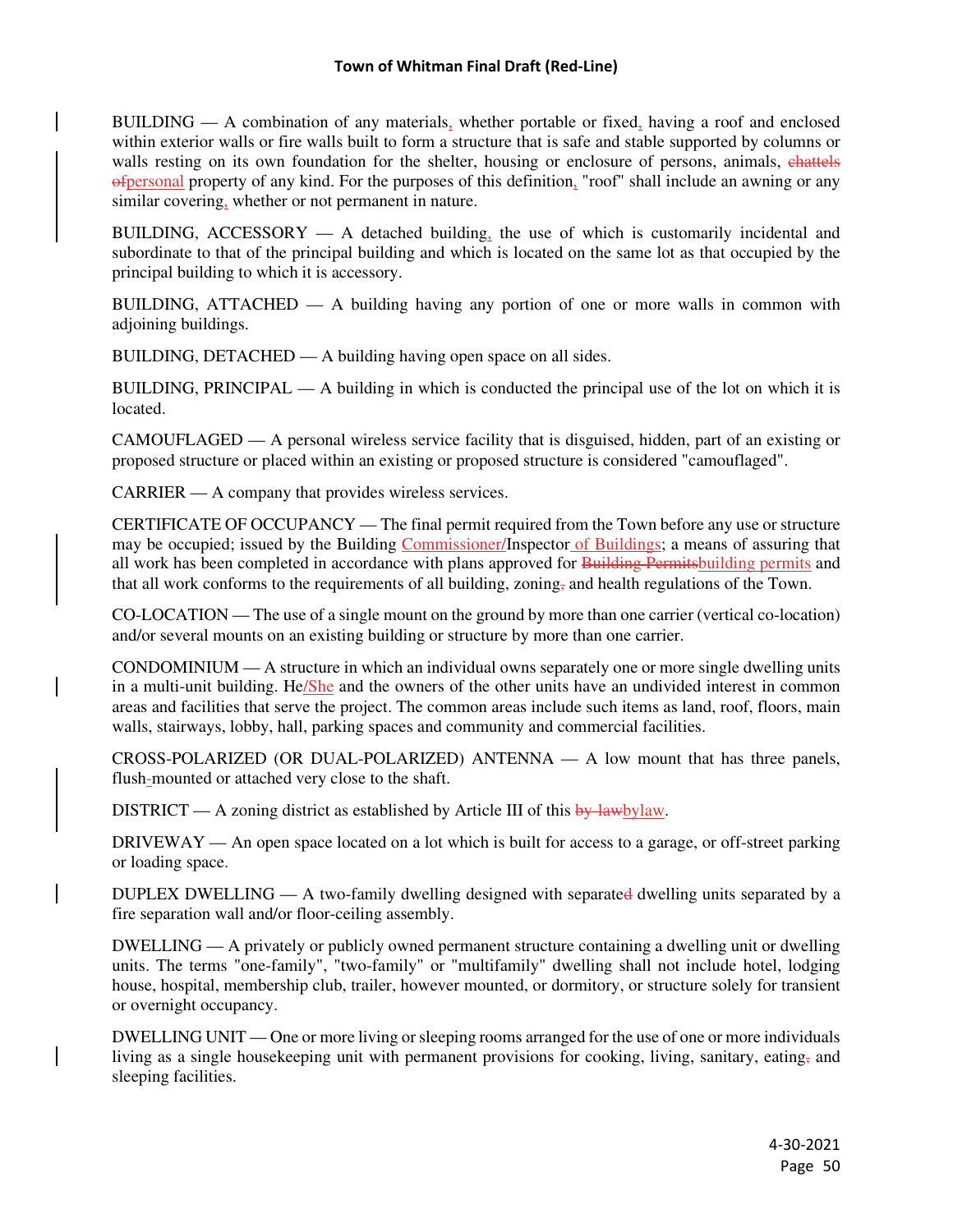DWELLING, MULTIFAMILY — A building containing three or more dwelling units constructed on a single lot (Aapartment).

ELEVATION (AMSL) — The measurement of height above sea level.

ENVIRONMENTAL ASSESSMENT (EA) — An EA is the document required by the Federal Communications Commission (FCC) and the National Environmental Policy Act (NEPA) when a personal wireless service facility is placed in certain designated areas.

EQUIPMENT SHELTER — An enclosed structure, cabinet, shed, or box at the base of the mount within which are housed batteries and electrical equipment.

 $EXCEPTION - A$  use of a structure or lot or any action upon a premises which may be permitted under this by-lawbylaw only upon application to and the approval of the Zoning Board of Appeals and in accordance with provisions of this by-lawbylaw.

FALL ZONE — The area on the ground within a prescribed radius from the base of a personal wireless service facility. The fall zone is the area within which there is a potential hazard from falling debris (such as ice) or collapsing material.

FAMILY — One or more persons, including domestic employees, occupying a dwelling unit and living as a single, nonprofit housekeeping unit provided that a group of five or more persons who are not within the second degree of kinship shall not be deemed to constitute a family.

FLOOR AREA — The sum of the areas of the several floors of a building, measured from the exterior faces of the walls. It does not include cellars, unenclosed porches or attics not used for human occupancy or any floor space in accessory buildings or in the main building intended and designed for parking of motor vehicles in order to meet the parking requirements of this by-lawbylaw, or any such floor space intended and designed for accessory heating and ventilating equipment.

FRONTAGE — That portion of a lot contiguous with a street or street right-of-way line and providing access thereto.

FUNCTIONALLY EQUIVALENT SERVICES — Cellular, Personal Communication Services (PCS), Enhanced Special Mobile Radio, Specialized Mobile Radio and Paging. personal communication services (PCS), enhanced special mobile radio, specialized mobile radio and paging.

 $GU \rightarrow YED$  TOWER — A monopole or lattice tower that is tied to the  $Gg$  pound or other surface by diagonal cables.

HEIGHT — The vertical distance from the average finished grade of the adjacent ground to the top of the structure of the highest roof beams of a flat roof or the mean level of the highest gable or the slope of a hip roof.

HOME OCCUPATION — An accessory use which by custom has been carried on entirely within a dwelling unit and is incidental and subordinate to the dwelling use and which shall not occupy more than 25% of the floor area or 400 square feet, whichever is less, of the dwelling unit so used. No commodities except those processed on the premises shall be sold. Permitted uses shall be carried on by the occupants of the dwelling unit with not more than one nonresident employee, and shall not in any manner change the residential character of the building.

HOSPITAL — A building providing twenty-four-hour in-patient services for the diagnosis, treatment or other care of human ailments, including, where appropriate, a sanitarium, clinic, rest home, sanatorium, nursing home, and convalescent home.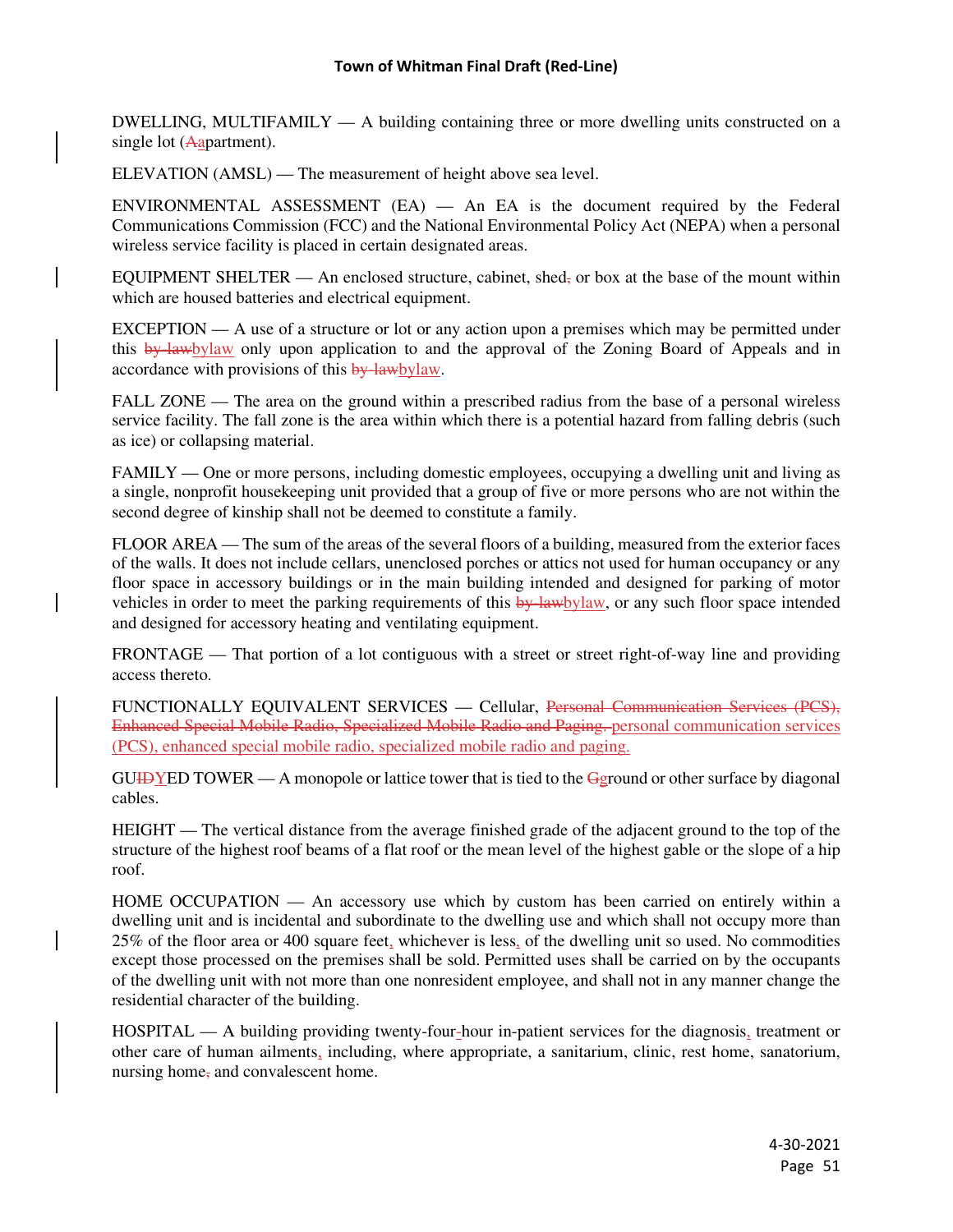HOTEL — A building or any part of a building containing rooming units without individual cooking facilities for transient occupancy and having a common entrance or entrances, including an inn, motel, motor inn<sub> $\tau$ </sub> and tourist court, but not including a boarding houseboarding house, lodging house, or rooming house.

LATTICE TOWER — A type of mount that is self-supporting with multiple legs and cross-bracing of structural steel.

LICENSED CARRIER — A company authorized by the FCC to construct and operate a commercial mobile radio services system.

LIVE ADULT ENTERTAINMENT ESTABLISHMENT — Establishments which feature persons, entertainers or employees who appear or work in a state of nudity, which are distinguished or characterized by their emphasis depicting, describing or relating to sexual conduct or sexual excitement as defined in MGL c. 272, § 31.

LODGING UNIT — One or more rooms for the use of one or more individuals not living as a single housekeeping unit and not having cooking facilities. A "lodging unit" shall include rooms in boarding housesboardinghouses, tourist houses or rooming houses.

LOT — A single or contiguous tract of land in the same ownership throughout and defined by bounds or lot lines ascertainable by recorded deed or plan.

LOT DEPTH — The mean horizontal distance between the front lot line and the rear lot line.

LOT FRONTAGE — The horizontal distance measured along the front lot line between the points of intersection of the side lot lines with the front lot line.

LOT LINE, FRONT — The property dividing a lot from the street.

LOT LINE, REAR — The lot lines opposite from the front lot line.

LOT LINE, SIDE — Any lot line not a front or rear lot line.

LOT, CORNER — A lot at the point of intersection of and abutting on two or more intersecting streets, the interior angle of intersection of the street lot lines, or in the case of a curved street, extended lot lines, being not more than 135°.

MANUFACTURING FACILITIES — Those facilities used primarily for heavy or light industry or the manufacture or assembly of a product, including processing, blending, fabrication, assembly, treatment and packaging.

MEMBERSHIP CLUB — A social, sports or fraternal association or organization which is used exclusively by members and their guests, which may contain bar facilities.

MOBILE HOME — A large trailer outfitted as a home meant to be parked more or less permanently at a location. See "trailer.."

MONOPOLE — The type of mount that is self-supporting with a single shaft of wood, steel or concrete and a platform (or racks) for panel antennas arrayed at the top.

MOUNT — The structure or surface upon which antennas are mounted, including the following four types of mounts.

A. Roof Mounted: Mounted-mounted: mounted on the roof of a building.

B. Side-Mounted: Mounted-mounted: mounted on the side of a building.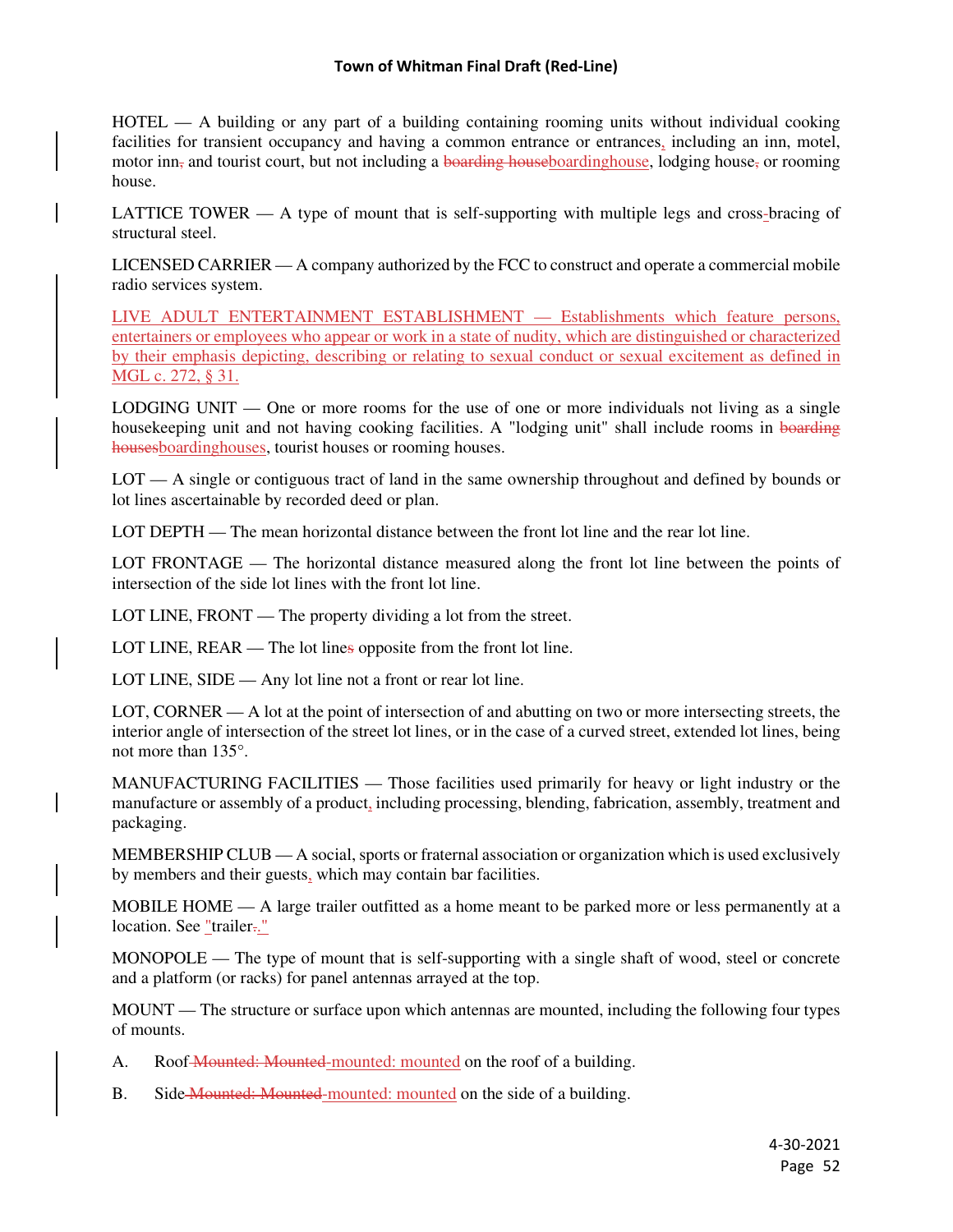C. Ground Mounted: Mounted-mounted: mounted on the ground.

D. Structure Mounted: Mounted-mounted: mounted on a structure other than a building.

MULTIFAMILY DWELLING — A dwelling, including a single-family attached units, designed for, or occupied by three or more families.

OMNIDIRECTIONAL (WHIP) ANTENNA — A thin rod that beams and receives a signal in all directions.

OPEN SPACE — The space on a lot unoccupied by building, unobstructed to the sky, not devoted to streets, driveways, or off-street parking or loading spaces and expressed as a percentage of total lot area.

OWNER (REAL ESTATE) — Any person or entity of record, holding fee simple title to a lot of land.

PANEL ANTENNA — A flat surface antenna usually developed in multiples.

PARKING SPACE — An off-street space, whether inside or outside a structure, for exclusive use as a parking stall for one motor vehicle as required elsewhere in these by-lawsbylaws.

PERSONAL WIRELESS SERVICE FACILITY — Facility for the provision of personal wireless services, as defined by the Telecommunications Act.

PERSONAL WIRELESS SERVICES — The three types of services regulated by this By-Law. Article XIII of this bylaw.

PLANNED CLUSTER DEVELOPMENT — An area of land, designed and developed as a unit, with common open spaces as an integral characteristic, which departs from the zoning regulations conventionally required in the district concerning lot size and dimensional requirements.

RADIO FREQUENCY (RF) ENGINEER — An engineer specializing in electrical or microwave engineering, especially the study of radio frequencies.

RADIO FREQUENCY RADIATION (RFR) — The emissions from personal wireless service facilities.

RENEWABLE ENERGY — Resources whose common characteristic is that they are nondepletable or are naturally replenishable but flow-limited; or  $\overline{(+)}$  existing or emerging non-fossil fuel energy sources or technologies, which have significant potential for commercialization in New England and New York, and shall include the following: solar photovoltaic or solar thermal electric energy; wind energy; ocean thermal, wave, or tidal energy; geothermal; fuel cells; landfill gas; waste-to-energy which is a component of conventional municipal solid waste plant technology in commercial use; naturally flowing water and hydroelectric; and low-emission advanced bliomass power conversion technologies using such fuels such as wood, by-products or waste from agricultural crops.

RESEARCH AND DEVELOPMENT FACILITIES — Those facilities used primarily for research, development and/or testing of innovative information, concepts, methods, processes, materials, or products. This can include the design, development, and testing of biological, chemical, electrical, magnetic, mechanical, and/or optical components in advance of product manufacturing. The accessory development, fabrication, and light manufacturing of prototypes, or specialized machinery and devices integral to research or testing may be associated with these uses.

SECURITY BARRIER — A locked, impenetrable wall, fence or berm that completely seals an area from unauthorized entry or trespass.

SEPEARATION — The distance between one carrier's array of antennas and another carrier's array.

SIGN — Any permanent or temporary representation used as, or which is in the nature of, an advertisement, announcement, or direction, or is designed to attract the eye by illumination, provided, however, that the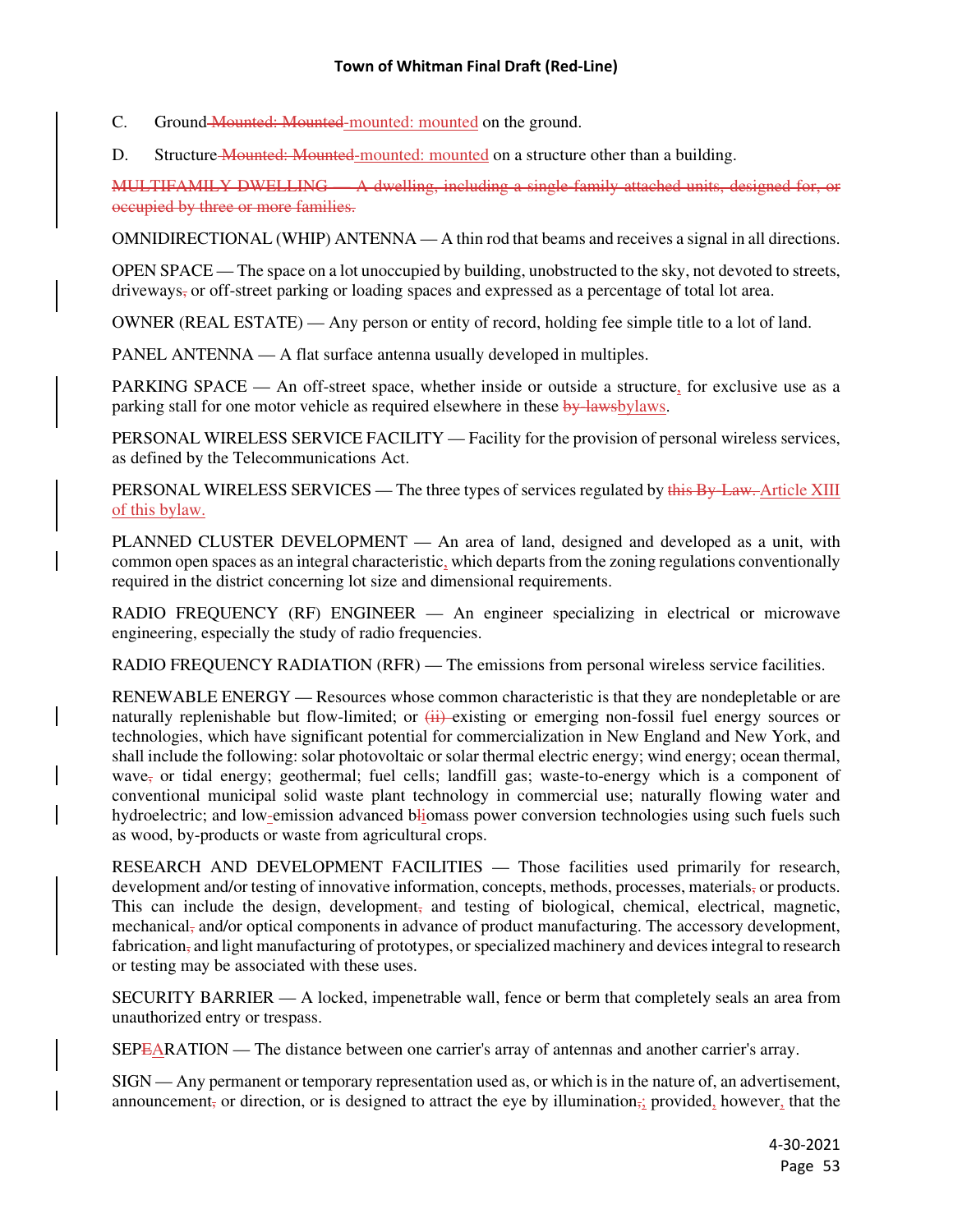following shall not be included in the application of the regulations herein.:

- A. Flags and insignia of any government except when displayed in connection with commercial promotion.
- B. Legal notices, identification, informational or directional signs erected or required by government bodies.
- C. Signs directing and guiding traffic and parking on private property, but bearing no advertising matter.

## SIGN, SURFACE AREA OF

- A. For a sign, the area shall be considered to include all lettering, wording and accompanying designs and symbols together with the background, whether open or enclosed, on which they are displayed. Frames and structural members not bearing advertising matter shall not be included in computation of sign area.
- B. For a sign consisting of individual letters, designs and symbols attached to or painted on a surface building wall or window, the area shall be considered to be that of the smallest quadrangle which encompasses all of the letters, designs and symbols.

SPECIAL PERMIT — A permit which may be issued by the Board of Appeals to authorize a use which would not be allowed generally or without restriction throughout any particular zoning district; but which, if controlled as to number, area, location, relation to the neighborhood and other characteristics, would not be injurious to the public health, safety, welfare, morals, order, comfort, convenience, appearance, prosperity, or general welfare; a special permit is not a "variance" but may include a waiver of dimensional and similar requirements incidental to the special permit.

STREET — A public way or way which the Town Clerk certifies is maintained and is used as a public way.

STREET LINE — The right-of-way line of a street.

STRUCTURE — A combination of materials assembled at a fixed location that is safe and stable to give support or shelter, such as a building, bridge, trestle, tower, framework, retaining wall, tank, tunnel, tent, stadium, reviewing stand, platform, bin, sign, fence, flagpole, swimming pool, shelters, sheds, or the like.

TRAILER — Any vehicle which is designed primarily to be portable and is arranged, intended, designed, or used temporarily for sleeping, eating, or business use in conjunction with construction, or is a place in which persons may congregate, including a tent trailer, travel trailer, motor home<sub>s</sub> or camper.

USE — The purpose for which a structure or lot is arranged, designed, or intended to be used, occupied or maintained.

USE, ACCESSORY — A use incidental and subordinate to the principal use of a structure or lot.

USE, NONCONFORMING — A use lawfully existing at the time of adoption of this  $\frac{by \text{ law by law}}{y}$  or any subsequent amendment thereto, which does not conform to one or more provisions of this by-lawbylaw.

USE, PRINCIPAL — The main or primary purpose for which a structure, building, or lot is designed, arranged, constructed, or intended, or for which it may be used, occupied or maintained under this  $\frac{b}{y+1}$ lawbylaw.

YARD — A portion of a lot upon which the principal building is situated, unobstructed artificially from the ground to the sky except as otherwise provided herein. A court shall not be considered to be a yard or any part thereof.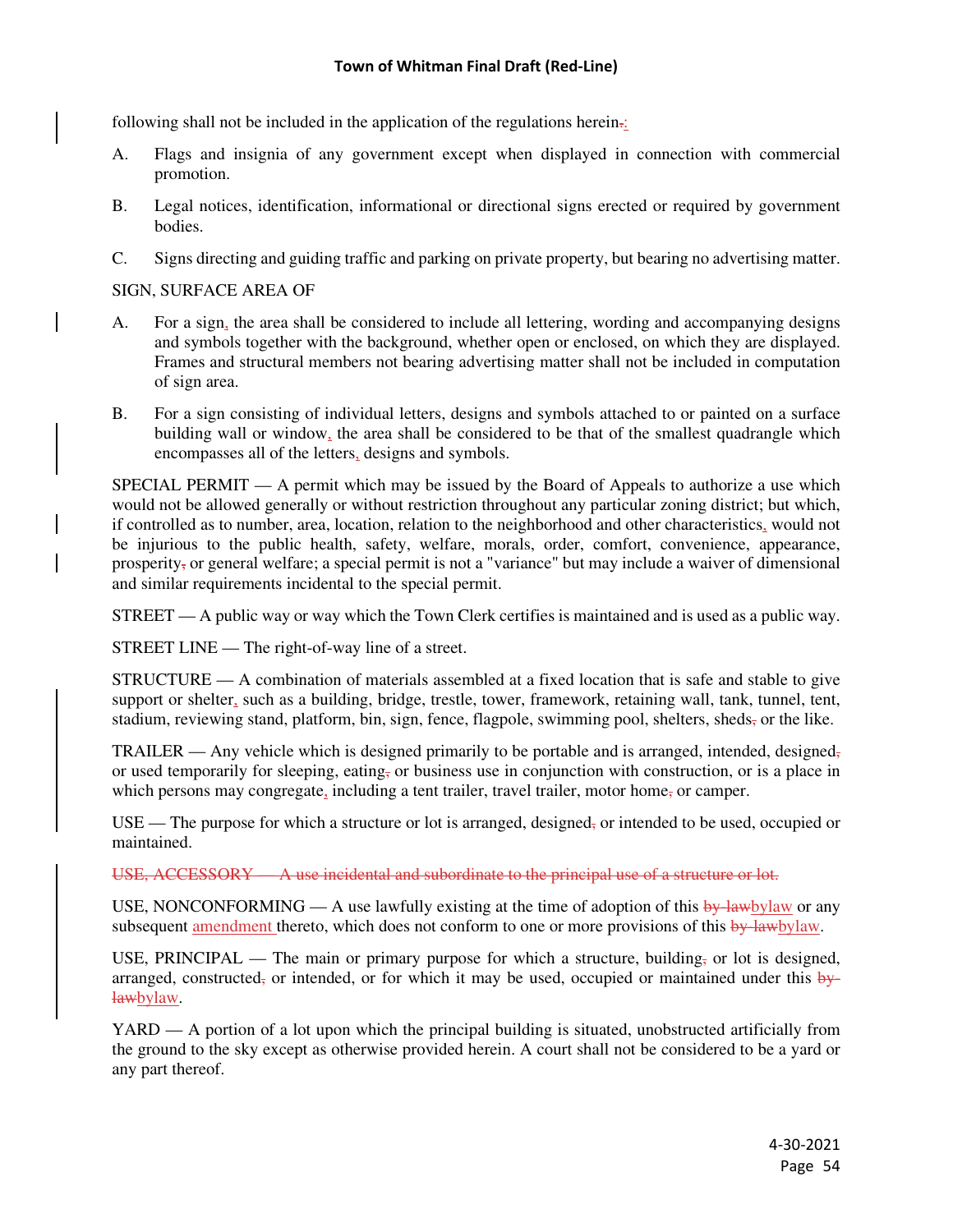YARD, FRONT  $- A$  yard extending for the width of the lot between the front line of the nearest building wall and front lot line.

YARD, REAR — A yard, unoccupied except by an accessory structure or accessory use as herein permitted, extending for the full width of the lot between the rear line of the building wall and the rear lot line.

YARD, SIDE  $\frac{V}{V}$  and extending for the full length of a building between the nearest building wall and the side lot line.

ZONING ACT — Chapter 40A of the General Laws and subsequent amendments thereto.

### ARTICLE III **Establishment of Zoning Districts**

### **§ 240-3.1. Division into districts.**

The Town of Whitman, Massachusetts is hereby divided into eight Zoning Districtszoning districts to be designated as follows:

| <b>Full Title</b>                   | <b>Short Name</b> |
|-------------------------------------|-------------------|
| Single Residence A-1 Districts      | $A-1$             |
| Single Residence A-2 Districts      | $A-2$             |
| <b>General Residence Districts</b>  | <b>GR</b>         |
| <b>Highway Business Districts</b>   | HB                |
| <b>General Business Districts</b>   | <b>GB</b>         |
| <b>Limited Industrial Districts</b> | LI                |
| Industrial Districts                | I                 |
| Floodplain and Watershed            | FP                |
| <b>Protection Districts</b>         |                   |
| Multiple Use Overlay District       | MUOD              |

### **§ 240-3.2. Zoning Map.**

The location and boundaries of the Zoning Districtszoning districts are hereby established as shown on a map titled "Town of Whitman, Massachusetts, Street Map and Zoning District Map, 1987", which accompanies and is hereby declared to be a part of this  $\frac{By$  Lawbylaw. The Zoning District Map shall be on file with the Town Clerk.

### **§ 240-3.3. Changes to map.**

Any change in the location of boundaries of a Zoning Districtzoning district hereafter made through the amendment of this By-Lawbylaw shall be indicated by the alteration of such map and the map thus altered as declared to be part of the By-Lawbylaw thus amended. It shall be the responsibility of the Planning Board to direct such alterations.

### **§ 240-3.4. Boundaries of districts.**

The boundaries of each of the said districts are hereby established as shown, defined, and bounded on the map accompanying this by-lawbylaw and on file with the Clerk of the Town of Whitman, entitled, "Zoning District Map, Whitman, Massachusetts..." All explanatory matter thereon is hereby made a part of this  $\frac{1}{2}$ Lawbylaw.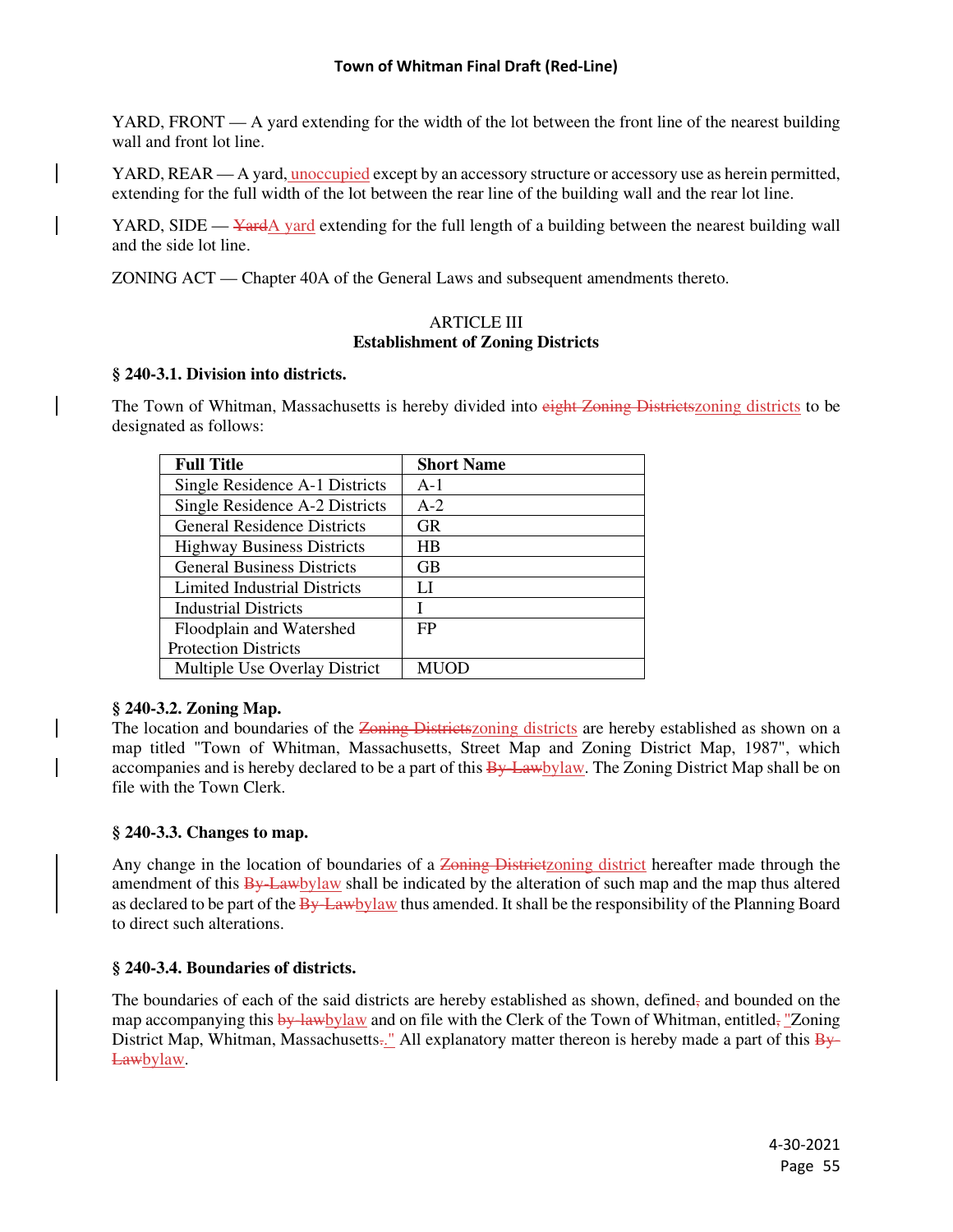- A. Where the boundary lines are shown upon said map within the street lines of public and private ways, the center lines of such ways shall be the boundary lines.
- B. Where the boundary lines are shown approximately on the location of property or lot lines, and the exact location of property, lot<sub> $\tau$ </sub> or boundary lines is not indicated by means of dimensions shown in figures, then the property or lot lines shall be the boundary lines.
- C. Boundary lines located outside of such street lines and shown approximately parallel thereto shall be regarded as parallel to such street lines, and dimensions shown in figures placed upon said map near such boundary lines are the distances being measured at right angles to such street lines unless otherwise indicated.
- D. In all cases which are not covered by other provisions of this section, the location of boundary lines shall be determined by the distance in feet, if given, from other lines upon said map, by the use of identifications as shown on the map, or by the scale of the map.
- E. Where a district boundary line divides any lot existing at the time such line is adopted, the regulations for the less restricted portions of such lot shall extend not more than 30 feet into the more restricted portion, provided the lot has frontage in the less restricted district.
- F. Where the district boundary line follows a stream, lake, or other body of water, said boundary line shall be construed to be at the thread or channel of the stream, or at the limit of the jurisdiction of the Town of Whitman, unless otherwise indicated.
- G. Where the district boundary line follows approximately the edge of the marsh and upland, said boundary line shall be construed to be at the edge of the marsh or upland.
- H. The Floodplain and Water ShedWatershed Protection Districts are defined as all areas designated as QS and Q1 on the proposed Floodplain and Watershed Protection Map, dated May 1, 1973.

# **§ 240-3.5. District boundary interpretation.**

The Building Commissioner/Inspector of Buildings, in consultation with the Planning Board, shall have the authority to interpret district boundaries where there is some question in the interpretation of the rules in this sectionarticle or where boundaries on the ground are unclear or at variance with those on the Zoning Map.

### ARTICLE IV **Interpretation and Applicability**

# **§ 240-4.1. Interpretation.**

The provisions of this By-Lawbylaw shall be interpreted to be the minimum requirements adopted for the promotion of the health, safety, or the general welfare of the Town of Whitman, Massachusetts. Whenever the regulations made under the authority hereof differ from those prescribed by any By-Lawbylaw or other regulations, that provision which imposeds the greater restriction or the higher standard shall govern.

# **§ 240-4.2. Applicability.**

Except as herein provided, or as specifically exempted by "The Zoning Act", the provisions of this  $\overline{B_{\mathcal{H}}}$ Lawbylaw shall apply to the erection, construction, reconstruction, alteration, or use of buildings and structures or use of land. Except as herein provided, any existing conforming use, structure, or lot shall not by any action become nonconforming, and any existing nonconforming use, structure, or lot shall not become further nonconforming.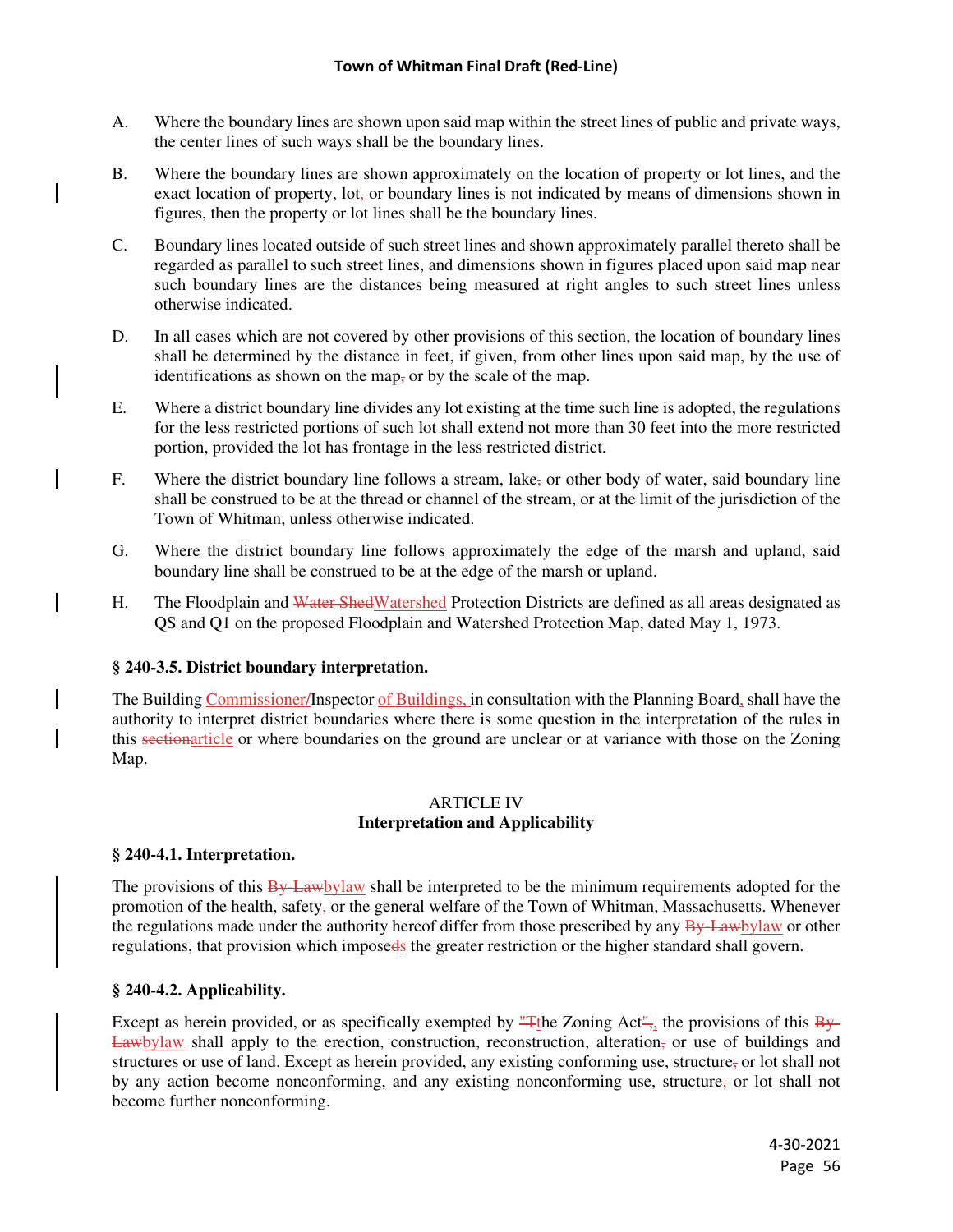## **§ 240-4.3. Lots in multiple municipalities.**

When a lot is situated in part of the Town of Whitman and in part in an adjacent municipality, the provisions of this  $\frac{By$  Lawbylaw shall be applied to the portion of such lot in the Town of Whitman in the same manner as if the entire lot were situated in the Town of Whitman.

## **§ 240-4.4. Principal buildings.**

No principal building shall be built except on a lot fronting on a street, and there shall be not more than one principal building on any lot.

## **§ 240-4.5. Exceptions.**

This By-Lawbylaw shall not apply to existing buildings, structures, or recorded lots, nor to the existing use of any building, structure, or land to the extent to which it is used at the adoption of this  $\frac{By\text{ Lawby}}{law}$ . It shall apply to any change of use thereof and to any alteration of a building or structure when the same would amount to reconstruction, extension or structural change, and to any alteration of a building or structure to provide for its use for a purpose or in a manner substantially different from the use to which it was put before alteration or for its use for the same purpose to a substantially greater extent.

## **§ 240-4.6. Mixed occupancies.**

In cases of mixed occupancy, the regulation for each use shall apply to the portion of the building or land so used.

### ARTICLE V **Use Regulations**

# **§ 240-5.1. Use restrictions.**

Except as provided by law or in this  $\frac{By\text{ Law}by\text{law}}{By}$ , in each district no building, structure, or land shall be used or occupied except for the purposes permitted as set forth in the accompany Table of Use Regulations, § 240-5.4.

### **§ 240-5.2. Interpretation of regulations.**

A use listed in § 240-5.4 is permitted as of right in any district under which it is denoted by the letter " $P^{\mu\nu}$ , subject to such requirements as may be specified elsewhere in this By-Lawbylaw. If designated in the Table by the letters "SP"", the use may be permitted as an exception only if the Board of Appeals so determines and grants a special permit therefor as provided in Article XII, subject to such restrictions as set forth elsewhere in this By-Lawbylaw and such further restrictions as said Board of Appeals may establish. The letter "N" shall designate that the use is not permitted except by a variance from the Board of Appeals.

# **§ 240-5.3. Districts. (Reserved)**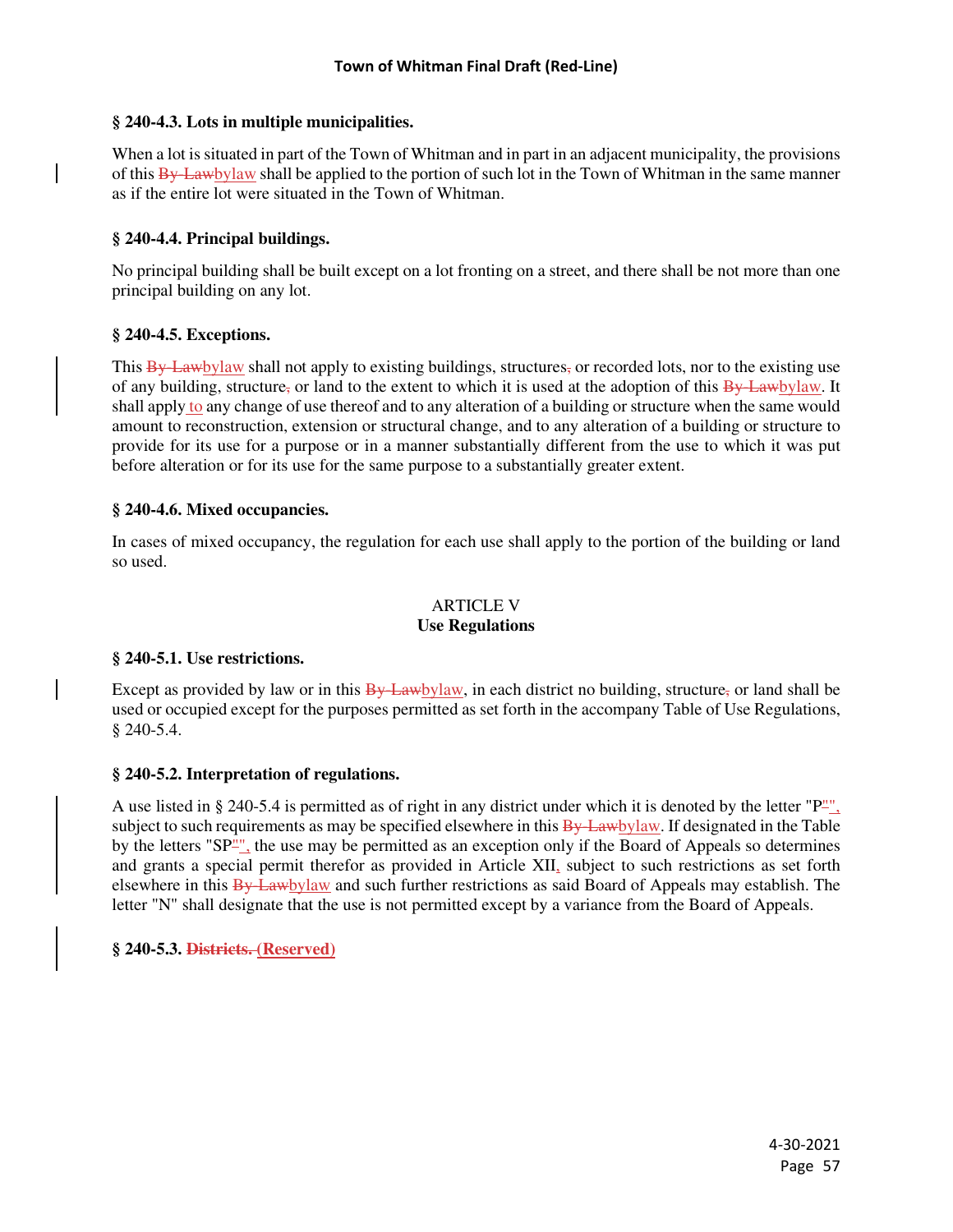| <b>Full Name</b>                   | <b>Short Name</b> |  |
|------------------------------------|-------------------|--|
| Single Residence A-1 Districts     | $A-1$             |  |
| Single Residence A-2 Districts     | $A-2$             |  |
| <b>General Residence Districts</b> | <b>GR</b>         |  |
| <b>Highway Business Districts</b>  | HВ                |  |
| <b>General Business Districts</b>  | <b>GB</b>         |  |
| Limited Industrial Districts       | LI                |  |
| <b>Industrial Districts</b>        |                   |  |
| Floodplain and Watershed           | FP                |  |
| <b>Protection Districts</b>        |                   |  |
| Multiple Use Overlay District      | <b>MUOD</b>       |  |

#### **§ 240-5.4. Table of Use Regulations.**

A-1 Single Residence

A-2 Single Residence

GR General Residence

- HB Highway Business
- GB General Business
- LI Limited Industrial
- Industrial
- FP Flood Plain and Watershed Protection

| P         | -<br>— | Permitted      |
|-----------|--------|----------------|
| <b>SP</b> | -<br>= | Special Permit |

| N | Not Permitted |
|---|---------------|
|   |               |

 Whitman Zoning Districts Principal Uses A-1 A-2 GR HB GB LI I FP **A. Residential Uses** 1) Detached dwelling on a separate lot occupied by not more than one family P P P N N N N SP 2) Antique shop in a dwelling or building accessory thereto, provided that there is no exterior display and the residential character of the premises is preserved SP SP SP P P P N SP 3) Boarding and lodging houses, and tourist homes N N SP SP N N N SP 4) Planned Cluster Developmentcluster development N N N N N N N N N 5) Motels N N N SP N N N SP 6) The renting of rooms or the furnishing of board in the dwelling to not more than five persons not members of the family residing on the premises P P P N N N N N SP 7) Conversion of an existing dwelling to accommodate not more than two families, provided that the exterior design of the structure is not changed from the character of a single-family unit and further provided that each dwelling unit resulting from such conversion shall comply with § 240-6.4 and have a lot size of a minimum of 18,000 square feet before conversion SP SP SP SP SP SP

SP N SP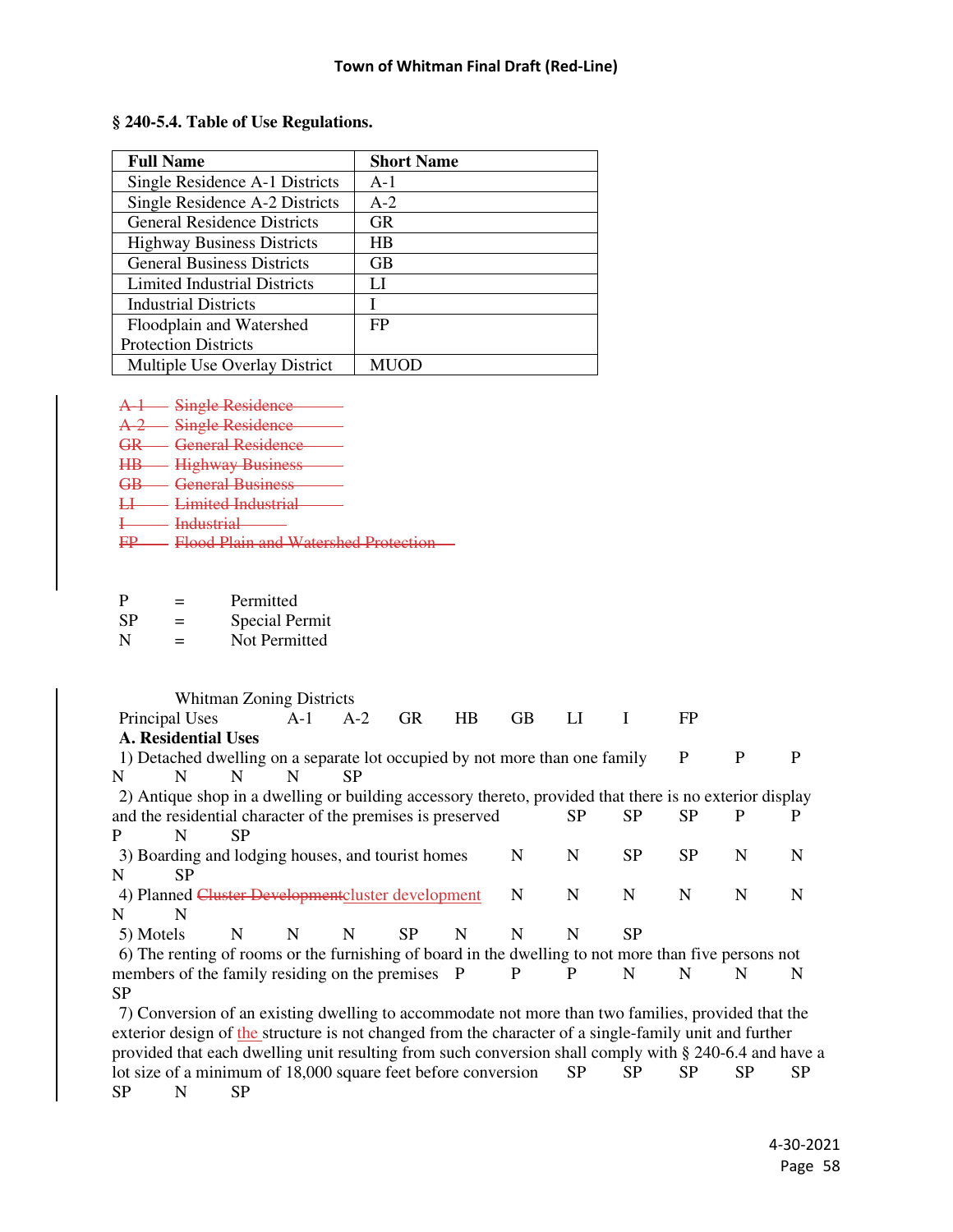| 8) Detached dwelling on a separate lot occupied by not more than two families and having a lot size with      |             |             |             |             |             |             |             |             |             |              |             |
|---------------------------------------------------------------------------------------------------------------|-------------|-------------|-------------|-------------|-------------|-------------|-------------|-------------|-------------|--------------|-------------|
| a minimum of 22,500 square feet                                                                               |             |             |             | <b>SP</b>   | <b>SP</b>   | N           | $\mathbf N$ | ${\bf N}$   | N           | $\mathbf N$  | <b>SP</b>   |
| 9) Trailer or Mobile Homesmobile homes                                                                        |             |             |             |             | ${\bf N}$   | $\mathbf N$ | $\mathbf N$ | ${\bf N}$   | N           | $\mathbf N$  | ${\bf N}$   |
| N                                                                                                             |             |             |             |             |             |             |             |             |             |              |             |
| 10) Trailer Ppark or Mobile Home Parkmobile home park                                                         |             |             |             |             |             |             | N           | ${\bf N}$   | N           | N            | $\mathbf N$ |
| N<br>N                                                                                                        | N           |             |             |             |             |             |             |             |             |              |             |
| 11) Campgrounds                                                                                               |             | N           | $\mathbf N$ | $\mathbf N$ | $\mathbf N$ | $\mathbf N$ | $\mathbf N$ | $\mathbf N$ | N           |              |             |
| 12) Multifamily apartment dwellings on a single lot of not less than 87,000 square feet, and subject to       |             |             |             |             |             |             |             |             |             |              |             |
| the conditions set forth in § 240-7.3                                                                         |             |             |             | ${\bf N}$   | $\mathbf N$ | <b>SP</b>   | <b>SP</b>   | $\mathbf N$ | $\mathbf N$ | N            | <b>SP</b>   |
| <b>B. Institutional, Recreational, and Educational Uses</b>                                                   |             |             |             |             |             |             |             |             |             |              |             |
|                                                                                                               |             |             |             |             |             |             |             |             |             |              |             |
| 1) Place of Worship, Parish Houses, Religious Schoolsworship, parish houses, religious schools P              |             |             |             |             |             |             |             |             |             |              |             |
| P<br>P                                                                                                        | P           | P           | P           | P           | <b>SP</b>   |             |             |             |             |              |             |
| 2) Religious, sectarian and non-sectarian nonsectarian denominational, or private school not conducted as     |             |             |             |             |             |             |             |             |             |              |             |
| a private business for gain                                                                                   |             |             | $\mathbf P$ | P           | ${\bf P}$   | $\mathbf P$ | P           | P           | P           | <b>SP</b>    |             |
|                                                                                                               |             |             |             | SP          | <b>SP</b>   | <b>SP</b>   | N           | $\mathbf N$ | N           | $\mathbf N$  | <b>SP</b>   |
| 3) Extension of an existing cemetery                                                                          |             |             |             |             |             |             |             |             |             |              |             |
| 4) Recreation facility owned or operated by an agency of Town or other government                             |             |             |             |             |             |             |             |             |             | <b>SP</b>    | <b>SP</b>   |
| <b>SP</b><br><b>SP</b>                                                                                        | <b>SP</b>   | <b>SP</b>   | <b>SP</b>   | <b>SP</b>   |             |             |             |             |             |              |             |
| 5) Public $\overline{u}$                                                                                      |             | <b>SP</b>   | <b>SP</b>   | <b>SP</b>   | ${\rm SP}$  | SP          | <b>SP</b>   | <b>SP</b>   | <b>SP</b>   |              |             |
| 6) Private nonprofit libraries or museums                                                                     |             |             |             |             | <b>SP</b>   | <b>SP</b>   | <b>SP</b>   | <b>SP</b>   | <b>SP</b>   | <b>SP</b>    | <b>SP</b>   |
| <b>SP</b>                                                                                                     |             |             |             |             |             |             |             |             |             |              |             |
| 7) Private community center building, settlement house, community residences or other similar facility        |             |             |             |             |             |             |             |             |             |              |             |
| <b>SP</b><br><b>SP</b>                                                                                        | <b>SP</b>   | <b>SP</b>   | <b>SP</b>   | <b>SP</b>   | <b>SP</b>   | <b>SP</b>   |             |             |             |              |             |
| 8) Hospital, infirmary, nursing home, convalescent home or other medical institutions                         |             |             |             |             |             |             |             |             |             | <b>SP</b>    | <b>SP</b>   |
| <b>SP</b><br><b>SP</b>                                                                                        | <b>SP</b>   | $\mathbf N$ | N           | <b>SP</b>   |             |             |             |             |             |              |             |
| 9) Day nursery, nursery, school, kindergarten or other agency giving day care to children                     |             |             |             |             |             |             |             |             |             |              | <b>SP</b>   |
| <b>SP</b><br><b>SP</b>                                                                                        | $\mathbf N$ | $\mathbf N$ | $\mathbf N$ | N           | <b>SP</b>   |             |             |             |             |              |             |
| 10) Trade, professional or other school conducted as a private business for gain N                            |             |             |             |             |             |             |             |             |             | $\mathbf N$  | ${\bf N}$   |
| $\mathbf{P}$<br>P                                                                                             | <b>SP</b>   | $\mathbf N$ | <b>SP</b>   |             |             |             |             |             |             |              |             |
| 11) Private clubs, lodge, or other nonprofit social, cultural, civic or recreational use (but not including   |             |             |             |             |             |             |             |             |             |              |             |
| any use the chief activity of which is one customarily conducted as a business)                               |             |             |             |             |             |             |             |             | <b>SP</b>   | <b>SP</b>    | <b>SP</b>   |
| P<br>P                                                                                                        | <b>SP</b>   | N           | <b>SP</b>   |             |             |             |             |             |             |              |             |
| 12) Country Eclub, golf, swimming, outdoor tennis, or other commercial recreational facility                  |             |             |             |             |             |             |             |             |             |              | <b>SP</b>   |
| <b>SP</b><br><b>SP</b>                                                                                        | P           | N           | <b>SP</b>   | N           | <b>SP</b>   |             |             |             |             |              |             |
| 13) Entertainment and recreation facilities operated as a business for gain, including but not limited to     |             |             |             |             |             |             |             |             |             |              |             |
| bowling alley, the atter, sport arena, skating rink, or tennis courts, provided such use is housed indoors in |             |             |             |             |             |             |             |             |             |              |             |
| a sound-insulated structure protecting neighborhood from inappropriate noise in any season                    |             |             |             |             |             |             |             |             |             |              | N           |
| $\mathbf N$<br>$\mathbf N$                                                                                    | P           | P           | <b>SP</b>   | $\mathbf N$ | <b>SP</b>   |             |             |             |             |              |             |
|                                                                                                               |             |             |             |             |             |             |             |             |             |              |             |
| 14) All Town and <b>Mmunicipal uses</b>                                                                       |             |             |             | <b>SP</b>   | <b>SP</b>   | <b>SP</b>   | <b>SP</b>   | <b>SP</b>   | <b>SP</b>   | <b>SP</b>    | <b>SP</b>   |
| <b>C.</b> Agricultural Uses                                                                                   |             |             |             |             |             |             |             |             |             |              |             |
| 1) Farming-Aagricultural, orchard, horticultural or silvicultural P                                           |             |             |             |             |             |             |             | $\mathbf P$ | $\mathbf P$ | $\mathbf{P}$ | ${\bf P}$   |
| P<br>P                                                                                                        | P           |             |             |             |             |             |             |             |             |              |             |
| 2) Farms, including livestock (excluding the raising or keeping of one or more swine) poultry and dairy       |             |             |             |             |             |             |             |             |             |              |             |
| farm, market gardens, and the sale of produce raised on the premises                                          |             |             |             |             |             |             |             | P           | P           | <b>SP</b>    | <b>SP</b>   |
| <b>SP</b><br>P                                                                                                | N           | <b>SP</b>   |             |             |             |             |             |             |             |              |             |
| 3) One roadside stand per farm for sale of agricultural products grown or produced on the premises            |             |             |             |             |             |             |             |             |             |              |             |
| P<br>P                                                                                                        | P           | P           | P           | P           | N           | P           |             |             |             |              |             |
| D. Office and Laboratory                                                                                      |             |             |             |             |             |             |             |             |             |              |             |

 1) Professional business or financial office or studio situated in a dwelling used as a private residence by the professional, business or financial person, but not including in any instance any business, office, studio or entity applying tattoos, and/or engaging in body piercing, branding, scarring, or any other form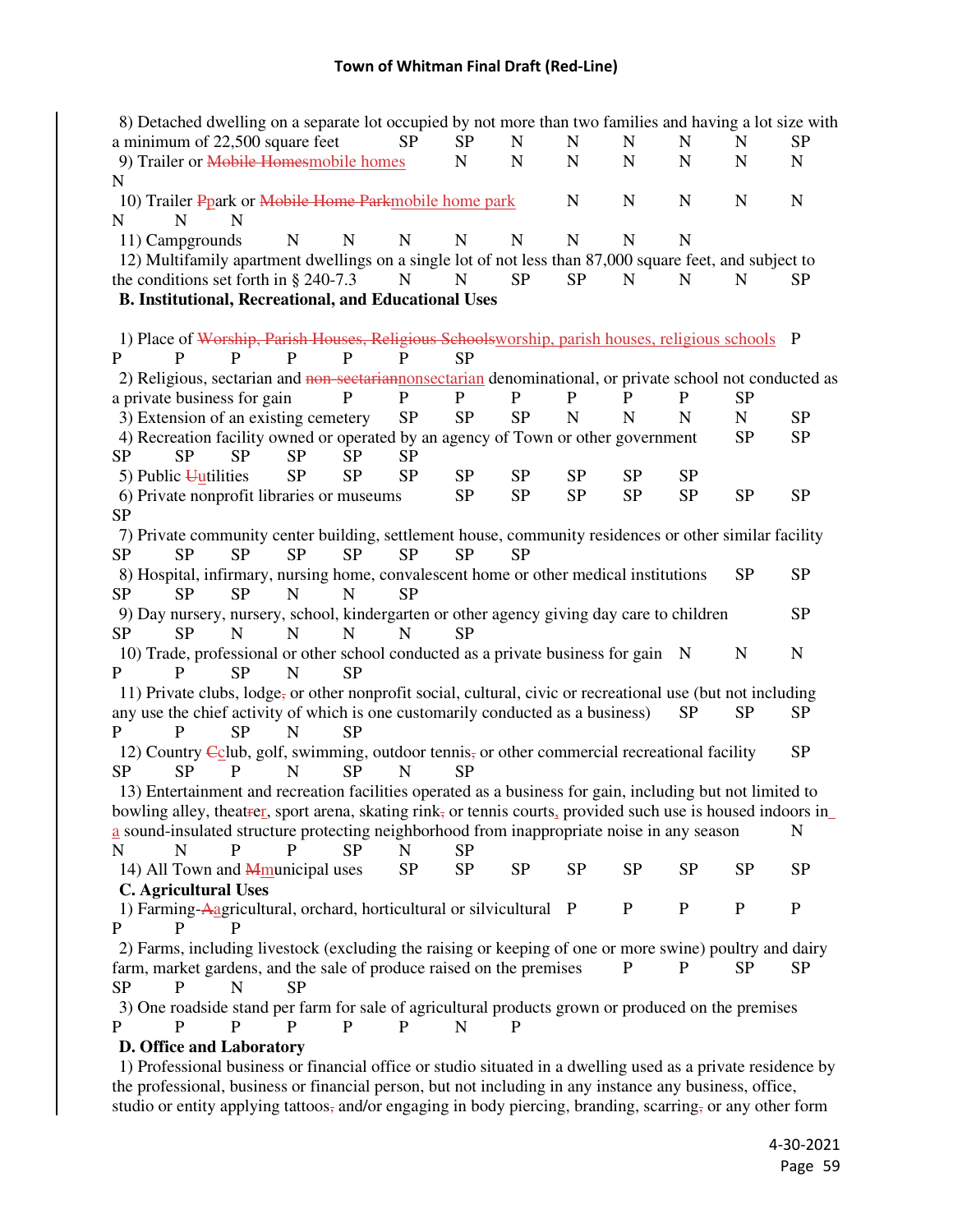| of so-called "body art" or "body modification", provided that not more than 25% of the floor area or 400                                                                                                         |              |             |             |              |              |              |
|------------------------------------------------------------------------------------------------------------------------------------------------------------------------------------------------------------------|--------------|-------------|-------------|--------------|--------------|--------------|
| square feet, whichever is less, of the residence shall be used for the professional, financial or business                                                                                                       |              |             |             |              |              |              |
| purpose, and limited to not more than one nonresident employee allowed<br>SP<br>N<br><b>SP</b><br><b>SP</b><br>N                                                                                                 |              |             |             | N            | N            | N            |
| 2) Business or professional offices or banks<br>N                                                                                                                                                                | N            | N           | $\mathbf P$ | $\mathbf{P}$ | $\mathbf{P}$ | $\mathbf{P}$ |
| <b>SP</b>                                                                                                                                                                                                        |              |             |             |              |              |              |
| 3) Offices and clinics for medical, psychiatric, or other health services for examination or treatment of                                                                                                        |              |             |             |              |              |              |
| persons as outpatients, including only laboratories that are part of such office or clinic<br>$\mathbf{P}$<br>N<br>P<br>P<br>N<br><b>SP</b>                                                                      |              |             |             |              | N            | N            |
| 4) Research laboratories with incidental assembly or experimental and testing laboratories<br>$\mathbf N$<br>P<br>P<br><b>SP</b><br>N<br>N<br>P                                                                  |              |             |             |              |              | N            |
| 5) Commercial or Educational Radio Television studio                                                                                                                                                             | $\mathbf N$  | N           | $\mathbf N$ | $\mathbf P$  | $\mathbf P$  | $\mathbf P$  |
| <b>SP</b><br>N                                                                                                                                                                                                   |              |             |             |              |              |              |
| 6) Commercial or Educational Radioeducational radio or television transmission tower facility but not                                                                                                            |              |             |             |              |              |              |
| N<br>studio<br>N<br>N<br>N<br>N<br><b>SP</b>                                                                                                                                                                     | <b>SP</b>    | <b>SP</b>   |             |              |              |              |
| <b>E. Retail Business and Consumer Service Establishments</b>                                                                                                                                                    |              |             |             |              |              |              |
| 1) Store for retail sale of merchandise, provided that all display, storage and sale of materials are                                                                                                            |              |             |             |              |              |              |
| conducted within a building (except for nursery and agricultural supplies), and provided there be no                                                                                                             |              |             |             |              |              |              |
| manufacturing or assembly on the premises<br>N                                                                                                                                                                   | N            | N           | P           | P            | P            | N            |
| <b>SP</b>                                                                                                                                                                                                        |              |             |             |              |              |              |
| 2) Eating places serving food and/or beverages to be consumed within the building                                                                                                                                |              |             |             |              | N            | N            |
| P<br>N<br>P<br>P<br>N<br>SP                                                                                                                                                                                      |              |             |             |              |              |              |
| 3) Drive-in or open-air restaurant or other establishment providing food and beverage with no live or                                                                                                            |              |             |             |              |              |              |
| $\mathbf N$<br>$\mathbf N$<br>N<br>mechanical entertainment                                                                                                                                                      | $\mathbf{P}$ | <b>SP</b>   | <b>SP</b>   | N            | SP           |              |
| 4) Space for manufacturing, assembly or packaging of consumer goods, provided that at least 50% of                                                                                                               |              |             |             |              |              |              |
| such merchandise is sold at retail on premises and that all display, sales and storage isare conducted<br>within building; and further provided that no more than 25% of floor area is devoted to manufacturing, |              |             |             |              |              |              |
| assembly, or packaging of consumer goods<br>N                                                                                                                                                                    | $\mathbf N$  | N           | <b>SP</b>   | <b>SP</b>    | $\mathbf{P}$ | P            |
| <b>SP</b>                                                                                                                                                                                                        |              |             |             |              |              |              |
| 5) Service business serving local needs, such as barber shops, beauty shops, shoe repair, self-service                                                                                                           |              |             |             |              |              |              |
| laundry, or dry-cleaning establishments, but not including in any instance any business, office, studio or                                                                                                       |              |             |             |              |              |              |
| entity applying tattoos, and/or engaging in body piercing, branding, scarring, or any other form of so-                                                                                                          |              |             |             |              |              |              |
| called "body art" or "body modification"<br>N                                                                                                                                                                    | N            | N           | <b>SP</b>   | N            | <b>SP</b>    | <b>SP</b>    |
| N                                                                                                                                                                                                                |              |             |             |              |              |              |
| 6) Mortuary, undertaking $\frac{1}{\theta}$ funeral establishment N<br>SP<br>N                                                                                                                                   |              | $\mathbf N$ | $N_{\rm}$   | <b>SP</b>    | <b>SP</b>    | $\mathbf N$  |
| 7) Veterinary establishment or kennel used for boarding purposes, provided that animals are kept                                                                                                                 |              |             |             |              |              |              |
| indoors, and provided that such uses are located on the same premises as a dwelling and isare conducted                                                                                                          |              |             |             |              |              |              |
| <b>SP</b><br>by the resident thereof<br><b>SP</b><br><b>SP</b><br><b>SP</b>                                                                                                                                      | <b>SP</b>    | <b>SP</b>   | $\mathbf N$ | <b>SP</b>    |              |              |
| 8) Store for retail sale of merchandise such as but not limited to lumber yards and building supply yards                                                                                                        |              |             |             |              |              |              |
| wherein merchandise is stored in the open<br>N                                                                                                                                                                   | N            | N           | <b>SP</b>   | N            | P            | P            |
| <b>SP</b>                                                                                                                                                                                                        |              |             |             |              |              |              |
| 9) Any business, office, studio or entity applying tattoos, and/or engaging in body piercing, branding,                                                                                                          |              |             |             |              |              |              |
| scarring, or any other form of so-called "body art" or "body modification"                                                                                                                                       |              |             |             | N            | N            | N            |
| <b>SP</b><br>SP<br>$\mathbf N$<br><b>SP</b><br>N                                                                                                                                                                 |              |             |             |              |              |              |
| F. Automotive Service and Open-Air Drive-In Retail Service                                                                                                                                                       |              |             |             |              |              |              |
| 1) Gasoline service stations, repair garages and body shops, provided that-they comply with the                                                                                                                  |              |             |             |              |              |              |
| requirements of $\S$ 240-7.4 of this bylaw N<br>N                                                                                                                                                                | N            | P           | <b>SP</b>   | <b>SP</b>    | N            | SP-          |
| a) Repairs done outside be limited to minor repairs and adjustments with all major work done within-                                                                                                             |              |             |             |              |              |              |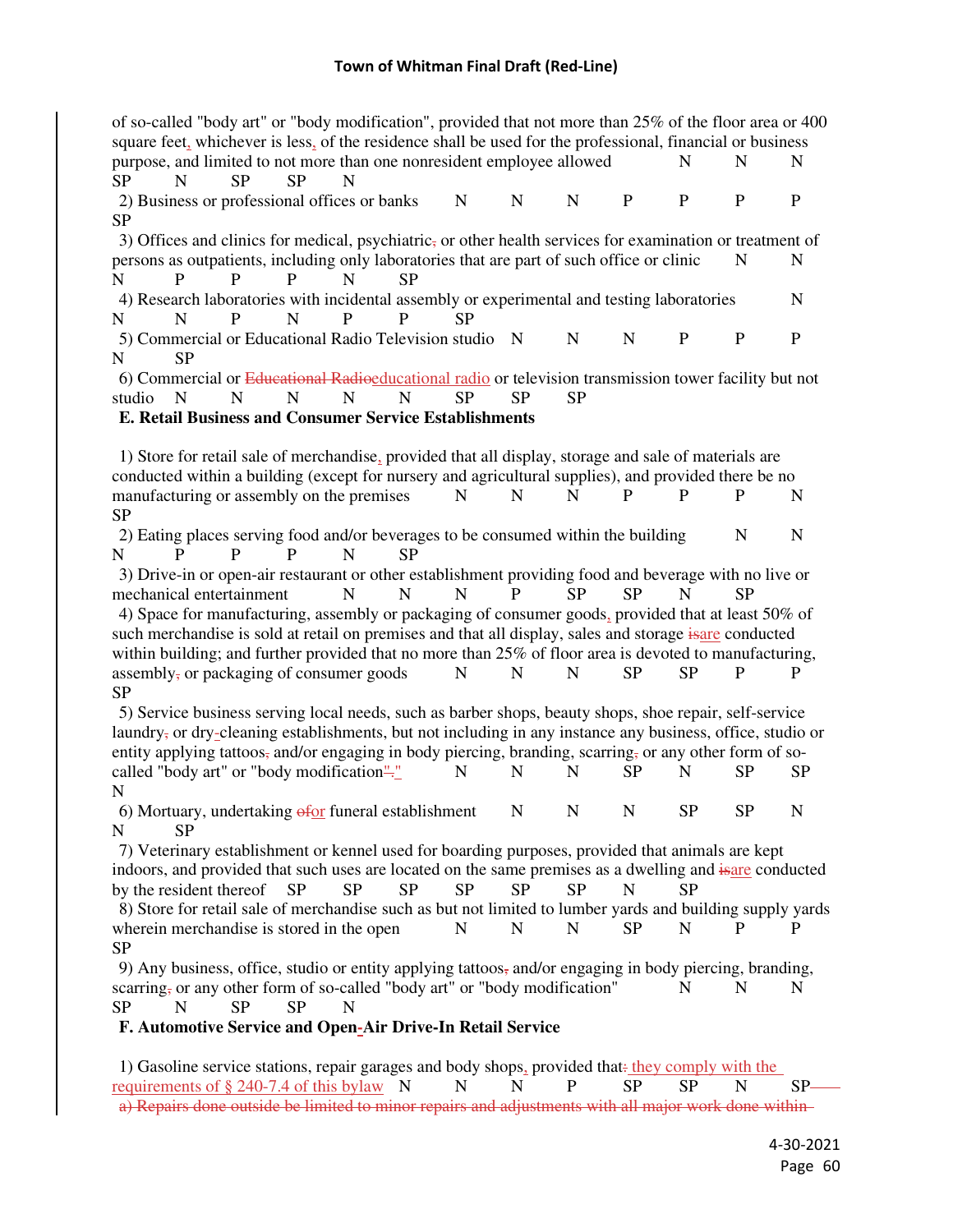enclosed, sound-insulated structures sufficient to protect the neighborhood from inappropriate noise and other disturbing effects such as but not limited to flashing, fumes, gases, smoke, and vapors. Any lighting for outdoor display shall be directed at the display area only, and shall be shielded at the source of illumination from abutting streets and properties.

b) There shall be no storage of motor vehicles, rubbish, appliances, and equipment on the premises other than those in process of repair or awaiting delivery or in an enclosed structure or required in the operation of the service station, garage or repair shop.

c) No gasoline pumps shall be located nearer than 30 feet from any property or street line.

 $\overline{a}$ 

d) The use occupies a lot of not less than 25,000 square feet.

-

e) The lot has a frontage of not less than 160 feet.

-

-

-

-

f) There shall be an area at least 15 feet deep between the street line and the paved area of such service station, garage or repair shop which shall be seeded and/or landscaped except at entrances and exits.

-

g) There shall be only one entrance and one exit each at least 20 feet wide for every 160 feet of street frontage or major fraction thereof, and they shall be at least eight (80) feet apart.

h) The paved area of such service station, garage or repair shop shall be screened from all abutting properties by a buffer at least 15 feet wide, of densely planted evergreen trees or shrubs which are at least three feet high at the time of planting, and of a type which may be expected to form a year-round densescreen at least five feet high within three years, or by a solid closed fence or wall five feet in height and a three foot wide landscaped buffer or above dimension.

ĺ, 2) Sales, service and rental of new automobiles, trucks, boats and other motor vehicles conducted wholly or partly within an enclosed structure; accessory sales of used automobiles, trucks, and other motor vehicles conducted wholly or partly within an enclosed structure; and accessory storage, provided that service activities and facilities conform to the requirements of Subsection 1)a) above. § 240-7.4A N N N P SP SP N SP 3) Sales of used motor vehicles in conjunction with a gasoline service station, repair garage or body shop<del>.</del> N N N SP SP SP N SP 4) Sales of used motor vehicles from within an enclosed structure or on an outdoor lot and as a distinct business unrelated to and separate from any gasoline service station, repair garage or body shop, with lighting and other display features meeting the standards of Subsection 1)a) above. § 240-7.4A N N N SP N N N SP 5) Car and truck washing establishments. N N N SP N SP N N SP 6) Truck and heavy equipment repair shops, provided all work is carried out within the building. N N N SP N P P SP 7) Sales places for flowers, garden supplies, agricultural produce partly or wholly outdoors, including commercial greenhouses- N N N P N P N SP 8) Place for exhibition, lettering, or sale of gravestones. N N N P N P N SP **G. Industrial, Wholesale and Transportation Uses** 1) Laundries and dry-cleaning plants N N N SP P SP P SP 2) Printing, binding, publishing and related arts and trades N N N SP P SP P SP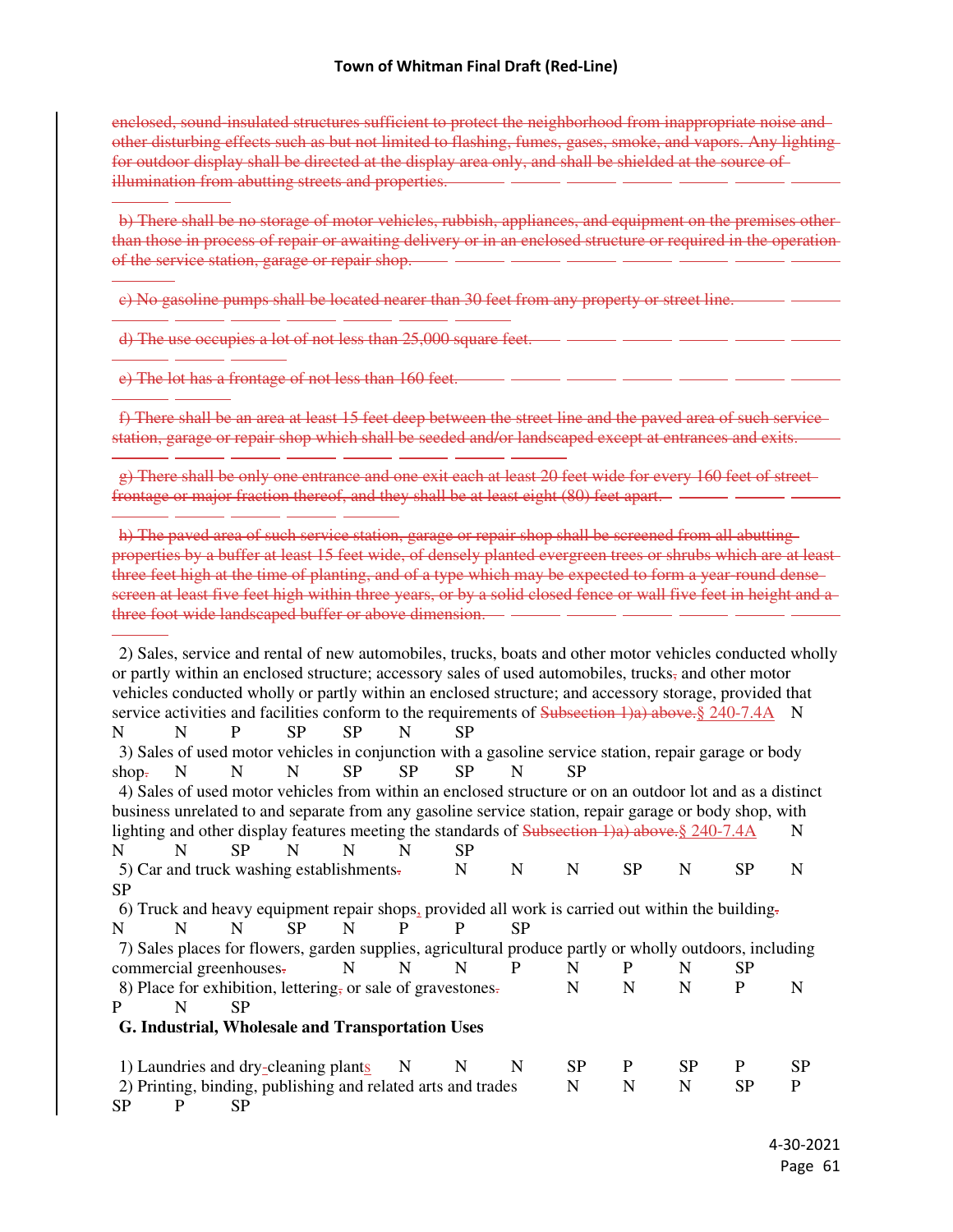| 3) Bottling of beverages                                                                                                                           |                 | $\mathbf N$ | $\mathbf N$ | $\mathbf N$ | <b>SP</b>    | N           | <b>SP</b>   | $\mathbf P$ | <b>SP</b>    |             |
|----------------------------------------------------------------------------------------------------------------------------------------------------|-----------------|-------------|-------------|-------------|--------------|-------------|-------------|-------------|--------------|-------------|
| 4) Plumbing, electrical, or carpentry shop or other similar service or repair establishment other than                                             |                 |             |             |             |              |             |             |             |              |             |
| those in Subsection $I(6)$                                                                                                                         |                 | $\mathbf N$ | N           | N           | $\mathbf{P}$ | <b>SP</b>   | P           |             | <b>SP</b>    |             |
| 5) Place for manufacturing, assembling, or packaging of goods, provided that all resulting cinders, dust,                                          |                 |             |             |             |              |             |             |             |              |             |
| flashing, fumes, gases, odors, refuse matter, smoke and vapor be effectively confined to the premises or                                           |                 |             |             |             |              |             |             |             |              |             |
| be disposed of in a manner that does not create a nuisance or hazard to safety or health                                                           |                 |             |             |             |              |             |             |             | N            | N           |
| N<br>N<br>N                                                                                                                                        | <b>SP</b>       | P           | <b>SP</b>   |             |              |             |             |             |              |             |
| 6) Wholesale business and storage in a roofed structure N                                                                                          |                 |             |             |             |              | $\mathbf N$ | $\mathbf N$ | ${\bf P}$   | <b>SP</b>    | $\mathbf P$ |
| $\mathbf{P}$<br><b>SP</b>                                                                                                                          |                 |             |             |             |              |             |             |             |              |             |
| 7) Trucking and freight terminals                                                                                                                  |                 |             | N           | $\mathbf N$ | N            | <b>SP</b>   | $\mathbf N$ | <b>SP</b>   | <b>SP</b>    | <b>SP</b>   |
| 8) Light non-nuisance manufacturing, including fabricating of small parts and manufacturing which is                                               |                 |             |             |             |              |             |             |             |              |             |
| incidental to research and experimental laboratories or which is in an Industrial Park. Cafeteriasindustrial                                       |                 |             |             |             |              |             |             |             |              |             |
| park; cafeterias for employees and other normal accessory uses when contained in the same structure as                                             |                 |             |             |             |              |             |             |             |              |             |
| the permitted use                                                                                                                                  | N               | N           | N           | <b>SP</b>   | <b>SP</b>    | P           | P           | <b>SP</b>   |              |             |
| 9) Industrial parks                                                                                                                                | $\mathbf N$     | $\mathbf N$ | $\mathbf N$ | ${\bf N}$   | $\mathbf N$  | <b>SP</b>   | $\mathbf P$ | <b>SP</b>   |              |             |
| 10) Office Pparks                                                                                                                                  | $\mathbf N$     | $\mathbf N$ | $\mathbf N$ | <b>SP</b>   | $\mathbf N$  | <b>SP</b>   | <b>SP</b>   | <b>SP</b>   |              |             |
| 11) Research Pparks                                                                                                                                | $\mathbf N$     | N           | N           | <b>SP</b>   | $\mathbf N$  | <b>SP</b>   | <b>SP</b>   | <b>SP</b>   |              |             |
| 12) Renewable or alternative energy research and development facilities, and renewable or alternative                                              |                 |             |             |             |              |             |             |             |              |             |
| energy manufacturing facilities. For the purposes of this section "Renewable Energy," "Alternative-                                                |                 |             |             |             |              |             |             |             |              |             |
| Energy," "Researchsubsection, "renewable energy," "alternative energy," "research and Development-                                                 |                 |             |             |             |              |             |             |             |              |             |
| Facilitiesdevelopment facilities" and "Manufacturing Facilitiesmanufacturing facilities" shall be as                                               |                 |             |             |             |              |             |             |             |              |             |
| defined in Article II, Definitions.                                                                                                                |                 |             | N           | N           | N            | <b>SP</b>   | $\mathbf N$ | <b>SP</b>   | $\mathbf{P}$ | N           |
| <b>H. Other Principal Uses</b>                                                                                                                     |                 |             |             |             |              |             |             |             |              |             |
| 1) Extractive industries, manufacture, distribution or sale of explosives                                                                          |                 |             |             |             |              |             | N           | N           | N            | N           |
| N<br>N<br>N                                                                                                                                        | N               |             |             |             |              |             |             |             |              |             |
| 2) Open-lot storage of transport vehicles and trailers                                                                                             |                 |             |             |             | $\mathbf N$  | $\mathbf N$ | $\mathbf N$ | SP          | $\mathbf N$  | <b>SP</b>   |
| $\mathbf{P}$<br><b>SP</b>                                                                                                                          |                 |             |             |             |              |             |             |             |              |             |
| 3) Truck and trailer bodies stored or used for storage                                                                                             |                 |             |             |             | $\mathbf N$  | $\mathbf N$ | $\mathbf N$ | SP          | $\mathbf N$  | <b>SP</b>   |
| P<br><b>SP</b>                                                                                                                                     |                 |             |             |             |              |             |             |             |              |             |
| 4) Open-lot storage or sale of junk or salvaged materials                                                                                          |                 |             |             |             |              | $\mathbf N$ | ${\bf N}$   | ${\bf N}$   | $\mathbf N$  | $\mathbf N$ |
| N<br>N<br>N                                                                                                                                        |                 |             |             |             |              |             |             |             |              |             |
| 5) Open-lot storage of goods and materials used in connection with a commercial or industrial use                                                  |                 |             |             |             |              |             |             |             |              |             |
| N<br>N<br>N                                                                                                                                        | <b>SP</b>       | N           | <b>SP</b>   | <b>SP</b>   | <b>SP</b>    |             |             |             |              |             |
| 6) Removal of sod, loam, sand, gravel or other earth products in connection with the construction of a                                             |                 |             |             |             |              |             |             |             |              |             |
| building for which a permit has been issued, provided that the amount of such material removal does not                                            |                 |             |             |             |              |             |             |             |              |             |
| exceed the amount contained before construction, in the particular space to be occupied by the foundation                                          |                 |             |             |             |              |             |             |             |              |             |
| of said building                                                                                                                                   | P               | P           | P           | P           | P            | P           | P           | SP          |              |             |
| 7) The removal of sand, loam, sod or gravel for commercial purposes. Nothing herein contained,                                                     |                 |             |             |             |              |             |             |             |              |             |
| however, shall prohibit the removal of the same in connection with the construction of a building for                                              |                 |             |             |             |              |             |             |             |              |             |
| which a permit has been duly issued or for the landscaping of a lot from which said sand, loam, sod or                                             |                 |             |             |             |              |             |             |             |              |             |
| gravel is removed. The same may be used commercially when taken from a proposed street after approval                                              |                 |             |             |             |              |             |             |             |              |             |
| of the definitive plan of the street by the Planning Board.                                                                                        |                 |             |             |             |              | N           | N           | N           | N            | N           |
| <b>SP</b><br>N                                                                                                                                     |                 |             |             |             |              |             |             |             |              |             |
| 8) Airport for the service of small private craft, including the incidental sale, storage and repair of such                                       |                 |             |             |             |              |             |             |             |              |             |
| craft, but only to the extent specifically authorized by the Board of Appeals                                                                      |                 |             |             |             |              |             |             | N           |              |             |
|                                                                                                                                                    |                 |             |             |             |              |             |             |             | N            |             |
| <b>Accessory Uses</b>                                                                                                                              | $SP \t N \t SP$ |             |             |             |              |             |             |             |              |             |
| including the incidental sale, storage and repair of such craft, but only to the extent specifically                                               |                 |             |             |             |              |             |             |             |              |             |
| authorized by the Board of Appeals $\longrightarrow N \longrightarrow N \longrightarrow N \longrightarrow N \longrightarrow SP \longrightarrow NP$ |                 |             |             |             |              |             |             |             |              |             |
|                                                                                                                                                    | _ _________     |             |             |             |              |             |             |             |              |             |
| I. Accessory Uses                                                                                                                                  |                 |             |             |             |              |             |             |             |              |             |

1) Tool shed, playhouse, tennis court, boathouse, or other building or structure for domestic use; private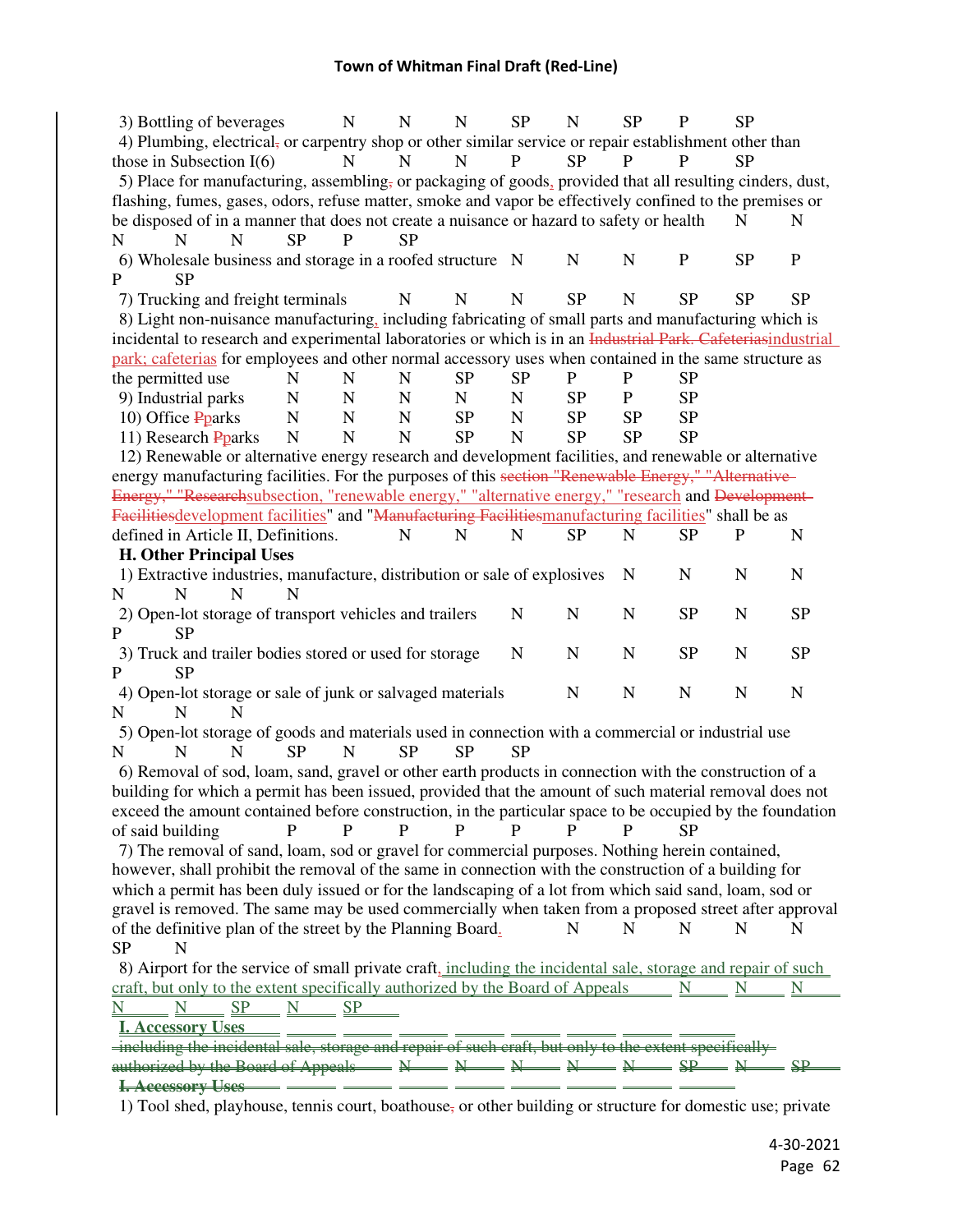garage for motor vehicles, but not including more than one commercial vehicle, other than farm vehicles, or more than one vehicle owned by a nonresident of the premises  $P$  P  $P$  P P P P N SP 2) Private horse stable, provided that said structure be not less than 75 feet from any property line, and provided that fencing adequate to prevent passage of animals onto abutting property be established<br>
P P SP SP SP SP N SP P SP SP SP SP N SP  $\overline{3}$ ) Accessory uses which are necessary in connection with scientific research  $N$  N N N SP SP SP SP SP  $\overline{\phantom{a}}$  and provided that fencing adequate to prevent passage of animals onto abutting property be established  $P \longrightarrow P \longrightarrow SP \longrightarrow SP \longrightarrow SP \longrightarrow SP \longrightarrow SP \longrightarrow SP$ 3) Accessory uses which are necessary in connection with scientific research  $\longrightarrow N \longrightarrow N \longrightarrow N$  $SP$   $SP$   $SP$   $SP$   $SP$  4) A private swimming pool, provided that it meets the following requirements of § 240-7.5 of this bylaw P P P P P N SP a) Electrical permits are also required in accordance with 527 CMR 12.00 (the Massachusetts State Electrical Code). All required permits must be obtained prior to commencement of installation.  $\overline{a}$ b) All swimming pools must be a minimum of: 10 feet from the rear and side property lines, 35 feet from the front property lines, 10 feet from the house (this means the part of the pool that contains the water), 10 feet from the sewerage system. c) Swimming pool construction, swimming pool installation, and swimming pool enclosures shall be in accordance with 780 CMR (the State Building Code). - 5) The raising or keeping of livestock or poultry (except the raising or keeping of one or more swine), provided that no building for livestock may be less than 50 feet from any lot line and no building for poultry may be less than 20 feet from any lot line and not larger than 10% of the floor space P  $P \t P \t P \t P \t P \t S$ 6) Any customary home occupation as described in Article II  $\mathbb{P}$   $\mathbb{P}$   $\mathbb{P}$  P  $\mathbb{P}$  P  $\mathbb{P}$  P P SP SP ) provided that no building for livestock may be less than 50 feet from any lot line and no building for poultry may be less than 20 feet from any lot line and not larger than 10% of the floor space  $\equiv$  P  $P \longrightarrow P \longrightarrow P \longrightarrow P \longrightarrow SP \longrightarrow SP$  $\theta$ ) Any customary home occupation as described in Article  $H \rightarrow P \rightarrow P \rightarrow P \rightarrow P \rightarrow P$  $P \longrightarrow SP \longrightarrow SP$  7) The use of a portion of a dwelling or accessory building thereto by a resident skilled tradesmanperson, draftsmanperson, or artisan, for incidental work with an off-premises occupation, provided there is no external change which alters the residential appearance of the building, and provided that all storage is

kept indoors, and provided that no more than 25% of the floor area or 400 square feet, whichever is less, of the residence shall be used for the occupation  $\mathbf{p}$  **P** P P P P P P N SP

- J. Multiple Use Overlay District.
	- (1) Purpose and intent. The purpose of this amendment is to allow the reasonable use, enhancement, expansion and redevelopment of the General Business Zone that is currently developed in a building intensive manner where parking is available on-street, as well as in common lots.
	- (2) Application. The MUOD is designated as including only the General Business District and shall not restrict the rights of owners of property in the underlying zoning district. However, if an owner elects to use the MUOD for development purposes, all development shall conform to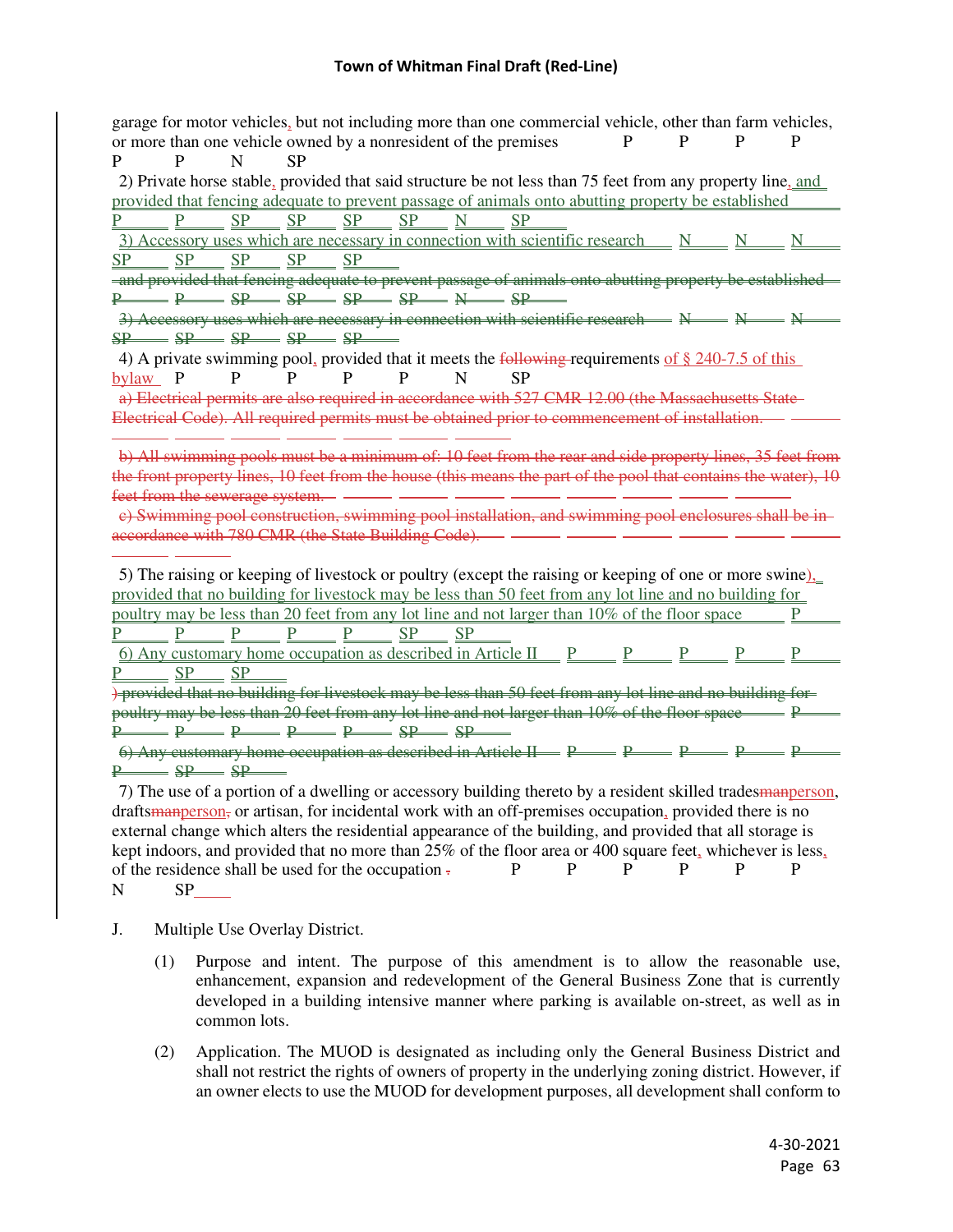the regulations set forth in this subsection, as well as all other relevant provisions of the Zoning By-LawBylaw.

- (3) Design consideration.
	- (a) New building shall be set close to the sidewalk or street line to encourage pedestrian access. Pedestrian connections to adjacent properties shall also be provided where appropriate.
	- (b) Parking shall not be allowed in the front yard areas. The number of parking spaces shall be provided in accordance with the requirement of this subsection that supersedes the requirements of Article VIII of this Zoning By-LawBylaw.
	- (c) Common-access driveways and shared parking shall be provided where possible.
	- (d) Landscaping, signage and architectural elements of proposed uses shall be of high quality, consistent with existing buildings, and reflect the historical character of the Business District. Maximum consideration shall be given to building design and landscape elements which improve the streetscape of the  $\angle$ zone.
- (4) Uses. The following are specifically allowed within the Zzone, in addition to those uses that are identified in § 240-5.4:
	- (a) All business uses currently permitted in the General Business Zone.
	- (b) Residential uses as part of mixed-use development, but not as a stand-alone principal use, except by **Special Permitspecial permit** from the Board of Appeals. Residential components may not exceed 50% of the total gross floor area of a proposed multi-use project, except as provided in the next Subsection J(4)(c).
	- (c) Residential units may be located on the upper floors of commercial buildings as part of a mixed-use development without limitation as to percentage of total gross floor area, provided that:
		- [1] The building is connected to the public sewer system.
		- [2] One parking space is provided for each bedroom within each dwelling unit.
		- [3[2] No units are located on street level or within a basement.
		- [43] There shall be no more than two bedrooms per unit.
		- [54] All units must have two means of egress separate from the commercial use. No access to or egress from any unit shall be through a commercial establishment.
		- [65] All units must meet the requirements of the building and health codes for habitable space.
- (5) Parking requirements.
	- (a) The following specific parking requirements for the MUOD Zone modify and supersede the relevant requirements contained in  $\S 240-8.12G$  of this  $\frac{By\text{-}Law}{}$  in the following respects:
	- (b) Parking spaces shall be provided as follows: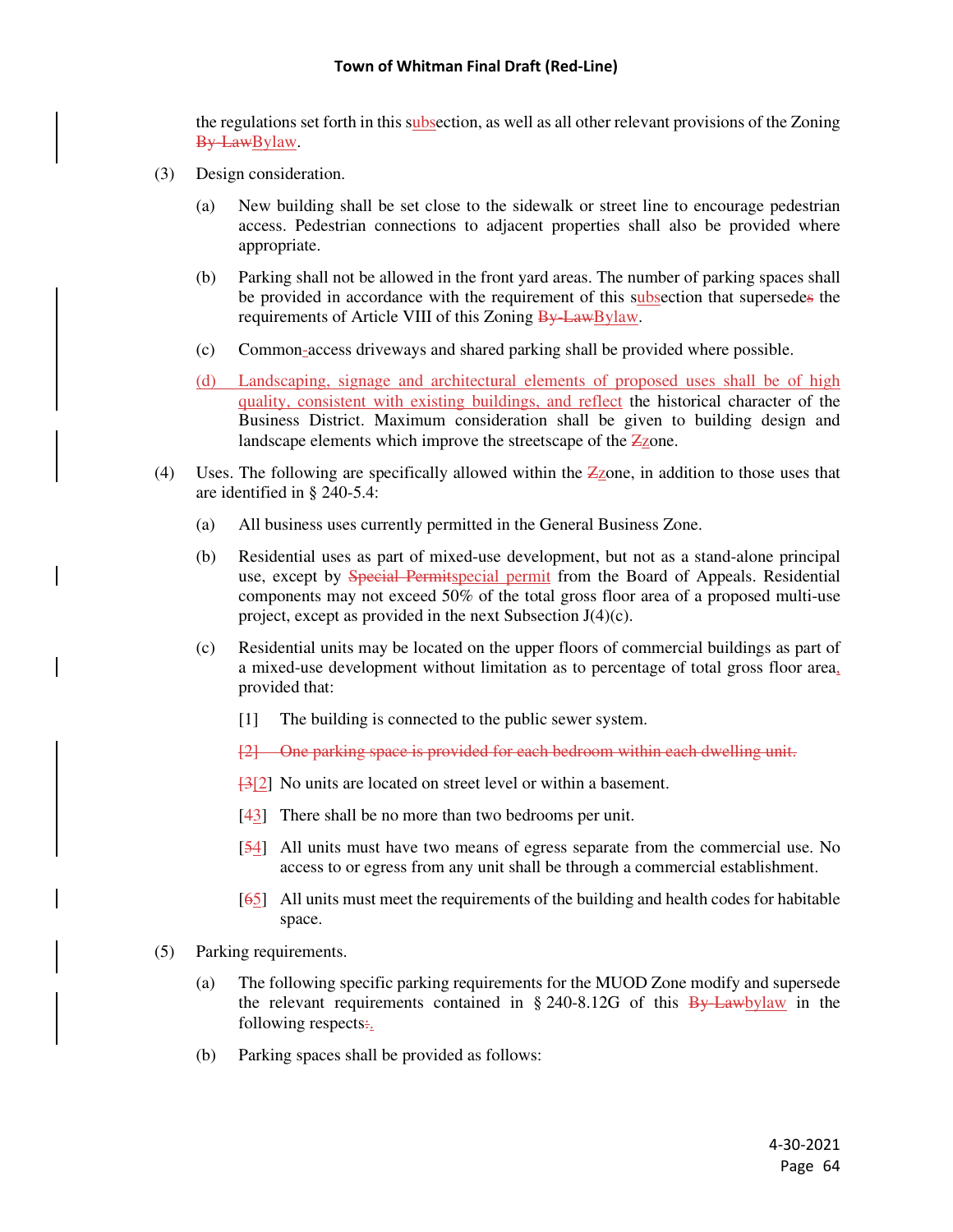- [1] Residential.: Oone space for each bedroom located within each dwelling unit orof the building, provided that no on-street parking space may be used to satisfy this requirement.
- [2] Nonresidential.: As provided in § 240-8.12, street parking spaces, as well as other public parking spaces within 500 feet of the site, may be counted toward nonresidential parking requirements.
- [3] Off-premises parking is permitted and may be located up to 600 feet from the proposed use, provided a formal agreement exists for use of the space and such evidence is presented to the Building Commissioner/Inspector of Buildings as part of the permitting process.

## **§ 240-5.5. Marijuana establishments prohibited.**

Consistent with MGL c. 94G, § 3(a)(2), all types of non-medical "marijuana establishments"", as defined in MGL c. 94G, § 1, including marijuana cultivators, independent testing laboratories, marijuana product manufacturers, marijuana retailers or any other types of licensed marijuana-related businesses, shall be prohibited within the Town of Whitman. This prohibition shall not apply to the sale, distribution or cultivation of marijuana for medical purposes licensed under Chapter 369 of the Acts of 2012. This section shall be effective upon passage by the voters at a Town Election.

### ARTICLE VI **Dimensional and Density Regulations**

### **§ 240-6.1. Compliance required.**

No principal building or structure shall be built nor shall any existing building or structure be enlarged except in conformance with the regulations of the Town of Whitman Protective Zoning By-LawBylaw, in the districts as set forth below, except as may otherwise be provided elsewhere in the Town of Whitman Protective Zoning By-LawBylaw.

### **§ 240-6.2. Accessory uses and accessory buildings.**

- A. A detached accessory building may be erected in the side or rear yard area no closer than 10 feet fromto any side or rear lot line, no closer than 10 feet fromto the principal building, and in conformance with the front yard requirement of the district in which it is located. An accessory building attached to its principal building shall be considered an integral part thereof and as such shall be subject to the front, side, and rear yard requirements applicable to the principal building.
- B. A detached accessory building shall cover no more than 25% of the rear yard area required for the principal building.
- C. A garage or storage space for private motor vehicles, attached or detached, shall be considered as an accessory building and may provide space for as many as two cars for their principal uses in Residence Districts and for dwellings in Business and Industrial Districts, subject to the provisions of paragraphsSubsections A and B (above) in this section. All other storage space uses for vehicular equipment may have additional spaces to store necessary equipment.

### **§ 240-6.3. Corner lots.**

On a corner lot, to provide unobstructed visibility at intersections, no sign, fence, wall, tree, hedge or other vegetation, and no building or other structure between three feet and eight feet above the established street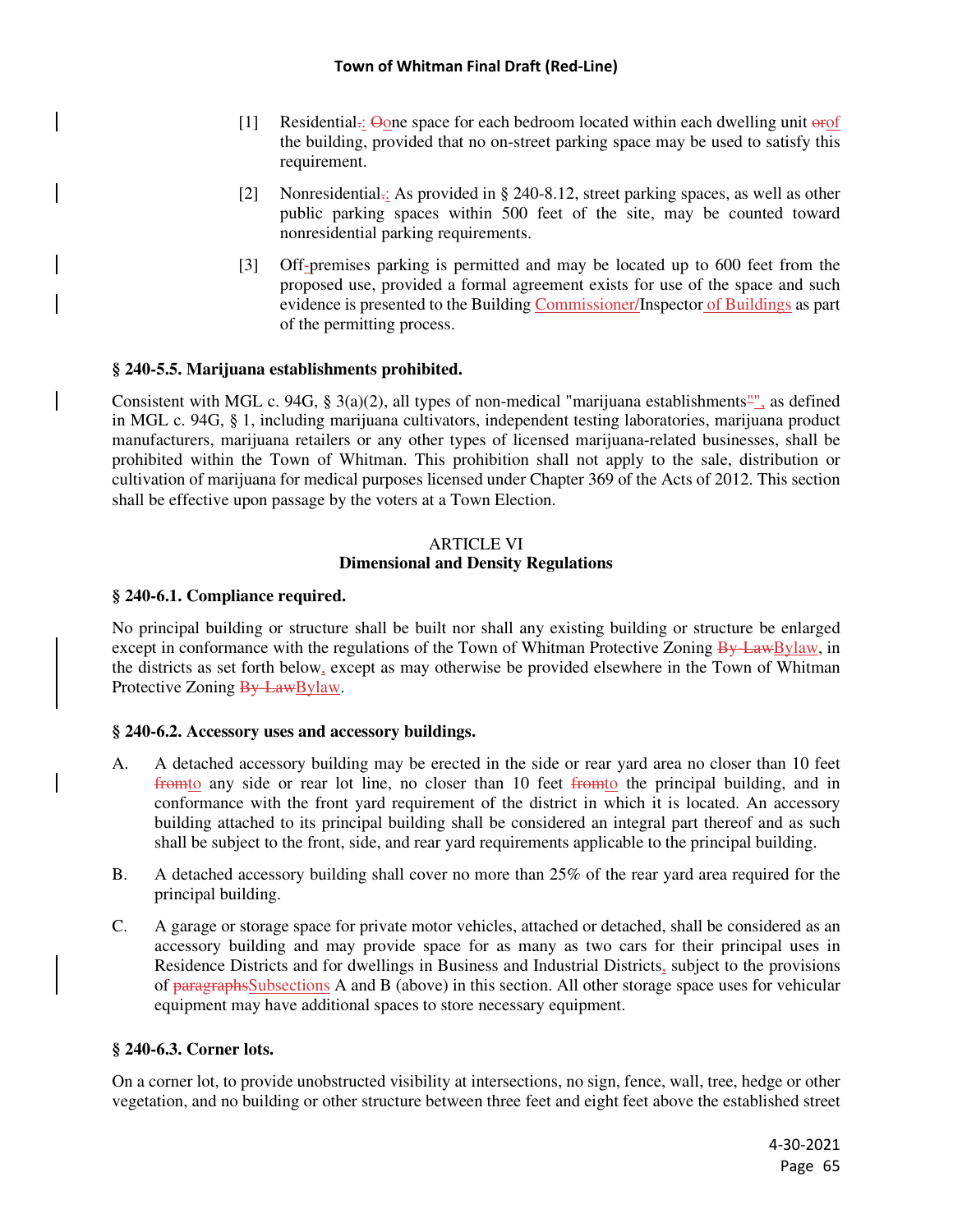grades shall be erected, placed, or maintained within the area formed by the intersecting street lines and a straight line joining said street lines at points which are 20 feet from the point of intersection of ways or tangents of curves of rounded curbs, measured along said street lines.

## **§ 240-6.4. Minimum floor area for apartment units.**

The primary apartment unit within a two-family dwelling or a multifamily dwelling shall have a minimum interior floor area of 600 square feet; each additional apartment unit shall have a minimum interior floor area of 400 square feet; said area to be measured to the exterior walls of structures.

## § 240-6.5. Table of Dimensional and Density Regulations(1).

|                 |                 | <b>Continuous</b> |       |                               |       |                 | <b>Maximum</b><br>Percentage |
|-----------------|-----------------|-------------------|-------|-------------------------------|-------|-----------------|------------------------------|
|                 |                 | <b>Minimum</b>    |       |                               |       |                 | of Lot                       |
|                 | <b>Minimum</b>  | Lot               |       |                               |       | <b>Maximum</b>  | Coverage                     |
|                 | <b>Lot Size</b> | Frontage          |       |                               |       | <b>Building</b> | by                           |
| Zoning          | (square         | (linear           |       |                               |       | Height $(2)$    | <b>Structure</b>             |
| <b>District</b> | feet)           | feet)             |       | Minimum Yard Depth (1) (feet) |       | (feet)          | (3)                          |
|                 |                 |                   | Front | <b>Side</b>                   | Rear  |                 |                              |
| Single          | 22,500          | 150               | 35    | 20                            | 50    | 35              | 25                           |
| Residence-      |                 |                   |       |                               |       |                 |                              |
| $A-1$           |                 |                   |       |                               |       |                 |                              |
| Single          | 18,000          | 120               | 30    | 15                            | 40    | 35              | 25                           |
| Residence,      |                 |                   |       |                               |       |                 |                              |
| $A-2$           |                 |                   |       |                               |       |                 |                              |
| General         | 10,000          | 90                | 30    | 12                            | 30    | 45              | 25                           |
| Residence,      |                 |                   |       |                               |       |                 |                              |
| <b>GR</b>       |                 |                   |       |                               |       |                 |                              |
| Highway         | 10,000          | 90                | 100   | 12(6)                         | 50    | 45              | (5)                          |
| Business,       |                 |                   |       |                               |       |                 |                              |
| HB              |                 |                   |       |                               |       |                 |                              |
| General         | 10,000          | 90                |       |                               | 20    | 45              | (5)                          |
| Business,       |                 |                   |       |                               |       |                 |                              |
| <b>GB</b>       |                 |                   |       |                               |       |                 |                              |
| Limited         | 15,000          | 100               | 50    | 25(6)                         | 20(6) | 45              | (5)                          |
| Industrial,     |                 |                   |       |                               |       |                 |                              |
| LI              |                 |                   |       |                               |       |                 |                              |
|                 | 15,000          | 100               | 50    | 25(6)                         | 20(6) | 45              | (5)                          |
| Industrial,     |                 |                   |       |                               |       |                 |                              |
| I               |                 |                   |       |                               |       |                 |                              |
|                 | (4)             | (4)               | (4)   | (4)                           | (4)   | (4)             | (4)                          |
| Floodplain      |                 |                   |       |                               |       |                 |                              |
| and             |                 |                   |       |                               |       |                 |                              |
| Watershed       |                 |                   |       |                               |       |                 |                              |
| Protection,     |                 |                   |       |                               |       |                 |                              |
| ${\rm FP}$      |                 |                   |       |                               |       |                 |                              |

 (1) On lots abutting streets on more than one side, the front yard requirements shall apply to each of the abutting streets.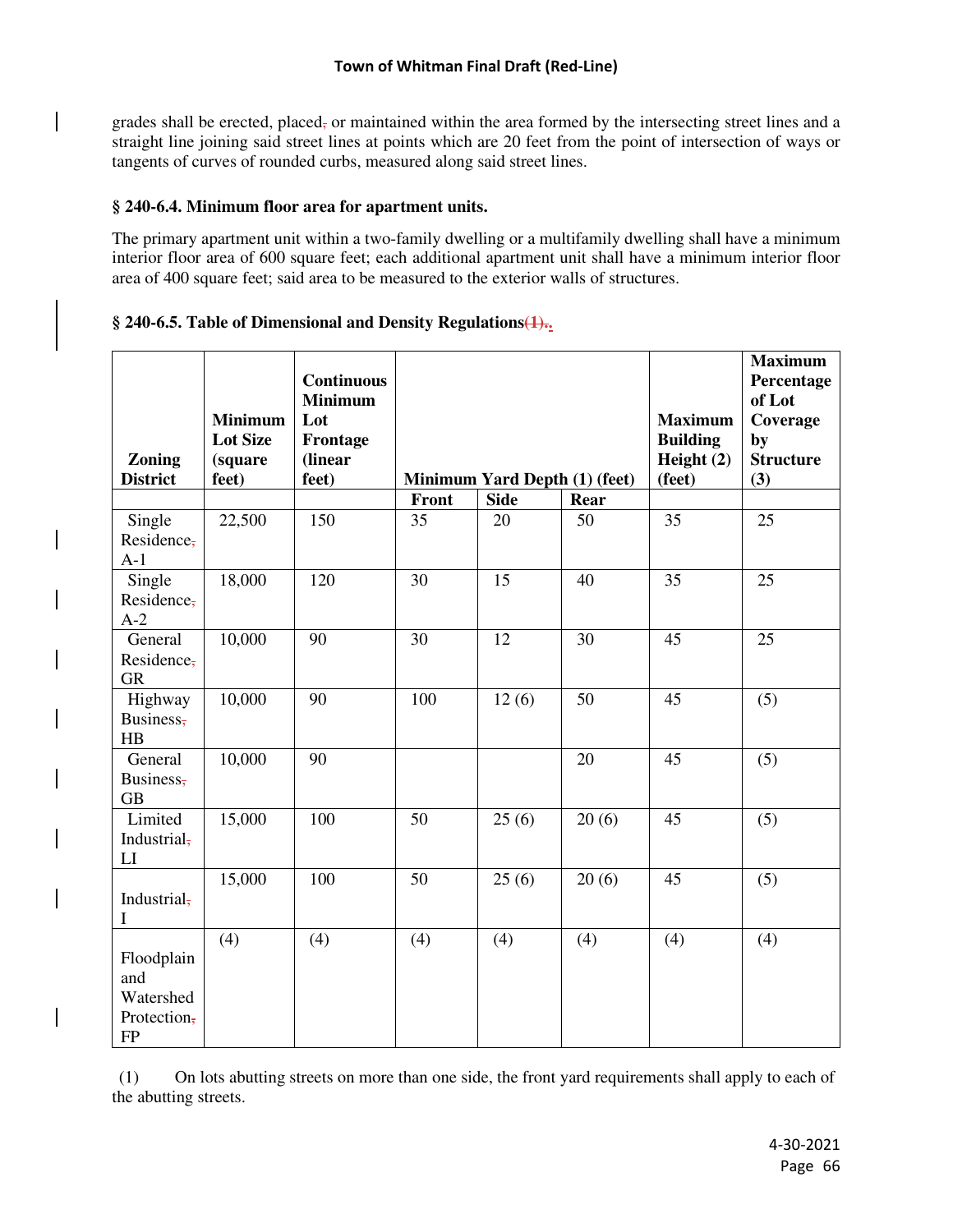(2) These height restrictions shall not apply to chimneys, water towers, skylights and other necessary features appurtenant to buildings which are usually carried above roofs and are not used for human occupancy nor to wireless or broadcasting towers and other like unenclosed structures.

(3) This restriction does not apply to swimming pools.

(4) Overlay districts (See § 240-7.6.).

(5) No specific restriction; determine on the basis for requirements of parking, drainage, and sewerage.

(6) Where residential area abuts, minimum shall be 50 feet.

 Note: In the event of a variance for residential purposes in a nonresidential zone, the A-1 lot area requirements shall apply. Minimum lot area and width requirements shall not apply to lots which, prior to the adoption of this by-lawbylaw, were shown as separate parcels on subdivision plans approved by the Planning Board, or to lots which are held and were held in separate ownership from that of all contiguous surrounding lots when the Town by lawBylaw on Development of Land and Construction of Streets, and Subdivision Control became effective in the Town of Whitman. Such lots may be used for any permitted use in the district in which the lot is located, and for each two feet that such lot is less than 90 feet wide, one foot may be deducted from the sum of the width of the required two side yards, provided that no side yard shall be less than 10 feet.

### **§ 240-6.6. Accessory apartments within single-family dwellings.**

- A. Definition. An accessory apartment is a separate housekeeping unit, complete with its own means of egress, sleeping, cooking, and sanitary facilities, that is substantially contained within the structure of a single-family dwelling, but functions as a separate unit.
- B. The construction of accessory apartments, as defined by the Zoning  $\frac{By \text{ laws}}{By \text{ laws}}$  can be commenced only with the issuance of a Special Permitspecial permit by the Board of Appeals.
- C. The owner must occupy either the principal residence or the accessory apartment.
- D. There shall be not more than one accessory apartment within a single-family dwelling.
- E. The accessory apartment shall be designed so that the appearance of the structure remains that of a one family dwelling, subject further to the following conditions:
	- (1) All additional stairways to second or third stories shall be enclosed within the exterior walls of the dwelling.
	- (2) Any enlargements or extensions of the dwelling in connection with any accessory apartment must comply with building, safety, and health codes and Town  $\frac{By\text{-}Laws}{by\text{-}}$
	- (3) Any new entrance shall be located on the side or in the rear of the dwelling.
	- (4) Where there are two or more existing entrances on the front facade of a dwelling, if modifications are made to any entrance, the result shall be that one appears to be the principal entrance and other entrances appear to be secondary.
	- (5) The principal residence and the accessory apartment shall be serviced and monitored by common gas, electric and water meters.
	- (6) There shall be provided at least two off-street parking spaces for the main dwelling and at least one off-street parking space for the accessory apartment. The additional parking shall be accessed by the driveway serving the main dwelling. Parking shall be designed in accordance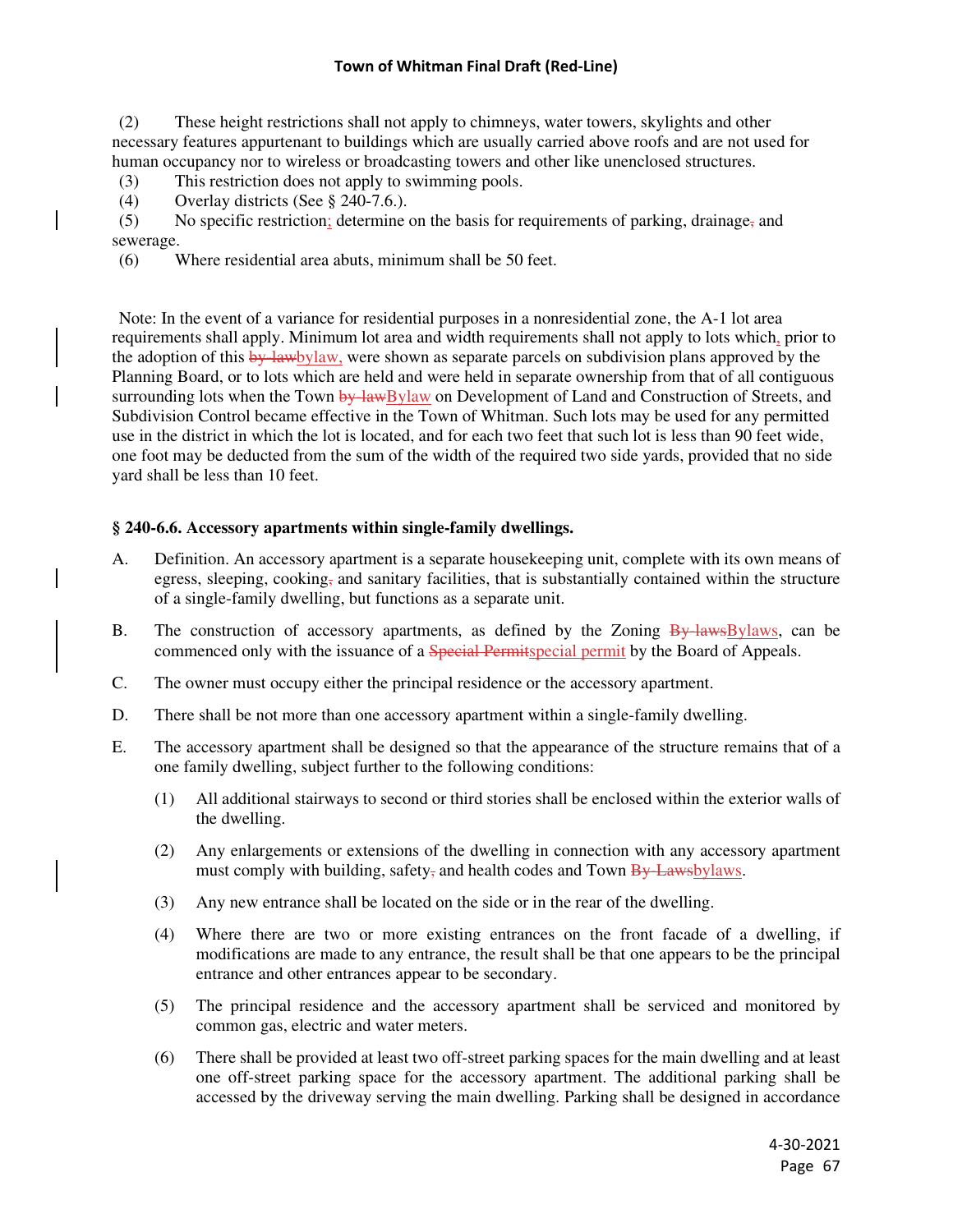with Article VIII of this Protective Zoning By-LawBylaw.

- F. Regulations of the Board of Health and other **B**boards as required must be met and the Massachusetts State Building Code regulations must be met.
- G. A Special Permitspecial permit for a single-family dwelling with an accessory apartment shall terminate upon any of the following events:
	- (1) Sale of the premises, excluding if the family member resides at the premises.
	- (2) Residence by any other than a family member in either the main dwelling or accessory apartment.
	- (3) Violation of any of any Special Permitspecial permit restrictions imposed by the Board of Appeals.
- H. Zoning **D**districts in which the Special Permitspecial permit may be granted are A-1, A-2 General Residence. A special permit may also be granted as to any single-family residence in existence prior to August 1, 2001.
- I. No accessory apartment shall be permitted prior to the issuance of a Special Permitspecial permit by the Board of Appeals and a Building Permit building permit by the Building Commissioner/Inspector of Buildings.
- J. Occupancy Ppermit shall only be issued upon confirmation that both the main dwelling and the accessory apartment are in compliance with the approvaled plans, all applicable provisions of the Zoning By-LawsBylaws, the terms and conditions of the Special Permit, special permit and all applicable state and local building, health, fire, and safety codes and regulations.
- K. When a structure which has received a Special Permitspecial permit for an Accessory Apartmentaccessory apartment is sold, the new owners, if they wish to continue to exercise the Special Permitspecial permit, must, within 90 days of the sale, apply to the Board of Appeals for a new Special Permitspecial permit issued in their name stating that they will occupy one of the dwelling units in the structure as their permanent/primary residence, and shall conform to all of the criteria and conditions for Accessory Apartmentsaccessory apartments and the approved Special Permitspecial permit.
- L. The Board of Appeals may waive requirement for a Floor Plan, Elevationfloor plan, elevation and Plot Plan. plot plan.

## ARTICLE VII **Special Provisions**

### **§ 240-7.1. Permitted uses.**

The uses outlined in this sectionarticle may be permitted as designated in § 240-5.4, Table of Use Regulations, provided they meet the following requirements detailed in this section in addition to any other applicable requirements of the By-Lawbylaw.

### **§ 240-7.2. Site plan approval.**

A. No building or structure, except one- or two-family dwellings and their accessory buildings, shall hereafter be erected, externally enlarged or changed in use except in conformity with a site plan bearing an endorsement of approval by the Board of Appeals. Applicants seeking site plan approval shall be required to submit a site plan. The original and eight copies of the site plan shall be submitted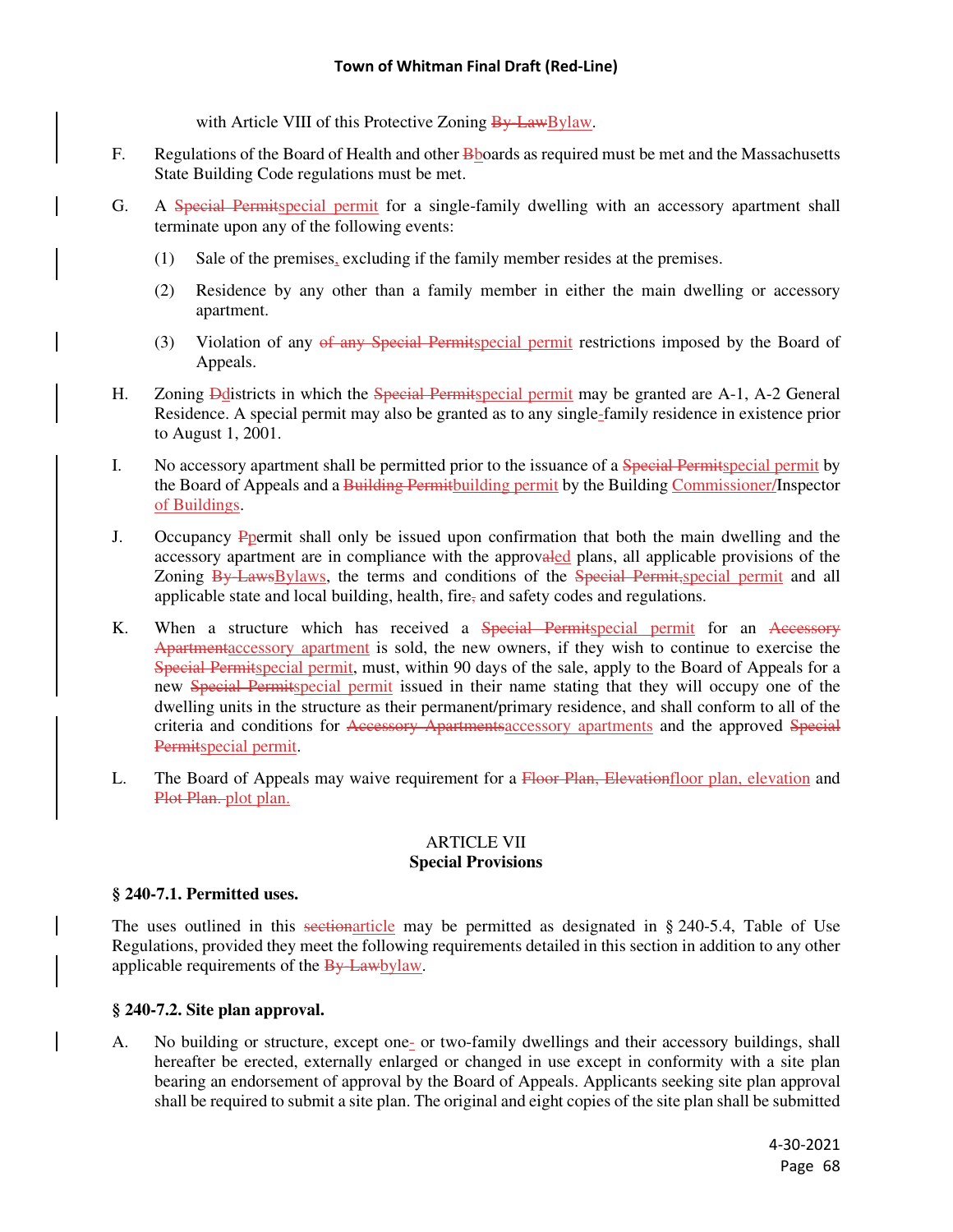to the Town Clerk, who shall in turn give the applicant a dated receipt. Within four days of receipt the Town Clerk shall transmit one copy each to the Board of Appeals, Board of Health, the Building Commissioner/Inspector of Buildings, the Planning Board, the Superintendent of the Department of Public Works, and the Conservation Commission. Within 30 days of filing said application, the Review Boardsreview boards shall evaluate the application and site plan with regard to the conditions and standards set forth in the By-Lawbylaw and shall submit an advisory report to the Board of Appeals. The Board of Appeals shall not render a decision without considering the report of the Review Boardsreview boards unless 30 days from the date of filing has expired without receipt of such report.

- B. Where a proposed development will also fall under subdivision control, the applicants shall submit information required for a Definitive Plandefinitive plan according to the latest Rules and Regulations Governing the Subdivision of Land and the procedures of the Whitman Planning Board, Whitman, Massachusetts in lieu of the Site Plansite plan required in this section. Planning Board endorsement of the information submitted under this  $\frac{By\text{Lawbylaw}}{By}$ , however, shall not constitute approval under the subdivision control law. Subdivision Control Law. The Site Plansite plan shall bear the stamp of a registered land surveyor or a civil engineer in the Commonwealth of Massachusetts.
- C. When a site plan application and a variance or special permit is required in connection with the same proposed activity, both hearings shall be held as one hearing.
- D. Site plan requirements are set forth as follows:
	- (1) The plan submitted shall be drawn to a scale of at least one inch equals 20 feet, or in large plots one inch equals 40 feet.
	- (2) There shall be submitted at the same scale as the site plan a professionally surveyed plan of existing site features, including the size of the property; the existing and proposed topography at two-foot contour intervals; general soil types as indicated on soil maps available from the U.S. SoilNatural Resources Conservation Service; vegetation cover, including accurate locations of wooded areas and major trees, as well as roads, structures, or other significant features.
	- (3) A locus map shall be included to indicate the location of the property within the Town. This map shall include the zoning district(s) for the area.
	- (4) In order to allow adequate consideration of the surroundings, a plan of adjacent properties shall be presented at a scale of not less than one inch equals 100 feet or at the same scale as the site plan if practical. This plan will show the general characteristics of all lands within 300 feet of the proposed site, including structures, parking areas, driveways, pedestrian ways, and significant natural features.
	- (5) A site plan and any other drawings necessary shall precisely indicate the following:
		- (a) Area of the site.
		- (b) Proposed uses of the land and structures.
		- (c) Vehicular circulation system, including pavement widths, and rights-of-way, if any.
		- (d) Pedestrian circulation system, if any.
		- (e) Layout of parking areas.
		- (f) Buffers and all landscaping.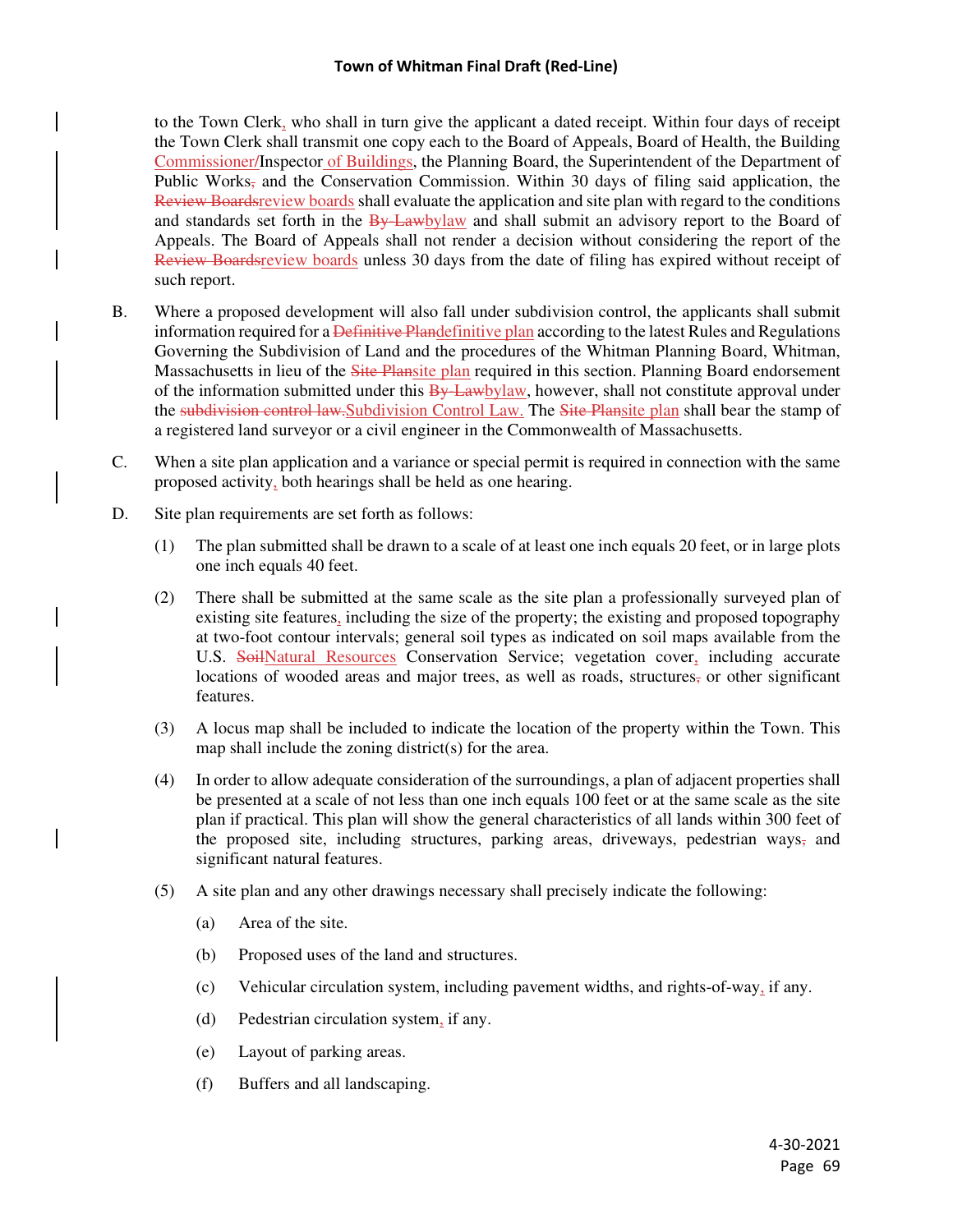- (g) All proposed structures, including their exact location, relation to topography, height and bulk.
- (h) Number and type of dwelling units, if any.
- (i) Service access and facilities for all structures, or uses including garbage and trash disposal facilities.
- (j) Location of utility infrastructures for water supply and sewerage.
- (k) All site drainage including natural courses and storm drains including drainage calculations.
- (l) The location of all open space, including its intended use, natural trees and foliage to be maintained, specific new planting by size and location, and the organization or owner intended to own and maintain same.
- (m) Finish contours of the topography, measures and structures to minimize soil erosion during construction.
- (n) Significant site appurtenances such as walls, light poles, and recreation areas.
- (o) Name of owner of record.
- (p) Locus and  $n$  North point.
- (q) Names and stamps of the registered professional land surveyor or civil engineer.
- (r) Location and design of refuse storage area.
- (s) Location and type of fencing, screening, landscaping, signs (if required).
- (t) All access roads, rights-of-way, driveways, easements, etc., both existing and proposed.
- (u) Names of all abuttoers of record.
- (v) Location of zoning district lines.
- E. Site plan review. In considering a site plan, the Board of Appeals shall assure reasonable use of the site using the following criteria:
	- (1) Protection of adjoining premises against seriously detrimental uses on the site during and after construction.
	- (2) Convenience and safety of vehicular and pedestrian movement within the site and also in relation to adjacent streets, property or improvements during and after construction.
	- (3) Adequacy of the methods of drainage for surface water during and after construction.
	- (4) Provisions for the off-street loading operation of vehicles incidental to the normal operation of the establishment.
- F. Renewable or alternative energy research and development facilities, and renewable or alternative energy manufacturing facilities, subject to Site Plan Reviewsite plan review by the Zoning Board of Appeals, pursuant to § 240-7.2– $\frac{1}{2}$ , Site Plan Approval) plan approval, and subject to the dimensional requirements of § 240-6.5–(, Table of Dimensional and Density Regulations–Table).. Said Site Plan Approvalsite plan approval shall be an "expedited" application and permitting process under which said facilities may be sited within one year from the date of initial application to the date of final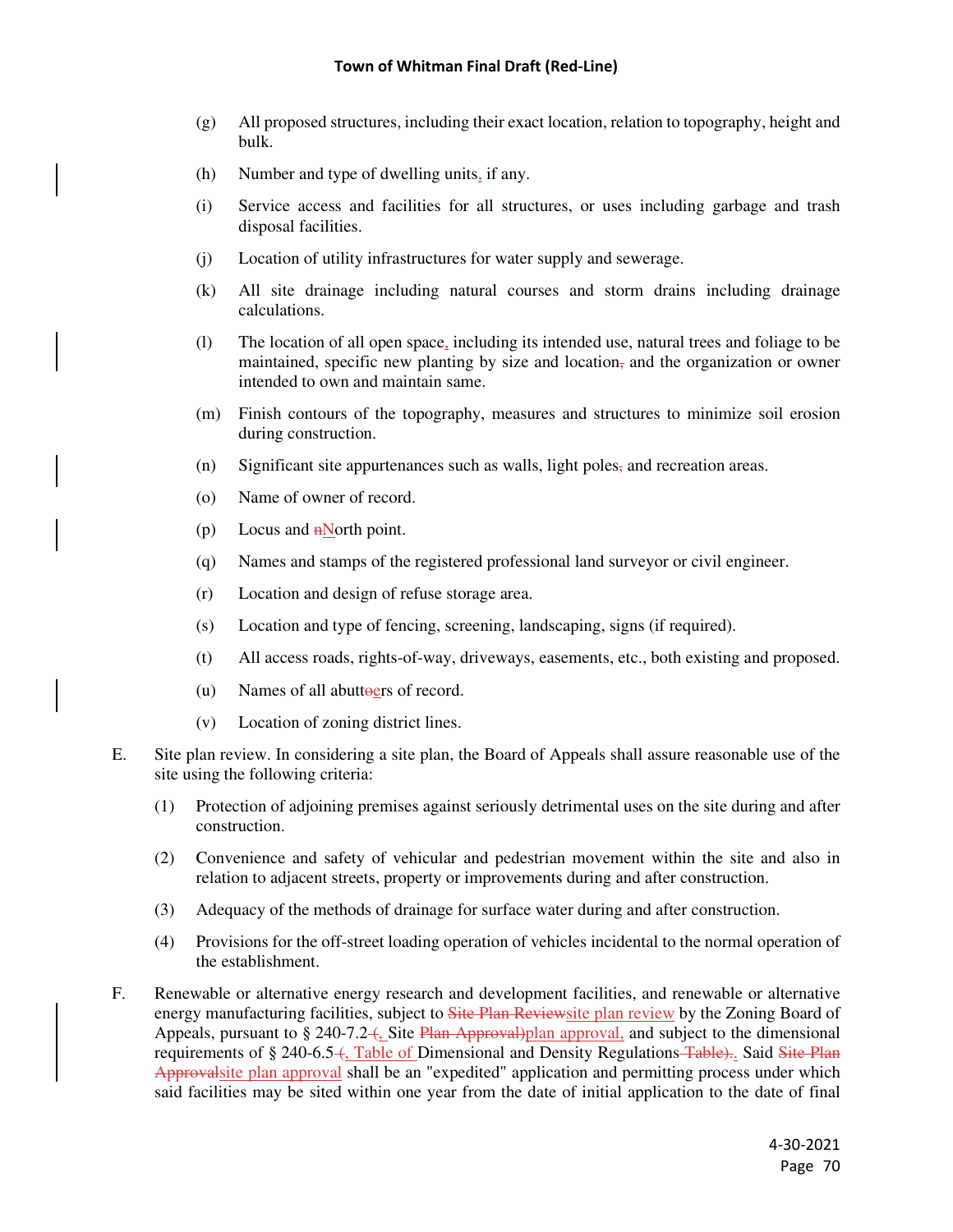approval by the Zoning Board of Appeals. For the purposes of this section. "Renewable Energy," "Alternative Energy," "Research, "renewable energy," "alternative energy," "research and Development Facilitiesdevelopment facilities" and "Manufacturing Facilitiesmanufacturing facilities" shall be as defined in Article II, Definitions.

# **§ 240-7.3. Multifamily dwellings/apartments.**

Multifamily dwellings/apartments shall comply with the following requirements:

- A. Minimum lot size. The lot shall have not less than 87,000 square feet of land area.
- B. Density. For each dwelling unit constructed, there shall be a minimum equivalent of 6,000 square feet of lot area.
- C. Dimensional requirements. Buildings shall be at least:
	- (1) FiftyAt least 50 feet from any lot line that abuts the proposed development;
	- (2) FiftyAt least 50 feet from any street line;
	- (3) FifteenAt least 15 feet from any parking area;
	- (4) At least 45 feet apart; and
	- (5) Not more than 35 feet in height.
- D. Building design/placement. Buildings shall iensure maximum compatibility with surrounding land uses and structures. Where the site adjoins single-family residential areas, the Board of Appeals may adjust building heights and side yard requirements in certain portions of the development. There shall not be more than eight units per building.
- E. Usable common open space. There shall be a minimum area of usable common open space on the same lot as the principal buildings of at least twice the total floor area of the buildings devoted to residential use.
	- (1) "Usable common open space" shall be defined as land left substantially in a natural state or developed for the recreational use for the residents of the dwellings and it shall not include street rights-of-way, open parking lots, service or loading areas, driveways, easements for above groundabove ground utilities, required front yards within 30 feet of the right-of-way of a public street or way, landscaped areas, ground area covered by any structure other than those structures directly related to the open space or recreational use, or any other land deemed unsuitable by the Board of Appeals, including, but not limited to swamps, marshes or wetlands, lands exceeding a slope of 33%, rock out-eroppingsoutcroppings, or muck or borrow, as shown on maps, Sheet Nos. 14 and 15 of the current Plymouth County Soil Survey issued in July 1969 by the United States Department of Agriculture, SoilNatural Resources Conservation Service.
	- (2) There shall be a satisfactory design and location of collection points for the disposal of garbage and trash, adequately screened for reasons of health and safety, as determined by the Board of Appeals.
	- (3) All existing and proposed utilities shall be installed underground at the time of construction.
- F. Screening buffers. See § 240-10.6.
- G. Parking. See Article VIII.
- H. Drainage. See § 240-10.3.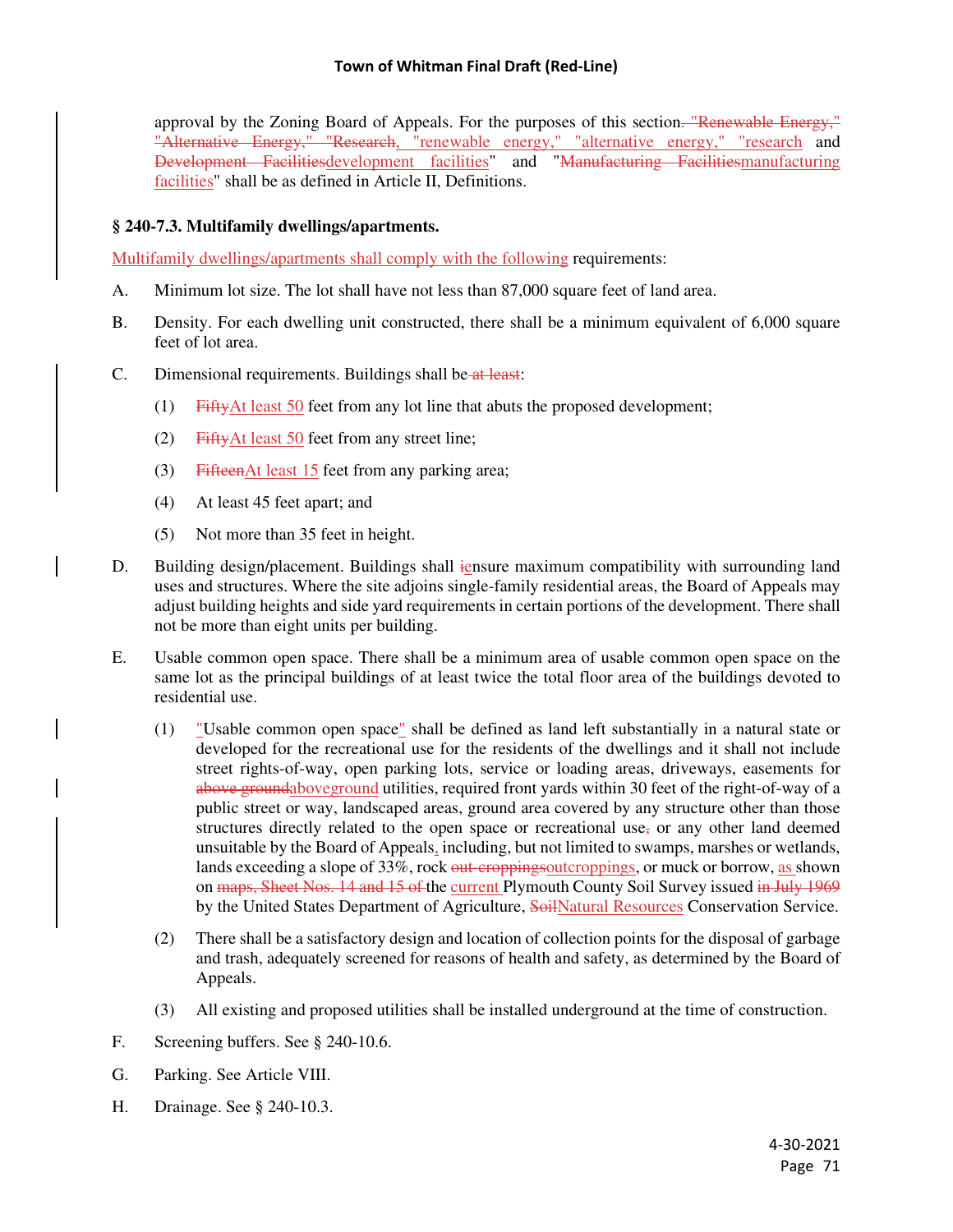# **§ 240-7.4. Gasoline service stations, repair garages and body shops.**

Gasoline service stations, repair garages and body shops shall comply with the following requirements:

- A. Repairs done outside shall be limited to minor repairs and adjustments, with all major work done within enclosed, sound-insulated structures sufficient to protect the neighborhood from inappropriate noise and other disturbing effects such as but not limited to flashing, fumes, gases, smoke and vapors. Any lighting for outdoor display shall be directed at the display area only, and shall be shielded at the source of illumination from abutting streets and properties.
- B. There shall be no storage of motor vehicles, rubbish, appliances and equipment on the premises other than those in process of repair or awaiting delivery or in an enclosed structure or required in the operation of the service station, garage or repair shop.
- C. No gasoline pumps shall be located nearer than 30 feet to any property or street line.
- D. The use occupies a lot of not less than 25,000 square feet.
- E. The lot has a frontage of not less than 160 feet.
- F. There shall be an area at least 15 feet deep between the street line and the paved area of such service station, garage or repair shop which shall be seeded and/or landscaped except at entrances and exits.
- G. There shall be only one entrance and one exit each at least 20 feet wide for every 160 feet of street frontage or major fraction thereof, and they shall be at least 80 feet apart.
- H. The paved area of such service station, garage or repair shop shall be screened from all abutting properties by a buffer at least 15 feet wide, of densely planted evergreen trees or shrubs which are at least three feet high at the time of planting, and of a type which may be expected to form a yearround dense screen at least five feet high within three years, or by a solid closed fence or wall five feet in height and a three-foot-wide landscaped buffer of above dimension.

# **§ 240-7.5. Swimming pools.**

All swimming pools able to contain 24 inches or more of water require a building permit in accordance with 780 CMR (the State Building Code) and an electrical permit in accordance with 527 CMR 12.00 (the State Electrical Code). Swimming pools must be at least 10 feet from side and rear property lines, 10 feet from the dwelling and 35 feet from the front property line.

# **§ 240-7.6. Floodplain and Watershed Protection Districts.**

- A. Purposes. The purposes of the Floodplain Watershed Protection Districts are:
	- (1) To provide that lands in the Town of Whitman subject to seasonal or periodic flooding as described hereinafter shall not be used for residence or other purposes in such a manner as to endanger the health or safety of the occupants thereof, or of the public generally, or as to burden the public with costs resulting from unwise individual choices of land use.
	- (2) To protect, preserve and maintain the water table and water recharge areas within the Town so as to preserve present and potential water supplies for the public health and safety.
	- (3) To assure the continuation of the natural flow pattern of the watercourses within the Town in order to provide adequate and safe floodwater storage capacity to protect persons and property against the hazards of flood inundation.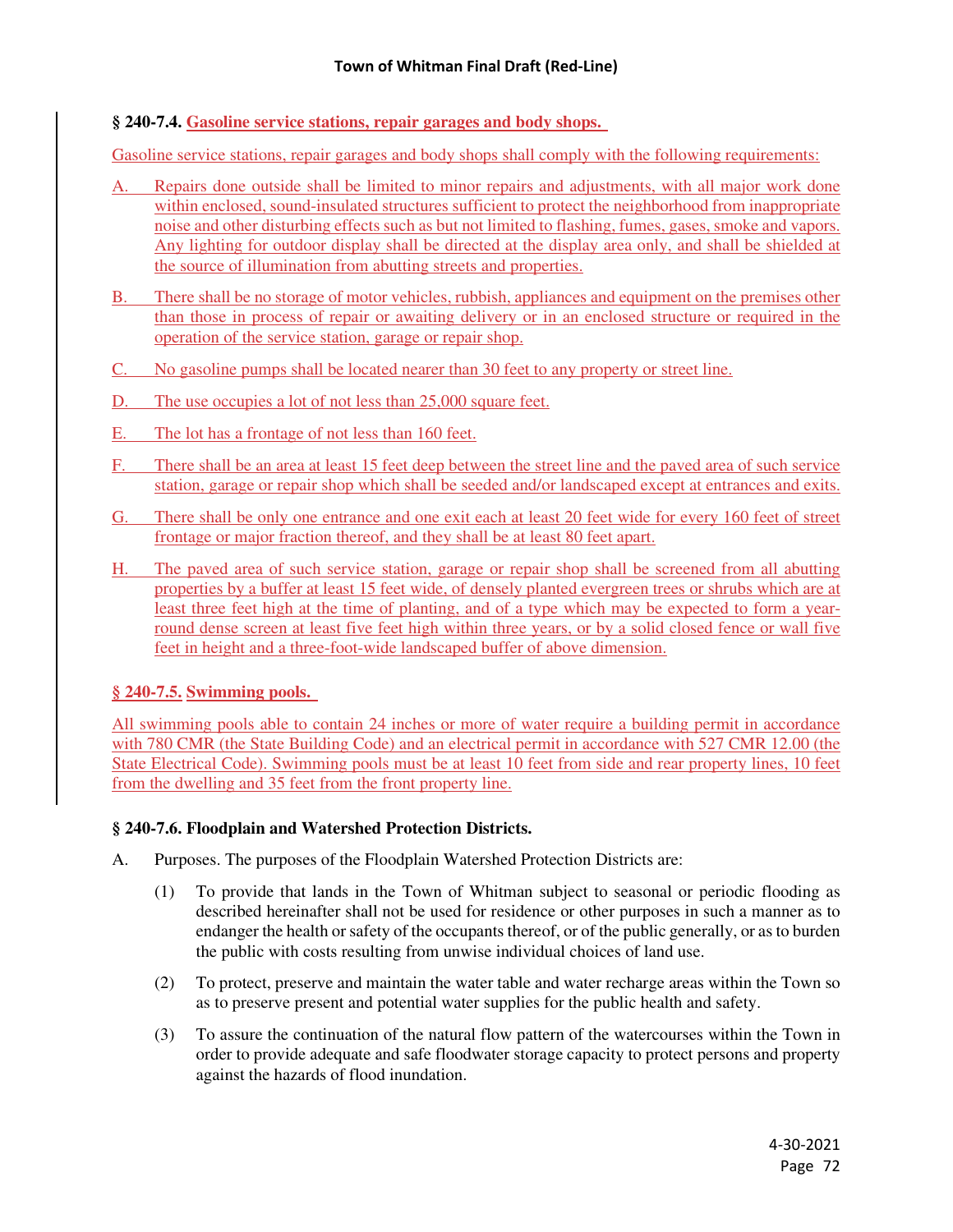#### **Town of Whitman Final Draft (Red-Line)**

- B. District boundaries. The Floodplain and Watershed Protection District is defined as: 1) all areas designated as Qs and/or Q1 on the Proposed Floodplain and Watershed Protection District Map dated May 1, 1973; and, 2) 100 feet horizontally landward from any bank of the Schumatuse cacant River and the Meadow Brook and all their respective tributaries.; 3) 100 feet horizontally landward from the one-hundred-year stormwater elevation of the Schumatuscacant River and the Meadow Brook and all their respective tributaries,; or whatever is the greater distance of  $(2)$  or  $(3)$ .
- C. Use regulations:
	- (1) The Floodplain and Watershed Protection District shall be considered as superimposed on existing zoning By Law Districts.<br>bylaw districts.
	- (2) In the Floodplain and Watershed Protection District the applicable use and other provisions of the zoning By-LawZoning Bylaw shall continue in force, subject to all the provisions of this section.
	- (3) In the Floodplain and Watershed Protection District no new building shall be erected or constructed, and no existing structure shall be altered, enlarged or moved; no dumping, filling or transfer of trash, garbage, junk, used or waste materials or scrap shall be permitted; no dumping, filling or transfer of gravel, sand loam, earth or other material shall be permitted; nor shall any land, building or structure be used for any purposes except: outdoor recreation, including play areas, nature study, boating, fishing and hunting where otherwise legally permitted; wildlife management areas, foot, bicycle, and/or horse paths and bridges, provided such uses do not affect the natural flow pattern on any watercourse; conservation of water, plants and wildlife; grazing and farming, including truck gardening and harvesting of crops; forestry and nurseries; public or private golf course; buildings lawfully existing prior to the adoption of these provisions subject to the provisions of Article IV of this By-Lawbylaw, unless a special permit has been issued by the Board of Appeals created under Article XII of the Protective Zoning  $\frac{By LawBylaw}{$ , and after a hearing with due notice given as provided by MGL c. 40A, § 4. The Board shall issue a permit stating the conditions under which said building may be erected or placed in the Floodplain and Watershed Protection District as provided below.
- D. Permit procedure.
	- (1) Any person desiring to undertake an action described in Subsection C(3) above within the Floodplain and Watershed Protection District, shall submit six copies of an application for a permit to the Town Clerk, who shall transmit five copies of it within 48 hours to the Board of Appeals, who in turn shall transmit one copy to each of the following within 48 hours: Board of Health, Department of Public Works, Conservation Commission and the Planning Board. The application shall be accompanied by plans of the building or structure and of the premises on which it is or to be situated. Such plans shall conform to the requirements of the Rules and Regulations Regulating Sub-divisionthe Subdivision of Land for the Town of Whitman, as most recently amended.
	- (2) No permit shall be issued by the Board of Appeals until a report or reports with recommendations by the Planning Board and the Conservation Commission have been received, or until 45 days have elapsed from the date of submission in the absence of such report or reports. The failure of the Board of Appeals to act within 75 days from the date of submission shall constitute approval thereof, or such further time as may be agreed upon at the written request of the applicant.
	- (3) The Board of Appeals shall issue a permit under this section if it finds that the use of the premises will not endanger the health, safety and general welfare of the occupants thereof, the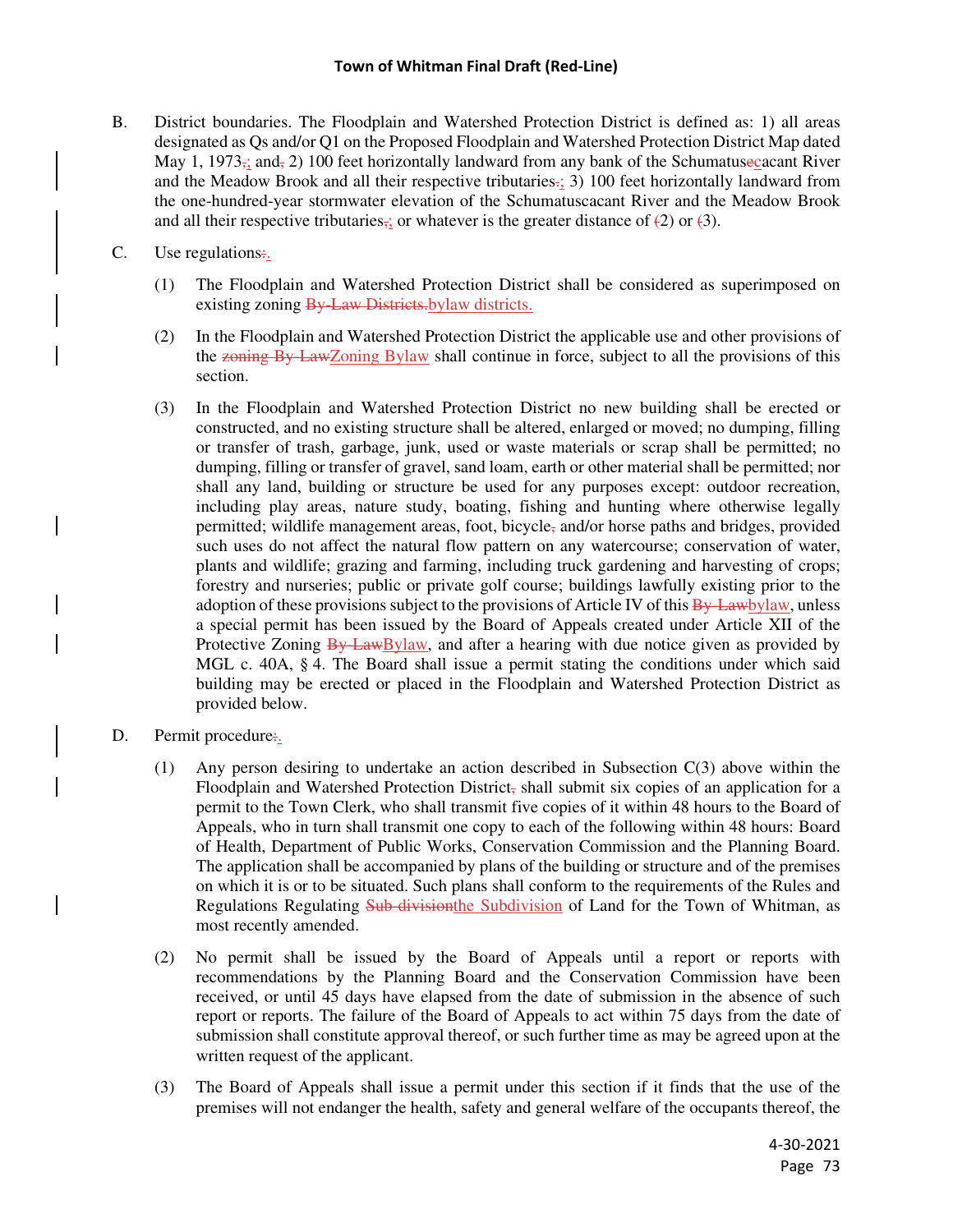public generally or of other land or buildings. In deciding applications for a permit under this section, the Board shall be satisfied:

- (a) That the basement floor level shall be above the elevation of the nearest Floodplain and Watershed Protection District Boundaryboundary.
- (b) That other land shall be protected against detrimental or offensive uses of the premises, and that no sewerage effluent shall be disposed into the Floodplain Watershed Protection District.
- (c) That safe vehicular and pedestrian movement to, over and from the premises shall be provided over ways having an elevation above the nearest Floodplain and Watershed Protection District Bboundary.
- (d) That the methods of drainage of the area covered by the permit are adequate under normal and flood conditions to maintain the flow below the nearest Floodplain and Watershed Protection District Bboundary.
- (e) That the methods by which the premises are filled or otherwise elevated, as may be required, will assure that the premises are free from danger to the health or safety of the occupants thereof, the public generally or of other land or buildings, and shall not adversely affect the natural function of the Ddistrict as a floodplain and water retention area.
- (f) That the land is not subject to seasonal or periodic flooding.
- (g) That the portion of any lot within a Floodplain and Watershed Protection District used to meet the area and yard requirements for the underlying district in which the remainder of the lot is situated, does not exceed 25% of the required minimum lot area of the underlying **D**district.
- (h) Protective zoning by-law. In the regulation Floodway, prohibitThat any development or encroachment (including fill), which would) shall not result in any increase in the Flood Level Baseflood level base during flood discharge.
- (4) Nothing contained in this section shall limit the authority of the Board of Health with respect to premises in the Floodplain and Watershed Protection District or affect the applicability of the State Building Code to any building in the Floodplain and Watershed Protection District.
- (5) Nothing contained in this section shall limit the applicability of MGL c. 131, § 40. The Board of Appeals, where appropriate, shall condition the issuance of a permit required under this section upon an approval under MGL c. 131, § 40.
- (6) The boundaries shown on map entitled FLOOD INSURANCE RATE MAP, FLOOD HAZARDOUS FLOOD-WAY MAP (dated July 2, 1981) TOWN OF WHITMAN, MASS. ISSUED BY THE FEDERAL EMERGENCY MANAGEMENT AGENCY, FEDERAL INSURANCE ADMINISTRATION, shall be used in conjunction with the existing Floodplain Maps in determining FLOODPLAIN HAZARDfloodplain hazard, and determination be made by the more comprehensive map.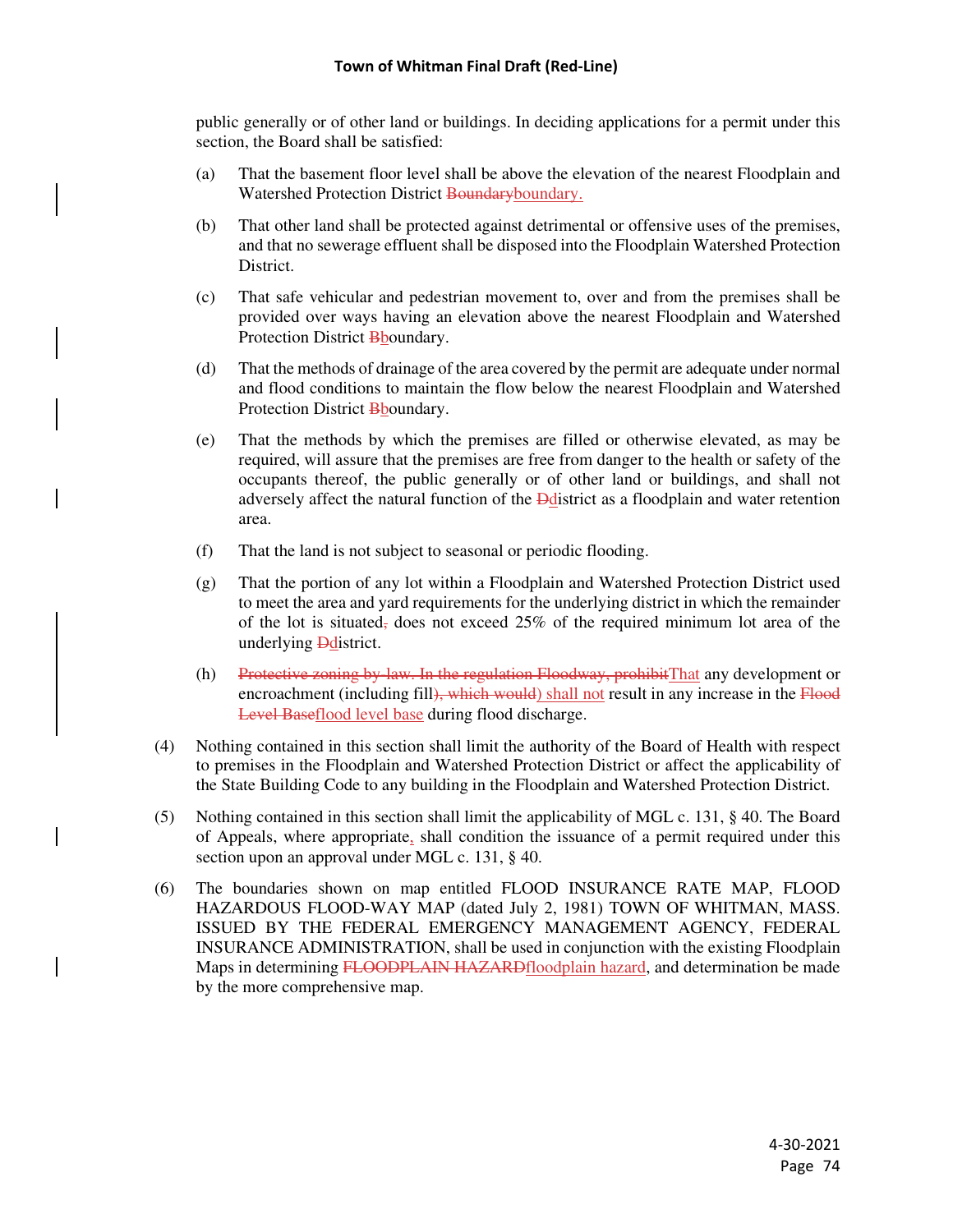## ARTICLE VIII **Off-Street Parking and Loading Regulations**

#### **§ 240-8.1. Off-street parking and loading requirements.**

In any district, if any structure is constructed, enlarged, or extended and any use of land established, or any existing use is changed, after the effective date of this  $\frac{B_y}{Lawbylaw}$ , parking and loading spaces shall be provided in accordance with the Table of Off-Street Parking Regulations and the Table of Off-Street Loading Regulations. An existing structure which is enlarged or an existing use which is extended after the effective date of this  $\frac{By \text{Lawb} y}{\text{lawb}}$  shall be required to provide parking and loading spaces in accordance with the following tables for the entire structure or use, unless the increase in units or measurements amounts to less than 25%, whether such increases occur at one time or in successive stages.

#### **§ 240-8.2. Existing spaces.**

Parking or loading spaces being maintained in any district in connection with any existing use on the effective date of this  $\frac{By Lawb$  value shall not be decreased so long as said use remains, unless a number of parking or loading spaces is constructed elsewhere such that the total number of spaces conforms to the requirements of the tables of this sectionarticle; provided: this regulation shall not require the maintenance of more parking or loading spaces than isare required according to the tables.

#### **§ 240-8.3. Space area requirements.**

- A. Off-Street Parking-street parking. All parking spaces shall be a minimum of 10 feet zero inch by 20 feet - zero inch, and all maneuvering and travel lanes shall be a minimum of 24 feet - zero inch in width.
- B. Loading area.
	- (1) Each loading space shall not be less than 12 feet in width and not less than 45 feet in length. Height clearance shall not be less than 14 feet. In all cases, required loading space shall not encroach on customer parking, employee parking, maneuvering space.
	- (2) Loading spaces shall be designed to provide adequate off-street maneuvering areas so that it will not be necessary for vehicles to use a public right-of-way in maneuvering into a loading space and so that egress from such areas will not require backing into public streets.

#### **§ 240-8.4. Off-premises off-street parking.**

- A. Required parking spaces shall be on the same lot as the principal use served, or if not reasonably possible, on other property within 400 feet of the principal use.
- B. Such off-premises parking shall be in possession, by deed or lease, of the owner of the use served. Such required parking shall thereafter be associated with and maintained for the use established and shall not be reduced or encroached upon. The owner of any property to be used for any off-premises parking shall sign a recorded declaration of restrictions with the Town of Whitman binding the property to prescribed use as parking until such time as said restriction shall be released by an instrument of the owner and the Town of Whitman.

#### **§ 240-8.5. Joint use of required parking.**

Joint use may be made of required parking spaces by intermittent-use establishments such as churches, assembly halls, or theatrers whose peak parking demand is only at night or on Sundays and by other uses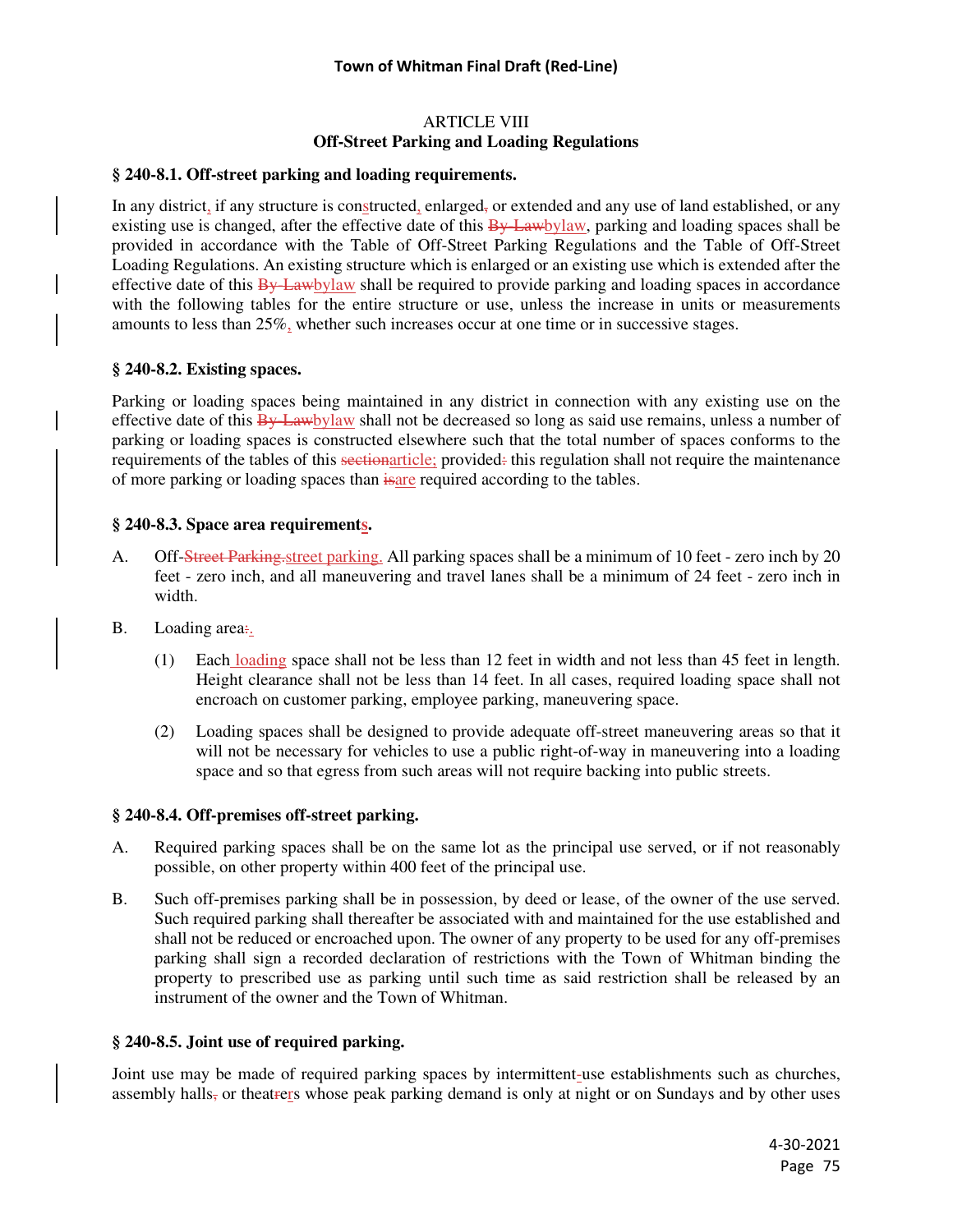whose peak demand is only during the day. A formal agreement shall be made in writing by the owners of the uses involved concerning the number of spaces involved, substantiation of the fact that such joint use is not overlapping or in conflict, and the duration of the agreement. Required spaces shall be within 300 feet of churches and public assembly halls and 400 feet of other uses.

## **§ 240-8.6. Combined establishment and operation of parking areas.**

Required spaces for any number of uses may be provided in a combined lot or lots, provided that the number of spaces in the combined facility shall not be less than the sum of those required of the individual uses, with allowance made, upon formal designation, for night use or for separate and distinct working shifts, and provided also that such lot or lots shall be within 300 feet of the principal buildings served.

## **§ 240-8.7. Entrance and exit points.**

- A. Suitable provision shall be made along all property lines and along the borders of parking areas to prevent entrance upon any public right-of-way except at approved points. No existing curb shall be cut, broken out, or removed except as authorized by the Building Commissioner/Inspector of Buildings under the terms of this By-Lawbylaw.
- B. No more than two driveways shall be allowed on any street frontage, unless such frontage exceeds 500 feet, in which case more driveways may be authorized by the Building Commissioner/Inspector of Buildings or Board of Appeals. (A pair of one-way drives separated by a median may be considered one driveway)..) Driveways shall be no closer than 55 feet to any intersection of street lines, and not less than 55 feet apart, except in cases of narrow lots in which the Building Commissioner/Inspector of Buildings may authorize a smaller separation, but no less than 30 feet. No driveway shall be closer than 50 feet to any driveway on any adjoining lot, variable by the Building Commissioner/Inspector of Buildings to a minimum of 30 feet under exceptional circumstances.

|                                       | Minimum (feet) | Maximum (feet) |
|---------------------------------------|----------------|----------------|
| $1 - \underline{\text{to}} 5$ -family | 10             | 20             |
| residential                           |                |                |
| Multifamily (above 5                  | 20             | 30             |
| dwelling units)                       |                |                |
| Commercial and                        |                |                |
| <b>Findustrial</b>                    |                |                |
| One-way                               | 12.            | 20             |
| Two-way                               | 24             | 30             |

C. Driveway width shall fall within the following limits.:

## **§ 240-8.8. Surfacing requirements.**

Off-street parking areas shall be paved with  $\frac{m}{x}$ -asphalt or other approved hard surface, all-weather surfacing material and provided with proper drainage. One- and two-family dwellings not part of a larger complex may waive surfacing requirements, provided that areas shall be clearly defined.

## **§ 240-8.9. Lighting requirements.**

All parking areas providing more than 10 spaces and providing access (e.g., walkways) to and from the principale building shall be suitably illuminated as prescribed by the Building Commissioner/Inspector of Buildings. Lighting shall be so placed or hooded as to prevent direct light from becoming a nuisance to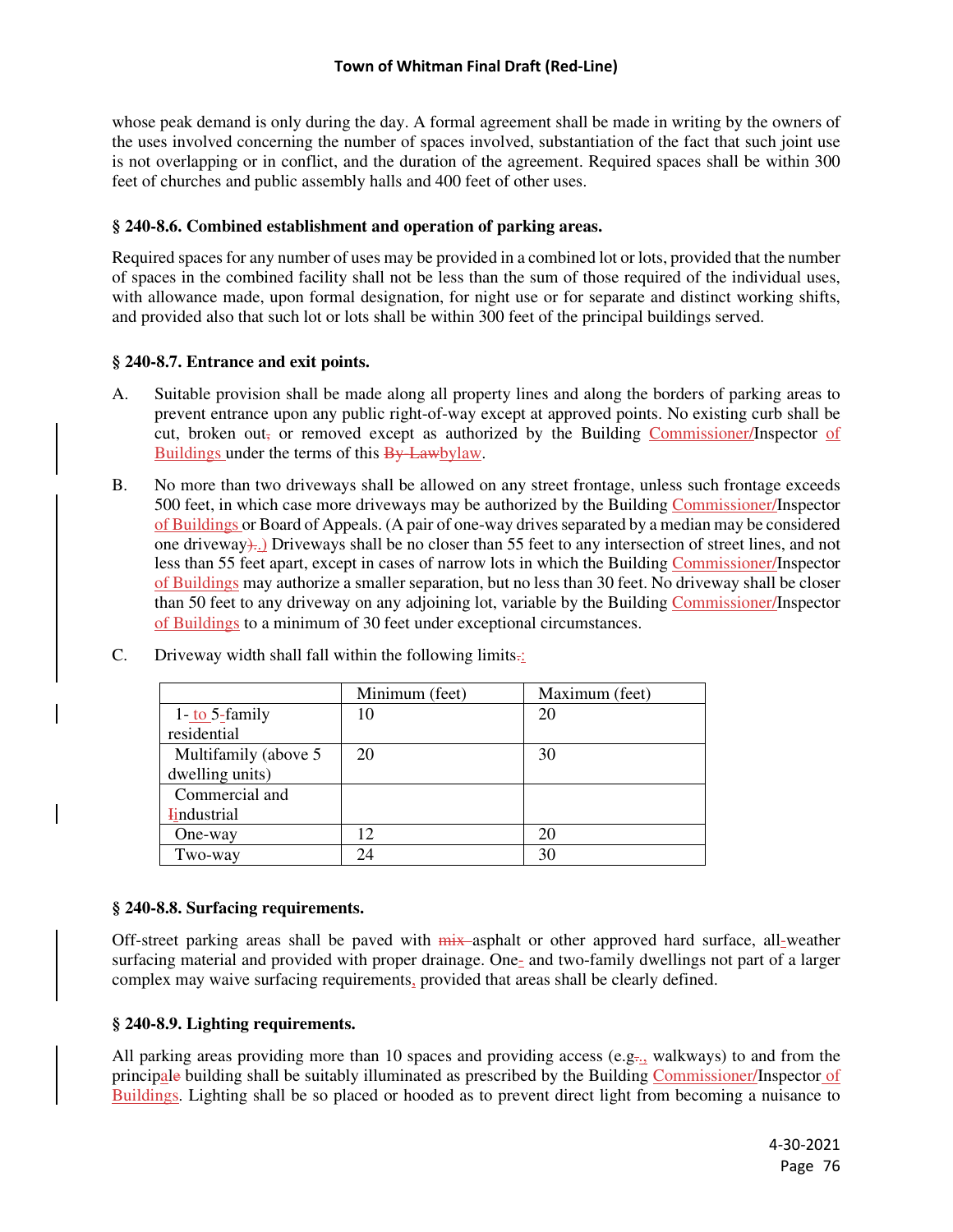surrounding property.

## **§ 240-8.10. Visual relief for lots.**

- A. Parking lots that abut public ways shall be separated therefrom by at least a ten-foot strip of landscaping (which shall contain at least three trees per 200 linear feet that are at least three inches' diameter at breast height).
- B. Parking lots in HB, GB, LI or I Districts that abut residential districts shall also provide a minimum ten-foot landscaped buffer strip on the affected side yards. A wall or solid fence, at least six feet in height, may replace the buffer strip.
- C. Parking lots shall contain visual relief from vast expanses of unbroken blacktop and cars. In parking areas exceeding 1/4 acre but less than one acre in area, landscaping islands containing trees of greater than six feet in height shall be provided at a rate of at least six per 80 parking spaces. At least half of these shall be of a species expected to mature to a height greater than 30 feet. Landscaping in islands shall be protected from damage from parking cars and snow removal operations.
- D. When the total amount of parking on a lot or building site exceeds 40,000 square feet, the parking shall be separated into smaller lots or segments of not more than 20,000 square feet each with dividers at least 10 feet wide and containing vegetation.

## **§ 240-8.11. Parking and storage.**

- A. No large trucks, trailers, or other major transportation equipment shall be parked in any yard between the building line and a public street in any residential zone.
- B. Parking lots in HB, GB,  $LI<sub>z</sub>$  and I Districts where large trucks, trailers, and other major transportation equipment is stored in a lot abutting a public way shall provide a solid fence six feet in height to screen the lot from the street. Refer to § 240-6.3.

# **§ 240-8.12. Table of Off-Street Parking Regulations.**

When the computation of parking spaces results in the requirement of fractional space, any fraction over one-half shall require one space.

| <b>Uses</b>                                                  | <b>Number of Parking Spaces Per Unit</b>                  |  |  |
|--------------------------------------------------------------|-----------------------------------------------------------|--|--|
| <b>Gasoline Service Station and Repair</b><br>$\overline{A}$ | 1 parking space for each 175 square feet of gross         |  |  |
| 2 spaces for each lubrication pit,<br>Garage-                | floor area on the lobby floor. Office area not on         |  |  |
| lift or bay and 1 space for each employee.                   | the lobby floor shall be treated in the same manner       |  |  |
| Bank                                                         | as business and professional offices. Refer to            |  |  |
|                                                              | <b>Đ</b> "Business, professional and other offices" entry |  |  |
|                                                              | below.                                                    |  |  |
| Bowling Aalley                                               | 3 spaces per alley plus 1 space per employee.             |  |  |
| Business, professional, and other offices<br>Ð)              | 1 space for each 300 square feet of gross floor           |  |  |
|                                                              | area-                                                     |  |  |
| Church, or other place of worship,<br>E                      | Refer to the State of Massachusetts Building              |  |  |
| college, or other institutions of higher learning,           | Code.                                                     |  |  |
| business, trade, or other schools, libraries, housing        |                                                           |  |  |
| for the elderly, accessory uses to such facilities,          |                                                           |  |  |
| schools, stadiums, and places of public assembly,            |                                                           |  |  |
| or theatre-r                                                 |                                                           |  |  |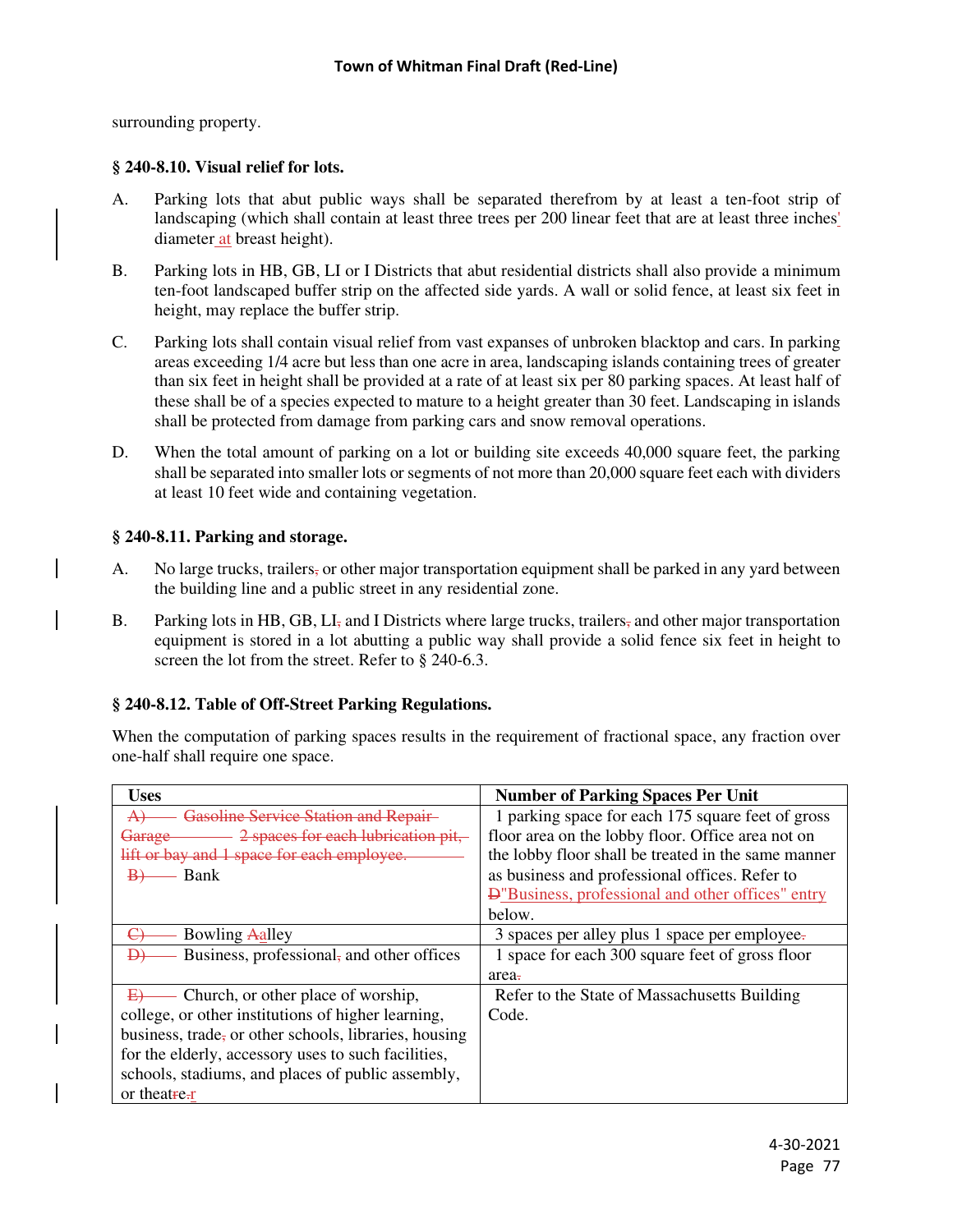| <b>Uses</b>                                                  | <b>Number of Parking Spaces Per Unit</b>                     |  |  |
|--------------------------------------------------------------|--------------------------------------------------------------|--|--|
| - Dwellings (1-family detached)<br>$\overline{F}$            | 2 spaces per dwelling unit                                   |  |  |
| G Dwellings (single-family attached and                      | Each 1-bedroom unit, 1.3 spaces, $eE$ ach 2-                 |  |  |
| multifamily)                                                 | bedroom unit, 2.0 spaces, eEach 3-bedroom unit,              |  |  |
|                                                              | 2.6 spaces, eEach 4-bedroom unit, 3.0 spaces.                |  |  |
| H) Food and Beverage                                         | 1 space for each 3 seats or 1 space for each 50              |  |  |
| Establishmentbeverage establishment                          | square feet of gross floor area, whichever is                |  |  |
|                                                              | greater                                                      |  |  |
| Gasoline service station and repair garage<br>$\overline{H}$ | 2 spaces for each lubrication pit, lift or bay and 1         |  |  |
|                                                              | space for each employee                                      |  |  |
| General business, commercial or personal                     | 1 space for each 300 square feet of gross floor              |  |  |
| services, service establishment catering to the              | area                                                         |  |  |
| retail trade, including stores, department stores, or        |                                                              |  |  |
| drugstores-                                                  |                                                              |  |  |
| - Hospital<br>$\overline{+}$                                 | 1 space for each bed-                                        |  |  |
| - Hotel/Motel<br>K                                           | 1 space for each unit, plus additional spaces for            |  |  |
|                                                              | any public eating or assembly spaces as required             |  |  |
|                                                              | in H <sub>rthe</sub> "Food and beverage establishment" entry |  |  |
|                                                              | above                                                        |  |  |
| $\overline{L}$ Manufacturing uses and processing             | 1 parking space for each 2 employees during the              |  |  |
| plants, excluding warehouse area                             | shift of maximum employment or 1 space for each              |  |  |
|                                                              | 600 square feet of open or enclosed area devoted             |  |  |
|                                                              | to the compounding, manufacturing, or processing             |  |  |
|                                                              | of any goods or articles, whichever is less, plus 1          |  |  |
|                                                              | space for each vehicle used in conjunction with the          |  |  |
|                                                              | business                                                     |  |  |
| - Medical and dental clinics and offices<br>$M+$             | 1 space for each 200 square feet of gross floor              |  |  |
|                                                              | area                                                         |  |  |
| - Mortuary<br>H                                              | 1 space for each 3 seats within the chapel or 1              |  |  |
|                                                              | space for each 20 square feet of floor space not             |  |  |
|                                                              | containing fixed seats within the chapel plus 1              |  |  |
|                                                              | parking space for each 400 square feet of gross              |  |  |
|                                                              | floor area within the building outside the chapel            |  |  |
| $\Theta$ - Rooming houses, lodging houses, and               | 2 spaces for each structure, plus 1 space for each           |  |  |
| clubs and fraternities having sleeping rooms                 | guest room or sleeping unit                                  |  |  |
| Sanitariums, rest homes, nursing homes<br>$\overline{P}$     | 1 space for each 2 beds                                      |  |  |
| Warehouse and storage building<br>$\Theta$                   | 1 space for each 4,000 square feet of gross floor            |  |  |
|                                                              | area, plus 1 space for each 400 square feet of               |  |  |
|                                                              | office area                                                  |  |  |

## **§ 240-8.13. Location of loading spaces.**

The loading spaces required for the Table of Off-Street Loading Requirements shall in all cases be on the same lot as the use they are intended to serve. In no case shall the required loading spaces be part of the area used to satisfy the parking requirements of this By-Lawbylaw.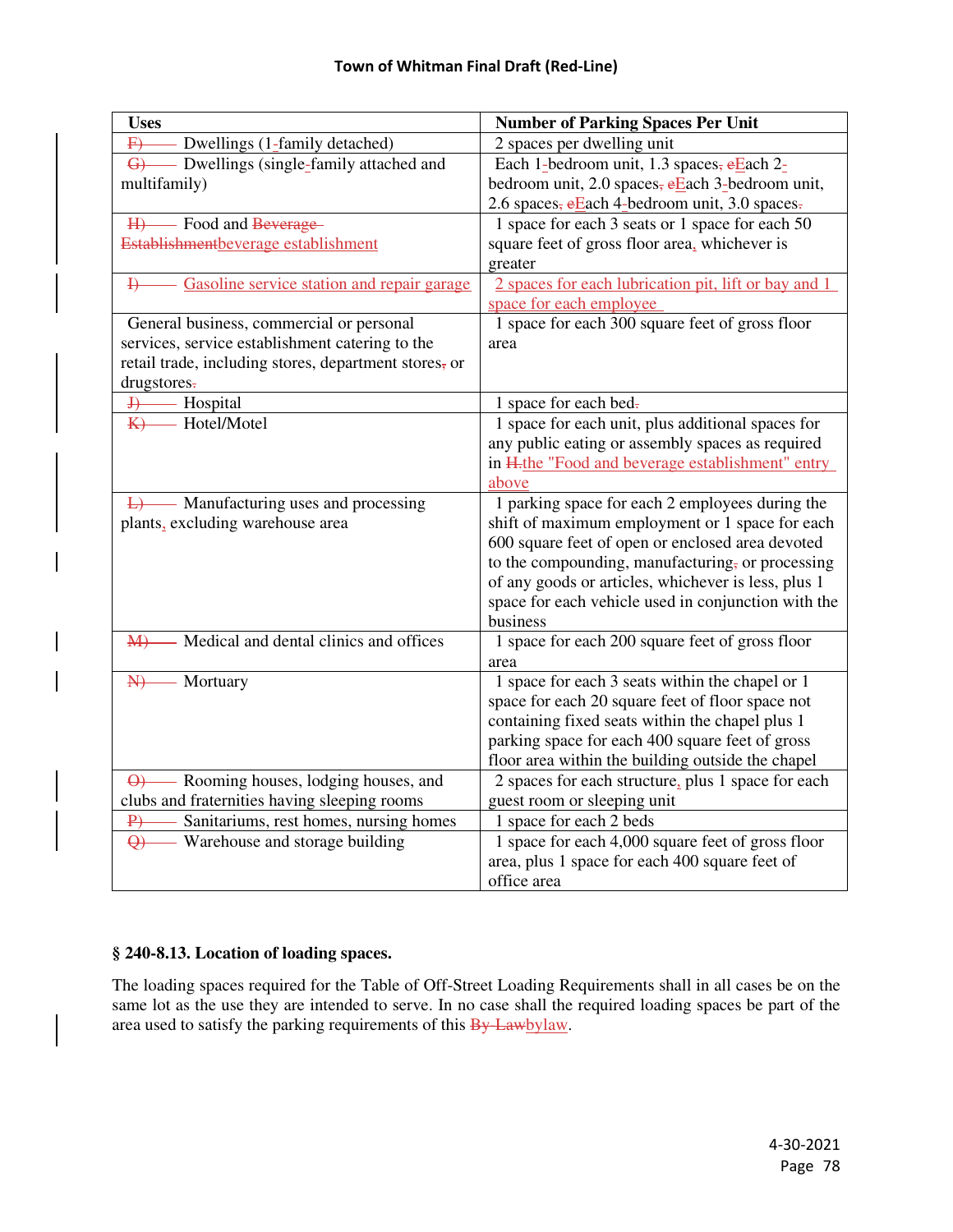| Loading Spaces Required per 1,000 Square Feet of Floor Area |            |                |               |               |             |  |  |
|-------------------------------------------------------------|------------|----------------|---------------|---------------|-------------|--|--|
| Uses                                                        | $2 - 1514$ | 15-50          | 51-100        | 101-150       | Over $150$  |  |  |
| Retail trade,                                               |            | $\overline{2}$ | 3             | 4             | 1 space for |  |  |
| wholesale, and                                              |            |                |               |               | each        |  |  |
| storage,                                                    |            |                |               |               | additional  |  |  |
| industry,                                                   |            |                |               |               | 150,000     |  |  |
| communication                                               |            |                |               |               | square feet |  |  |
| and utilities                                               |            |                |               |               |             |  |  |
| Consumer                                                    |            |                | $\mathcal{D}$ | $\mathcal{E}$ |             |  |  |
| services, hotel                                             |            |                |               |               |             |  |  |
| and dormitory,                                              |            |                |               |               |             |  |  |
| institutional,                                              |            |                |               |               |             |  |  |
| educational                                                 |            |                |               |               |             |  |  |

## **§ 240-8.14. Table of Off-Street Loading Regulations.**

#### ARTICLE IX **Signs**

## **§ 240-9.1. Administration.**

- A. No sign, including mobile and movable signs, as defined by this  $\frac{By Lawbylaw}{By Lawbylaw}$ , in excess of four square feet in area shall be erected, replaced, located or relocated within the Town of Whitman without first obtaining a sign erection permit from the Building Commissioner/Inspector of Buildings.
- B. Applications for signs not in accord with the specification set forth in this sectionarticle shall be referred by the Building Commissioner/Inspector of Buildings to the Board of Appeals for a special permit.

## **§ 240-9.2. General regulations.**

- A. All signs shall be non-animated, non-flashing nonanimated, nonflashing, and permanently fixed. Exceptions may be permitted for short-term displays such as fairs, carnivals, parades, and seasonal celebrations not to exceed 14 days each year.
- B. In all zoning districts, for safety reasons, signs or their illuminator, shall not by reason of their location, shape, size, or color interfere with traffic or be confused with or obstruct the view or effectiveness of any official traffic sign, traffic signal or traffic marking.
- C. No sign shall obstruct visibility in such a way as to constitute a hazard to the safety of persons traveling upon a public way.
- D. No commercial advertising shall be affixed upon or painted upon any rock, tree, or utility pole within the Town of Whitman.
- E. Signs may be placed along traveled ways for the purpose of indicating directions to business or institutional facilities by special permit of the Board of Appeals which shall, in addition to other requirements for the granting of special permits, allow such signs only if they are reasonably needed for directional purposes.
- F. Signs may be no higher than 20 feet in height.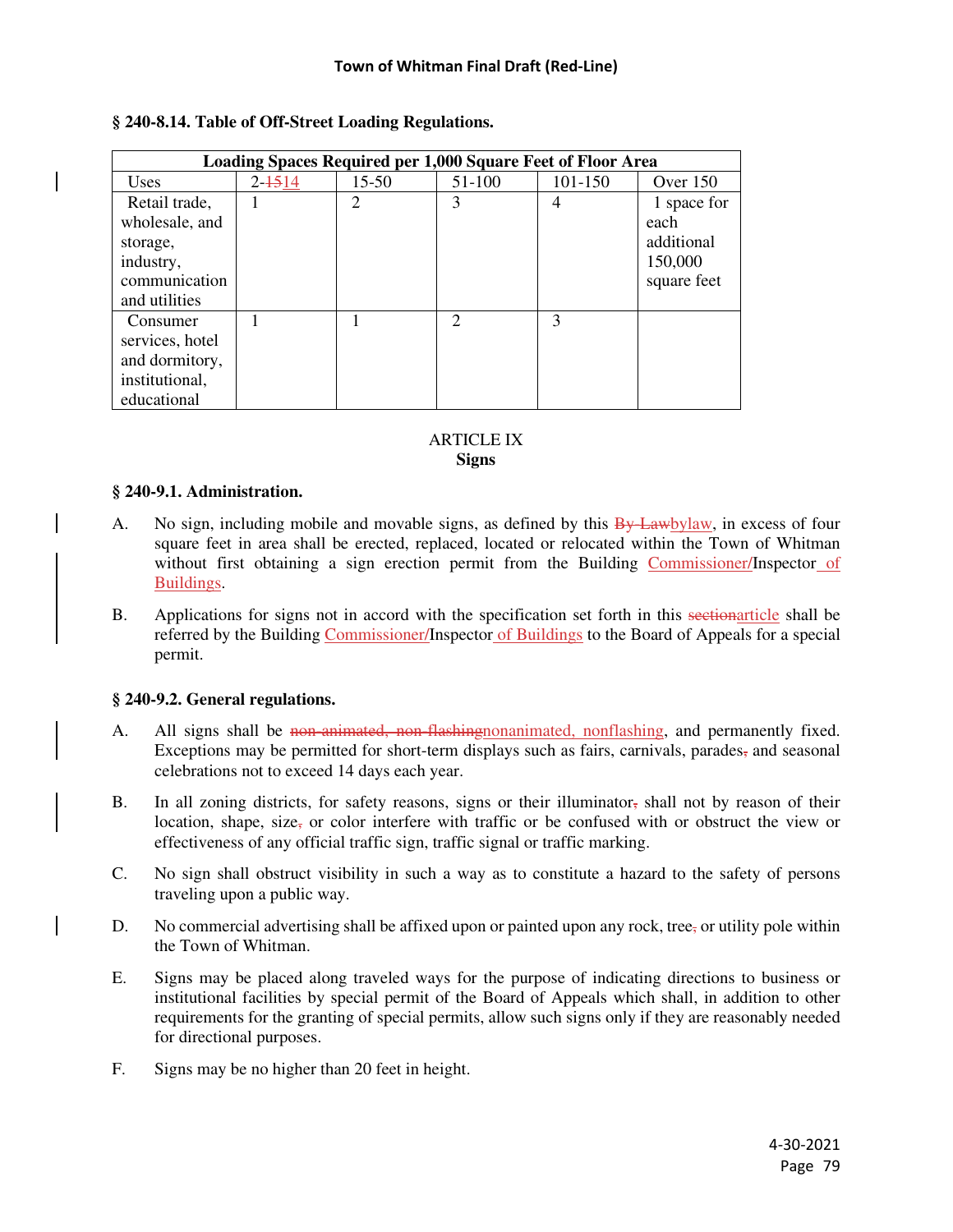- G. Private signs shall not project over public streets and no more than four feet over public walks. No signs, whether permanent or temporary, shall be erected or affixed to any object in a public right-ofway. The lowest point of the sign shall be at least 10 feet - zero inch above the finished grade.
- H. All signs, whether erected before or after the effective date of this  $\frac{By\text{-}Lawbylaw}{\text{-}Bx}$ , shall be maintained in a safe condition to the satisfaction of the Building Commissioner/Inspector of Buildings.

# **§ 240-9.3. Signs in residential districts.**

In all residential districts, signs may be permitted as follows:

- A. One sign displaying the street number or name of the occupant on premises, or both, not exceeding two square feet in area. Such sign may be attached to a building or may be on a rod or post not more than six feet high and not less than three feet from the street line. Such sign may include identification of an accessory studio or professional office in the dwelling or on the premises, or may identify other permitted accessory uses, including customary home occupations.
- B. One bulletin or announcement board or identification sign for a permitted nonresidential building or use, not more than 10 square feet signboard area. For churches and institutions, membership clubs, funeral establishments, hospitals, other places of public assembly, community facilities or public utilities, one bulletin or announcement board or identification sign is permitted on each building.
- C. A "For Sale" or "For Rent" sign, not to exceed six square feet in area.
- D. A sign bearing the name of a subdivision or multifamily housing development located on the premises at the street entrance, limited to announcing the name of the subdivision or multifamily housing development. Such a sign shall not exceed 20 square feet in area.
- E. Contractor's, owner's, designer's, or engineer's signs associated with actual construction on a site, such signs to be removed immediately upon completion of construction.
- F. No sign or advertising device shall be illuminated after 11:00 p.m.

## **§ 240-9.4. Signs in business and industrial districts.**

SignsIn business and industrial districts, signs and or advertising devices are permitted only as follows:

- A. As permitted in residential districts.
- B. Wall signs.
	- (1) One sign paralleling the street and attached flat to the facade of the establishment advertised as long as such sign does not exceed one square foot in area for each horizontal foot of building frontage and as long as such sign does not project more than 12 inches perpendicularly from the facade;.
	- (2) Open lot businesses, such as auto sales, in which the surrounding unenclosed property serves as a major display area for a relatively small building, may base such sign area on lot frontage such that the sign area does not exceed one square foot per foot of lot frontage, but not to exceed 32 square feet for each 100 feet of frontage.
	- (3) One sign not to exceed 40 square feet in area on either side, perpendicular to the associated street or sidewalk and located immediately adjacent to or over the entrance to the store or business. Such sign shall not project more than five feet from the face of the building. If such establishment maintains a parking facility, this sign may be free-standing establishment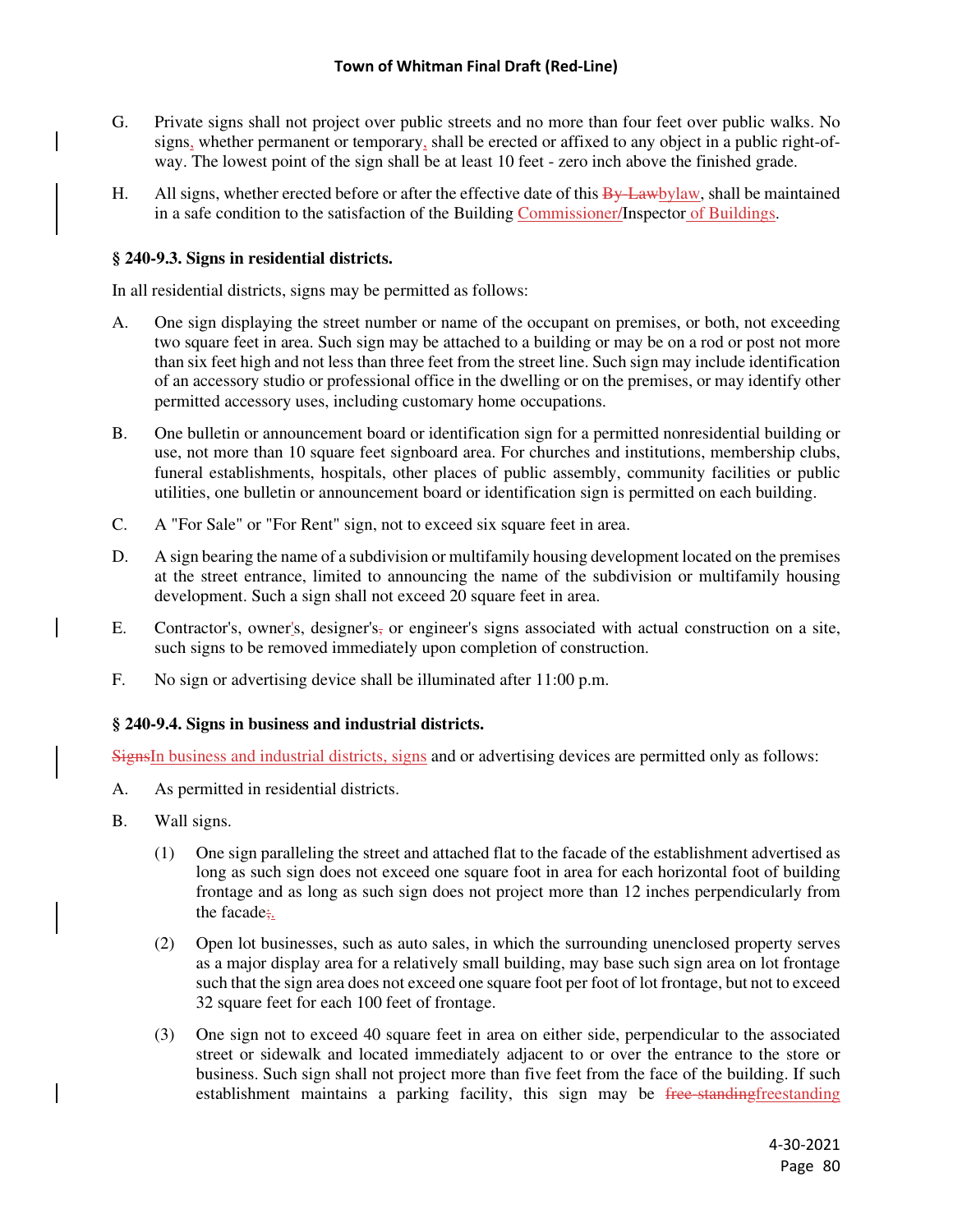immediately adjacent to the parking lot entrance.

- C. Iconic or symbolic signs such as barber poles, clocks, etc., that carry no printed advertising and whose cross-sectional area does not exceed 15 square feet may be displayed in addition to those heretofore described.
- D. Stores of businesses sharing common private parking facilities such as shopping centers may cooperatively display one sign next to the public way not to exceed 100 square feet in area. Such sign shall be located adjacent to the parking entrance, shall be no taller than 20 feet nor lower than eight feet from the ground. A directory of participating stores or businesses may be associated with such sign, each store or business to be allotted not more than four square feet of space.
- E. Where a structure is set back at least 30 feet from the curbline, a free standing freestanding sign of an area not in excess of 100 square feet on each side may be placed in such a manner that the edge of the sign is not less than 10 feet from the lot line and not higher than 20 feet nor lower than eight feet from the ground.
- F. There shall not be more than three exterior signs for each store or business, excluding exit and entrance signs.

# **§ 240-9.5. Special signs.**

The following signs are exempt from the requirements of Article IX:

- A. Interior window displays or signs.
- B. A community bulletin board for the purpose of displaying notices such as public events, schedules and personal notices. Such bulletin boards are not to be used for the purposes named in § 240-9.3B. Bulletin boards may be 10 square feet on each side.
- C. The following Customary signs <del>, customary and</del> necessary to the operationg of a filling andor service stations: Lettering on buildings displayed station, including lettering over individual entrance doors consisting of the words "washing", "lubrication", "repairing", or words of similar import, provided that there shall be not more than one such sign over each entrance, and that the letters not exceed not exceeding 10 inches in height; lettering or and signs as part of the gas pumps and other insignia, which are a structural part of a gasoline pump, consisting only of a brand name, lead warning sign and other signs, as signs required by law; a credit card sign not exceeding two square feet in area, affixed to the building or permanent sign structure.
- D. A memorial sign or tablet indicating the name of a building or the date of its erection when cut into any masonry surface or constructed of bronze or other incombustible material.

# ARTICLE X **Environmental Performance Standards**

# **§ 240-10.1. Applicability.**

The requirements and regulations set forth in this sectionarticle apply to all developments under this By-Lawbylaw. In addition, there are additional requirements for certain uses as set forth in Article VII as well as requirements for parking (Article VIII) and signs (Article IX). Provisions in Articles VII, VIII, and IX shall be in addition to the requirements of this sectionarticle.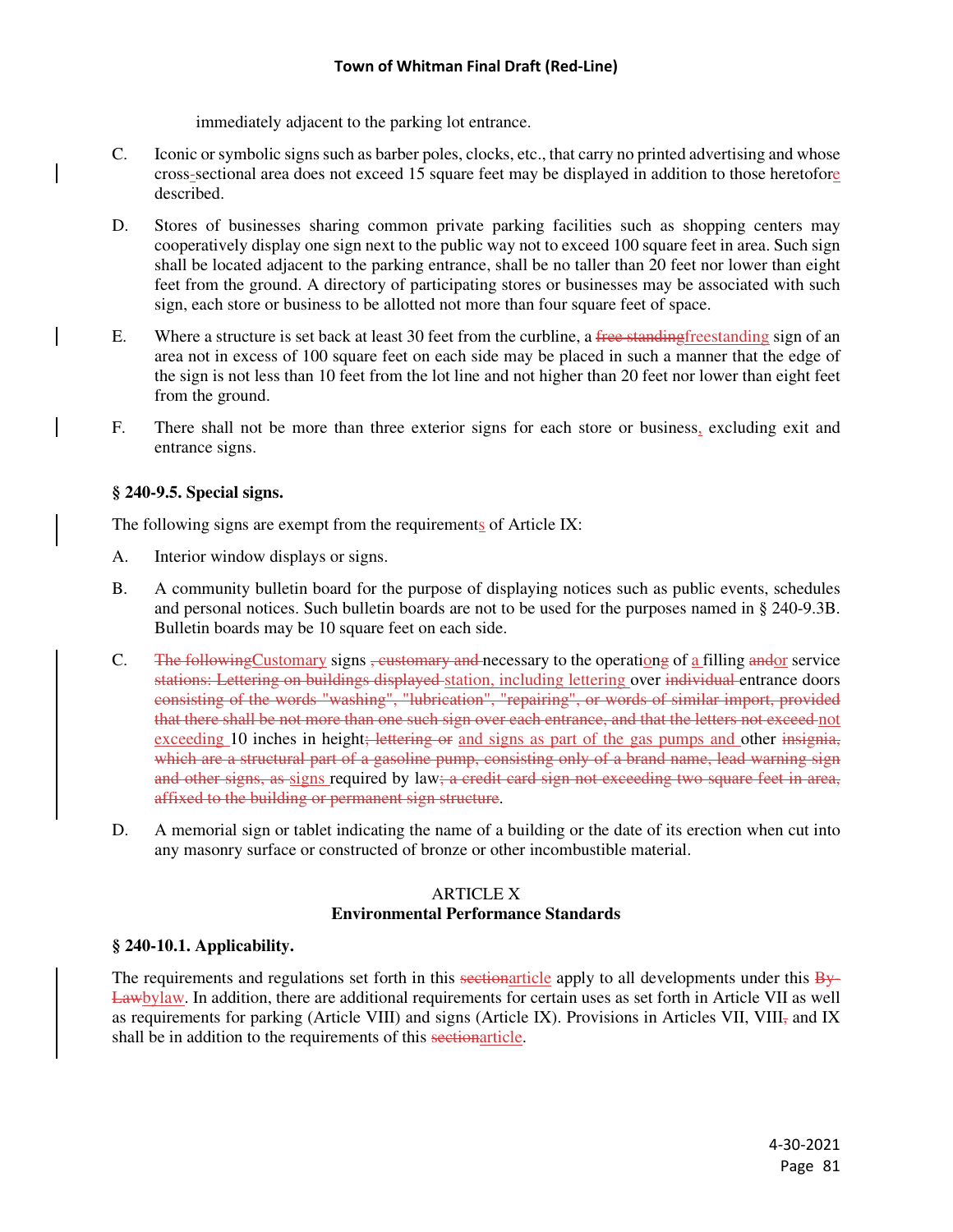## **§ 240-10.2. Sewerage.**

The disposal of sanitary wastes shall be accomplished in a safe and adequate manner subject to rules and regulations of the Whitman Board of Health and the Massachusetts Department of Environmental Quality Engineering.Protection. The proposed method of sanitary sewerage disposal shall be shown precisely on plans.

## **§ 240-10.3. Surface water drainage.**

All surface water drained from roofs, parking lots, streets, and other site features shall be disposed of in a safe and efficient manner which shall not create problems of water runoff or erosion on the site in question or on other sites. Insofar as possible, natural drainage courses, swales properly stabilized with plant materials or paving when necessary, and drainage impounding areas shall be utilized to dispose of water on the site through natural percolation.

## **§ 240-10.4. Erosion control.**

- A. All slopes shall be stabilized by adequate ground cover or other approved means to prevent erosion and to retard excessive runoff. Means of preventing erosion during construction shall be specified to the satisfaction of the Building Commissioner/Inspector of Buildings.
- B. Natural slopes shall be retained insofar as possible when siting structures. Finish contours shall direct surface drainage around structures rather than directly against them, using swales or other approved means.
- C. No portion of any lot whose slope equals or exceeds 15% shall have any structure built on it.
- D. Upon completion of grading and replacement of topsoil, slopes shall be appropriately stabilized according to the following guidelines:
	- (1) Slopes greater than  $35\%$  should be avoided in most cases;
	- (2) Slopes between  $25\%$  and  $35\%$ , rip-rap or terracing should be used;
	- (3) Slopes between 10% and  $\frac{2524}{\%}$ , sod, or established vegetation or seedlings in association with webbing material placed over the soil;
	- (4) Slopes between 4% and 109%, plant seed in association with webbing placed over the soil, or heavy mulch or gravel.

## **§ 240-10.5. Vegetation.**

- A. Natural tree coverage and other desirable natural foliage shall be preserved on all lots to the maximum extent possible.
- B. Outside of areas of actual construction activity, all trees of greater than five inches breast height diameter should be preserved. If a lot is covered with mature trees of greater than five inches breast height diameter, they should not be thinned by more than 50%.
- C. In all residential areas, upon completion of construction, there shall be an average minimum of four trees per dwelling unit, at least two of which shall be on each lot or, in the case of multifamily residential, within 50 feet of each dwelling unit. Such trees shall be of a species suited to the soil and climate of the area, shall be in healthy condition, and shall be a minimum of 12 feet in height. Such trees may be planted by the developer if existing trees cannot be saved, and shall be properly planted. A greater number of trees which are less in height than those required but which are a minimum of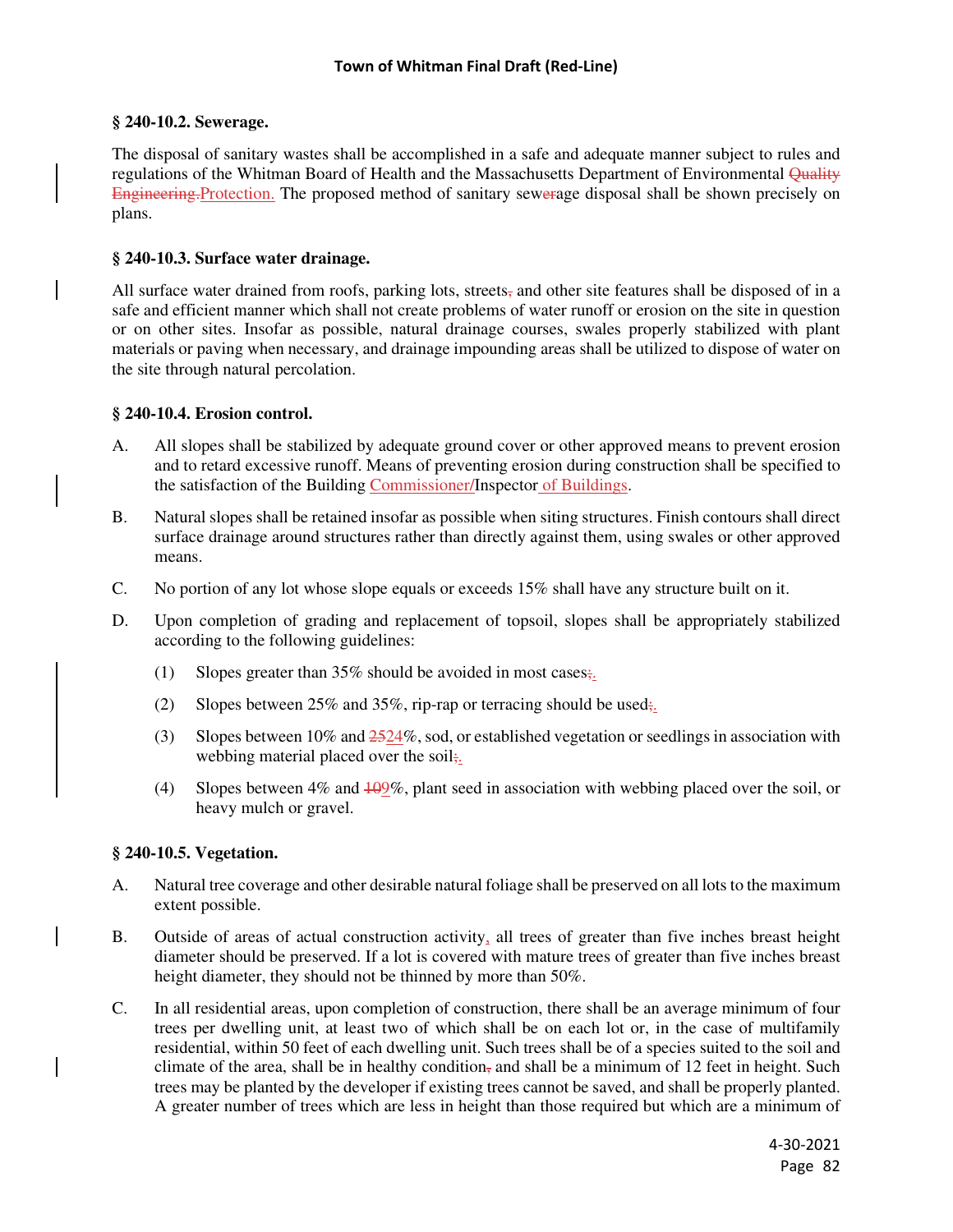five feet in height and which furnish, or can be expected to furnish, a comparable tree coverage may be authorized at the discretion of the Building Commissioner/Inspector of Buildings.

# **§ 240-10.6. Buffer strips.**

In order to protect residential land uses from potential noxious or disruptive effects of adjacent land uses of different character, the following buffer areas shall be provided, unless other provisions of this bylaw include different buffer requirements:

- A. Where business, apartments, or industrial uses adjoin existing residential properties or residential districts, whether developed or undeveloped, adequate buffering shall be provided along all lot lines adjoining the residential properties.
	- (1) A buffer strip of at least 20 feet in width shall be reserved and screening shall be provided in the form of a natural growth of trees, if existing; or a natural growth of trees and thick planting; or a double row of evergreen trees not less than eight feet in height and not more than 20 feet apart, the spacing of one row centered on the spacing of trees in the other; or a solid screen type fence six feet in height complemented by suitable plantings.
- B. Buffer strips shall be in conformance with the provisions of § 240-6.3.
- C. The owner of property adjacent to residential properties shall cause the buffer zones to be provided and constructed at such time as the property is developed as permitted under this By-Lawbylaw.
- D. Established business and industrial properties actively engaged in business at the time of acceptance of this By-Lawbylaw shall not be required to provide the buffer zone construction until such time that additions or alterations are made to such properties.
- E. The owner of said properties shall be required to maintain buffer strips in a clean and safe manner. Any trees or plantings which die must be replaced.

# **§ 240-10.7. Other site features.**

All service areas, loading areas, outdoor storage, utility structures, mechanical equipment, garbage disposal facilities, or other utility facilities shall be located or visually screened so as not to create hazards or visual or other nuisances. Light fixtures, walls, fences, benches, recreation facilities, and other such site appurtenances shall be harmoniously designed, constructed, and located in relation to other site features.

# **§ 240-10.8. Control of air pollution.**

Except as in herein provided, all use and conditions of land, buildings and structures shall be in conformance with the Regulations as amended for the Control of Air Pollution in the Metropolitan Boston Massachusetts Air Pollution Control District, adopted by the Bureau of Air Quality Control, Division of Environmental Health, Department of Public Health, Commonwealth of Massachusetts, as amended to become effective September 1, 1972 and amendments thereto. Enforcement of the Regulations if provided for in Regulation 52.1 regulations of the Environmental Protection Agency under the Clean Air Act and the Massachusetts DEP's Division of Air Quality under the state Clean Air Act.

# **§ 240-10.9. Heat, glare and vibration.**

No heat, glare, or vibration shall be discernible from the outside of any structure. In no case shall vibration be permitted which is discernible to the human sense of feeling for three minutes or more duration in any one hour of the day between the hours of 7:00 a.m. and 7:00 p.m., or of 30 seconds or more duration in any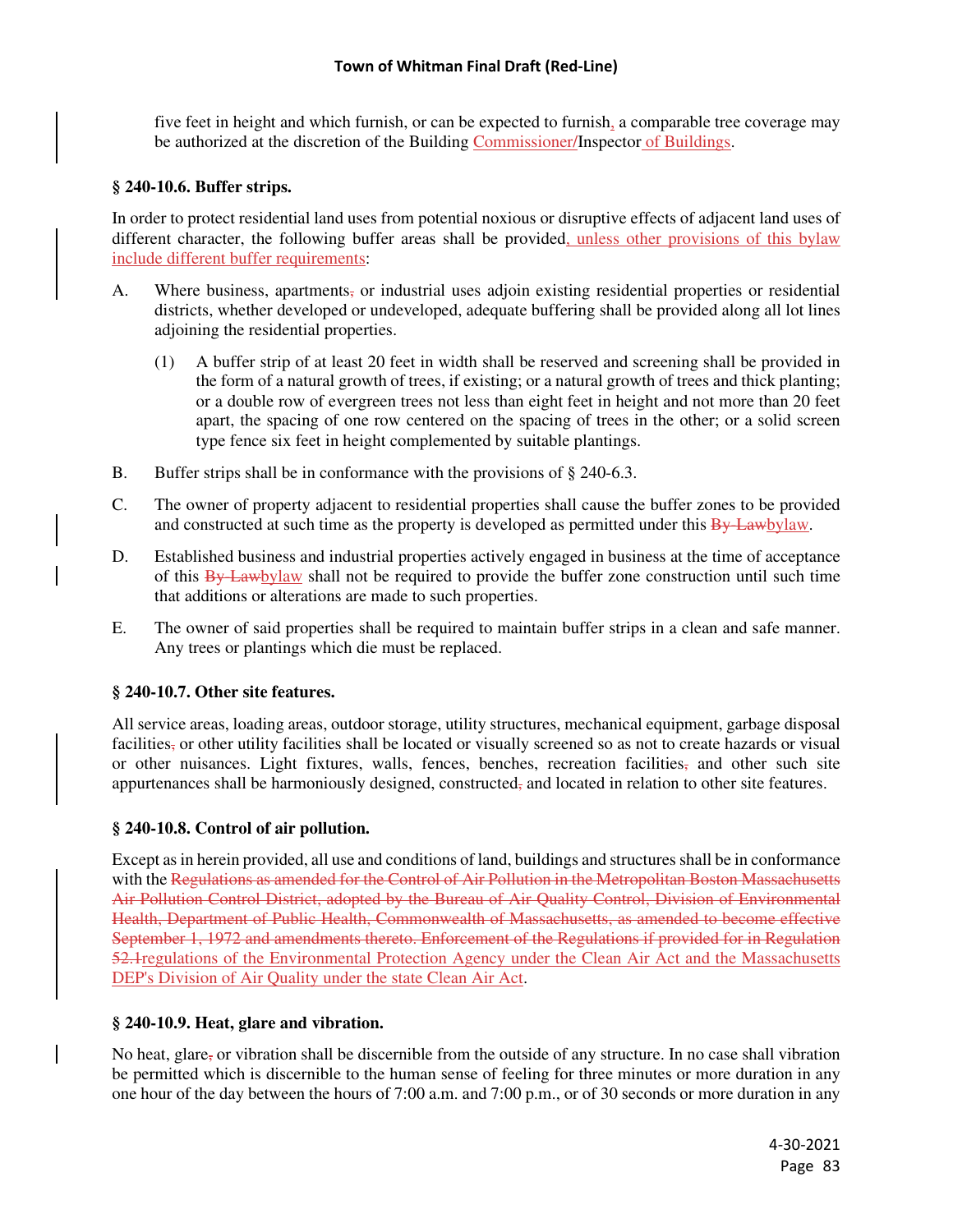one hour between the hours of 7:00 p.m. and 7:00 a.m.

## **§ 240-10.10. Waste disposal, water supply and water quality.**

Regulations of the State Department of Public Health for waste disposal, water supply and water quality shall be met and, when required, approval shall be indicated on the approved site plan. In no case shall discharge cause the waters of the receiving body to exceed the limits assigned by the Commonwealth of Massachusetts, Water Resources Commission, Division of Water Pollution Control as published and entitled "Water Quality Standards", filed with the Secretary of State on March 6, 1967, and amendments thereto, for streams and water bodies within the Town.Massachusetts DEP wastewater programs and 310 CMR 22 regarding drinking water regulations.

## **§ 240-10.11. Storage.**

- A. All materials, supplies and equipment not intended for retail sale shall be stored in accordance with Fire Prevention Standardsthe current edition of the NationalMassachusetts Fire Protection AssociationCode and shall be screened from view from public ways and abutting properties.
- B. Materials shall be covered as necessary so that dust shall not be emitted from the stored material.
- C. The storage, utilization or manufacture of materials or products which decompose by detonation shall be in accordance with standards as adopted by the Massachusetts Department of PublicFire Safety.
- D. The storage, utilization or manufacture of solid materials which are active to intense burning or of flammable liquids or gases shall be subject to conditions of a permit issued by the Fire Chief.

#### **§ 240-10.12. Exterior lighting.**

No exterior lighting other than streetlighting approved by the Selectmen shall be directed on adjacent properties or towards any street in such a manner as to create a nuisance or hazard.

## ARTICLE XI **Nonconforming Uses**

## **§ 240-11.1. Applicability.**

The provisions of this sectionarticle apply to nonconforming uses, structures and lots as created by the initial enactment of this  $\frac{By\text{ Law} (My \text{ Law})}{B + B}$  or by any subsequent amendment.

## **§ 240-11.2. Existing nonconforming uses.**

Any lawful building or use of a building or land or any part thereof existing at the time of the adoption or amendment of this By-Law, bylaw may be continued although not conforming to the provisions hereof, provided such use has not been abandoned for a continuous period of two years or more.

## **§ 240-11.3. Abandonment or sale. .**

Abandonment. If any nonconforming development or use of land or of a building be discontinued for a period of two years or more, which in the terms of this  $\frac{By\text{Lawb}}{B}$  when  $\frac{By\text{Lawb}}{B}$  shall constitute abandonment of nonconforming usage, such land or building shall thereafter be used or developed only in accordance with the terms of the Whitman Zoning  $\frac{B_y}{B_y}$  LawBylaw for the zoning districts in which such property is located.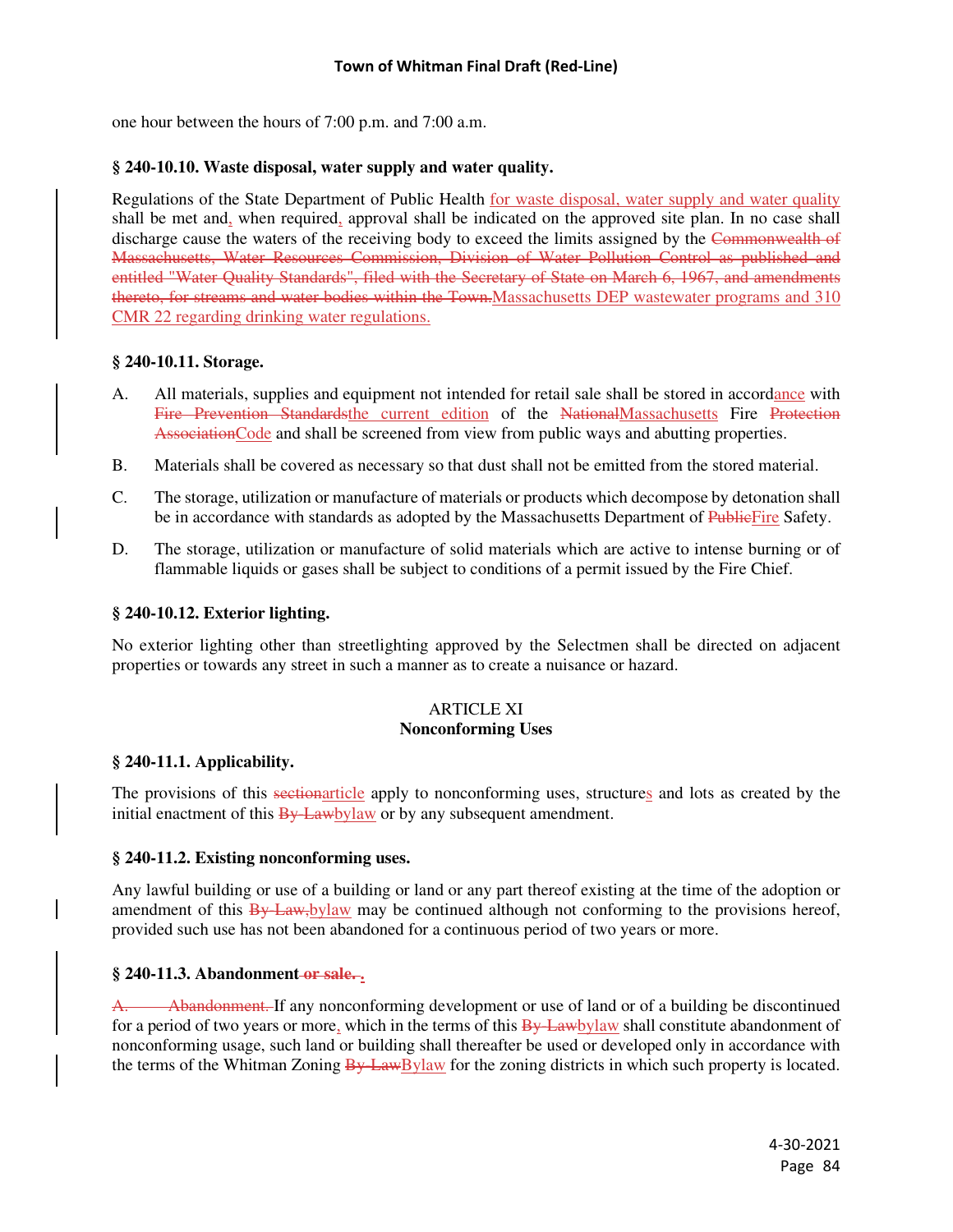## **§ 240-11.4. Restoration.**

In the event of the interruption of the use of any such building or land caused by the destruction of or damage to any building by fire, explosion or other catastrophe, by  $75\%$ , or more, such building may be rebuilt or restored at the same location and such use of land resumed, provided that:

- A. The rebuilding shall, as far as possible, conform to this  $\frac{B_y}{B_y}$  Hawbylaw and be completed within two years after the occurrence of such fire, explosion or other catastrophe,; and,
- B. Such building or use of land as restored or resumed shall be no greater in area except as the Board of Appeals may allow by Special Permit.special permit.

# **§ 240-11.5. Reduction or increase.**

- A. Any nonconforming lot or open space on the lot (yards, setbacks, courts, or building area) if already smaller or greater, as the case may be, than that required, shall not be further reduced or increased so as to be in greater nonconformity.
- B. Any off-street parking or loading spaces, if already equal to or less than the number required to serve their intended use, shall not be further reduced in number.

## **§ 240-11.6. Change in use.**

- A. The Board of Appeals may by special permit allow any nonconforming use to be changed to any other use, provided the Board shall rule that such use is not more detrimental or injurious to the neighborhood.
- B. If any nonconforming use is changed to a conforming use, it shall not thereafter be put into any nonconforming use without approval by the Zoning Board of Appeals.

## **§ 240-11.7. Moving structures.**

AnyNo nonconforming structure shall not be removed to any other location on the lot or any other lot without the approval of the Zoning Board of Appeals unless every portion of such structure, the use thereof, and the lot shall be conforming without the approval of the Zoning Board of Appeals..

## **§ 240-11.8. Unsafe structures.**

Any structure determined to be unsafe may be restored to a safe condition. Such work on any nonconforming structure shall not place it in greater nonconformity.

## **§ 240-11.9. Enlargement.**

Any nonconforming use of building or land may be altered or enlarged up to 25% of the original floor area of a building or land area in use at the time of the adoption of this By-Lawbylaw, and to a greater extent when approved by the Board of Appeals, provided:

- A. The alteration or enlargement is on the same or an adjacent parcel of land in the same ownership of record at the time of the adoption or amendment of this **By Law**, by law; and
- B. The Board of Appeals shall rule that such alteration or enlargement will not be detrimental or injurious to the neighborhood.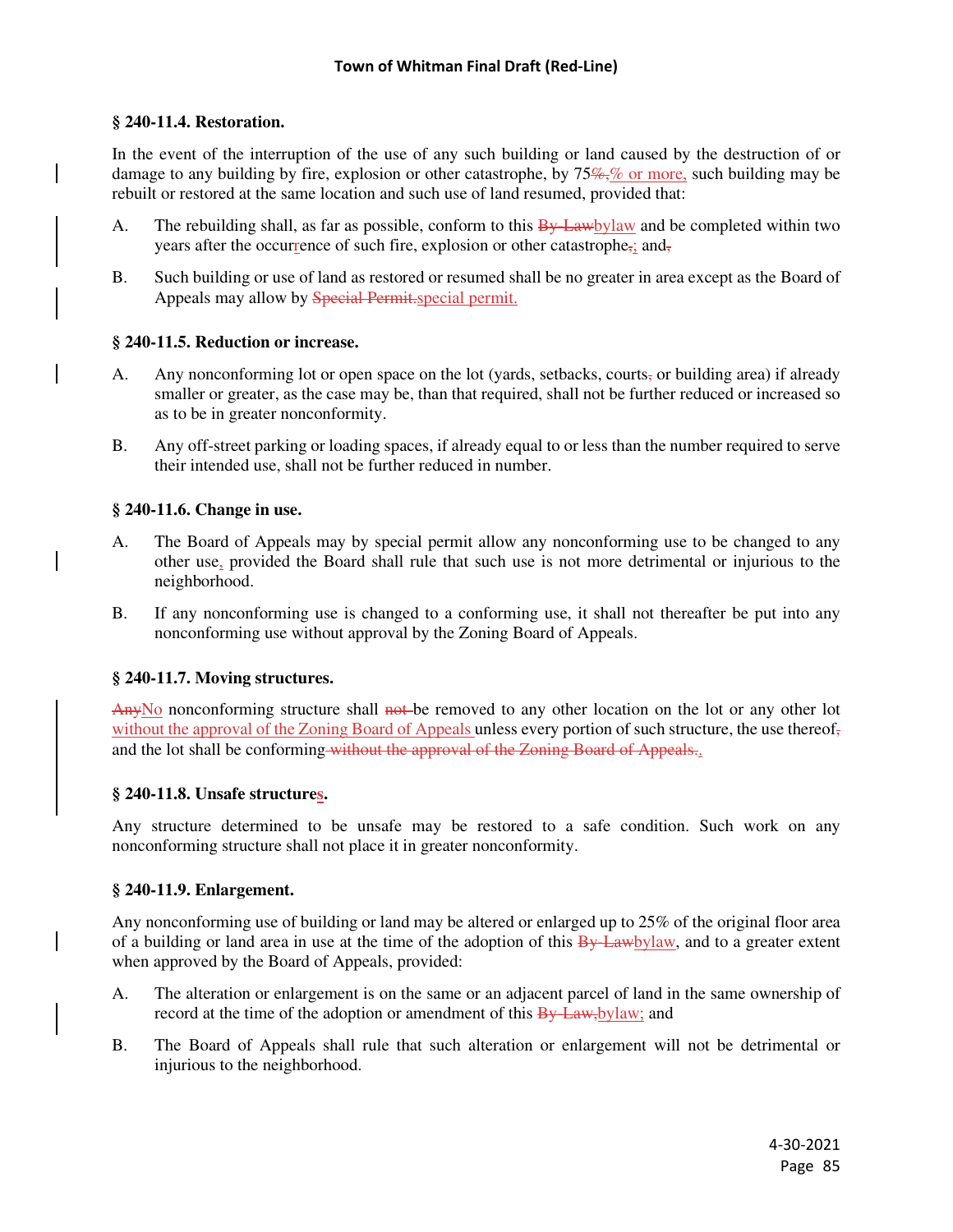#### ARTICLE XII **Administration and Enforcement**

#### **§ 240-12.1. Administration officer; duties.**

This By-Lawbylaw shall be administered by the Building Commissioner/Inspector of Buildings except as otherwise stipulated in this By-Lawbylaw or in Chapter 40A of the General Laws. Duties of the Building Commissioner/Inspector of Buildings under this By-Lawbylaw shall include the receiving of applications, issuing building and use permits, inspection of premises, issuing certificates of occupancy, action on violations, and any other lawful actions necessary to assure conformance with this  $\frac{B_y}{B_y}$  Lawbylaw.

## **§ 240-12.2. Permits.**

- A. It shall be unlawful for any person to erect, construct, reconstruct, or alter a structure without applying for and receiving from the Building Commissioner/Inspector of Buildings a building permit.
- B. Such permits shall be applied for in writing to the Building Commissioner/Inspector- of Buildings. The Building Commissioner/Inspector of Buildings shall not issue any such permits unless the plans for the buildings, and the intended use thereof, in all respects fulfill the provisions of this  $\frac{1}{2}$ Lawbylaw, except as may have been specifically permitted otherwise by action of the Board of Appeals, provided a written copy of the terms governing any such permission be attached to the application and to the resulting permit issued. One copy of each permit issued, including any conditions or exceptions attached thereto, shall be kept on file in the Office of the Building Commissioner/Inspector of Buildings; one copy sent to the applicant; and one copy sent to the Board of Assessors.
- C. Permit application contents.
	- (1) Each application for a permit to build, alter<sub>s</sub> or move a building shall be accomplanished by three copies of a plot plan of the proposed development. This plot plan shall be drawn to a useable scale, normally not larger than one inch equals 10 feet for small proposals, or one inch equals 40 feet for large proposals. The plot plan shall include:
		- (a) Actual size and shape of lot and structures, including foundation tops;
		- (b) Dimensions, areas and location of sewerage disposal systems;
		- (c) Abutting streets and ways, including approved street grades;
		- (d) Existing sanitary sewers, storm drains and water pipes in any street shown;
		- (e) Location of existing buildings on adjacent lots;
		- (f) Existing conditions and features of the proposed lot, including contours at two-foot intervals;
		- (g) Parking, screening, landscaping and other site elements required under this  $\frac{B_y}{B_y}$ Lawbylaw;
		- (h) Proposed finish grading at two-foot contour intervals, and all provisions for drainage affecting the site or adjacent properties;
		- (i) Such other information as the Building inspectiorCommissioner/Inspector of Buildings may reasonably require, including a plan of the entire subdivision in the case of singlefamily homes.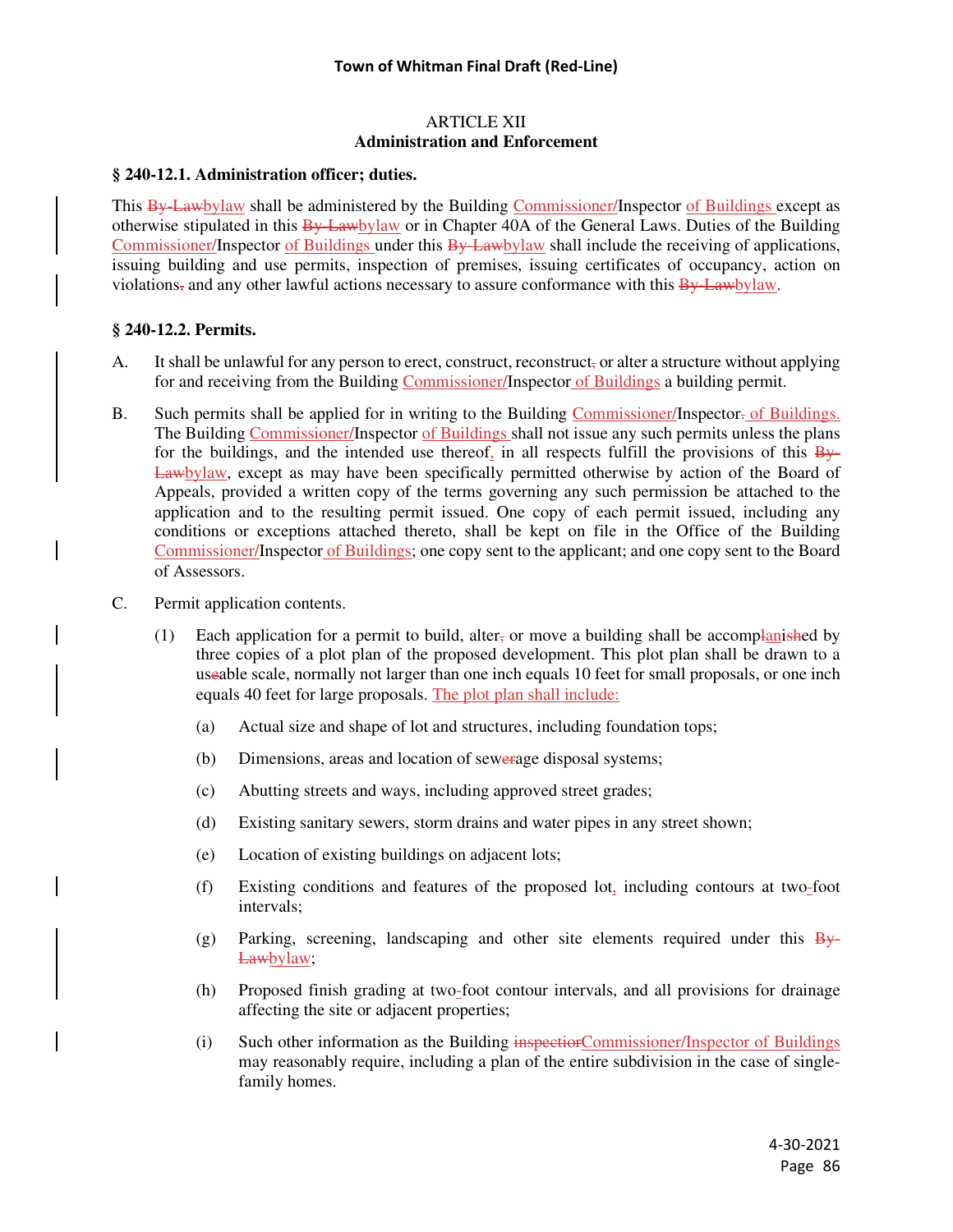- (2) Any of these requirements may be waived by the Building Commissioner/Inspector of Buildings, if in his/her opinion he/she feels they are unnecessary.
- (3) For additions to existing single-family homes, or for additions to other uses which would be less than 750 square feet in area, which would not be in any required yard, the Building Commissioner/Inspector of Buildings may require only the size and shape of the lot, the existing structure, and the proposed addition.
- D. Construction or operations under a building or special permit shall conform to any subsequent amendment of the  $\frac{By$  Lawbylaw unless the use or construction is commenced within a period of six months after the issuance of the permit, and in cases involving construction, unless such construction is continued through to completion as continuously and expeditiously as is reasonable.

## **§ 240-12.3. Certificates of occupancy.**

- A. It shall be unlawful to occupy any structure or lot for which a building or use permit is required herein without the owner applying for and receiving from the Building Commissioner/Inspector of Buildings a certificate of occupancy.
- B. The certificate of occupancy shall state that the building and use comply with the provisions of the Zoning By-LawBylaw and of the Building Code in effect at the time of issuance. The Building Commissioner/Inspector of Buildings shall consult with the Board of Health or its designated agent prior to issuing said certificate and, in the case of structures in a subdivision undergoing development, with the Planning Board.
- C. A certificate of occupancy shall be required for any of the following in conformity with the Building Code and this By-Lawbylaw:
	- (1) Occupancy and use of a building hereafter erected or structurally altered.
	- (2) Change in use of an existing building or the use of land to a use of a different classification.
	- (3) Any change in use of a nonconforming structure or use.

## **§ 240-12.4. Permit and certificate fees.**

The Board of Selectmen, with recommendations from the Building Commissioner/Inspector of Buildings, shall have the authority, from time to time as circumstances indicate, to determine and set reasonable fees for building permits, sign permits, occupancy permits or other fees required by the State Building Codes or Town of Whitman By-Lawsbylaws.

## **§ 240-12.5. Enforcement.**

- A. This By-Lawbylaw shall be enforced by the Building Commissioner/Inspector of Buildings or other enforcing officer designated by the Board of Selectmen, who shall grant no permit for the construction, alteration, relocation, occupancy or use of any building, structure or premises in violation of any provision of this **By-Law**bylaw. Whenever any permit or license is refused because of some provision of this **By-Lawbylaw**, the reason therefor shall be clearly stated in writing.
- B. The enforcing officer shall institute appropriate legal proceedings to enforce the provisions of this By-Lawbylaw or to restrain by injunction any violation thereof, or both, and shall do all further acts, revoke the permit for occupancy, institute and take any and all such action as may be necessary to enforce the provisions of this By-Lawbylaw.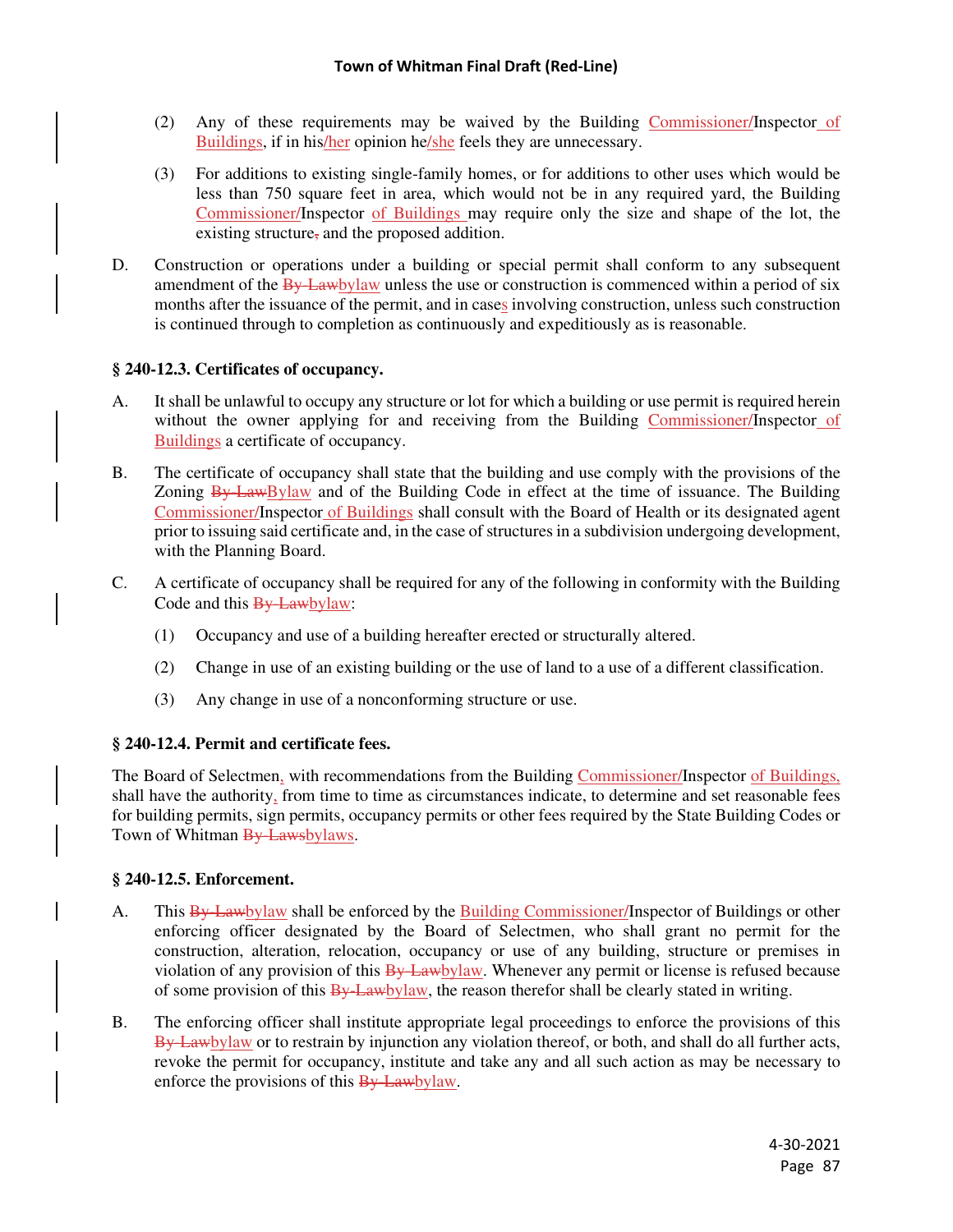## **§ 240-12.6. Violations and penalties.**

Penalties for violations of any provision of this **By-Law**bylaw may, upon conviction, be affixed in an amount not to exceed \$50300 for each offense. Each day, or portion of a day, that any violation is continued shall constitute a separate offense.

## **§ 240-12.7. Board of Appeals.**

- A. Membership. There shall be a Board of Appeals of five members and three associate members.
- B. Appointment. Members of the Board in office at the effective date of this By-Lawbylaw shall continue in office. Hereafter, as terms expire or vacancies occur, the Board of Selectmen shall make appointments pursuant to the Zoning Act. All members of said Board shall be residents of the Town.
- C. Rules. The Board shall adopt rules to govern its proceedings pursuant to Chapters 40A and 40B of the General Laws. Such rules shall be public and a copy of same shall be filed with the Town Clerk.
- D. Site plan requirements. Refer to Article VII,  $\S$  240-7.1, and 240-7.2, for site plan requirements for special permits and variances.
- E. Powers. The Board of Appeals shall have the following powers:
	- (1) Appeals. To hear and decide upon appeal by any office or  $B<sub>b</sub>$  board of the Town, or by any person aggrieved by any order or decision of the Building Commissioner/Inspector of Buildings, or Selectmen, in violation of any provision of Chapter 40A of the General Laws of the Commonwealth of Massachusetts or any amendments thereto, or any provisions of this  $\frac{B_y}{B_y}$ Lawbylaw.
	- (2) Special permits. To grant a  $S<sub>SP</sub>ecial$  permit for an exception as provided by sections of this  $B<sub>y</sub>$ Lawbylaw. In applying for a Special Permitspecial permit, the applicant need not demonstrate specific hardship. In granting a Special Permitspecial permit, the Board, with due regard to the nature and condition of all adjacent structures and uses, and the district within which the same is located, shall take into consideration the fulfillment of the following general conditions in addition to other appropriate safeguards as determined by the Board of Appeals. If rights authorized by a Special Permitspecial permit are not exercised within one year of the date of grant of such special permit, they shall lapse and may be re-established only after notice and a new public hearing.
		- (a) The use requested is listed in Table of Use Regulations as a Special Permitspecial permit in the Ddistrict for which application is made.
		- (b) The requested use will not overload any public water or drainage system or any other municipal system to such an extent that the requested use or any developed use in the immediate area or in any other area of the Town will be unduly subjected to hazards affecting health, safety, or the general welfare.
		- (c) Any special regulations for the use, set forth in Article VII are fulfilled.
		- (d) The requested use is essential or desirable to the public convenience or welfare.
		- (e) In case of conflict Chapter 808 Acts of 1975 as amended the Commonwealth of Massachusetts, MGL c. 40A, § 9 shall govern.
	- (3) Variances. The Board shall have the power to authorize a variance for a particular use of a parcel of land or to an existing building thereon after public hearing for which notice has been given by publication and posting as provided in Subsection F of this section and by mailing to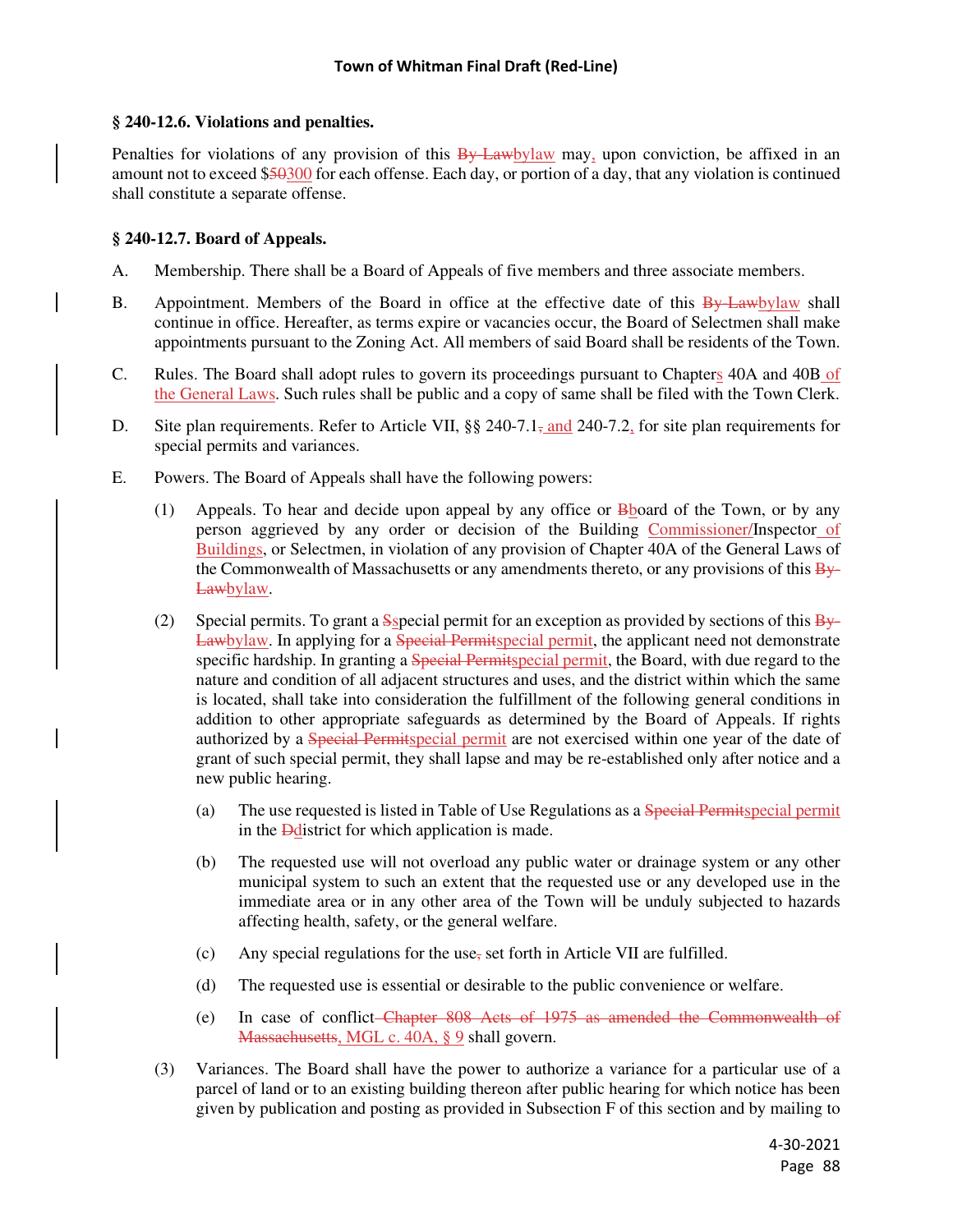all interested parties to grant upon appeal or upon petition with respect to particular land or structures a variance from the terms of this  $\frac{By\text{Lawby}}{law}$  where the Board specifically finds that owing to circumstances relating to soil conditions, shape, or topography of such land or structures and especially affecting such land or structures, but not affecting generally the zoning district in which it is located, a literal enforcement of the provisions of the  $\frac{By$  Lawbylaw would involve substantial hardship, financial or otherwise, to the petitioner or appellant, and the desirable relief may be granted without substantial detriment to the public good and without nullifying or substantially deviating from the intent of this  $\frac{By\text{-}Law}{}$ -Lawbylaw. The Board may impose conditions, safeguards, and limitations both of time and for use, including the continued existence of any particular structures but excluding any condition, safeguards or limitation based upon the continued ownership of the land or structures to which the variance pertains by the applicant, petitioner or any owner. If rights authorized by a variance are not exercised within one year of the date of grant of such variance, they shall lapse and may be re-established only after notice and a new public hearing.; provided, however, that the permit granting authority in its discretion and upon written application by the grantee of such rights may extend the time for exercise of such rights for a period not to exceed six months; and provided, further, that the application for such extension is filed with such permit granting authority prior to the expiration of such one-year period. If the permit granting authority does not grant such extension within 30 days of the date of application therefor, and upon the expiration of the original one-year period, such rights may be reestablished only after notice and a new hearing pursuant to the provisions of this section.

- F. Public hearings. Within 65 days of receipt of an appeal or petition, or a request for a special permit, the Board of Appeals shall hold a hearing, giveing notice thereof in a newspaper of general circulation in the Town once in each of two successive weeks, the first publication being not less than 14 days before the hearing, and by mailing a copy of such advertisements to the applicant and to each owner as appearing on the most recent tax list of land directly opposite on any public or private street or way and owners of land within 300 feet of the property lines.
- G. Decisions.
	- (1) The Board of Appeals shall make a decision on the appeal  $\frac{f(x)}{g(x)}$  petition within 100 days of filing, and on the request for a special permit within 90 days following a public hearing.
	- (2) The decision of the Board of Appeals shall be filed with the Town Clerk along with detailed reasons therefor and all plans as finally approved. Copies shall be sent to the Building Commissioner/Inspector of Buildings, the Planning Board, and to the applicant.
	- (3) No appeal or petition from the terms of this  $\frac{By \text{ Law}}{By}$  with respect to a particular parcel of land or the building thereon and no application for a special exception to the terms of this By-Lawbylaw which has been unfavorably acted upon by the Board of Appeals shall be considered on its merit by said Board within two years after the date of such unfavorable action except with the consent of all but one of the members of the Planning Board.

# H. **§ 240-12.8. Validity.**

- $\frac{1}{(1)}\Delta$ . The invalidity of any section or provision of this By-Lawbylaw shall not invalidate any other section or provision thereof.
- $\left(2\right)B$ . When this By-Lawbylaw imposes a greater restriction of on the use of buildings, structures, or premises, or on height of buildings, or requires larger yards, or open spaces than are imposed or required by any regulations or permits, or by any restrictions, easements, covenants, or agreements, the provisions of this  $\frac{By\text{-}Law}{bylaw}$  shall control.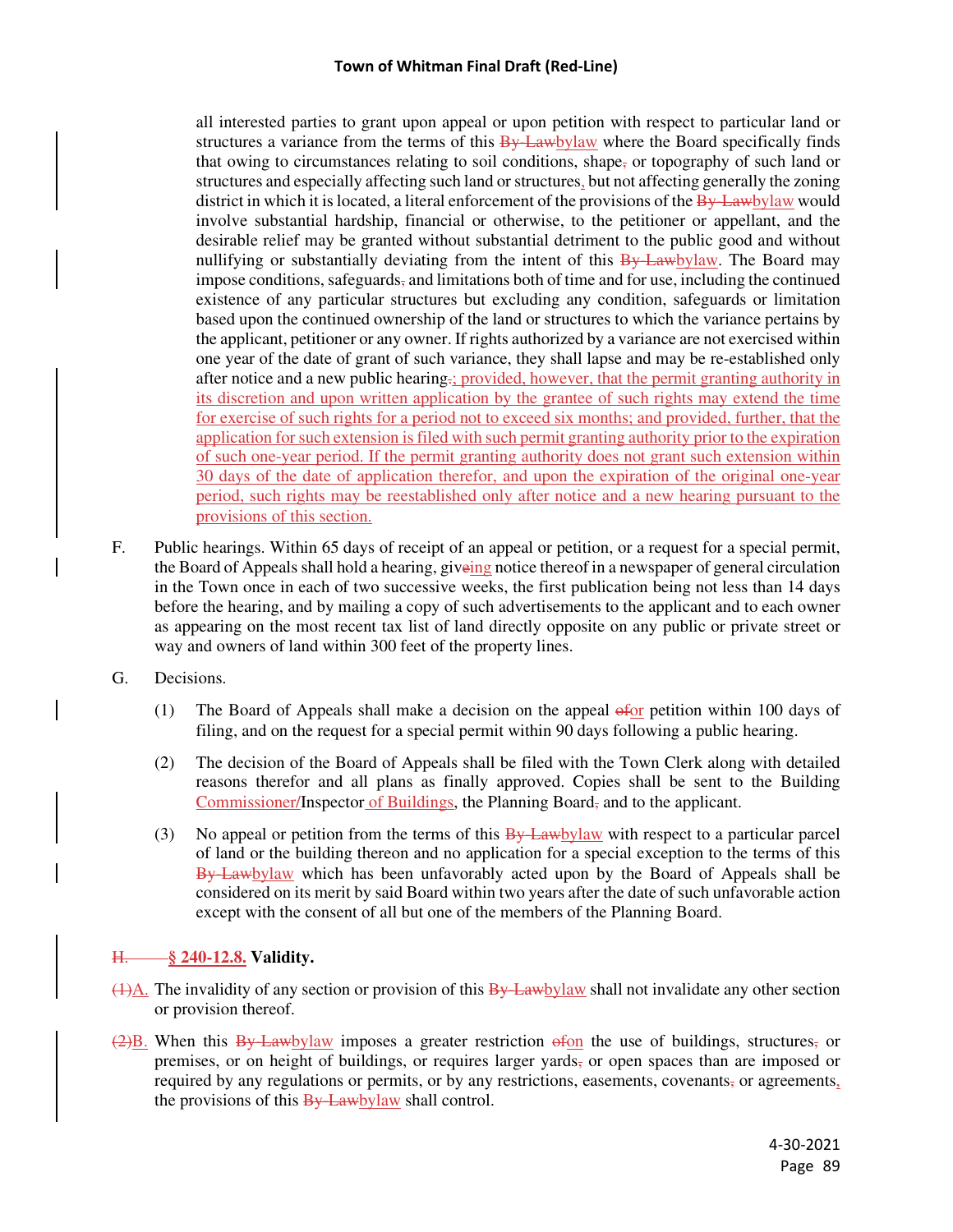#### ARTICLE XIII **Personal Wireless Service Facilities**

#### **§ 240-13.1. Purpose and intent.**

It is the express purpose of this bylaw to minimize the visual and environmental impacts of personal wireless service facilities, consistent with the provisions of Sections 253 and 704 of the Federal Telecommunications aAct of 1996. The BylawThis bylaw enables the review and approval of personal wireless service facilities by the Town's Zoning Board of Appeals in keeping with existing bylaws and historic development patterns. It sets standards which are intended to preserve the safety, character, appearance, property values, natural resources and historic sites of the Town, mitigate any adverse visual effects through proper design, location and screening of structures; and to encourage co-location of antennas where feasible in order to minimize the total number of sites required.

#### **§ 240-13.2. Scope.**

This Article XIII shall apply to all wireless telecommunications antennas and towers and related equipment, fixtures and enclosures, including any modifications to any of the preceding, but shall not apply to fire, police, ambulance and other safety communications antennas; amateur (ham) radio or citizens band radio antennas, or to non-transmitting television antennas.

#### **§ 240-13.3. Use regulations; location; dimensional requirements.**

Applications for personal wireless service facilities will only be considered in **LIMITED** INDUSTRIALLimited Industrial or INDUSTRIALIndustrial zoned districts (. [Reference § 240-5.4, Subsection  $D(6)$ .).]

- A. Use regulations. A personal wireless service facility shall require a building permit in all cases, and may be permitted as follows:
	- (1) A personal wireless service facility may locate on any existing guyed tower, lattice tower, monopole, electric utility transmission tower, fire tower or water tower, provided that the installation of the new facility does not increase the height of the existing structure except as provided in Subsection C(2) below. Such installations shall not require a Special Permitspecial permit but shall require site plan approval by the Zoning Board of Appeals.
	- (2) A personal wireless service facility involving construction of one or more ground or building (roof or side) mounts shall require a Special Permit.special permit. Such facilities may locate by Special Permitspecial permit in all zoning districts within the Town, provided that the proposed use complies with the height and setback requirements of Subsection C and all of the Special Permit Regulationsspecial permit regulations set forth in § 240-13.4 of this Bbylaw.
	- (3) A personal wireless service facility that exceeds the height restrictions of Subsection C(1) through (3) may be permitted by Special Permitspecial permit in a designated Wireless Service Overlay District, provided that the proposed facility complies with the height restrictions of Subsection C(4), and with all of the setback and Special Permit Regulationsspecial permit regulations set forth in Subsection C and § 240-13.4 of this Bbylaw.
- B. Location. Applicants seeking approval for personal wireless service facilities shall comply with the following:
	- (1) If feasible, personal wireless service facilities shall be located on existing structures, including but not limited to buildings, water towers, existing telecommunications facilities, utility poles and towers and related facilities, provided that such installation preserves the character and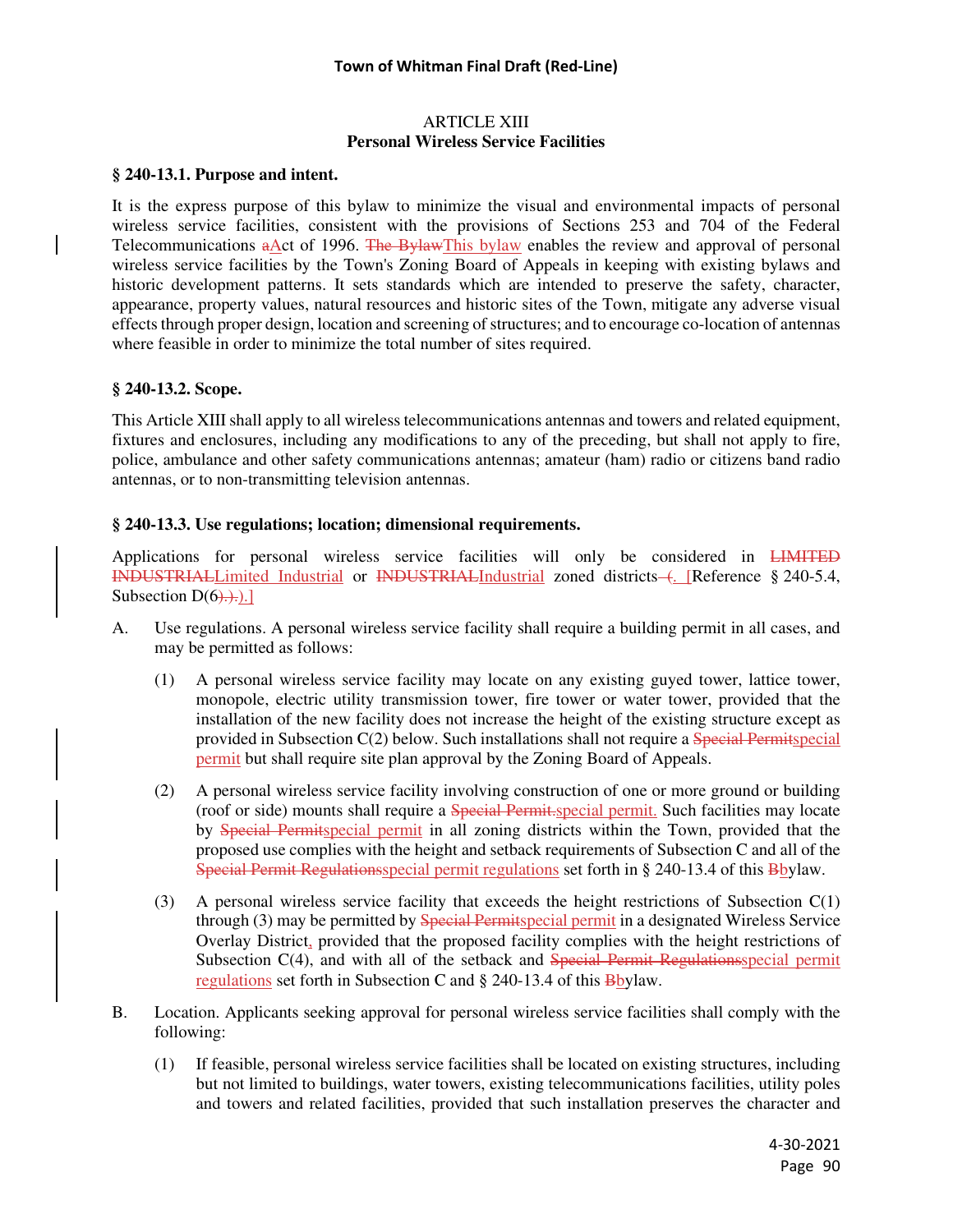integrity of those structures. In particular, applicants are urged to consider use of existing telephone and electric utility structures as sites for one or more personal wireless service facilities. The applicant may have the burden of proving that there are no feasible existing structures upon which to locate.

- (2) If the applicant demonstrates that it is not feasible to locate on an existing structure, personal wireless service facilities shall be designed so as to be camouflaged to the greatest extent possible, including, but not limited to: use of compatible building materials and colors, screening, landscaping and placement within trees to create an effective year-round visual buffer.
- (3) The applicant shall submit documentation of the legal right to install and use the proposed facility at the time of application for a building and/or Special Permit.special permit.
- C. Dimensional requirements. Personal wireless facilities shall comply with the following requirements:
	- (1) Height, general. The height of a personal wireless service facility shall not exceed by more than 10 feet the height limits of the zoning district in which the facility is proposed to be located, unless the facility is completely camouflaged such as within a flagpole, steeple, chimney or similar structure. Personal wireless service facilities may locate on a building that is legally nonconforming with respect to height, provided that the facilities do not project above the existing building height.
	- (2) Height, existing structures. New antennas located on any of the following structures existing on the effective date of this bylaw shall be exempt from the height restrictions of this bylaw: Wwater towers, guyed towers, lattice towers, fire towers and monopoles, provided that:
		- (a) Location on existing water towers will be subject to approval of the proposed attachment methods and maintenance procedures by the Water Department and Board of Health.
		- (b) There is no increase in height of the existing structure as a result of the installation of a personal wireless service facility.
	- (3) Height, existing structure, (utility). New antennas located on any of the following existing structures shall be exempt from the height restrictions of this bylaw, provided that there is no more than a twenty-foot increase in the height of the existing structure as a result of the installation of a personal wireless service facility; electric transmission and distribution towers, telephone poles and similar existing utility structures. This exemption shall not apply in Historic Districts, within 150 feet of the right-of-way of any scenic roadway, or in designated scenic viewsheds.
	- (4) Height, wireless facility overlay districtsWireless Facility Overlay Districts. Within the Wireless Facility Overlay District (as designated on the Town Zoning Map), personal wireless service facilities of up to 150 feet are permitted by Special Permit. Special permit. These taller structures shall be of non-guyed design, and shall comply with all setback and Special Permit Regulationsspecial permit regulations set forth in this Bbylaw.
	- (5) Setbacks. All personal wireless service facilities and their equipment shelters shall comply with the building setback provisions of the zoning district in which the facility is located. In addition, the following setbacks shall be observed:
		- (a) The minimum distance from the base of any ground-mounted personal wireless service facility to any property line, public way, habitable dwelling, shall be three times the height of the facility/mount, including any antennas or other appurtenances.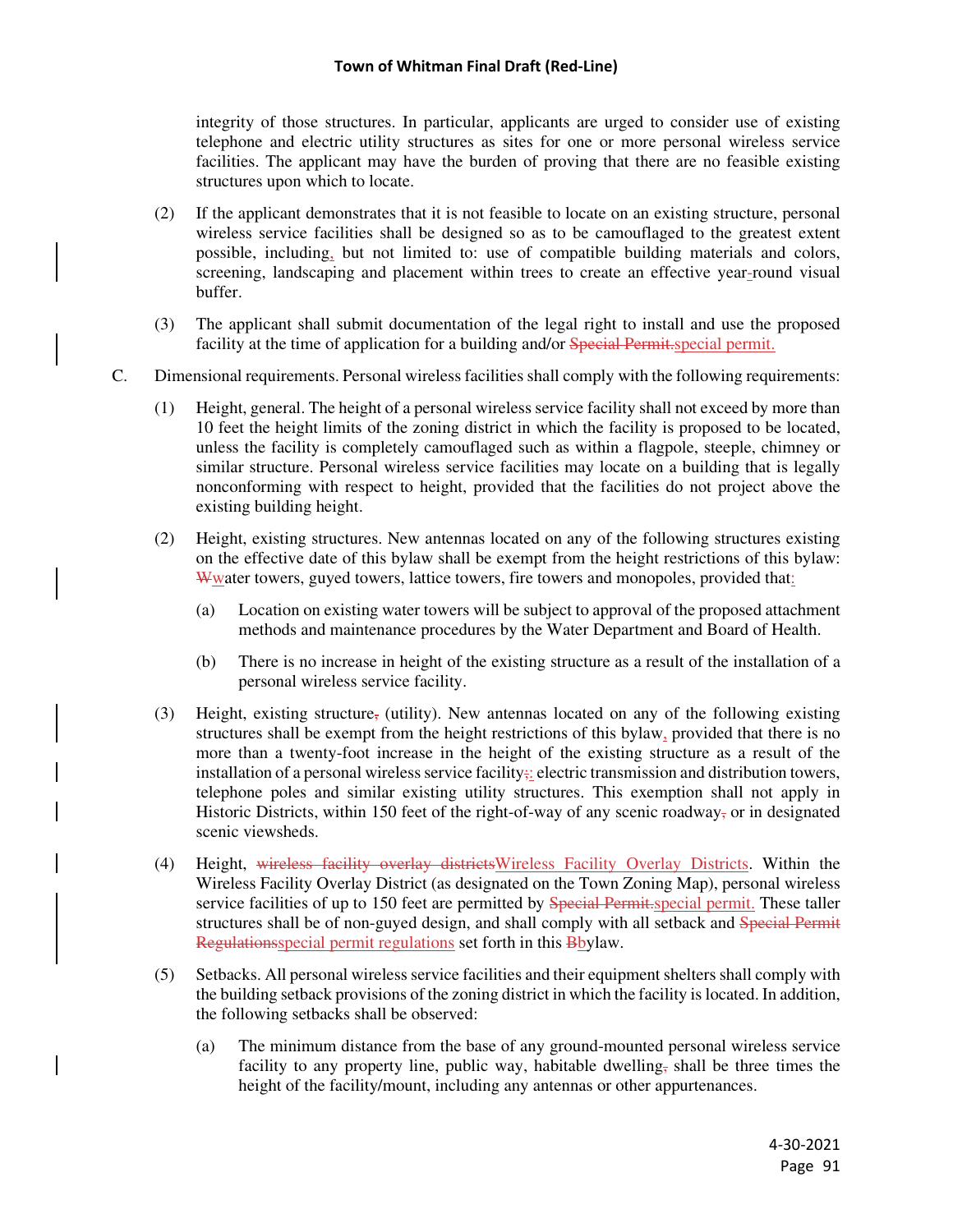#### **Town of Whitman Final Draft (Red-Line)**

- (b) In the event that an existing structure is proposed as a mount for a personal wireless service facility, the setback provisions of the underlying zoning district shall apply. In the case of preexisting nonconforming structures, personal wireless service facilities and their equipment shelters shall not increase any nonconformities, except as provided in Subsection  $C(5)(c)$  below.
- (c) Flexibility. In reviewing a Special Permitspecial permit application for a personal wireless service facility, the Zoning Board of Appeals may reduce the setback by as much as 1/3 of the required distance, if it finds that a substantially better design will result from such reduction. In making such a finding, the Zoning Board of Appeals shall consider both the visual and safety impacts of the proposed use.

## **§ 240-13.4. Performance standards.**

All personal wireless service facilities shall comply with the Performance Standardsperformance standards set forth in this section.

- A. Design standards.
	- (1) Visibility/cCamouflage. Personal wireless service facilities shall be camouflaged as follows:
		- (a) Camouflage by existing buildings or structures:.
			- [1] When a personal wireless service facility extends above the roof height of a building on which it is mounted, every reasonable effort shall be made to conceal the facility within or behind existing architectural features to limit its visibility from public ways. Facilities mounted on a roof shall be stepped back from the front facade in order to limit their impact on the building's silhouette.
			- [2] Personal wireless service facilities which are side-mounted shall blend with the existing building's architecture and, if over five square feet, shall be painted or shielded with material which is consistent with the design features and materials of the building.
		- (b) Color.
			- [1] Personal wireless service facilities which are side-mounted on buildings shall be painted or constructed of materials to match the color of the building material directly behind them.
			- [2] To the extent that any personal wireless service facilities extend above the height of the vegetation immediately surrounding them, they shall be painted in a light grey or light blue hue which blends with sky and clouds to the extent that such requirements do not violate applicable FAA regulations.
	- (2) Equipment shelters. Equipment shelters for personal wireless service facilities shall be designed consistent with one of the following design standards:
		- (a) Equipment shelters shall be located in underground vaults; or
		- (b) Equipment shelters shall be designed to be consistent with the architectural styles, materials and roof design typical of the district in which the facility is located.
		- (c) Equipment shelters shall be camouflaged behind an effective year-round landscape buffer and/or wooden fence, equal to the height of the proposed building. The Zoning Board of Appeals shall determine the style of fencing and/or landscape buffer that is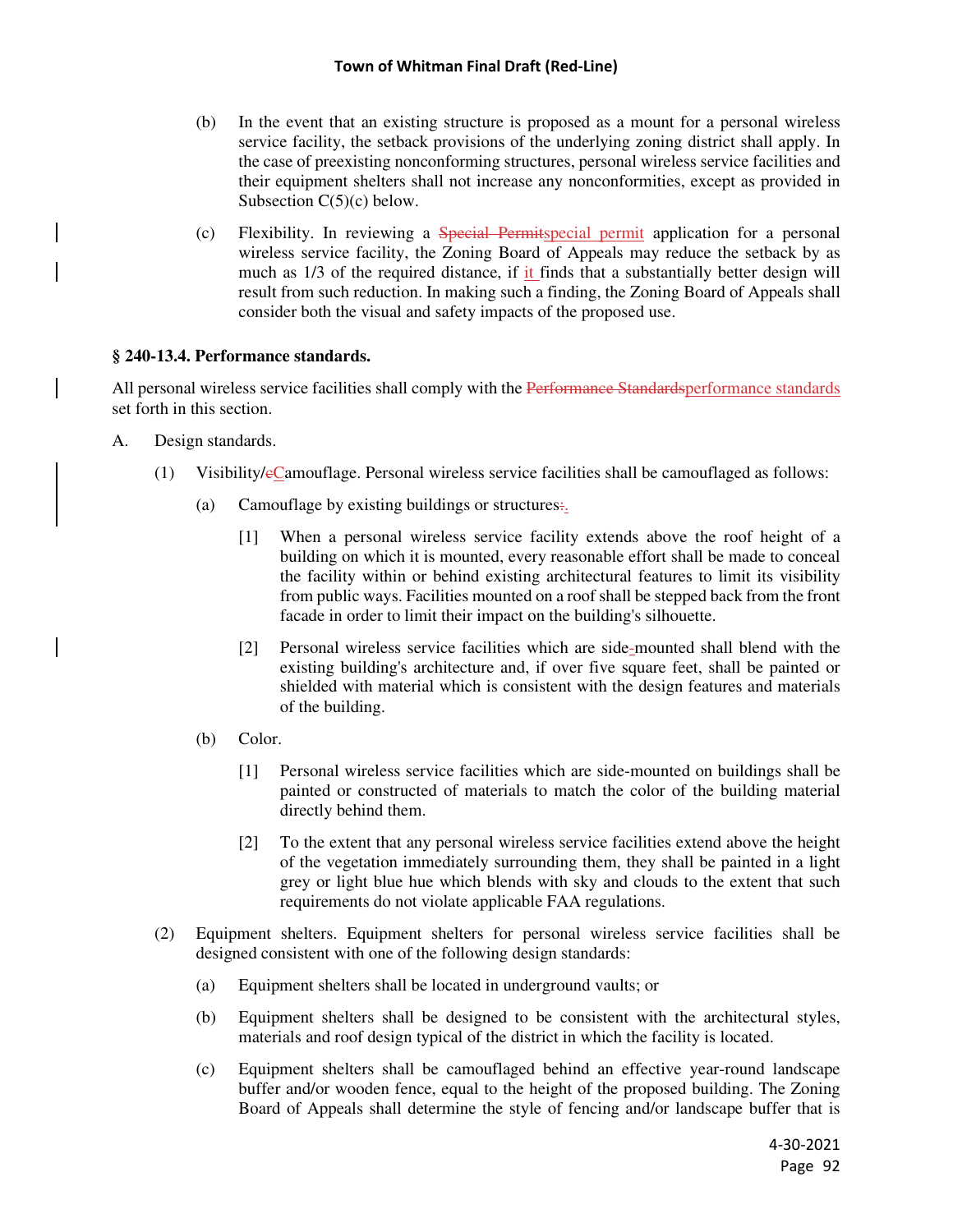compatible with the neighborhood.

- (3) Lighting and signs.
	- (a) Personal wireless facilities shall be lighted only if required by the Federal Aviation Administration (FAA). Lighting of equipment structures and any other facilities on site shall be shielded from abutting properties. There shall be total cutoff of all light at the property lines of the property to be developed, and foot-candle measurements at the property line shall be 0.0 initial foot-candles when measured at grade.
	- (b) Signs shall be limited to those needed to identify the property and the owner and warn of any danger. All such signs shall comply with the requirements of these **B**bylaws.
- (4) Historic buildings and districts.
	- (a) Any personal wireless service facilities located on or within an historic structure shall not alter the character-defining features, distinctive construction methods or original historic materials of the building.
	- (b) Any alteration made to an historic structure to accommodate a personal wireless service facility shall be fully reversible.
	- (c) Personal wireless service facilities within an historic district shall be concealed within or behind existing architectural features, or shall be located so that they are not visible from public roads and viewing areas within the district.
- (5) Scenic landscapes and vistas.
	- (a) Equipment shelters shall not be located within open areas that are visible from public roads or residential development. As required in the Section Subsection  $A(1)$ , a buffer of dense tree growth shall surround all ground-mounted equipment shelters, which are not camouflaged by existing buildings or structures.
	- (b) Any personal wireless service facility that is located within 300 feet of a scenic vista, scenic landscape or scenic road as designated by the Town shall not exceed the height of vegetation at the proposed location. If the facility is located farther than 300 feet from the scenic vista, scenic landscape or scenic road, the height regulations described elsewhere in this bylaw will apply.
- B. Environmental standards.
	- (1) Personal wireless service facilities shall not be located in wetlands. Locating of wireless facilities in wetland buffer areas shall be avoided whenever possible and disturbance to wetland buffer areas shall be minimized.
	- (2) No hazardous waste shall be discharged on the site of any personal wireless service facility. If any hazardous materials are to be used on site, there shall be provisions for full containment of such materials. An enclosed containment area shall be provided with a sealed floor, designed to contain at least 110% of the volume of the hazardous materials stored or used on the site.
	- (3) Stormwater run-off shall be contained on-site.
	- (4) Ground-mounted equipment for personal wireless service facilities shall not generate noise in excess of 50 dB at the property line.
	- (5) Roof-mounted or side-mounted equipment for personal wireless service facilities shall not generate noise in excess of 50 dB at ground level at the base of the building closest to the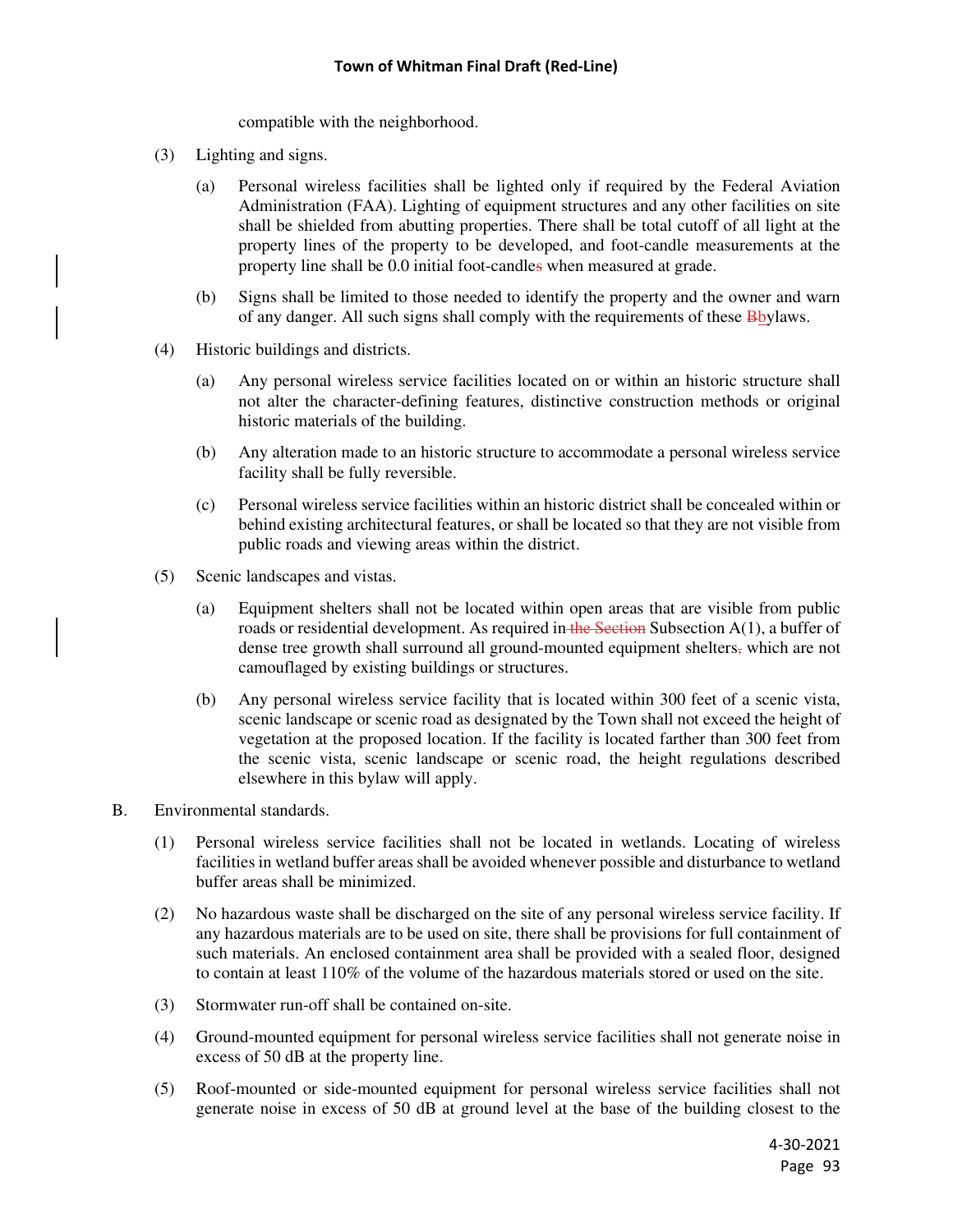antenna.

- C. Safety standards.
	- (1) Radio Frequency Radiationfrequency radiation (RFR) Sstandards. All equipment proposed for a personal wireless service facility shall be authorized per the FCC Guidelines for Evaluating the Environmental Effects of Radio Frequency Radiation.
	- (2) A security barrier shall surround all ground-mounted personal wireless service facilities.
- D. Application Estimates of RFR emissions will be required for all facilities, including proposed and future facilities.

## **§ 240-13.5. Special permit application procedures.**

- Special Permit Granting Authority. The A. Special Permit Granting Authoritypermit granting authority. The special permit granting authority for personal wireless service facilities shall be the Zoning Board of Appeals (ZBA).
- B. Application filing requirements. The following shall be included with an application for a Special Permitspecial permit for all personal wireless service facilities.:
	- (1) General filing requirements.:
		- (a) Name, address and telephone number of applicants and any co-applicants as well as any agents for the applicants or co-applicants.
		- (b) Co-applicants may include the landowner of the subject property, licensed carriers and tenants for the personal wireless service facility.
		- (c) A licensed carrier shall either be an applicant or a co-applicant.
		- (d) Original signatures for the applicant and all co-applicants applying  $\frac{\text{effor}}{\text{of}}$  the Special Permitspecial permit. If the applicant or co-applicant will be represented by an agent, original signature authorizing the agent to represent the applicant and/or co-applicant. Photo reproductions of signatures will not be accepted.
	- (2) Location filing requirements $\frac{1}{2}$ 
		- (a) Identify the subject property by including the Town as well as the name of the locality; name of the nearest roads or roads and street address, if any.
		- (b) Tax Map and parcel number of subject property.
		- (c) Zoning district designation for the subject parcel. (Submit copy of Town Zoning Map with parcel identified.)
		- (d) A line map to scale showing the lot lines of the subject property and the location of all buildings, including accessory structures, on all properties shown within 300 feet of the proposed wireless facility.
		- (e) The proposed locations of all existing and future personal wireless service facilities in the Town on a Town-wide map for this carrier.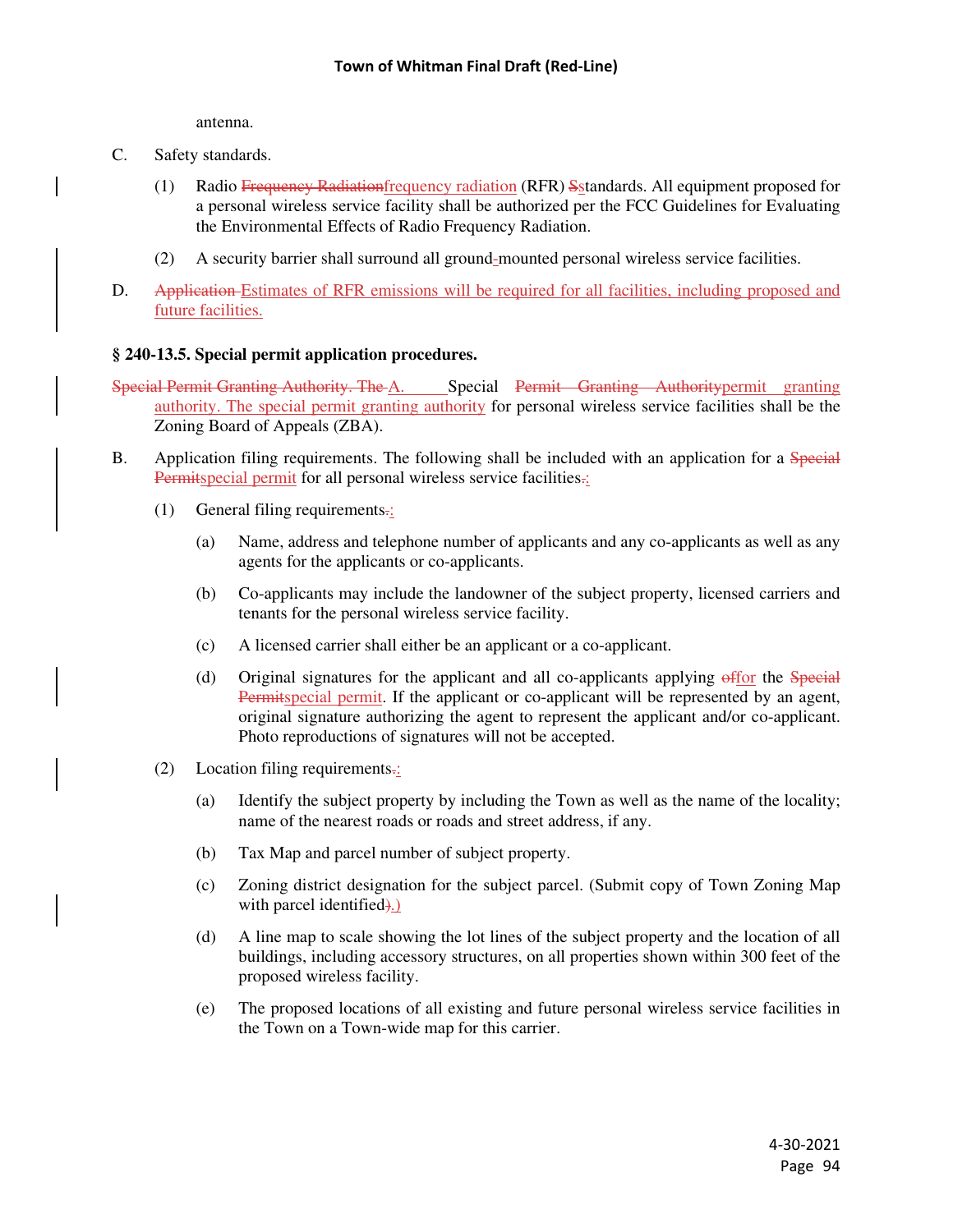- (3) Siting filing requirements.:
	- (a) A one-inch-equals-40 feet vicinity plan showing the following:
		- [1] Property lines for the subject property.
		- [2] Property lines of all properties adjacent to the subject property within 300 feet of the property line.
		- [3] Tree cover on the subject property and adjacent properties within 300 feet of the proposed wireless facility, by dominant species and average height, as measured by or available from a verifiable source.
		- [4] Outline of all existing buildings, including purpose (e.g., residential buildings, garages, accessory structures, etc.) on subject property and all adjacent properties within 300 feet of the proposed wireless facility.
		- [5] Proposed location of antenna, mount and equipment shelter(s).
		- [6] Proposed security barrier, indicating type and extent as well as point of controlled entry.
		- [7] Location of all roads, public and private, on the subject property and on all adjacent properties within 300 feet of the proposed wireless facility, including driveways proposed to serve the personal wireless service facility.
		- [8] Distances, at grade, from the proposed personal wireless service facility to each building on the vicinity plan.
		- [9] Contours at each two feet AMSL for the subject property and adjacent properties within 300 feet of the property line.
		- [10] All proposed changes to the existing property, including grading, vegetation removal and temporary or permanent roads and driveways.
		- [11] Representations, dimensioned and to scale, of the proposed mount, antennas, equipment shelters, cable runs, parking areas and any other construction or development attendant to the personal wireless service facility.
		- [12] Lines representing the sight line showing viewpoint (point from which view is taken) and visible point ([point being viewed form "Sight Lines" sub-sectionfrom Subsection  $B(3)(b)$  regarding sight lines below.
	- (b) Sight lines and photographs as described below:
		- [1] Sight line representation. A sight line representation shall be drawn from any public road within 300 feet and the closest facade of each residential building (viewpoint) within 300 feet, to the highest point (visible point) of the personal wireless service facility. Each sight line shall be depicted in profile, drawn at one -inch equals' 40 feet. The profiles shall show all intervening trees and buildings. In the event there is only one residential building within 300 feet, there shall be at least two sight lines from the closest habitable structures or public roads, if any.
		- [2] Existing (before condition) photographs. Each sight line shall be illustrated by one four-inch by six-inch color photograph,  $\frac{6 \text{showing}}{2}$  what can currently be seen from any public road within 300 feet of the proposed wireless facility.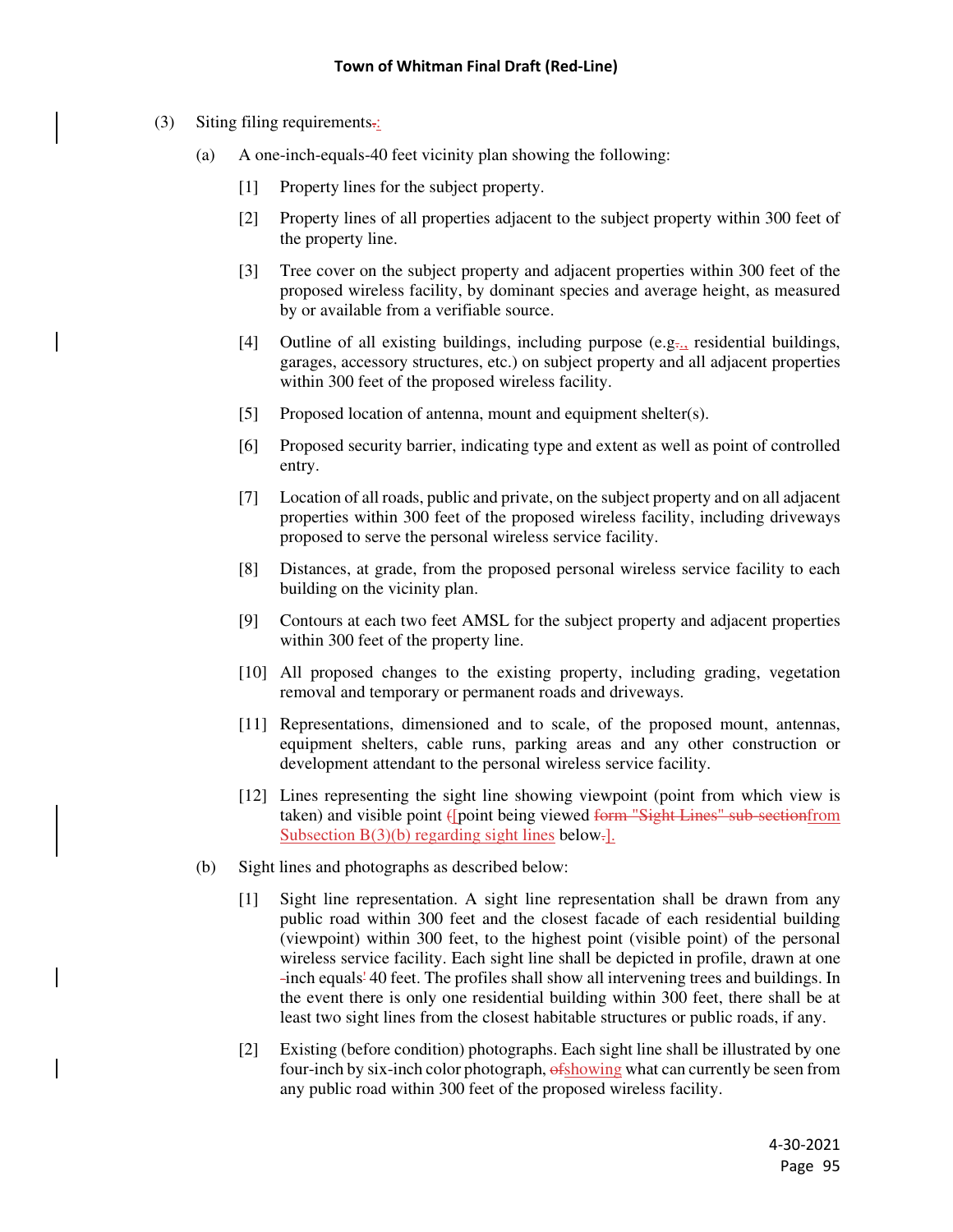#### **Town of Whitman Final Draft (Red-Line)**

- [3] Proposed (after condition). Each of the existing condition photographs shall have the proposed personal wireless service facility superimposed on it to show what will be seen from public roads if the proposed personal wireless service facility is built.
- (c) Siting elevations, or views at-grade from the north, south, east and west for a fifty-foot radius around the proposed personal wireless service facility plus from all existing public and private roads that serve the subject property. Elevations shall be at either one-quarter inch equals one foot or one-eighth inch equals one foot scale and show the following:
	- [1] Antennas, mounts, and equipment shelter(s), with total elevation dimensions and AGL of the highest point.
	- [2] Security barrier. If the security barrier will block views of the personal wireless service facility, the barrier drawing shall be cut away to show the view behind the barrier.
	- [3] Any and all structures on the subject property.
	- [4] Existing trees and shrubs at current height and proposed trees and shrubs at proposed height at time of installation, with approximate elevations dimensioned.
	- [5] Grade changes, or cuts and fills, to be shown as original grade and new grade line, with two-foot contours above mean sea level.
- (4) Design filing requirements.
	- (a) Equipment brochures for the proposed personal wireless service facility, such as manufacturer's specifications or trade journal reprints, shall be provided for the antennas, mounts, equipment shelters, cables as well as cable runs and security barrier, if any.
	- (b) Materials of the proposed personal wireless service facility specified by generic type and specific treatment (e.g., anodized aluminum, stained wood, painted fiberglass, etc.). These shall be provided for the antennas, mounts, equipment shelters, cables as well as cable runs and security barrier, if any.
	- (c) Colors of the proposed personal wireless service facility represented by a color board showing actual colors proposed. Colors shall be provided for the antennas, mounts, equipment shelters, cables as well as cable runs, and security barrier, if any.
	- (d) Dimensions of the personal wireless service facility specified for all three directions: height, width and breadth. These shall be provided for the antennas, mounts, equipment shelters and security barrier, if any.
	- (e) Appearance shown by at least two photographic superimposed of the personal wireless service facility within the subject property. The photographic superimpose shall be provided for the antennas, mounts, equipment shelters, cables as well as cable runs and security barrier, if any, for the total height, width and breadth.
	- (f) Landscape plan, including existing trees and shrubs and those proposed to be added, identified by size of specimen at installation and species.
	- (g) Within 30 days of the pre-application conference, or within 21 days of filing an application for a **Special Permitspecial permit**, the applicant shall arrange for a balloon or crane test at the proposed site to illustrate the height of the proposed facility. The date, time and location of such test shall be advertised in a newspaper of general circulation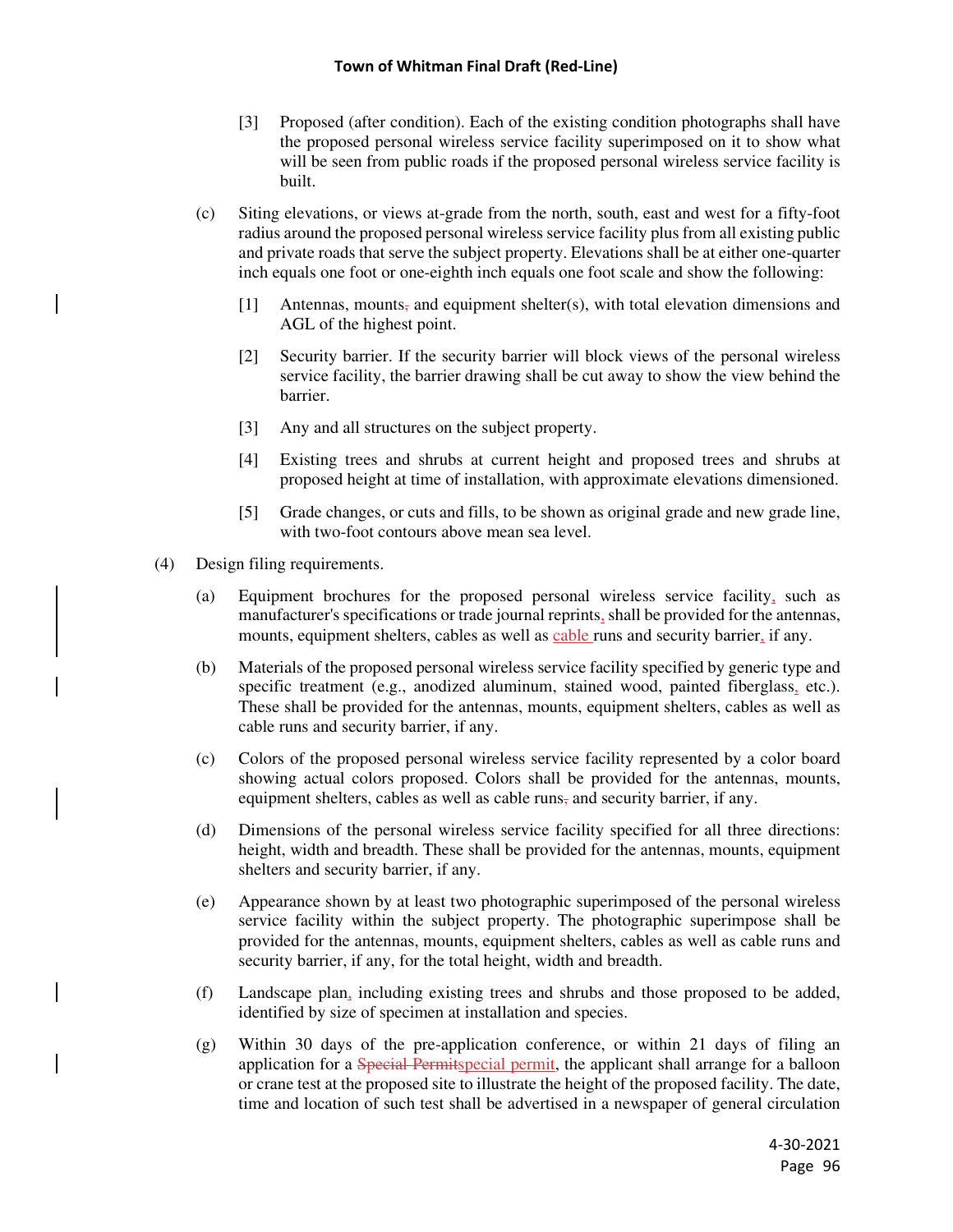in the Town at least 14 days, but not more than 21 days, prior to the test.

- (h) If lighting of the site is proposed, the applicant shall submit a manufacturer's computergenerated point-to-point printout, indicating the horizontal foot-candle levels at grade, within the property to be developed and 25 feet beyond the property lines. The printout shall indicate the locations and types of luminous proposed.
- (5) Noise filing requirements.
	- (a) The applicant shall provide a statement listing the existing and maximum future projected measurements of noise from the proposed personal wireless service facilities, measured in decibels (logarithmic scale, accounting for greater sensitivity at night), for the following:
		- [1] Existing or ambient: the measurements of existing noise.
		- [2] Existing plus proposed personal wireless service facilities: maximum estimate of noise from the proposed personal wireless service facility plus the existing noise environment.
	- (b) Such statement shall be certified and signed by an acoustical engineer, stating that noise measurements are accurate and meet the Noise Standards of standards of this Bbylaw.
- (6) Radio Frequency Radiation frequency radiation (RFR) Filing Requirements filing requirements. The applicant shall provide a statement listing the existing and maximum future projected measurements of RFR from the proposed personal wireless service facility, for the following situations:
	- (a) Existing or ambient: the measurements of existing RFR.
	- (b) Existing plus proposed personal wireless service facilities: estimate of the maximum of RFR from the proposed personal wireless service facility plus the existing RFR environment.
	- (c) Certification signed by an RF engineer stating that RFR measurements are accurate and meet FCC Guidelines as specified in the Radio Frequency Radiation Standards subsectionradio frequency radiation standards subsection of this Bbylaw.
	- (d) The applicant is required to certify that it has complied with all other requirements of the FCC and FAA.
- (7) Federal environmental filing requirements.
	- (a) The National Environmental Policy Act (NEPA) applies to all applications for personal wireless service facilities. The FCC<sub>2</sub> via procedures adopted as Subpart  $1,$  Section I<sub>1</sub> § 1.1301 et seq. (47 CRF ChCFR Subpart I administers NEPA. I). The FCC.), requires that an environmental assessment (EA) be filed with the FCC prior to beginning operations for any personal wireless service facility proposed in or involving any of the following:
		- [1] Wilderness areas.
		- [2] Wildlife preserves.
		- [3] Endangered species habitat.
		- [4] Historical site.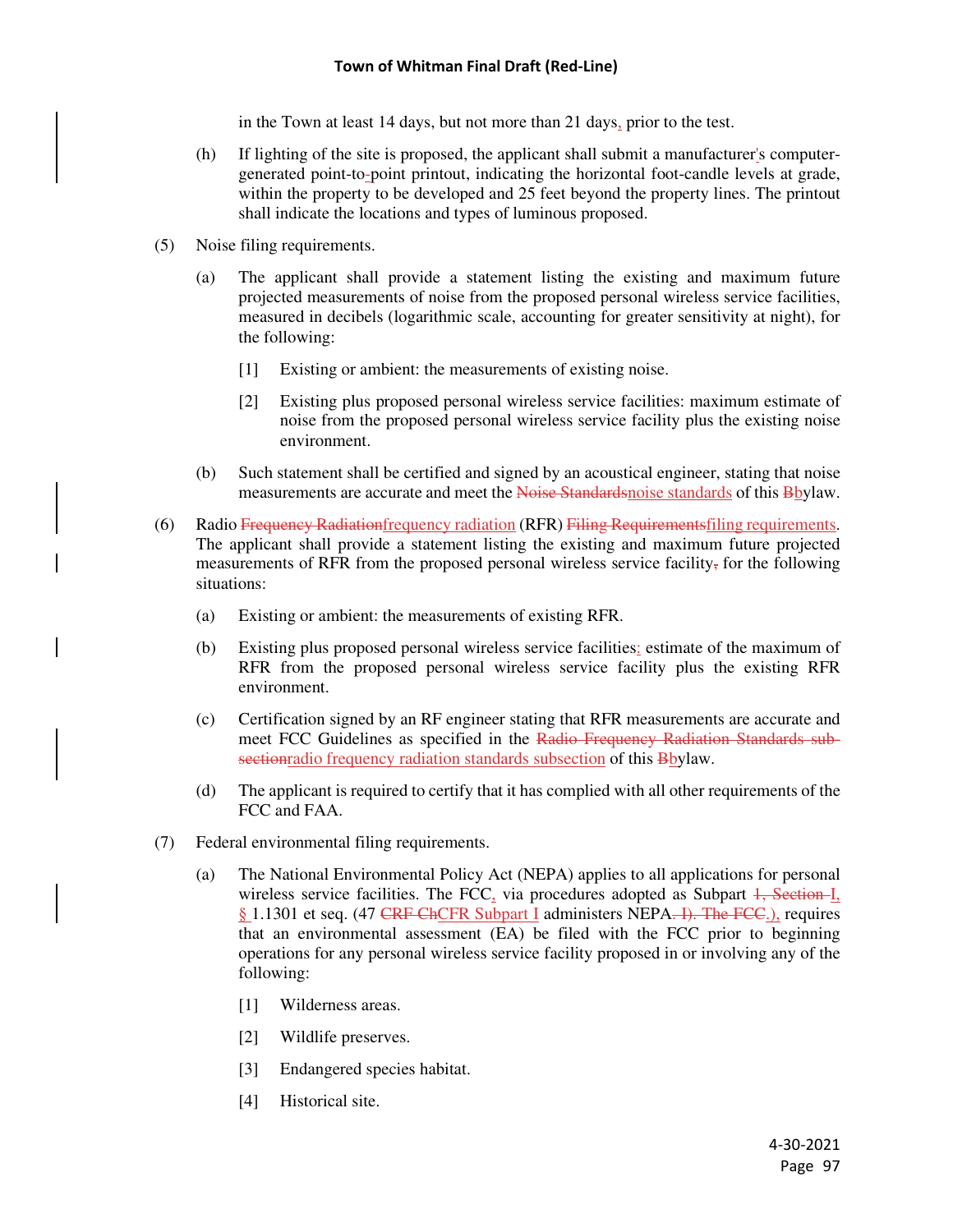- [5] Indian religious site.
- [6] Floodplain.
- [7] Wetlands.
- [8] High-intensity white lights in residential neighborhoods.
- [9] Excessive radio frequency radiation exposure.
- (b) At the time of application filing, an EA that meets FCC requirements shall be submitted to the Town for each personal wireless service facility site that requires such an EA to be submitted to the FCC.
- (c) The applicant shall list location, type and amount (including trace elements) of any materials proposed for use within the personal wireless service facility that are considered hazardous by the federal, state or local government.
- (8) The Zoning Board of Appeals may waive one or more of the application filing requirements of this section if it finds that such information is not needed for a thorough review of a proposed personal wireless service facility.

## **§ 240-13.6. Co-location.**

- A. Licensed carriers shall share personal wireless service facilities and sites where feasible and appropriate, thereby reducing the number of personal wireless service facilities that are stand-alone facilities. All applicants for a **Special Permitspecial permit** for a personal wireless service facility shall demonstrate a good faith effort to co-locate with other carriers. Such good faith effort includes:
	- (1) A survey of all existing structures that may be feasible sites for co-locating personal wireless service facilities:
	- (2) Contact with all the other licensed carriers for commercial mobile radio services operating in the Town; and
	- (3) Providing information necessary to determine if co-location is feasible under the design configuration most accommodating to co-location.
- B. In the event that co-location is found to be not feasible, a written statement of the reasons shall be submitted to the Town. The Town may retain a technical expert in the field of RF engineering to verify if co-location at the site is not feasible or is feasible given the design configuration most accommodating to co-location. The cost for such a technical expert will be at the expense of the applicant. The Town may deny a Special Permitspecial permit to an applicant that has not demonstrated a good faith effort to provide for co-location.
- C. If the applicant does not intend to co-locate or to permit co-location., the Town shall request drawings and studies which show the ultimate appearance and operation of the personal wireless service facility at full build-out.
- D. If the ZBA approves co-location for a personal wireless service facility site, the Special Permitspecial permit shall indicate how many facilities of what type shall be permitted on that site. Facilities specified in the **Special Permitspecial permit approval shall require no further zoning approval.** However, the addition of any facilities not specified in the approved Special Permitspecial permit shall require a new Special Permitspecial permit.
- F. Estimates of RFR emissions will be required for all facilities, including proposed and future facilities.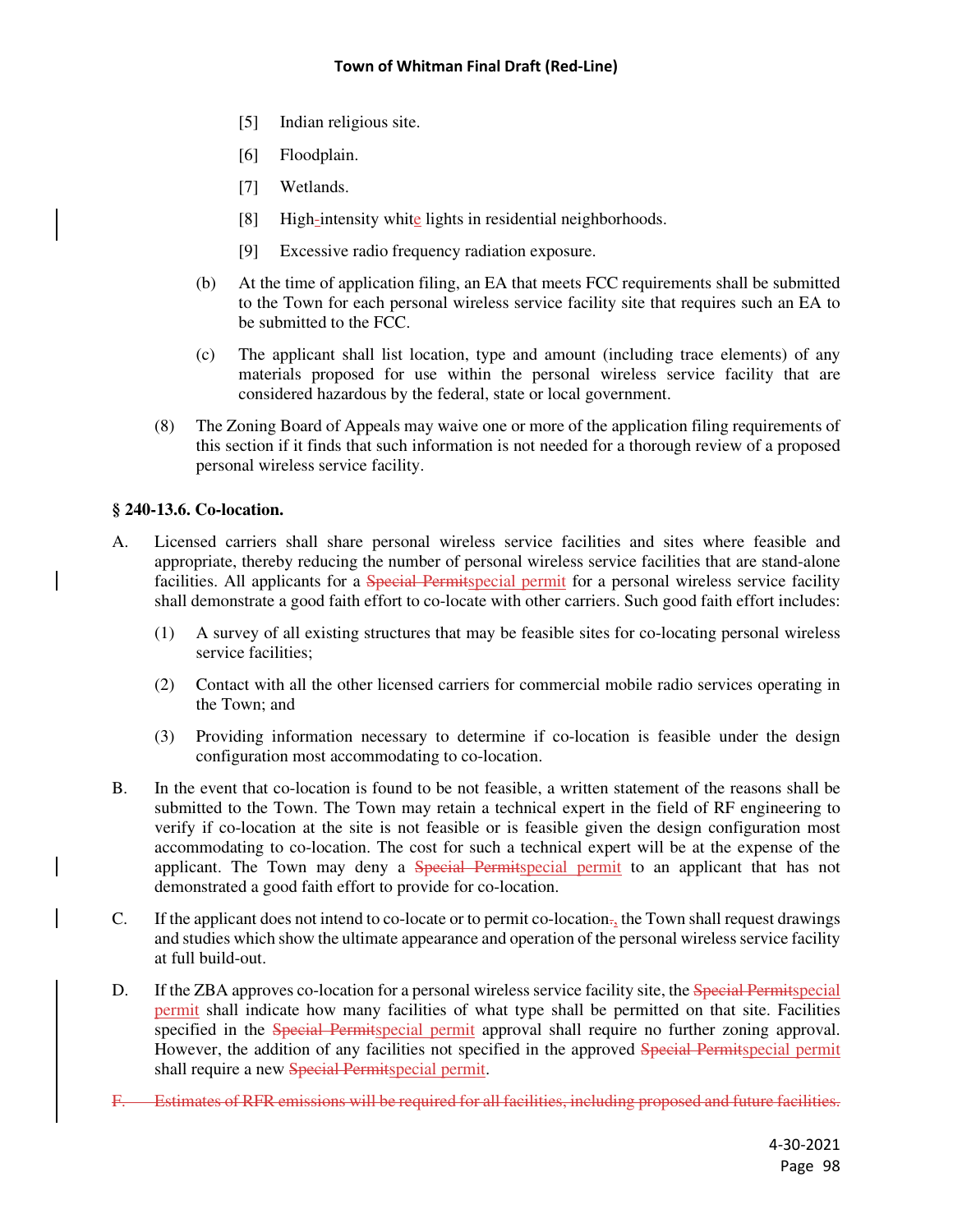## **§ 240-13.7. Modifications.**

A modification of a personal wireless service facility may be considered equivalent to an application for a new personal wireless service facility and require a Special Permitspecial permit when the following events apply:

- A. The applicant and/or co-applicant wants to alter the terms of the Special Permitspecial permit by changing the personal wireless service facility in one or more of the following ways:
	- (1) Change in the number of facilities permitted on the site.
	- (2) Change in technology used for the personal wireless service facility.
	- (3) Additional equipment shelter.
- B. If the applicant and/or co-applicant would like to add any equipment or additional height not specified in the original design filing.

## **§ 240-13.8. Monitoring and maintenance.**

- A. Within 90 days of the beginning of operations, and annually thereafter, the applicant shall submit measurements of RFR from the personal wireless service facility and copies to be submitted to the Town Whitman. Such measurements shall be signed and certified by  $a_{mn}$  RF engineer, stating that RFR measurements are accurate and meet FCC Guidelines as specified in the Radio Frequency Standards radio frequency standards section of this Bbylaw.
- B. The applicant and co-applicants shall maintain the personal wireless service facility in good condition. Such maintenance shall include, but shall not be limited to, painting, structural integrity of the mount and security barrier and maintenance of the buffer areas and landscaping.

## **§ 240-13.9. Abandonment or discontinuation of use.**

- A. At such time that a licensed carrier plans to abandon or discontinue operation of a personal wireless service facility, such carrier will notify the Town by certified U.S. mail of the proposed date of abandonment or discontinuation of operations. Such notice shall be given no less than 30 days prior to abandonment or discontinuation of operations. In the event that a licensed carrier fails to give such notice, the personal wireless service facility shall be considered abandoned upon such discontinuation of operations.
- B. Upon abandonment or discontinuation of use, the carrier shall physically remove the personal wireless service facility within 90 days from the date of abandonment or discontinuation of use. "Physically remove" shall include, but not be limited to:
	- (1) Removal of antennas, mounts and equipment shelters and security barriers from the subject property.
	- (2) Proper disposal of the waste materials from the site in accordance with local and state solid waste disposal regulations.
	- (3) Restoring the location of the personal, wireless service facility to its natural condition, except that any landscaping and grading shall remain in the after-condition.
- C. If a carrier fails to remove a personal wireless service facility in accordance with this section of this Bbylaw, the Town shall have the authority to enter the subject property and physically remove the facility. The Zoning Board of Appeals shall require the applicant to post a bond at the time of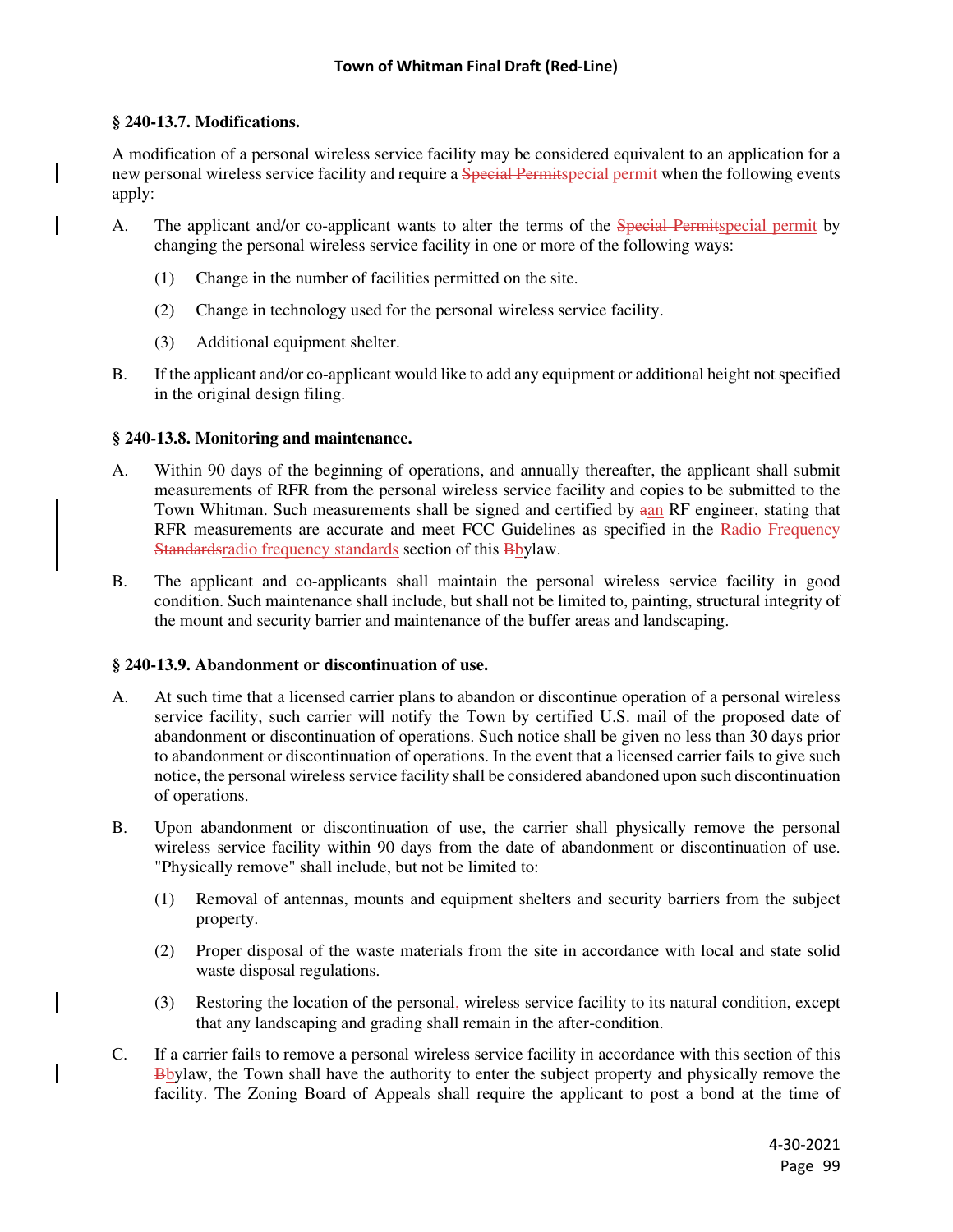construction to cover costs for the removal of the personal wireless facility in the event the Town must remove the facility.

#### **§ 240-13.10. Reconstruction or replacement of existing towers and monopoles.**

Guyed towers, lattice towers, utility towers and monopoles in existence at the time of adoption of this Bbylaw may be reconstructed, altered, extended or replaced on the same site by Special Permitspecial permit, provided that the Zoning Board of Appeals finds that such reconstruction, alteration, extension or replacement will not be substantially more detrimental to the neighborhood and/or the Town than the existing structure. In making such a determination, the ZBA shall consider whether the proposed reconstruction, alteration, extension or replacement will create public benefits such as opportunities for colocation, improvements in public safety, and/or reduction in visual and environmental impacts. No reconstruction, alteration, extension or replacement shall exceed the height of the existing facility by more than 20 feet not to exceed the 150 feet permitted in § 240-13.3C(4).

#### **§ 240-13.11. Documentation required for decision not to grant permit.**

The Zoning Board of Appeals will need to justify any decision not to grant a permit, in writing.

## **§ 240-13.12. Term of special permit.**

A Special Permitspecial permit issued for any personal wireless service facility over 50 feet in height shall be valid for 20 years. At the end of that time period, the personal wireless service facility shall be removed by the carrier or a new Special Permitspecial permit shall be required.

## **§ 240-13.13. Proximity to other towers.**

No towers shall be constructed closer than 5,280 feet (one mile) to another existing tower.

## **ARTICLE XIV Adult Entertainment**

#### **§ 240-14.1. Purpose and intent.**

- A. It is the intent and purpose of this  $\frac{By\text{ Law}}{By\text{ Law}}$  to regulate Adult Entertainment Establishments adult entertainment establishments to promote the health, safety and general welfare of the citizens of Whitman.
- B. It is also the purpose and intent of this  $\frac{By Lawb$ *y*law to address and mitigate the secondary effects of the adult entertainment establishments and sexually oriented businesses referenced and defined herein. Such secondary effects have been shown to include increased traffic, noise, loitering, crime, adverse impacts on public health, adverse impacts on the business climate of the Town, adverse impacts on the property values of residential and commercial properties and adverse impacts on the quality of life in the Town, all of which secondary impacts are adverse to the health, safety and general welfare of the Town of Whitman and its inhabitants.
- C. The provisions of this By-Lawbylaw have neither the purpose nor the intent of imposing a limitation or restriction on the content of any communicative matter or materials, including sexually oriented matter or materials. Similarly, it is not the purpose or intent of this  $\frac{By\text{ Lawbylaw}}{By\text{ Lawbylaw}}}$  to restrict or deny access by adults to adult entertainment establishments and to sexually oriented matter or materials protected by the Constitution of the United States of America and of the Commonwealth of Massachusetts, nor restrict or deny rights that distributors or exhibitors of such matter or materials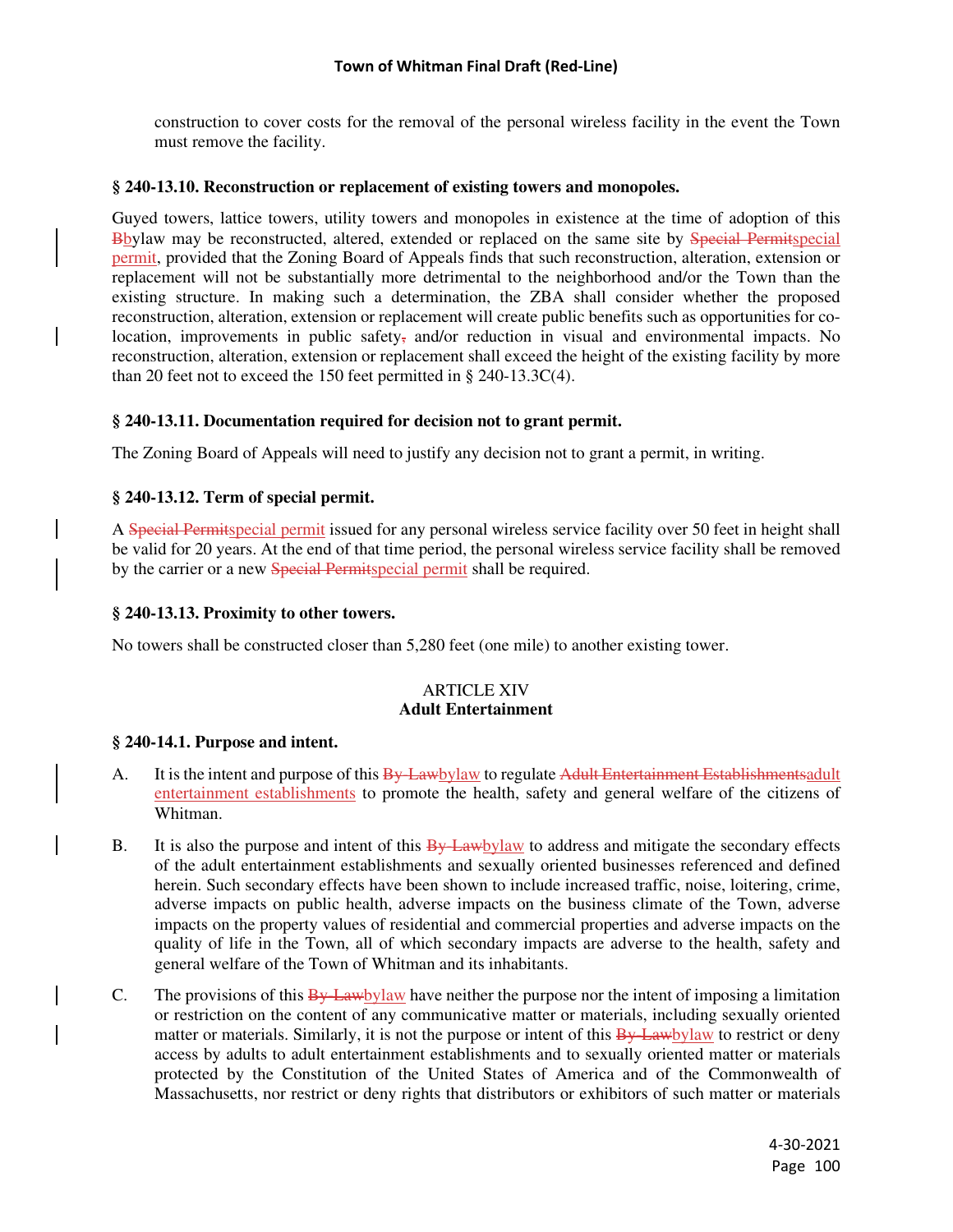may have to sell, rent, distribute or exhibit such matter or materials. Neither is it the purpose or intent of this By-Lawbylaw to legalize the sale, rental, distribution or exhibition of obscene or other illegal matter or materials.

## **§ 240-14.2. Permitted districts.**

Adult Entertainment Establishmentsentertainment establishments are prohibited in any zoning district within the Town of Whitman except for the Industrial District and Limited Industrial District as noted on the Town of Whitman Street Map dated May 1, 1973.

## **§ 240-14.3. Definitions.**

Adult Entertainment EstablishmentsAll terms used in this Article XIV shall include the following:

ADULT BOOKSTORE — An establishment having as a substantial or significant portion of its stock-intrade, books, magazines and other matter which are distinguished or characterized by their emphasis depicting, describing or relating to sexual conduct or sexual excitementbe as defined in Massachusetts General Laws, Chapter 272, Section 31.

ADULT MOTION PICTURE THEATER — An enclosed building or drive-in theater used for presenting motion pictures, slides, photo displays, videos or other material for viewing distinguished by an emphasis on matter depicting, describing or relating to sexual conduct or sexual excitement as defined in Massachusetts General Laws, Chapter 272, Section 31.

ADULT PARAPHERNALIA STORE — An establishment having as a substantial or significant portion of its stock devices, objects, tools or toys which are distinguished or characterized by their association with sexual activity, including sexual conduct or sexual excitement as defined in Massachusetts General Laws, Chapter 272, Section 31.

ADULT VIDEO STORE — An establishment having as a substantial or significant portion of its stock-intrade, videos, movies or other film material which are distinguished or characterized by their emphasis depicting, describing or relating to sexual conduct or sexual excitement as defined in Massachusetts General Laws, Chapter 272, Section 31.

LIVE ADULT ENTERTAINMENT ESTABLISHMENT — Establishments which feature persons, entertainers or employees who appear or work in a state of nudity, which are distinguished or characterized by their emphasis depicting, describing or relating to sexual conduct or sexual excitement as defined in Massachusetts General Laws, Chapter 272, Section 31. Article II, Definitions, of this bylaw.

# **§ 240-14.4. Special permit required.**

No Adult Entertainment Establishmentadult entertainment establishment shall commence operations without first applying for and receiving a **Special Permits** permit from the Board of Appeals.

# **§ 240-14.5. Special permit conditions.**

All of the Special Permitspecial permit conditions of this By-Lawbylaw, and the Special Permitspecial permit conditions of the Whitman Zoning  $\frac{By LawBylaw}{g}$ , § 240-12.7E(2), must be met in order for an applicant to be granted a Special Permitspecial permit for an Adult Entertainment Establishmentadult entertainment establishment. A public hearing shall be held within 65 days of application, and action shall be taken within 90 days of application.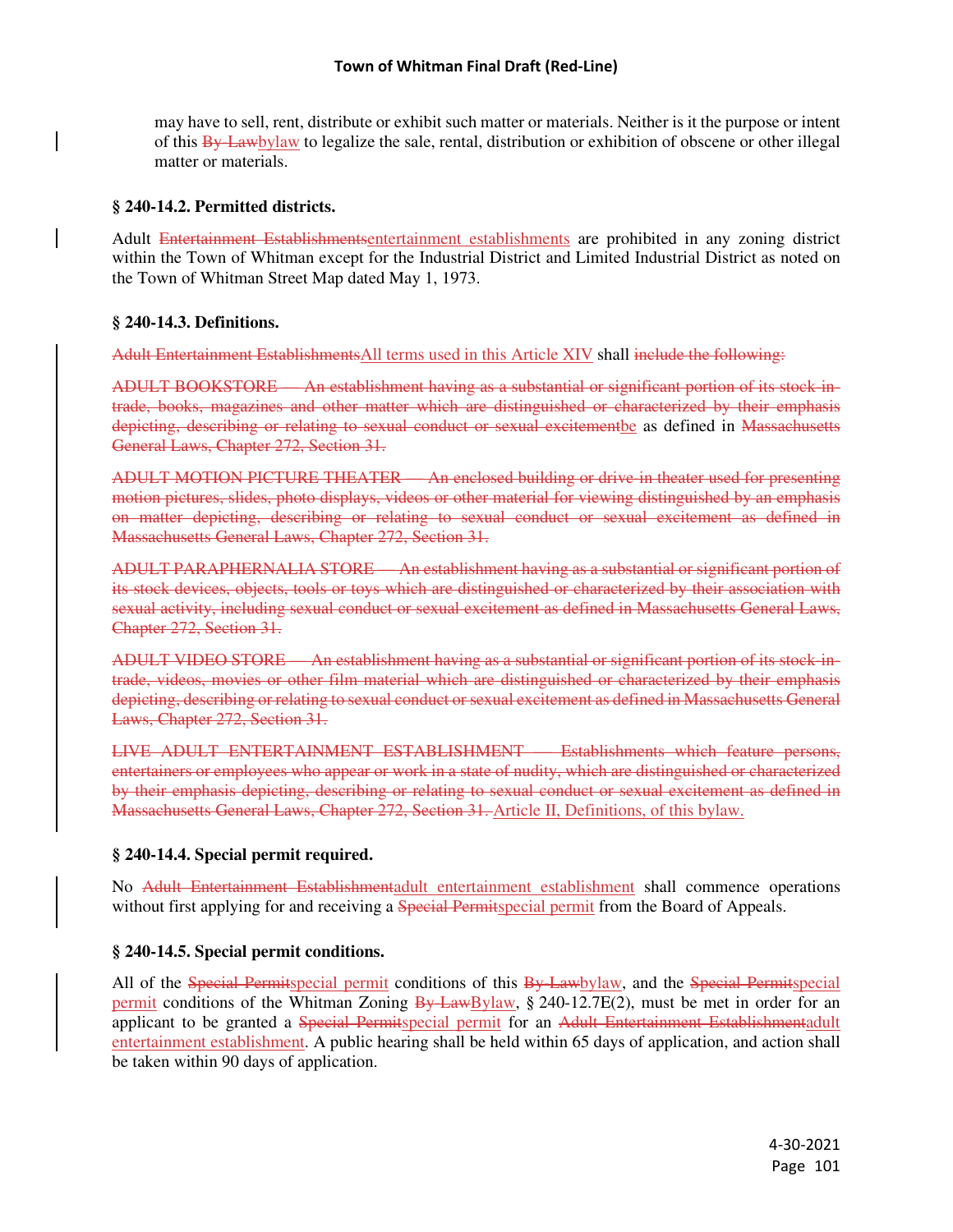- A. Distance requirements.
	- (1) All Adult Entertainment Establishmentsadult entertainment establishments proposed to be located in the Industrial District and Limited Industrial District must meet the following minimum distance requirements from:
		- (a) Residential zone: 1,000 feet.
		- (b) State-certified public or private school: 1,000 feet.
		- (c) State-licensed day-care centers: 1,000 feet.
		- (d) Religious institutions: 1,000 feet.
		- (e) Public libraries: 1,000 feet.
		- (f) Other adult entertainment establishments: 1,000 feet.
		- (g) Land or buildings used for municipal governmental purposes: 1,000 feet.
		- (h) All parks, reservations or recreation areas: 1,000 feet.
	- (2) Adult Entertainment Establishmentsentertainment establishments proposed in the Industrial District and the Limited Industrial District must also meet the following distance requirement from:
		- (a) The property lines of a parcel of land two acres or less, on which a residence is located: 400 feet.
		- (b) A residential structure located on a property which is greater than two acres: 600 feet.
- B. Adult Entertainment Establishmentsentertainment establishments shall be located in stand-alone facilities and shall not be allowed within a building containing other retail, consumer, residential uses, etc.
- C. Only one Adult Entertainment Establishmentadult entertainment establishment may be located within a building.
- D. A material condition to any Adult Entertainment Establishmentadult entertainment establishment shall be that such an establishment must cease its operations between the hours of 1:00 a.m. and 10:00 a.m. each day.
- E. Each applicant for an Adult Entertainment Establishmentadult entertainment establishment must provide a plan, submitted with its application, showing the required parking on the same lot as said establishment.
- F. The applicant must present a plan to the Zoning Board of Appeals to be reviewed under Site Plan Review.site plan review. Zoning Board of Appeals approval of the site plan must be obtained before a Special Permitspecial permit may be granted.
- G. All signs for any Aadult use must meet the requirements of the Whitman Sign By-Law. Bylaw. In addition, no advertisement, display or other promotional material which contains sexually explicit graphics or sexually explicit text shall be visible to the public from any public way, including, but not limited to, sidewalks, pedestrian walkways, highways, railways or from abutting private property. All proposed permanent signage for Adult Entertainment Establishmentsadult entertainment establishments shall be presented for review.